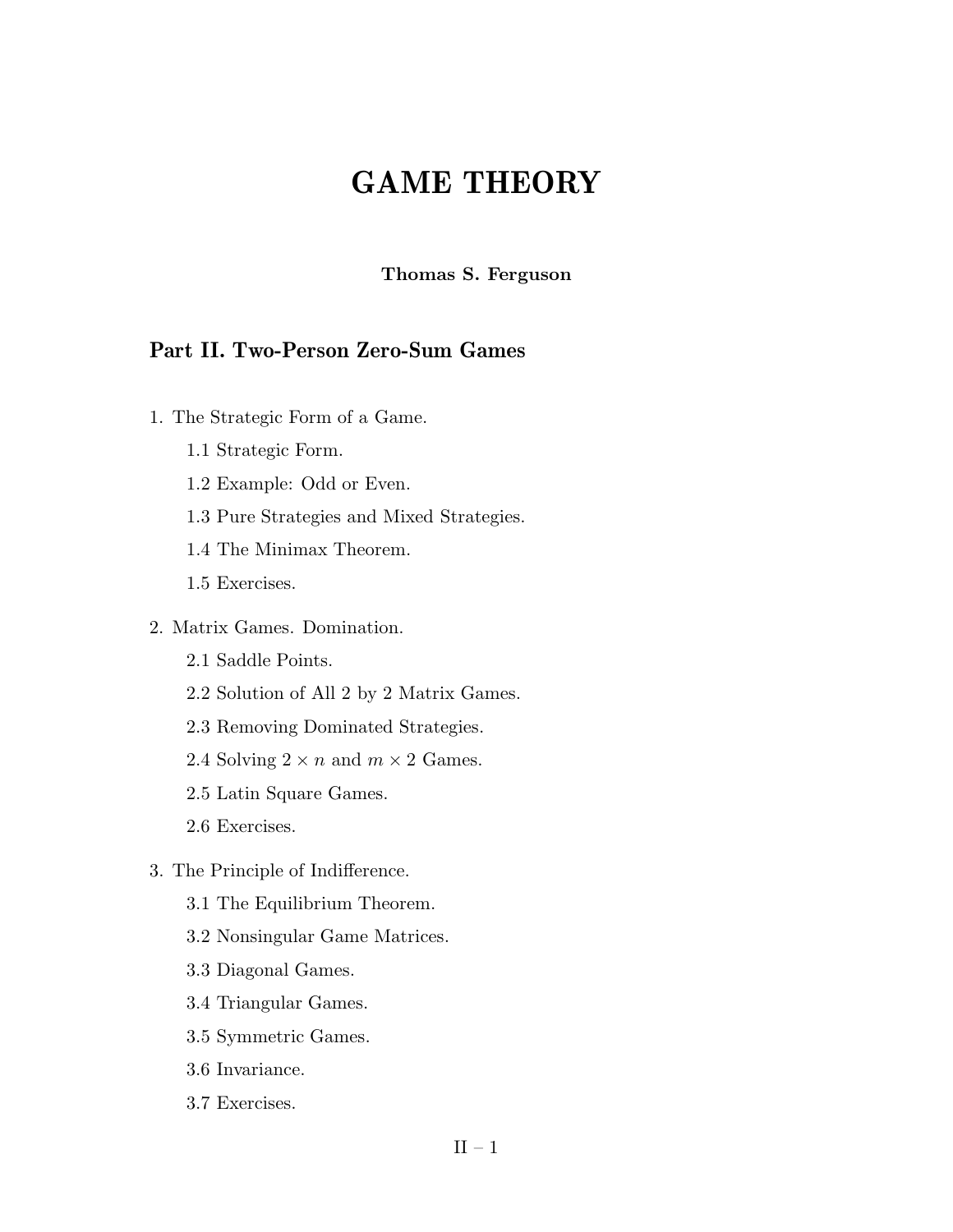- 4. Solving Finite Games.
	- 4.1 Best Responses.
	- 4.2 Upper and Lower Values of a Game.
	- 4.3 Invariance Under Change of Location and Scale.
	- 4.4 Reduction to a Linear Programming Problem.
	- 4.5 Description of the Pivot Method for Solving Games.
	- 4.6 A Numerical Example.
	- 4.7 Approximating the Solution: Fictitious Play.
	- 4.8 Exercises.
- 5. The Extensive Form of a Game.
	- 5.1 The Game Tree.
	- 5.2 Basic Endgame in Poker.
	- 5.3 The Kuhn Tree.
	- 5.4 The Representation of a Strategic Form Game in Extensive Form.
	- 5.5 Reduction of a Game in Extensive Form to Strategic Form.
	- 5.6 Example.
	- 5.7 Games of Perfect Information.
	- 5.8 Behavioral Strategies.
	- 5.9 Exercises.
- 6. Recursive and Stochastic Games.
	- 6.1 Matrix Games with Games as Components.
	- 6.2 Multistage Games.
	- 6.3 Recursive Games.  $\epsilon$ -Optimal Strategies.
	- 6.4 Stochastic Movement Among Games.
	- 6.5 Stochastic Games.
	- 6.6 Approximating the Solution.
	- 6.7 Exercises.
- 7. Infinite Games.
	- 7.1 The Minimax Theorem for Semi-Finite Games.

## $II - 2$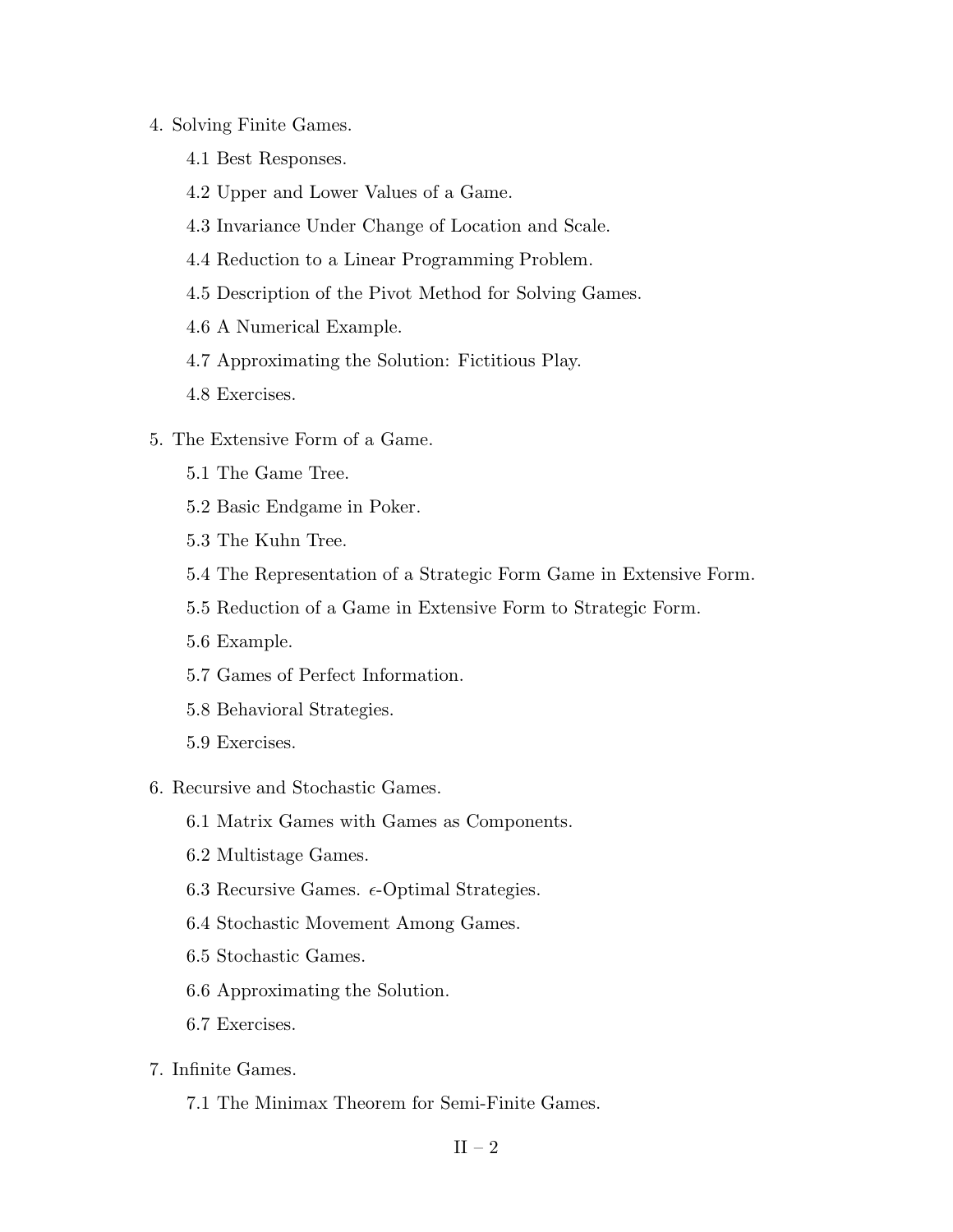- 7.2 Continuous Games.
- 7.3 Concave and Convex Games.
- 7.4 Solving Games.
- 7.5 Uniform[0,1] Poker Models.
- 7.6 Exercises.

References.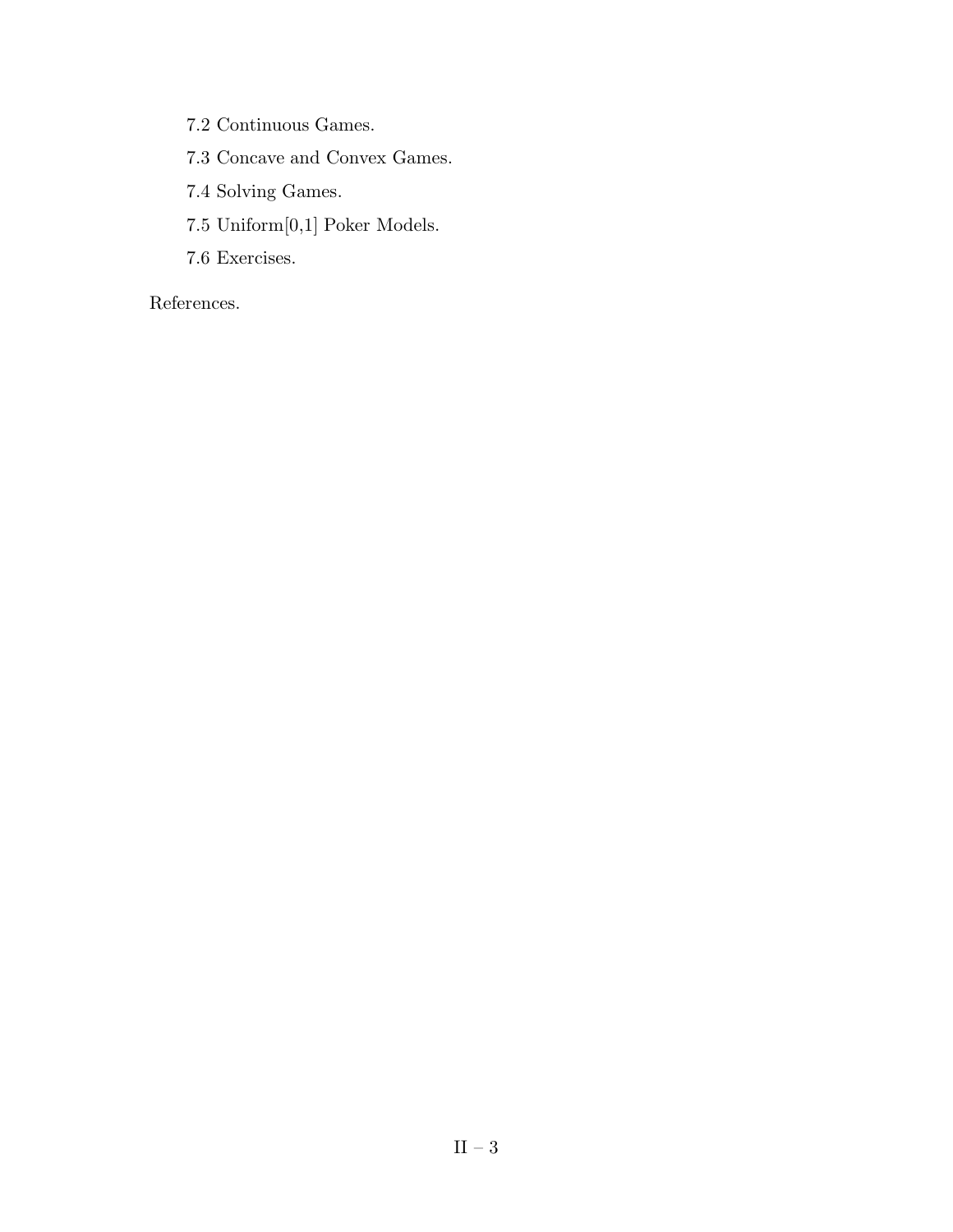# **Part II. Two-Person Zero-Sum Games**

## **1. The Strategic Form of a Game.**

The individual most closely associated with the creation of the theory of games is John von Neumann, one of the greatest mathematicians of the 20th century. Although others preceded him in formulating a theory of games - notably Emile Borel - it was von ´ Neumann who published in 1928 the paper that laid the foundation for the theory of two-person zero-sum games. Von Neumann's work culminated in a fundamental book on game theory written in collaboration with Oskar Morgenstern entitled Theory of Games and Economic Behavior, 1944. Other discussions of the theory of games relevant for our present purposes may be found in the text book, Game Theory by Guillermo Owen, 2nd edition, Academic Press, 1982, and the expository book, Game Theory and Strategy by Philip D. Straffin, published by the Mathematical Association of America, 1993.

The theory of von Neumann and Morgenstern is most complete for the class of games called two-person zero-sum games, i.e. games with only two players in which one player wins what the other player loses. In Part II, we restrict attention to such games. We will refer to the players as Player I and Player II.

**1.1 Strategic Form.** The simplest mathematical description of a game is the strategic form, mentioned in the introduction. For a two-person zero-sum game, the payoff function of Player II is the negative of the payoff of Player I, so we may restrict attention to the single payoff function of Player I, which we call here A.

**Definition 1.** The *strategic form*, or *normal form*, of a two-person zero-sum game is given by a triplet  $(X, Y, A)$ , where

 $(1)$  X is a nonempty set, the set of strategies of Player I

(2) Y is a nonempty set, the set of strategies of Player II

(3) A is a real-valued function defined on  $X \times Y$ . (Thus,  $A(x, y)$  is a real number for every  $x \in X$  and every  $y \in Y$ .)

The interpretation is as follows. Simultaneously, Player I chooses  $x \in X$  and Player II chooses  $y \in Y$ , each unaware of the choice of the other. Then their choices are made known and I wins the amount  $A(x, y)$  from II. Depending on the monetary unit involved,  $A(x, y)$  will be cents, dollars, pesos, beads, etc. If A is negative, I pays the absolute value of this amount to II. Thus,  $A(x, y)$  represents the winnings of I and the losses of II.

This is a very simple definition of a game; yet it is broad enough to encompass the finite combinatorial games and games such as tic-tac-toe and chess. This is done by being sufficiently broadminded about the definition of a strategy. A strategy for a game of chess,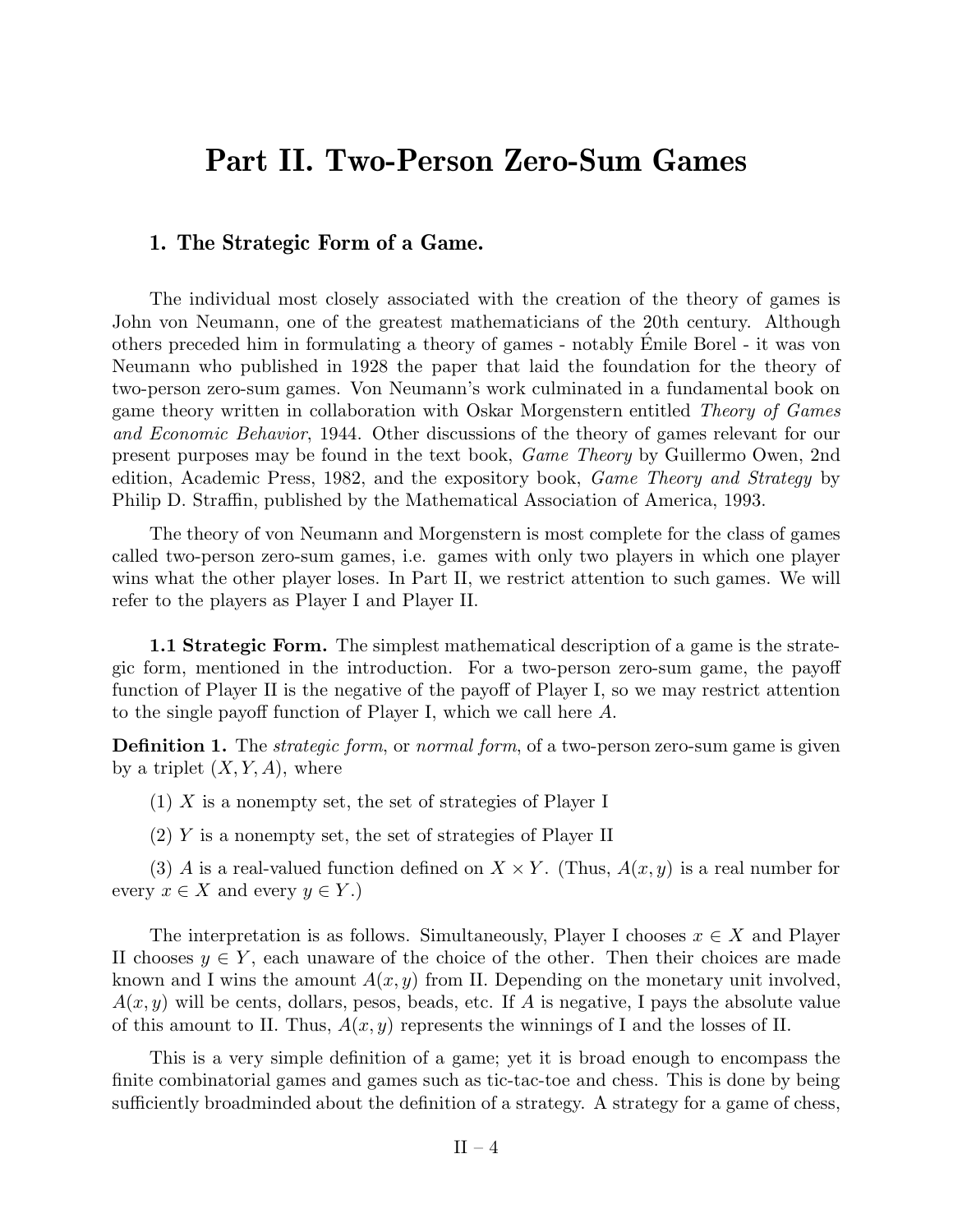for example, is a complete description of how to play the game, of what move to make in every possible situation that could occur. It is rather time-consuming to write down even one strategy, good or bad, for the game of chess. However, several different programs for instructing a machine to play chess well have been written. Each program constitutes one strategy. The program Deep Blue, that beat then world chess champion Gary Kasparov in a match in 1997, represents one strategy. The set of all such strategies for Player I is denoted by  $X$ . Naturally, in the game of chess it is physically impossible to describe all possible strategies since there are too many; in fact, there are more strategies than there are atoms in the known universe. On the other hand, the number of games of tic-tac-toe is rather small, so that it is possible to study all strategies and find an optimal strategy for each player. Later, when we study the extensive form of a game, we will see that many other types of games may be modeled and described in strategic form.

To illustrate the notions involved in games, let us consider the simplest non-trivial case when both X and Y consist of two elements. As an example, take the game called Odd-or-Even.

**1.2 Example: Odd or Even.** Players I and II simultaneously call out one of the numbers one or two. Player I's name is Odd; he wins if the sum of the numbers is odd. Player II's name is Even; she wins if the sum of the numbers is even. The amount paid to the winner by the loser is always the sum of the numbers in dollars. To put this game in strategic form we must specify X, Y and A. Here we may choose  $X = \{1, 2\}, Y = \{1, 2\},\$ and A as given in the following table.

$$
\begin{array}{ccc}\n & \text{II (even)} & y \\
 & 1 & 2 \\
\text{I (odd)} & x & \frac{1}{2} \begin{pmatrix} -2 & +3 \\
+3 & -4 \end{pmatrix}\n\end{array}
$$

$$
A(x, y) =
$$
 I's winnings = II's losses.

It turns out that one of the players has a distinct advantage in this game. Can you tell which one it is?

Let us analyze this game from Player I's point of view. Suppose he calls 'one' 3/5ths of the time and 'two' 2/5ths of the time at random. In this case,

1. If II calls 'one', I loses 2 dollars 3/5ths of the time and wins 3 dollars 2/5ths of the time; on the average, he wins  $-2(3/5) + 3(2/5) = 0$  (he breaks even in the long run).

2. If II call 'two', I wins 3 dollars 3/5ths of the time and loses 4 dollars 2/5ths of the time; on the average he wins  $3(3/5) - 4(2/5) = 1/5$ .

That is, if I mixes his choices in the given way, the game is even every time II calls 'one', but I wins  $20\ell$  on the average every time II calls 'two'. By employing this simple strategy, I is assured of at least breaking even on the average no matter what II does. Can Player I fix it so that he wins a positive amount no matter what II calls?

 $II - 5$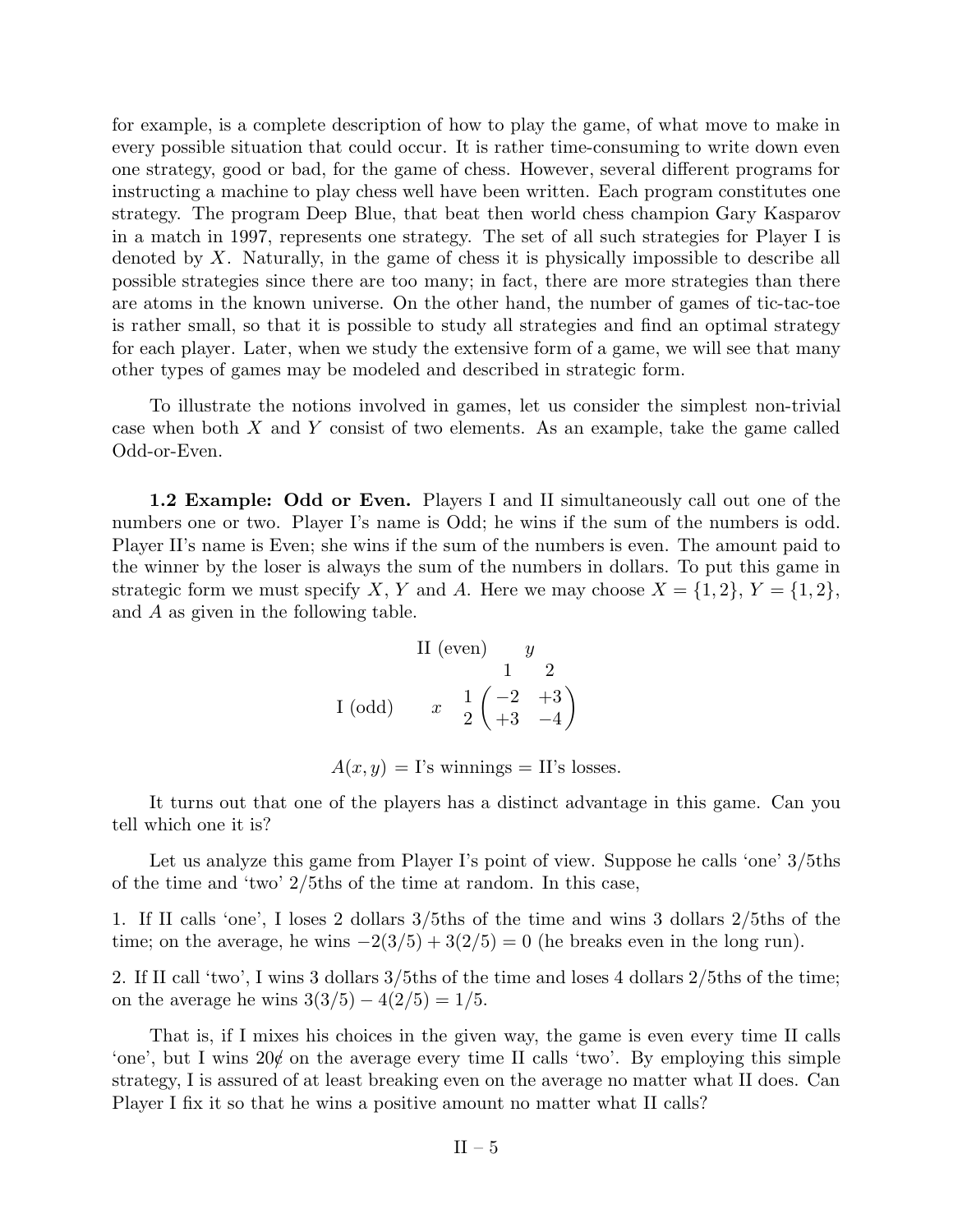Let p denote the proportion of times that Player I calls 'one'. Let us try to choose p so that Player I wins the same amount on the average whether II calls 'one' or 'two'. Then since I's average winnings when II calls 'one' is  $-2p+3(1-p)$ , and his average winnings when II calls 'two' is  $3p - 4(1 - p)$  Player I should choose p so that

$$
-2p + 3(1 - p) = 3p - 4(1 - p)
$$
  

$$
3 - 5p = 7p - 4
$$
  

$$
12p = 7
$$
  

$$
p = 7/12.
$$

Hence, I should call 'one' with probability  $7/12$ , and 'two' with probability  $5/12$ . On the average, I wins  $-2(7/12) + 3(5/12) = 1/12$ , or  $8\frac{1}{3}$  cents every time he plays the game, no matter what II does. Such a strategy that produces the same average winnings no matter what the opponent does is called an **equalizing strategy**.

Therefore, the game is clearly in I's favor. Can he do better than  $8\frac{1}{3}$  cents per game on the average? The answer is: Not if II plays properly. In fact, II could use the same procedure:

call 'one' with probability 7/12

call 'two' with probability 5/12.

If I calls 'one', II's average loss is  $-2(7/12) + 3(5/12) = 1/12$ . If I calls 'two', II's average loss is  $3(7/12) - 4(5/12) = 1/12$ .

Hence, I has a procedure that guarantees him at least  $1/12$  on the average, and II has a procedure that keeps her average loss to at most 1/12. 1/12 is called the **value** of the game, and the procedure each uses to insure this return is called an **optimal strategy** or a **minimax strategy**.

If instead of playing the game, the players agree to call in an arbitrator to settle this conflict, it seems reasonable that the arbitrator should require II to pay  $8\frac{1}{3}$  cents to I. For I could argue that he should receive at least  $8\frac{1}{3}$  cents since his optimal strategy guarantees him that much on the average no matter what II does. On the other hand II could argue that she should not have to pay more than  $8\frac{1}{3}$  cents since she has a strategy that keeps her average loss to at most that amount no matter what I does.

**1.3 Pure Strategies and Mixed Strategies.** It is useful to make a distinction between a pure strategy and a mixed strategy. We refer to elements of  $X$  or  $Y$  as pure strategies. The more complex entity that chooses among the pure strategies at random in various proportions is called a mixed strategy. Thus, I's optimal strategy in the game of Odd-or-Even is a mixed strategy; it mixes the pure strategies one and two with probabilities 7/12 and 5/12 respectively. Of course every pure strategy,  $x \in X$ , can be considered as the mixed strategy that chooses the pure strategy  $x$  with probability 1.

In our analysis, we made a rather subtle assumption. We assumed that when a player uses a mixed strategy, he is only interested in his average return. He does not care about his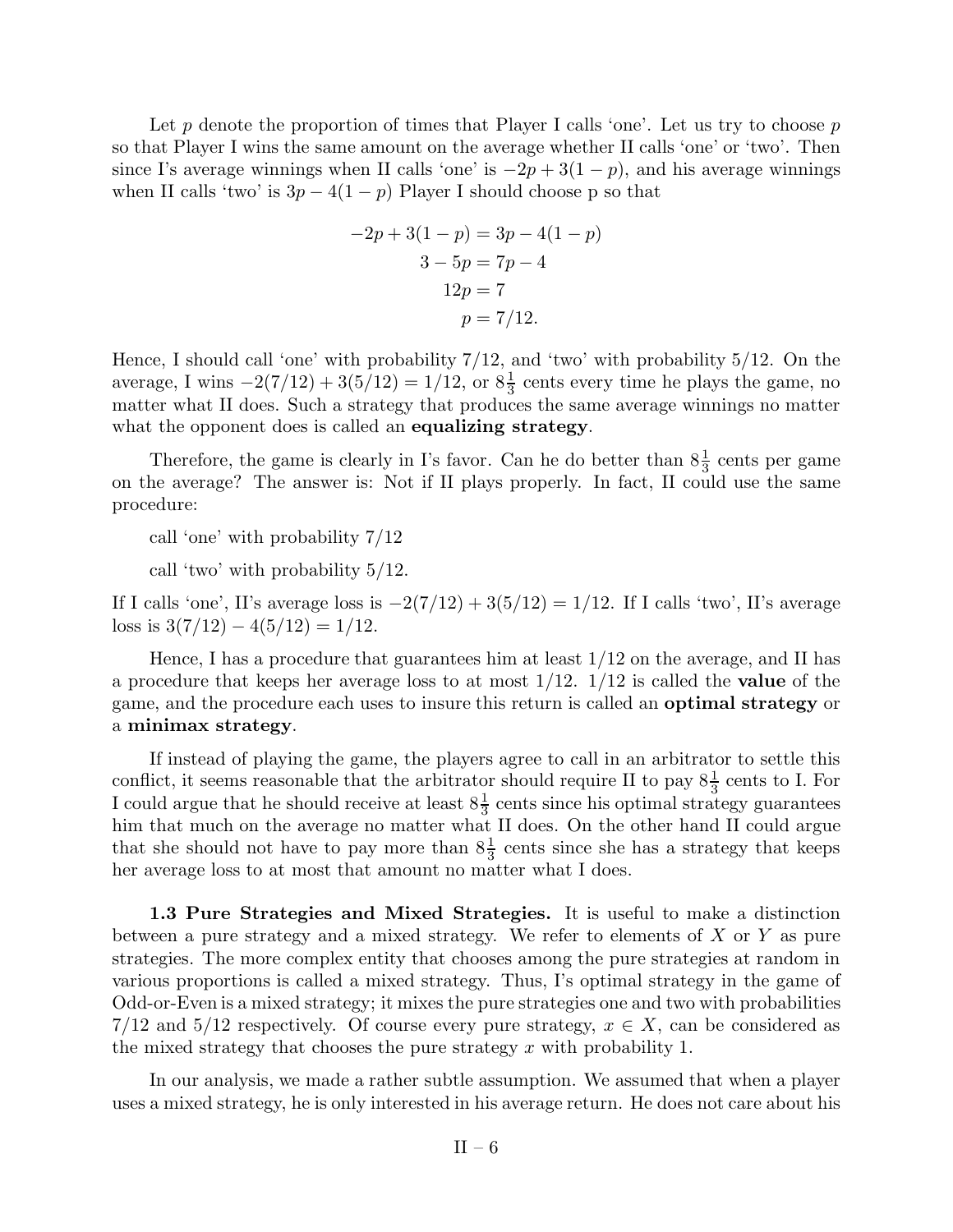maximum possible winnings or losses — only the average. This is actually a rather drastic assumption. We are evidently assuming that a player is indifferent between receiving 5 million dollars outright, and receiving 10 million dollars with probability  $1/2$  and nothing with probability  $1/2$ . I think nearly everyone would prefer the \$5,000,000 outright. This is because the utility of having 10 megabucks is not twice the utility of having 5 megabucks.

The main justification for this assumption comes from **utility theory** and is treated in Appendix 1. The basic premise of utility theory is that one should evaluate a payoff by its utility to the player rather than on its numerical monetary value. Generally a player's utility of money will not be linear in the amount. The main theorem of utility theory states that under certain reasonable assumptions, a player's preferences among outcomes are consistent with the existence of a utility function and the player judges an outcome only on the basis of the average utility of the outcome.

However, utilizing utility theory to justify the above assumption raises a new difficulty. Namely, the two players may have different utility functions. The same outcome may be perceived in quite different ways. This means that the game is no longer zero-sum. We need an assumption that says the utility functions of two players are the same (up to change of location and scale). This is a rather strong assumption, but for moderate to small monetary amounts, we believe it is a reasonable one.

A mixed strategy may be implemented with the aid of a suitable outside random mechanism, such as tossing a coin, rolling dice, drawing a number out of a hat and so on. The seconds indicator of a watch provides a simple personal method of randomization provided it is not used too frequently. For example, Player I of Odd-or-Even wants an outside random event with probability  $7/12$  to implement his optimal strategy. Since  $7/12 = 35/60$ , he could take a quick glance at his watch; if the seconds indicator showed a number between 0 and 35, he would call 'one', while if it were between 35 and 60, he would call 'two'.

**1.4 The Minimax Theorem.** A two-person zero-sum game  $(X, Y, A)$  is said to be a **finite game** if both strategy sets X and Y are finite sets. The fundamental theorem of game theory due to von Neumann states that the situation encountered in the game of Odd-or-Even holds for all finite two-person zero-sum games. Specifically,

**The Minimax Theorem.** *For every finite two-person zero-sum game,*

*(1) there is a number* V *, called the value of the game,*

*(2) there is a mixed strategy for Player I such that I's average gain is at least* V *no matter what II does, and*

*(3) there is a mixed strategy for Player II such that II's average loss is at most* V *no matter what I does.*

This is one form of the minimax theorem to be stated more precisely and discussed in greater depth later. If  $V$  is zero we say the game is fair. If  $V$  is positive, we say the game favors Player I, while if V is negative, we say the game favors Player II.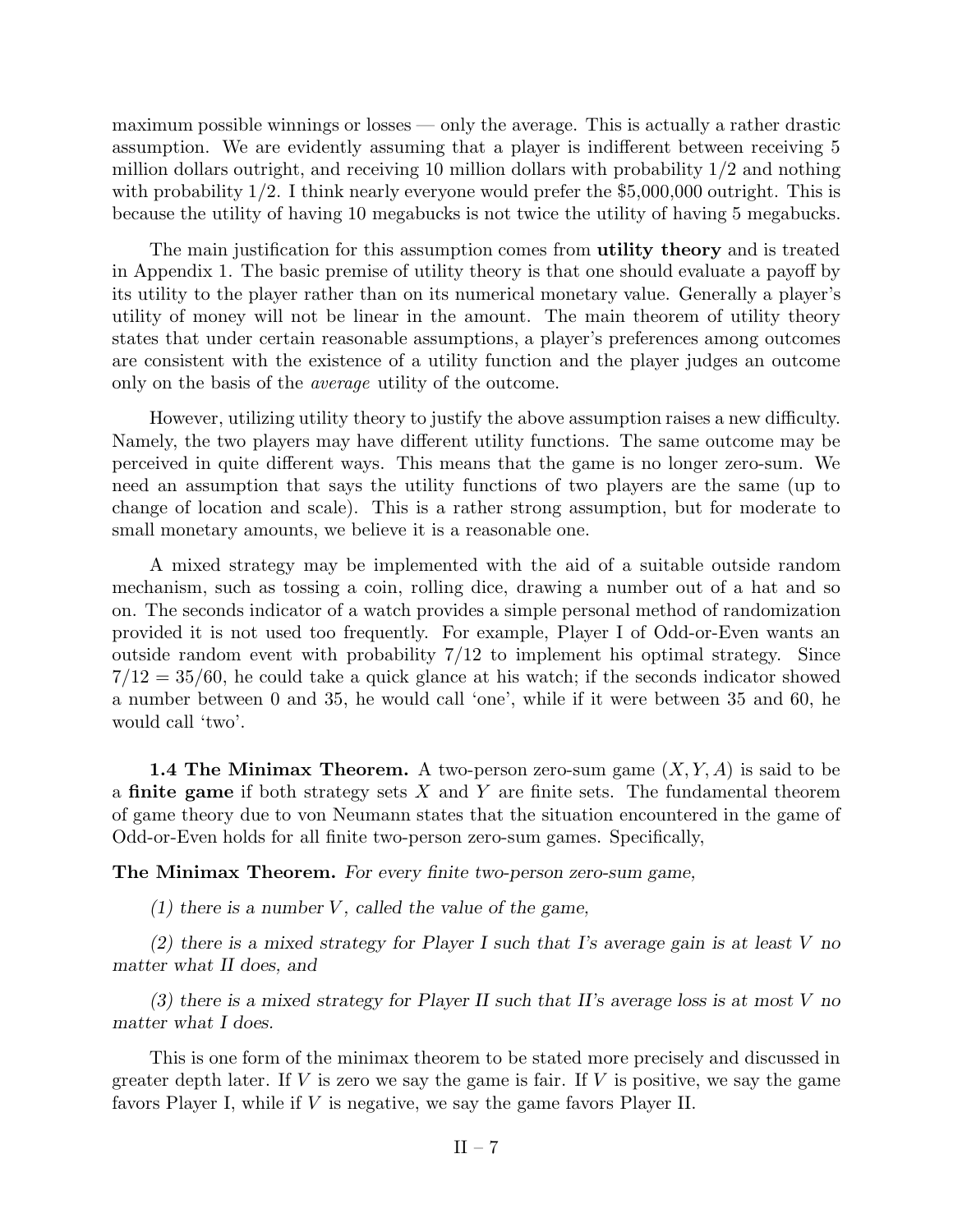#### **1.5 Exercises.**

1. Consider the game of Odd-or-Even with the sole change that the loser pays the winner the product, rather than the sum, of the numbers chosen (who wins still depends on the sum). Find the table for the payoff function A, and analyze the game to find the value and optimal strategies of the players. Is the game fair?

2. Player I holds a black Ace and a red 8. Player II holds a red 2 and a black 7. The players simultaneously choose a card to play. If the chosen cards are of the same color, Player I wins. Player II wins if the cards are of different colors. The amount won is a number of dollars equal to the number on the winner's card (Ace counts as 1.) Set up the payoff function, find the value of the game and the optimal mixed strategies of the players.

3. Sherlock Holmes boards the train from London to Dover in an effort to reach the continent and so escape from Professor Moriarty. Moriarty can take an express train and catch Holmes at Dover. However, there is an intermediate station at Canterbury at which Holmes may detrain to avoid such a disaster. But of course, Moriarty is aware of this too and may himself stop instead at Canterbury. Von Neumann and Morgenstern (loc. cit.) estimate the value to Moriarty of these four possibilities to be given in the following matrix (in some unspecified units).

|          |                   | Holmes           |       |
|----------|-------------------|------------------|-------|
|          |                   | Canterbury Dover |       |
|          | Canterbury $\int$ | 100              | $-50$ |
| Moriarty | Dover             |                  | 100   |

What are the optimal strategies for Holmes and Moriarty, and what is the value? (Historically, as related by Dr. Watson in "The Final Problem" in Arthur Conan Doyle's The Memoires of Sherlock Holmes, Holmes detrained at Canterbury and Moriarty went on to Dover.)

4. The entertaining book *The Compleat Strategyst* by John Williams contains many simple examples and informative discussion of strategic form games. Here is one of his problems.

*"I know a good game," says Alex. "We point fingers at each other; either one finger or two fingers. If we match with one finger, you buy me one Daiquiri, If we match with two fingers, you buy me two Daiquiris. If we don't match I let you off with a payment of a dime. It'll help pass the time."*

*Olaf appears quite unmoved. "That sounds like a very dull game — at least in its early stages." His eyes glaze on the ceiling for a moment and his lips flutter briefly; he returns to the conversation with: "Now if you'd care to pay me 42 cents before each game, as a partial compensation for all those 55-cent drinks I'll have to buy you, then I'd be happy to pass the time with you.*

Olaf could see that the game was inherently unfair to him so he insisted on a side payment as compensation. Does this side payment make the game fair? What are the optimal strategies and the value of the game?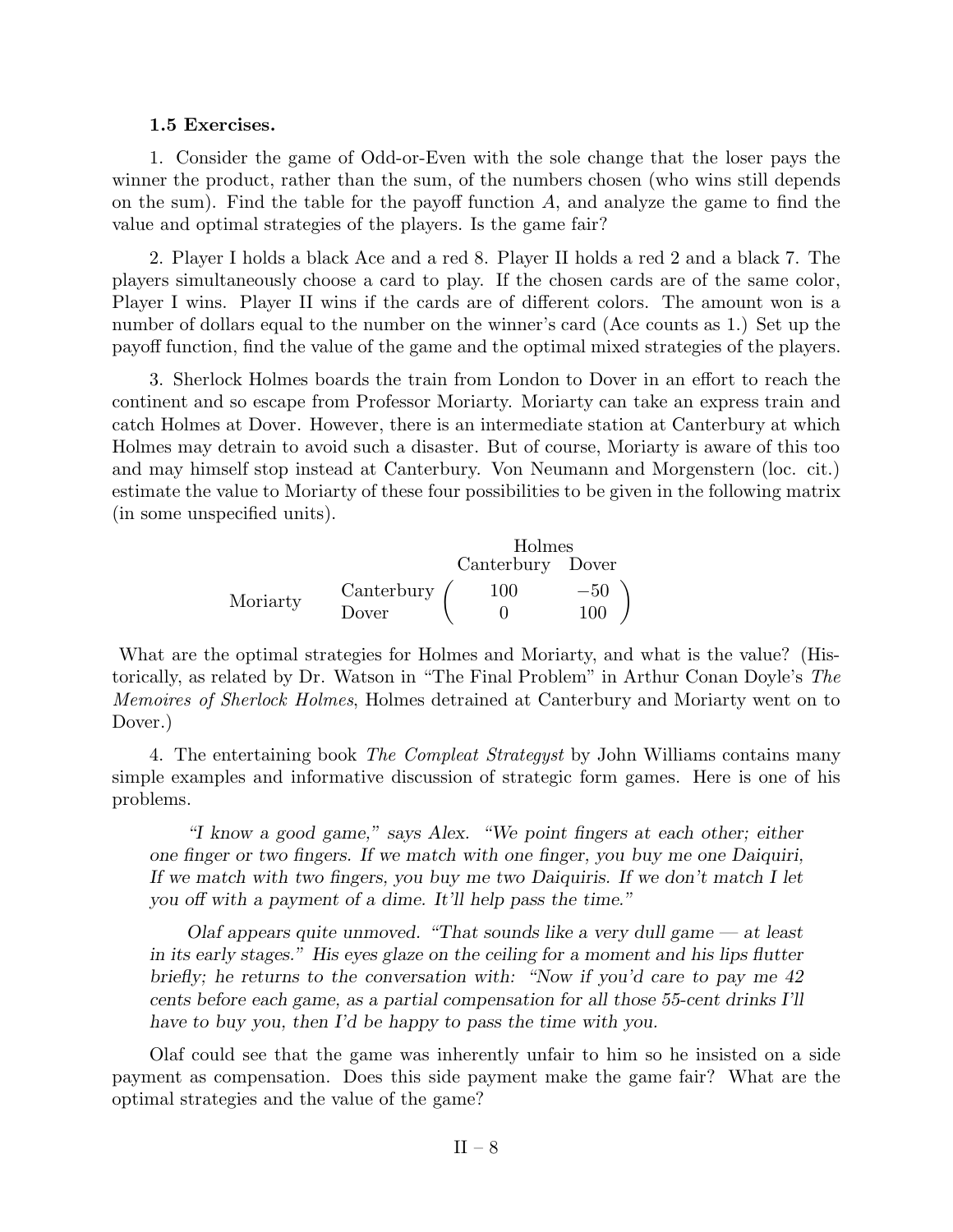## **2. Matrix Games — Domination**

A finite two-person zero-sum game in strategic form,  $(X, Y, A)$ , is sometimes called a matrix game because the payoff function A can be represented by a matrix. If  $X =$  ${x_1,...,x_m}$  and  $Y = {y_1,...,y_n}$ , then by the *game matrix* or *payoff matrix* we mean the matrix

$$
\boldsymbol{A} = \begin{pmatrix} a_{11} & \cdots & a_{1n} \\ \vdots & & \vdots \\ a_{m1} & \cdots & a_{mn} \end{pmatrix} \quad \text{where} \quad a_{ij} = A(x_i, y_j),
$$

In this form, Player I chooses a row, Player II chooses a column, and II pays I the entry in the chosen row and column. Note that the entries of the matrix are the winnings of the row chooser and losses of the column chooser.

A mixed strategy for Player I may be represented by an  $m$ -tuple,  $\boldsymbol{p} = (p_1, p_2, \dots, p_m)^T$ of probabilities that add to 1. If I uses the mixed strategy  $p = (p_1, p_2, \ldots, p_m)^T$  and II chooses column j, then the (average) payoff to I is  $\sum_{i=1}^{m} p_i a_{ij}$ . Similarly, a mixed strategy for Player II is an *n*-tuple  $q = (q_1, q_2, \ldots, q_n)$ <sup>T</sup>. If II uses q and I uses row i the payoff to I is  $\sum_{j=1}^{n} a_{ij} q_j$ . More generally, if I uses the mixed strategy *p* and II uses the mixed strategy  $q$ , the (average) payoff to I is  $p^T A q = \sum_{i=1}^m \sum_{j=1}^n p_i a_{ij} q_j$ .

Note that the pure strategy for Player I of choosing row  $i$  may be represented as the mixed strategy  $e_i$ , the unit vector with a 1 in the *i*th position and 0's elsewhere. Similarly, the pure strategy for II of choosing the j<sup>th</sup> column may be represented by  $e_i$ . In the following, we shall be attempting to 'solve' games. This means finding the value, and at least one optimal strategy for each player. Occasionally, we shall be interested in finding all optimal strategies for a player.

**2.1 Saddle points.** Occasionally it is easy to solve the game. If some entry  $a_{ij}$  of the matrix *A* has the property that

- (1)  $a_{ij}$  is the minimum of the *i*th row, and
- (2)  $a_{ij}$  is the maximum of the j<sup>th</sup> column,

then we say  $a_{ij}$  is a saddle point. If  $a_{ij}$  is a saddle point, then Player I can then win at least  $a_{ij}$  by choosing row i, and Player II can keep her loss to at most  $a_{ij}$  by choosing column *j*. Hence  $a_{ij}$  is the value of the game.

Example 1.

$$
A = \left(\begin{array}{rrr} 4 & 1 & -3 \\ 3 & 2 & 5 \\ 0 & 1 & 6 \end{array}\right)
$$

The central entry, 2, is a saddle point, since it is a minimum of its row and maximum of its column. Thus it is optimal for I to choose the second row, and for II to choose the second column. The value of the game is 2, and  $(0, 1, 0)$  is an optimal mixed strategy for both players.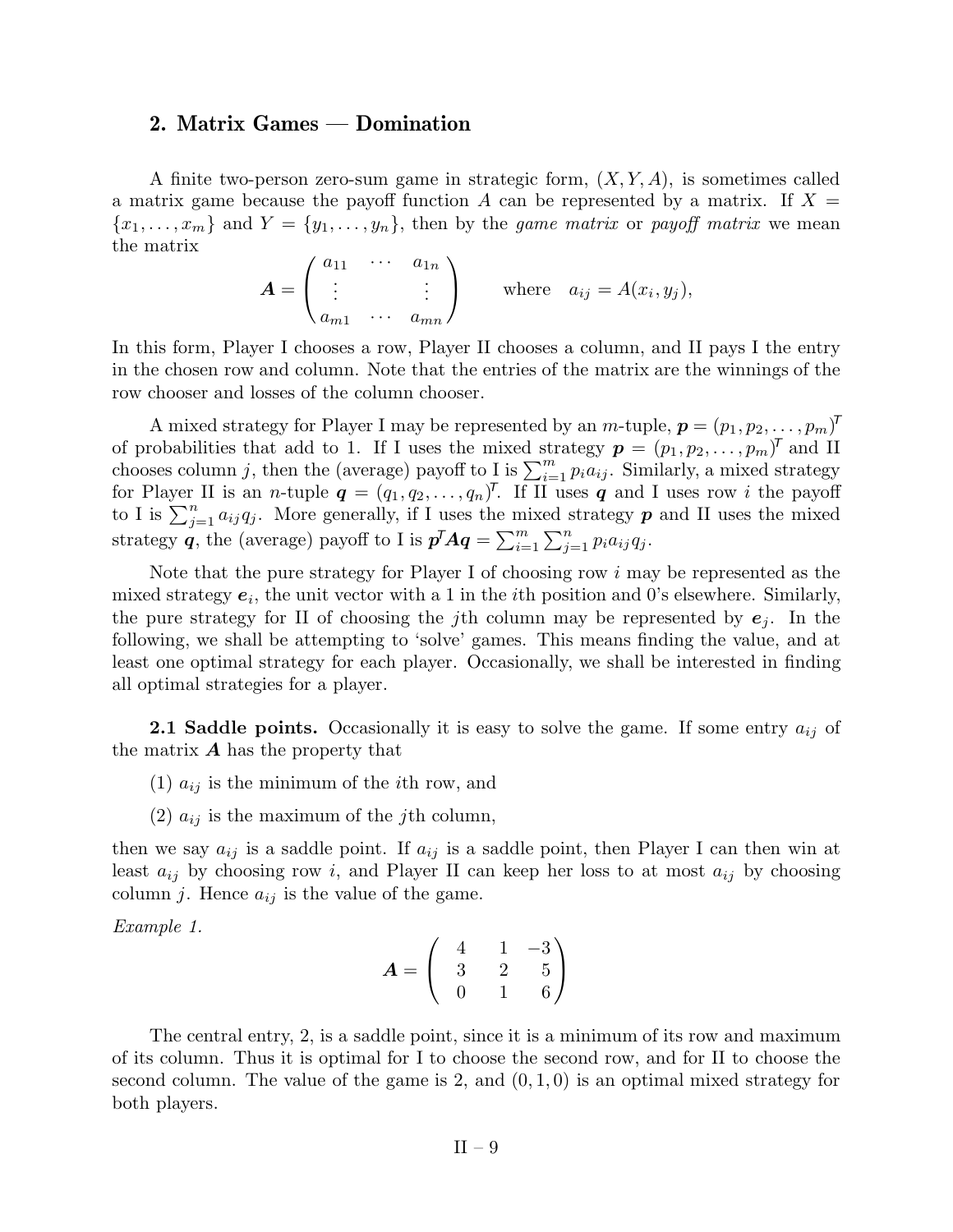For large  $m \times n$  matrices it is tedious to check each entry of the matrix to see if it has the saddle point property. It is easier to compute the minimum of each row and the maximum of each column to see if there is a match. Here is an example of the method.

|                  |  |  | row min                                                                                                                                                        |                                       |  |  | row                                                                                                                                                                       |
|------------------|--|--|----------------------------------------------------------------------------------------------------------------------------------------------------------------|---------------------------------------|--|--|---------------------------------------------------------------------------------------------------------------------------------------------------------------------------|
|                  |  |  | $\boldsymbol{A} = \begin{pmatrix} 3 & 2 & 1 & 0 \\ 0 & 1 & 2 & 0 \\ 1 & 0 & 2 & 1 \\ 3 & 1 & 2 & 2 \end{pmatrix} \begin{matrix} 0 \\ 0 \\ 0 \\ 1 \end{matrix}$ |                                       |  |  | $\boldsymbol{B} = \begin{pmatrix} 3 & 1 & 1 & 0 \\ 0 & 1 & 2 & 0 \\ 1 & 0 & 2 & 1 \\ 3 & 1 & 2 & 2 \end{pmatrix} \quad \begin{matrix} 0 \\ 0 \\ 0 \\ 0 \\ 1 \end{matrix}$ |
| $colmax$ 3 2 2 2 |  |  |                                                                                                                                                                | $col$ max $3 \quad 1 \quad 2 \quad 2$ |  |  |                                                                                                                                                                           |

In matrix *A*, no row minimum is equal to any column maximum, so there is no saddle point. However, if the 2 in position  $a_{12}$  were changed to a 1, then we have matrix *B*. Here, the minimum of the fourth row is equal to the maximum of the second column; so  $b_{42}$  is a saddle point.

**2.2 Solution of All 2 by 2 Matrix Games.** Consider the general  $2 \times 2$  game matrix

$$
\boldsymbol{A} = \begin{pmatrix} a & b \\ d & c \end{pmatrix}.
$$

To solve this game (i.e. to find the value and at least one optimal strategy for each player) we proceed as follows.

#### 1. Test for a saddle point.

#### 2. If there is no saddle point, solve by finding equalizing strategies.

We now prove the method of finding equalizing strategies of Section 1.2 works whenever there is no saddle point by deriving the value and the optimal strategies.

Assume there is no saddle point. If  $a > b$ , then  $b < c$ , as otherwise b is a saddle point. Since  $b < c$ , we must have  $c > d$ , as otherwise c is a saddle point. Continuing thus, we see that  $d < a$  and  $a > b$ . In other words, if  $a \geq b$ , then  $a > b < c > d < a$ . By symmetry, if  $a \leq b$ , then  $a < b > c < d > a$ . This shows that

If there is no saddle point, then either  $a > b$ ,  $b < c$ ,  $c > d$  and  $d < a$ , or  $a < b$ ,  $b > c$ ,  $c < d$  and  $d > a$ .

In equations (1), (2) and (3) below, we develop formulas for the optimal strategies and value of the general  $2 \times 2$  game. If I chooses the first row with probability p (i.e. uses the mixed strategy  $(p, 1-p)$ , we equate his average return when II uses columns 1 and 2.

$$
ap + d(1 - p) = bp + c(1 - p).
$$

Solving for  $p$ , we find

$$
p = \frac{c - d}{(a - b) + (c - d)}.\t(1)
$$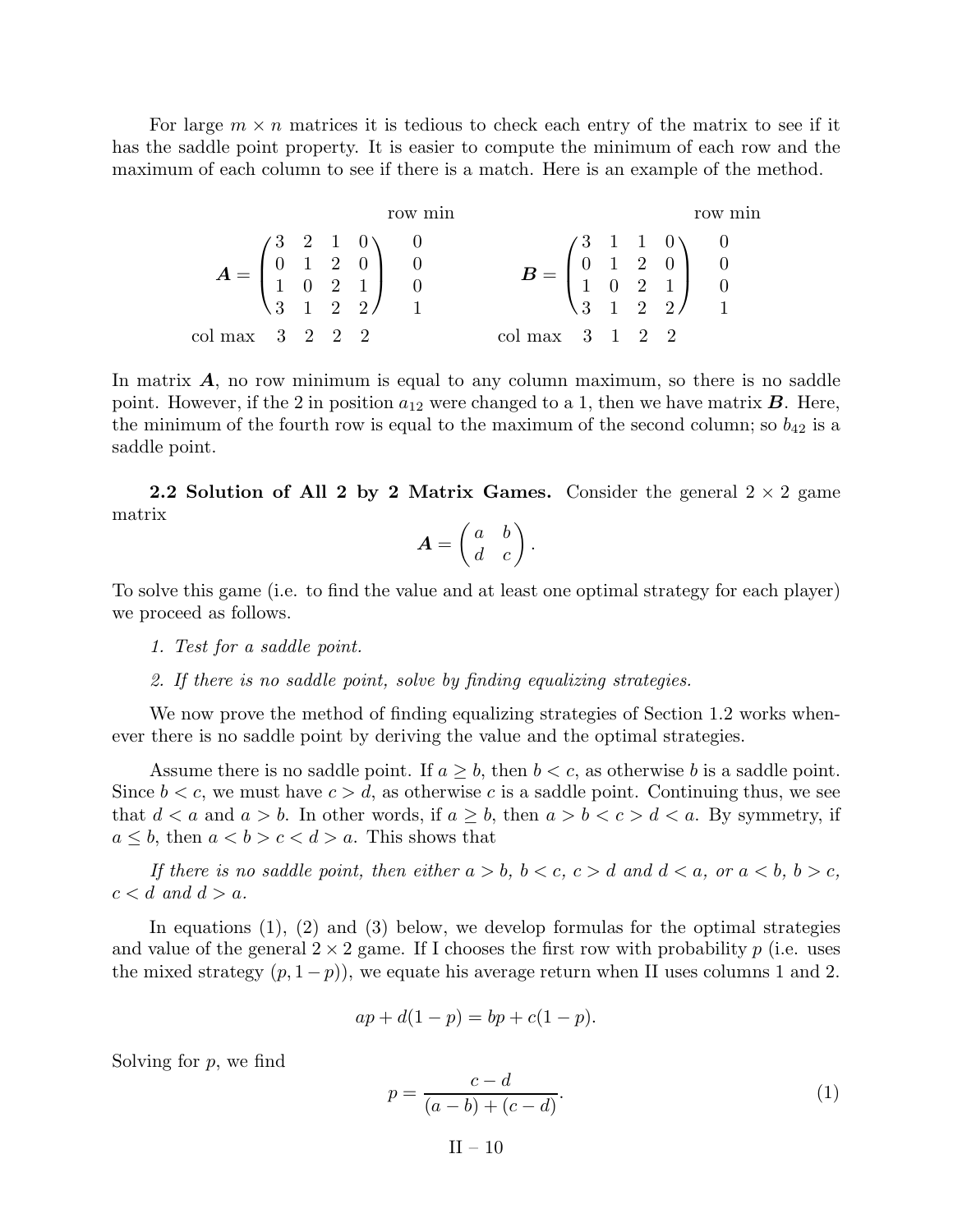Since there is no saddle point,  $(a - b)$  and  $(c - d)$  are either both positive or both negative; hence,  $0 < p < 1$ . Player I's average return using this strategy is

$$
v = ap + d(1 - p) = \frac{ac - bd}{a - b + c - d}.
$$

If II chooses the first column with probability q (i.e. uses the strategy  $(q, 1-q)$ ), we equate his average losses when I uses rows 1 and 2.

$$
aq + b(1 - q) = dq + c(1 - q)
$$

Hence,

$$
q = \frac{c - b}{a - b + c - d}.\tag{2}
$$

Again, since there is no saddle point,  $0 < q < 1$ . Player II's average loss using this strategy is

$$
aq + b(1 - q) = \frac{ac - bd}{a - b + c - d} = v,
$$
\n(3)

the same value achievable by I. This shows that the game has a value, and that the players have optimal strategies. (something the minimax theorem says holds for all finite games).

Example 2.

$$
P = \frac{-4 - 3}{-2 - 3 - 4 - 3} = \frac{7}{12}
$$
  

$$
A = \begin{pmatrix} -2 & 3 \\ 3 & -4 \end{pmatrix}
$$
  

$$
q = \text{same}
$$
  

$$
v = \frac{8 - 9}{-2 - 3 - 4 - 3} = \frac{1}{12}
$$

Example 3.

$$
A = \begin{pmatrix} 0 & -10 \\ 1 & 2 \end{pmatrix} \qquad p = \frac{2 - 1}{0 + 10 + 2 - 1} = \frac{1}{11}
$$

$$
q = \frac{2 + 10}{0 + 10 + 2 - 1} = \frac{12}{11}.
$$

But q must be between zero and one. What happened? The trouble is we "forgot to test this matrix for a saddle point, so of course it has one". (J. D. Williams The Compleat Strategyst Revised Edition, 1966, McGraw-Hill, page 56.) The lower left corner is a saddle point. So  $p = 0$  and  $q = 1$  are optimal strategies, and the value is  $v = 1$ .

**2.3 Removing Dominated Strategies.** Sometimes, large matrix games may be reduced in size (hopefully to the  $2\times 2$  case) by deleting rows and columns that are obviously bad for the player who uses them.

**Definition.** We say the *i*th row of a matrix  $\mathbf{A} = (a_{ij})$  dominates the kth row if  $a_{ij} \ge a_{kj}$  for all j. We say the *i*th row of **A** strictly dominates the kth row if  $a_{ij} > a_{kj}$ for all j. Similarly, the jth column of *A* dominates (strictly dominates) the kth column if  $a_{ij} \leq a_{ik}$  (resp.  $a_{ij} < a_{ik}$ ) for all *i*.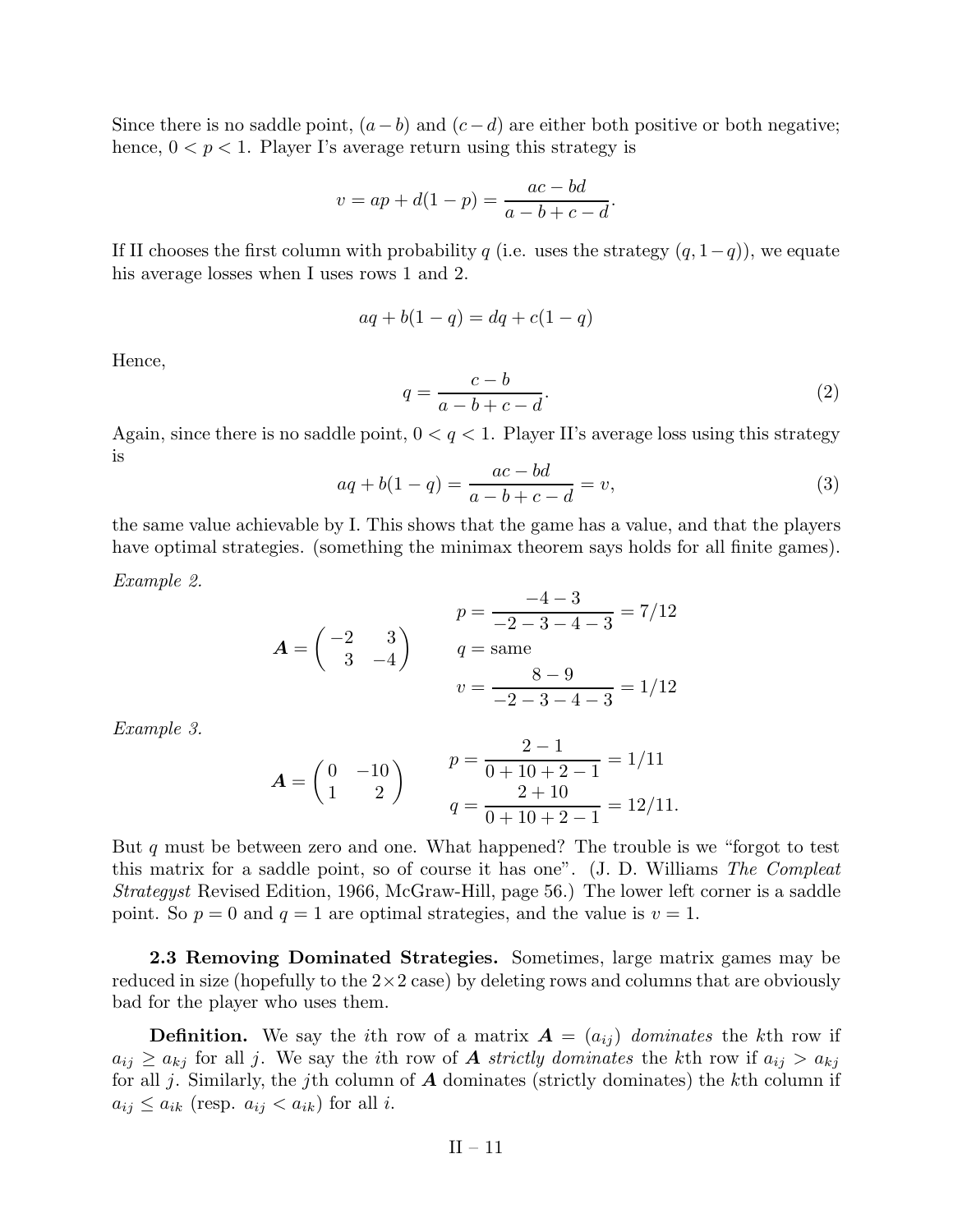Anything Player I can achieve using a dominated row can be achieved at least as well using the row that dominates it. Hence dominated rows may be deleted from the matrix. A similar argument shows that dominated columns may be removed. To be more precise, removal of a dominated row or column does not change the value of a game. However, there may exist an optimal strategy that uses a dominated row or column (see Exercise 9). If so, removal of that row or column will also remove the use of that optimal strategy (although there will still be at least one optimal strategy left). However, in the case of removal of a strictly dominated row or column, the set of optimal strategies does not change.

We may iterate this procedure and successively remove several rows and columns. As an example, consider the matrix, *A*.

 $\bm{A} =$ 

 $\sqrt{2}$ 

 $\setminus$ 

 $\overline{I}$ 

 $\mathcal{L}$ 

 $\sqrt{2}$ 

204 123 412  $\setminus$ 

 $\overline{I}$ 

 $\sqrt{2}$ 

The last column is dominated by the middle column. Deleting the last column we obtain:

Now the top row is dominated by the bottom row. (Note this is not the case in the original matrix). Deleting the top row we obtain:

This  $2\times 2$  matrix does not have a saddle point, so  $p$  = 3/4,  $q = 1/4$  and  $v = 7/4$ . I's optimal strategy in the original game is  $(0, 3/4, 1/4)$ ; II's is  $(1/4, 3/4, 0)$ .  $\begin{pmatrix} 1 & 2 \\ 4 & 1 \end{pmatrix}$ 

A row (column) may also be removed if it is dominated by a probability combination of other rows (columns).

If for some  $0 < p < 1$ ,  $pa_{i_1j} + (1-p)a_{i_2j} \geq a_{kj}$  for all j, then the kth row is dominated by the mixed strategy that chooses row  $i_1$  with probability p and row  $i_2$  with probability  $1 - p$ . Player I can do at least as well using this mixed strategy instead of choosing row k. (In addition, any mixed strategy choosing row k with probability  $p_k$  may be replaced by the one in which k's probability is split between  $i_1$  and  $i_2$ . That is,  $i_1$ 's probability is increased by  $pp_k$  and  $i_2$ 's probability is increased by  $(1-p)p_k$ .) A similar argument may be used for columns.

Consider the matrix 
$$
\mathbf{A} = \begin{pmatrix} 0 & 4 & 6 \\ 5 & 7 & 4 \\ 9 & 6 & 3 \end{pmatrix}
$$
.

The middle column is dominated by the outside columns taken with probability 1/2 each. With the central column deleted, the middle row is dominated by the combination of the top row with probability  $1/3$  and the bottom row with probability  $2/3$ . The reduced matrix,  $\begin{pmatrix} 0 & 6 \\ 9 & 3 \end{pmatrix}$ , is easily solved. The value is  $V = 54/12 = 9/2$ .

Of course, mixtures of more than two rows (columns) may be used to dominate and remove other rows (columns). For example, the mixture of columns one two and three with probabilities  $1/3$  each in matrix  $\boldsymbol{B} =$  $\sqrt{2}$  $\sqrt{2}$ 1353 4022 3735 ⎞ <sup>⎠</sup> dominates the last column,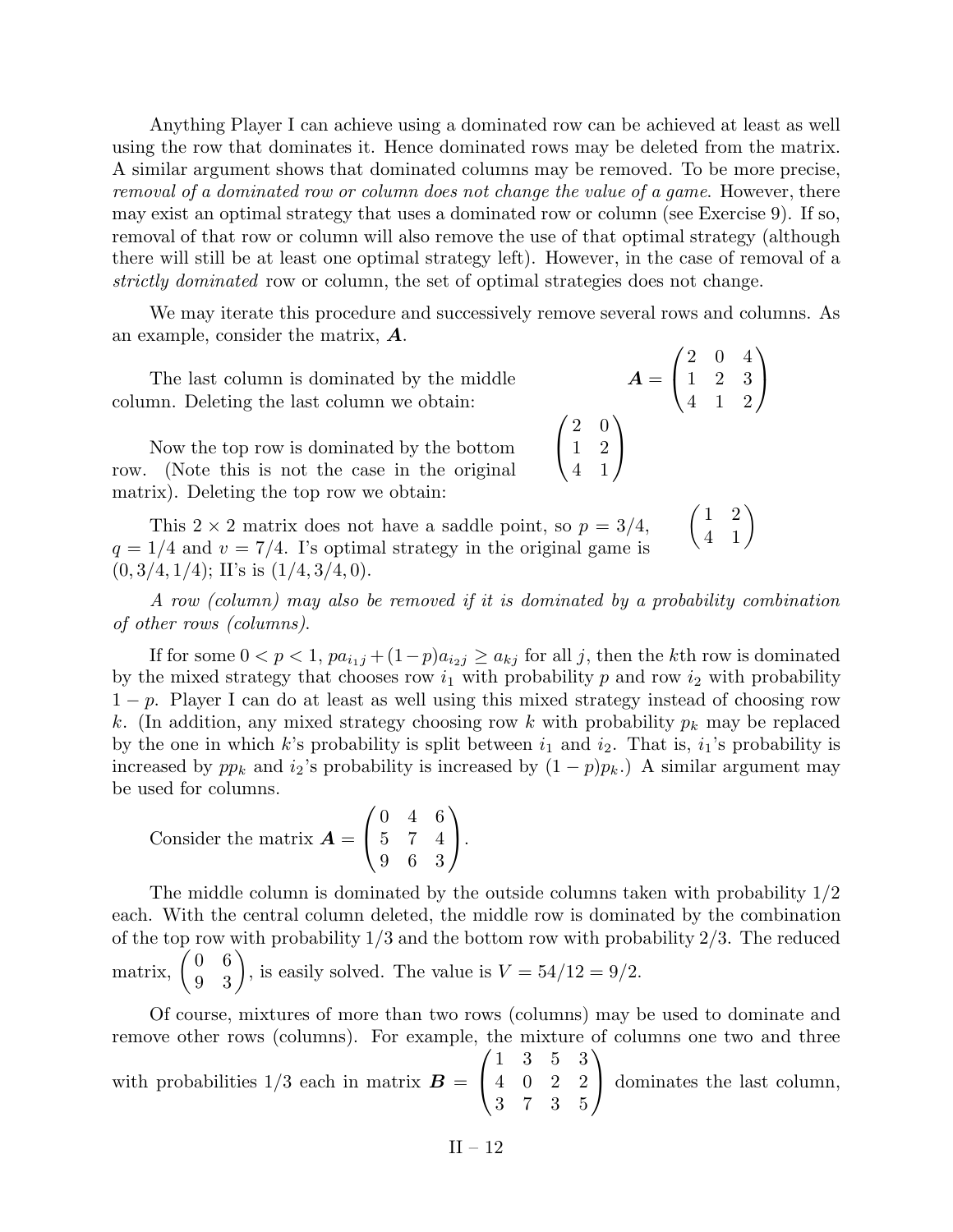and so the last column may be removed.

Not all games may be reduced by dominance. In fact, even if the matrix has a saddle point, there may not be any dominated rows or columns. The  $3 \times 3$  game with a saddle point found in Example 1 demonstrates this.

**2.4 Solving**  $2 \times n$  and  $m \times 2$  games. Games with matrices of size  $2 \times n$  or  $m \times 2$ may be solved with the aid of a graphical interpretation. Take the following example.

$$
\begin{array}{ccc}p&\left(2&3&1&5\right)\\1-p&\left(4&1&6&0\right)\end{array}
$$

Suppose Player I chooses the first row with probability  $p$  and the second row with probability  $1-p$ . If II chooses Column 1, I's average payoff is  $2p+4(1-p)$ . Similarly, choices of Columns 2, 3 and 4 result in average payoffs of  $3p+(1-p)$ ,  $p+6(1-p)$ , and  $5p$  respectively. We graph these four linear functions of p for  $0 \le p \le 1$ . For a fixed value of p, Player I can be sure that his average winnings is at least the minimum of these four functions evaluated at p. This is known as the lower envelope of these functions. Since I wants to maximize his guaranteed average winnings, he wants to find  $p$  that achieves the maximum of this lower envelope. According to the drawing, this should occur at the intersection of the lines for Columns 2 and 3. This essentially, involves solving the game in which II is restricted to Columns 2 and 3. The value of the game  $\begin{pmatrix} 3 & 1 \\ 1 & 6 \end{pmatrix}$  is  $v = 17/7$  , I's optimal strategy is  $(5/7, 2/7)$ , and II's optimal strategy is  $(5/7, 2/7)$ . Subject to the accuracy of the drawing, we conclude therefore that in the original game I's optimal strategy is  $(5/7, 2/7)$ , II's is  $(0, 5/7, 2/7, 0)$  and the value is 17/7.



The accuracy of the drawing may be checked: *Given any guess at a solution to a* game, there is a sure-fire test to see if the guess is correct, as follows. If I uses the strategy  $(5/7, 2/7)$ , his average payoff if II uses Columns 1, 2, 3 and 4, is  $18/7$ ,  $17/7$ ,  $17/7$ , and  $25/7$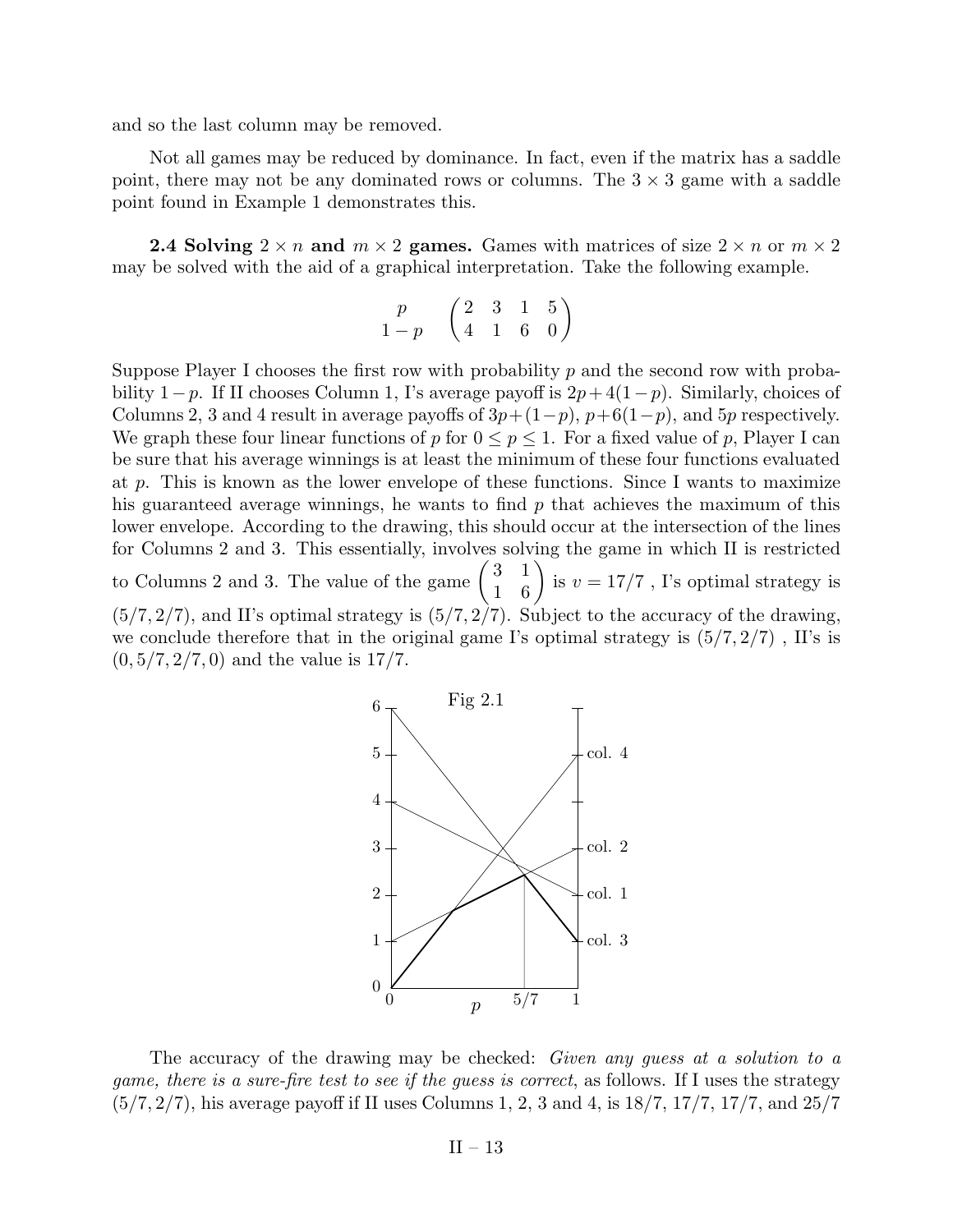respectively. Thus his average payoff is at least 17/7 no matter what II does. Similarly, if II uses  $(0, 5/7, 2/7, 0)$ , her average loss is (at most) 17/7. Thus, 17/7 is the value, and these strategies are optimal.

We note that the line for Column 1 plays no role in the lower envelope (that is, the lower envelope would be unchanged if the line for Column 1 were removed from the graph). This is a test for domination. Column 1 is, in fact, dominated by Columns 2 and 3 taken with probability  $1/2$  each. The line for Column 4 does appear in the lower envelope, and hence Column 4 cannot be dominated.

As an example of a  $m \times 2$  game, consider the matrix associated with Figure 2.2. If q is the probability that II chooses Column 1, then II's average loss for I's three possible choices of rows is given in the accompanying graph. Here, Player II looks at the largest of her average losses for a given  $q$ . This is the upper envelope of the function. If wants to find q that minimizes this upper envelope. From the graph, we see that any value of  $q$ between 1/4 and 1/3 inclusive achieves this minimum. The value of the game is 4, and I has an optimal pure strategy: row 2.



These techniques work just as well for  $2 \times \infty$  and  $\infty \times 2$  games.

**2.5 Latin Square Games.** A Latin square is an  $n \times n$  array of n different letters such that each letter occurs once and only once in each row and each column. The  $5 \times 5$ array at the right is an example. If in a Latin square each letter is assigned a numerical value, the resulting matrix is the matrix of a Latin square game. Such games have simple solutions. The value is the average of the numbers in a row, and the strategy that chooses each pure strategy with equal probability  $1/n$  is optimal for both players. The reason is not very deep. The conditions for optimality are satisfied.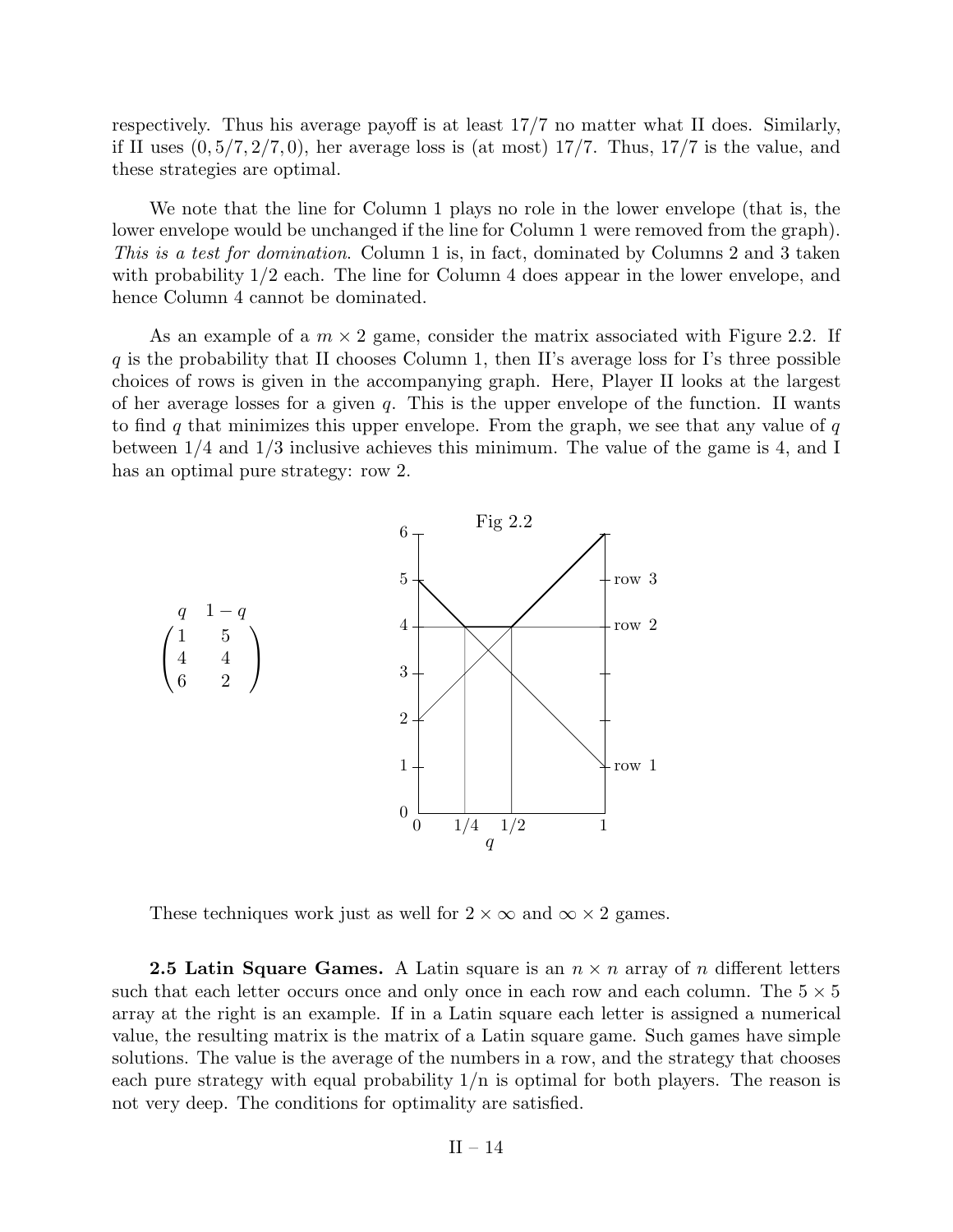|                                                    |  |                                                   | $a=1, b=2, c=d=3, e=6$                              |
|----------------------------------------------------|--|---------------------------------------------------|-----------------------------------------------------|
| $\int a \quad b \quad c \quad d \quad e \setminus$ |  |                                                   | $\begin{pmatrix} 1 & 2 & 3 & 3 & 6 \end{pmatrix}$   |
| $\begin{bmatrix} b & e & a & c & d \end{bmatrix}$  |  |                                                   | $\begin{bmatrix} 2 & 6 & 1 & 3 & 3 \end{bmatrix}$   |
| $\begin{bmatrix} c & a & d & e & b \end{bmatrix}$  |  |                                                   | $3 \t1 \t3 \t6 \t2$                                 |
| $\begin{bmatrix} d & c & e & b & a \end{bmatrix}$  |  |                                                   | $\begin{array}{cccc} 3 & 3 & 6 & 2 & 1 \end{array}$ |
|                                                    |  | $\begin{pmatrix} e & d & b & a & c \end{pmatrix}$ | $\begin{pmatrix} 6 & 3 & 2 & 1 & 3 \end{pmatrix}$   |

In the example above, the value is  $V = (1+2+3+3+6)/5 = 3$ , and the mixed strategy  $p = q = (1/5, 1/5, 1/5, 1/5, 1/5)$  is optimal for both players. The game of matching pennies is a Latin square game. Its value is zero and  $(1/2, 1/2)$  is optimal for both players.

#### **2.6 Exercises.**

1. Solve the game with matrix  $\begin{pmatrix} -1 & -3 \\ -2 & 2 \end{pmatrix}$ , that is find the value and an optimal (mixed) strategy for both players.

2. Solve the game with matrix  $\begin{pmatrix} 0 & 2 \\ t & 1 \end{pmatrix}$ for an arbitrary real number t. (Don't forget to check for a saddle point!) Draw the graph of  $v(t)$ , the value of the game, as a function of t, for  $-\infty < t < \infty$ .

3. Show that if a game with  $m \times n$  matrix has two saddle points, then they have equal values.

4. Reduce by dominance to  $2 \times 2$  games and solve.

(a) 
$$
\begin{pmatrix} 5 & 4 & 1 & 0 \ 4 & 3 & 2 & -1 \ 0 & -1 & 4 & 3 \ 1 & -2 & 1 & 2 \end{pmatrix}
$$
 (b) 
$$
\begin{pmatrix} 10 & 0 & 7 & 1 \ 2 & 6 & 4 & 7 \ 6 & 3 & 3 & 5 \end{pmatrix}
$$
  
5. (a) Solve the game with matrix 
$$
\begin{pmatrix} 3 & 2 & 4 & 0 \ -2 & 1 & -4 & 5 \end{pmatrix}
$$
.  
(b) Reduce by dominance to a 3 × 2 matrix game and solve: 
$$
\begin{pmatrix} 0 & 8 & 5 \ 8 & 4 & 6 \ 12 & -4 & 3 \end{pmatrix}
$$

6. Players I and II choose integers i and j respectively from the set  $\{1, 2, \ldots, n\}$  for some  $n \geq 2$ . Player I wins 1 if  $|i - j| = 1$ . Otherwise there is no payoff. If  $n = 7$ , for example, the game matrix is

⎠.

|          |                | $\overline{0}$ | $\overline{0}$ | $\overline{0}$   | 0 |   |
|----------|----------------|----------------|----------------|------------------|---|---|
|          | $\overline{0}$ |                | $\overline{0}$ | $\boldsymbol{0}$ | 0 |   |
| $\theta$ | $\mathbf{1}$   | $\overline{0}$ |                | $\boldsymbol{0}$ | 0 | 0 |
| $\theta$ | $\overline{0}$ |                | $\overline{0}$ | $\mathbf 1$      | 0 |   |
| $\theta$ | 0              | $\overline{0}$ |                | $\overline{0}$   |   | 0 |
|          |                | $\overline{0}$ | 0              |                  | 0 |   |
|          | $\theta$       | $\overline{0}$ | $\overline{0}$ | $\overline{0}$   |   |   |
|          |                |                |                |                  |   |   |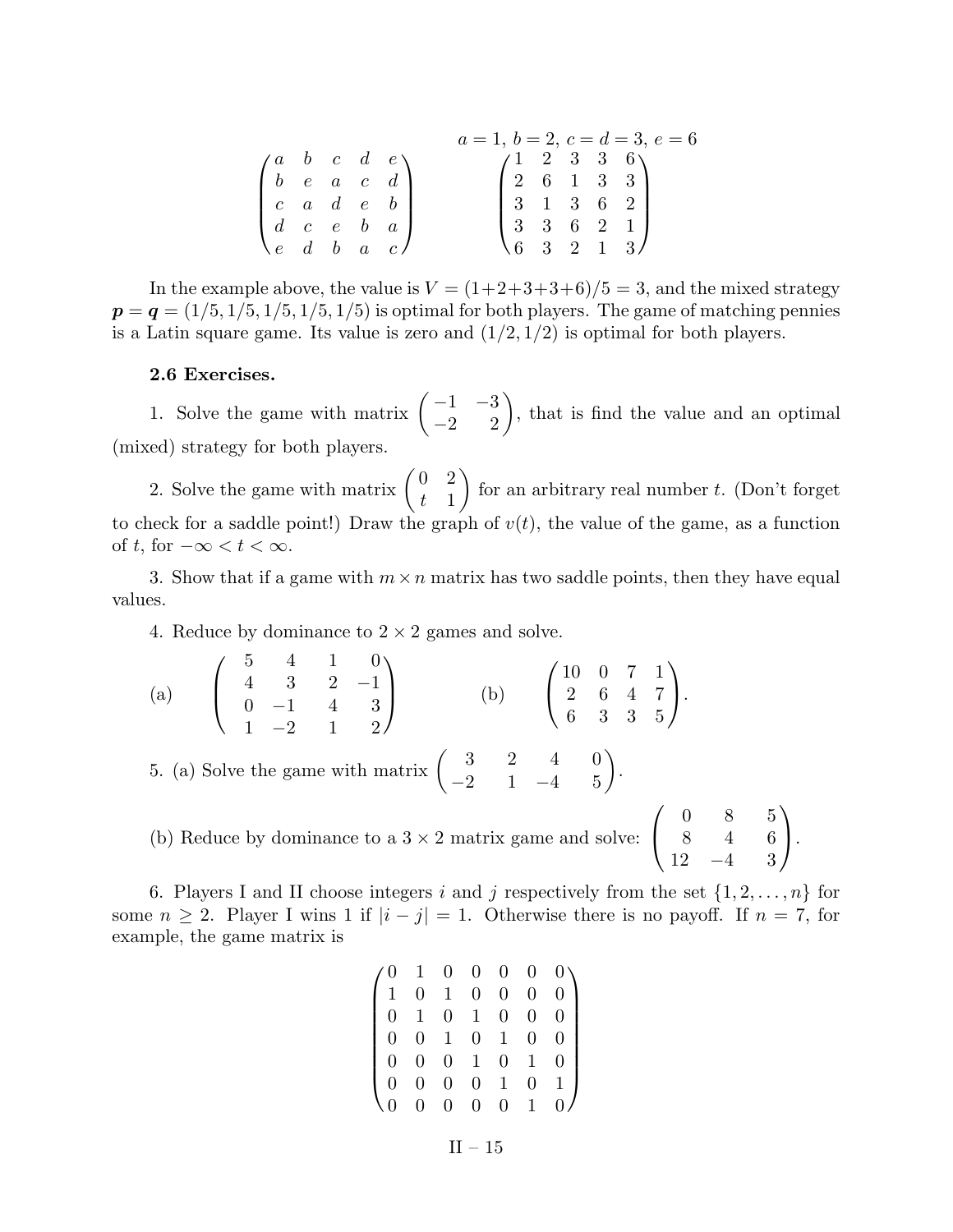(a) Using dominance to reduce the size of the matrix, solve the game for  $n = 7$  (i.e. find the value and one optimal strategy for each player).

(b) See if you can solve the game for arbitrary  $n$ .

7. In general, the sure-fire test may be stated thus: For a given game, conjectured optimal strategies  $(p_1,\ldots,p_m)$  and  $(q_1,\ldots,q_n)$  are indeed optimal if the minimum of I's average payoffs using  $(p_1,\ldots,p_m)$  is equal to the maximum of II's average payoffs using  $(q_1,\ldots,q_n)$ . Show that for the game with the following matrix the mixed strategies  $p = (6/37, 20/37, 0, 11/37)$  and  $q = (14/37, 4/37, 0, 19/37, 0)$  are optimal for I and II respectively. What is the value?

| $\left(\begin{matrix}5 & 8 & 3 & 1 & 6\4 & 2 & 6 & 3 & 5\2 & 4 & 6 & 4 & 1\end{matrix}\right)$ |  |                |               |
|------------------------------------------------------------------------------------------------|--|----------------|---------------|
| $\begin{pmatrix} 1 & 2 & 0 \\ 2 & 4 & 6 \\ 1 & 3 & 2 \end{pmatrix}$                            |  |                | $\frac{1}{3}$ |
|                                                                                                |  | 5 <sup>5</sup> |               |

8. Given that  $p = \frac{52}{143,50}{143,41}{143}$  is optimal for I in the game with the following matrix, what is the value?

$$
\begin{pmatrix} 0 & 5 & -2 \\ -3 & 0 & 4 \\ 6 & -4 & 0 \end{pmatrix}
$$

9. Player I secretly chooses one of the numbers, 1, 2 and 3, and Player II tries to guess which. If II guesses correctly, she loses nothing; otherwise, she loses the absolute value of the difference of I's choice and her guess. Set up the matrix and reduce it by dominance to a 2 by 2 game and solve. Note that II has an optimal pure strategy that was eliminated by dominance. Moreover, this strategy dominates the optimal mixed strategy in the 2 by 2 game.

10. **Magic Square Games.** A magic square is an  $n \times n$  array of the first n integers with the property that all row and column sums are equal. Show how to solve all games with magic square game matrices. Solve the example,

$$
\begin{pmatrix} 16 & 3 & 2 & 13 \\ 5 & 10 & 11 & 8 \\ 9 & 6 & 7 & 12 \\ 4 & 15 & 14 & 1 \end{pmatrix}.
$$

(This is the magic square that appears in Albrecht Dürer's engraving, *Melencolia*. See http://freemasonry.bcy.ca/art/melencolia.html)

11. In an article, "Normandy: Game and Reality" by W. Drakert in *Moves*, No. 6 (1972), an analysis is given of the invasion of Europe at Normandy in World War II. Six possible attacking configurations (1 to 6) by the Allies and six possible defensive strategies  $(A \text{ to } F)$  by the Germans were simulated and evaluated, 36 simulations in all. The following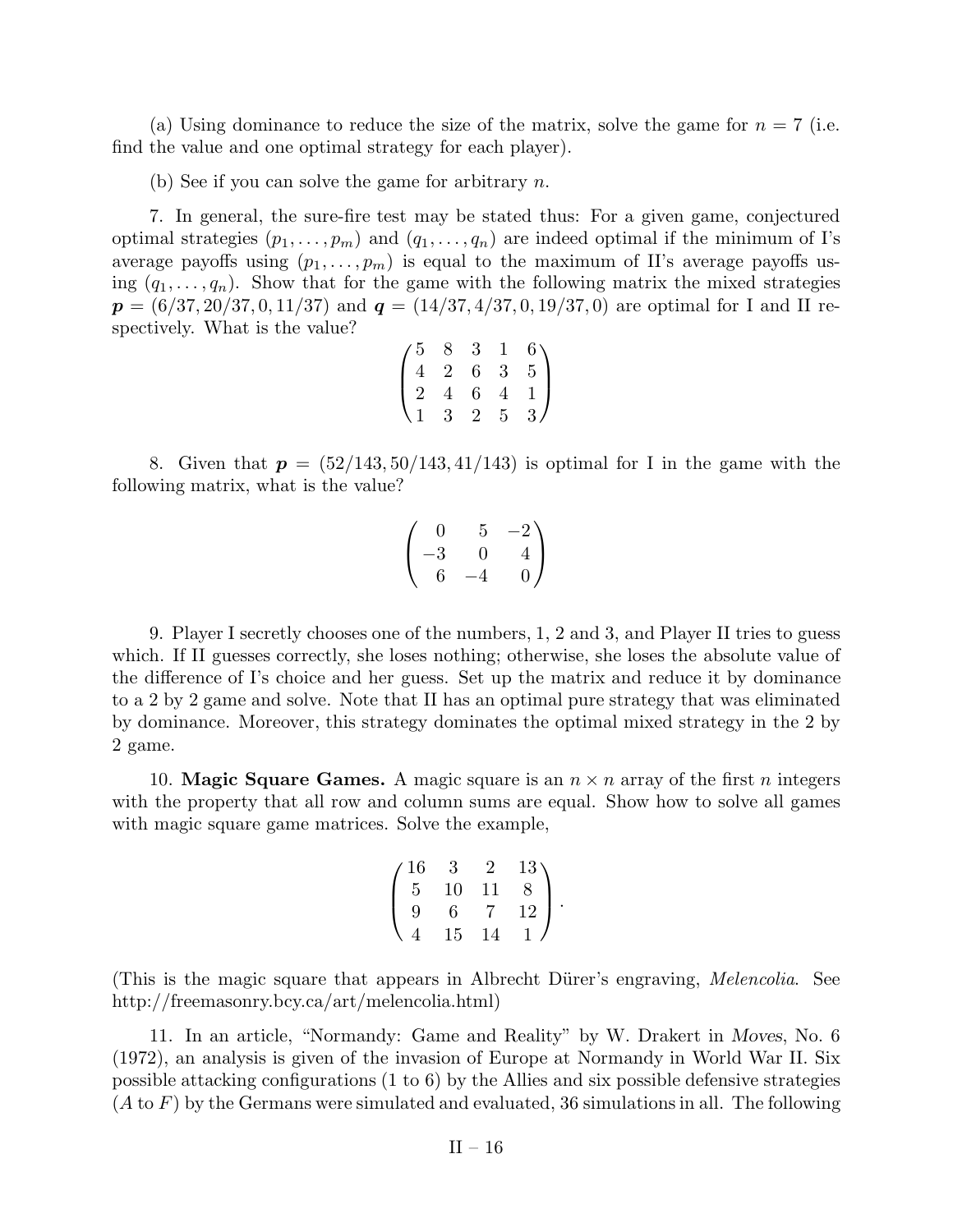table gives the estimated value to the Allies of each hypothetical battle in some numerical units.

|  |  | $A$ $B$ $C$ $D$ $E$ $F$ |                                                                                                                                                                                                                                                   |
|--|--|-------------------------|---------------------------------------------------------------------------------------------------------------------------------------------------------------------------------------------------------------------------------------------------|
|  |  |                         | $\begin{array}{c cccc} 1 & 13 & 29 & 8 & 12 & 16 & 23 \\ 2 & 18 & 22 & 21 & 22 & 29 & 31 \\ 3 & 18 & 22 & 31 & 31 & 27 & 37 \\ 4 & 11 & 22 & 12 & 21 & 21 & 26 \\ 5 & 18 & 16 & 19 & 14 & 19 & 28 \\ 6 & 23 & 22 & 19 & 23 & 30 & 34 \end{array}$ |
|  |  |                         |                                                                                                                                                                                                                                                   |
|  |  |                         |                                                                                                                                                                                                                                                   |
|  |  |                         |                                                                                                                                                                                                                                                   |
|  |  |                         |                                                                                                                                                                                                                                                   |
|  |  |                         |                                                                                                                                                                                                                                                   |

(a) Assuming this is a matrix of a six by six game, reduce by dominance and solve.

(b) The historical defense by the Germans was  $B$ , and the historical attack by the Allies was 1. Criticize these choices.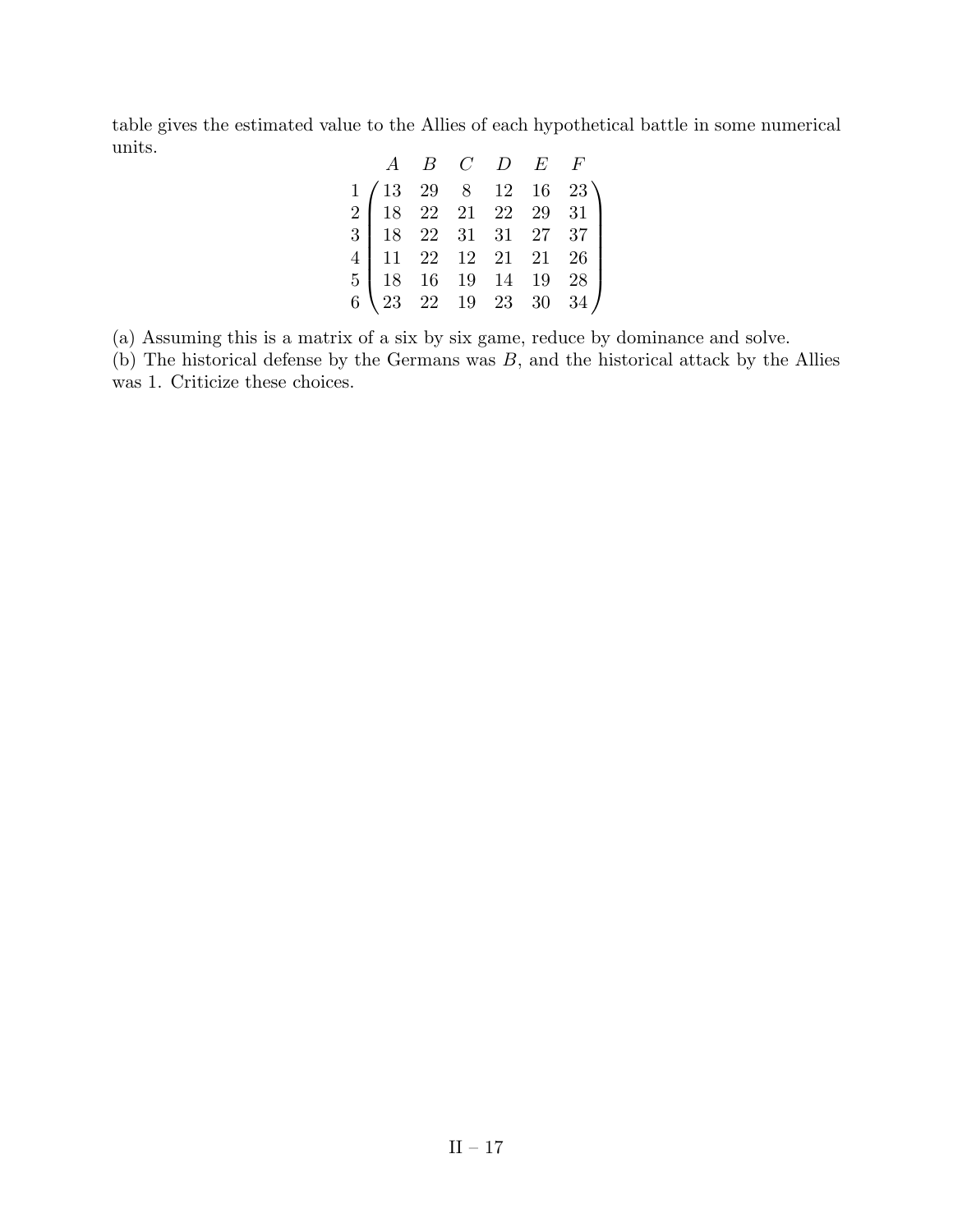## **3. The Principle of Indifference.**

For a matrix game with  $m \times n$  matrix **A**, if Player I uses the mixed strategy  $p =$  $(p_1,\ldots,p_m)$ <sup>T</sup> and Player II uses column j, Player I's average payoff is  $\sum_{i=1}^m p_i a_{ij}$ . If V is the value of the game, an optimal strategy, *p*, for I is characterized by the property that Player I's average payoff is at least V no matter what column  $j$  Player II uses, i.e.

$$
\sum_{i=1}^{m} p_i a_{ij} \ge V \quad \text{for all } j = 1, \dots, n. \tag{1}
$$

Similarly, a strategy  $q = (q_1, \ldots, q_n)^\mathsf{T}$  is optimal for II if and only if

$$
\sum_{j=1}^{n} a_{ij} q_j \le V \quad \text{for all } i = 1, \dots, m. \tag{2}
$$

When both players use their optimal strategies the average payoff,  $\sum_i \sum_j p_i a_{ij} q_j$ , is exactly  $V$ . This may be seen from the inequalities

$$
V = \sum_{j=1}^{n} Vq_j \le \sum_{j=1}^{n} (\sum_{i=1}^{m} p_i a_{ij}) q_j = \sum_{i=1}^{m} \sum_{j=1}^{n} p_i a_{ij} q_j
$$
  
= 
$$
\sum_{i=1}^{m} p_i (\sum_{j=1}^{n} a_{ij} q_j) \le \sum_{i=1}^{m} p_i V = V.
$$
 (3)

Since this begins and ends with  $V$  we must have equality throughout.

**3.1 The Equilibrium Theorem.** The following simple theorem – the Equilibrium Theorem – gives conditions for equality to be achieved in  $(1)$  for certain values of j, and in  $(2)$  for certain values of i.

**Theorem 3.1.** Consider a game with  $m \times n$  matrix **A** and value V. Let  $\boldsymbol{p} = (p_1, \ldots, p_m)^T$ *be any optimal strategy for* I and  $\mathbf{q} = (q_1, \ldots, q_n)^T$  *be any optimal strategy for II. Then* 

$$
\sum_{j=1}^{n} a_{ij} q_j = V \quad \text{for all } i \text{ for which } p_i > 0 \tag{4}
$$

*and*

$$
\sum_{i=1}^{m} p_i a_{ij} = V \quad \text{for all } j \text{ for which } q_j > 0.
$$
 (5)

**Proof.** Suppose there is a k such that  $p_k > 0$  and  $\sum_{j=1}^n a_{kj} q_j \neq V$ . Then from (2),  $\sum_{j=1}^{n} a_{kj} q_j \langle V$ . But then from (3) with equality throughout

$$
V = \sum_{i=1}^{m} p_i \left( \sum_{j=1}^{n} a_{ij} q_j \right) < \sum_{i=1}^{m} p_i V = V.
$$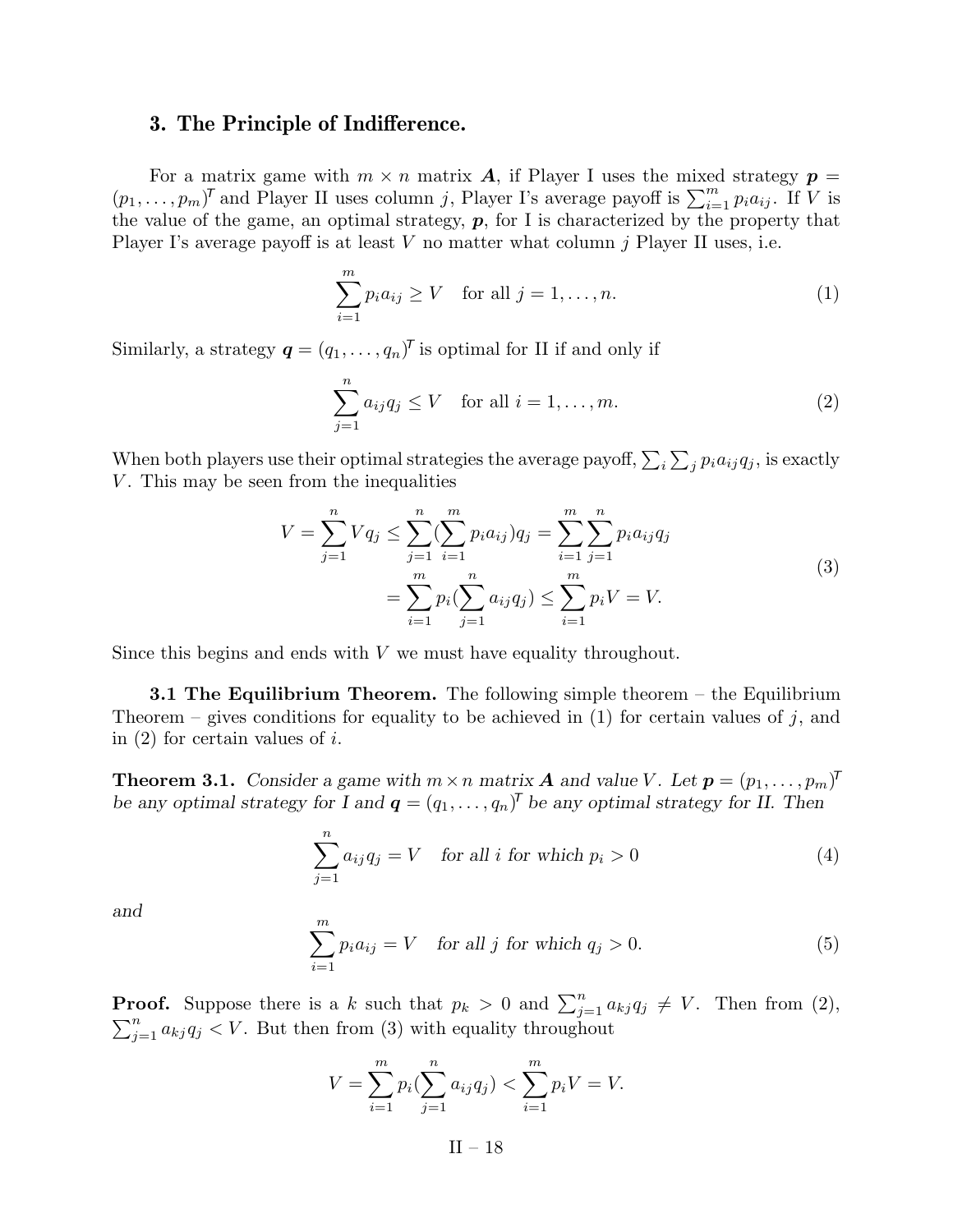The inequality is strict since it is strict for the kth term of the sum. This contradiction proves the first conclusion. The second conclusion follows analogously.

Another way of stating the first conclusion of this theorem is: If there exists an optimal strategy for I giving positive probability to row  $i$ , then every optimal strategy of II gives I the value of the game if he uses row i.

This theorem is useful in certain classes of games for helping direct us toward the solution. The procedure this theorem suggests for Player 1 is to try to find a solution to the set of equations (5) formed by those j for which you think it likely that  $q_i > 0$ . One way of saying this is that Player 1 searches for a strategy that makes Player 2 indifferent as to which of the (good) pure strategies to use. Similarly, Player 2 should play in such a way to make Player 1 indifferent among his (good) strategies. This is called the **Principle of Indifference**.

**Example.** As an example of this consider the game of Odd-or-Even in which both players simultaneously call out one of the numbers zero, one, or two. The matrix is

Even

\nOdd

\n
$$
\begin{pmatrix}\n0 & 1 & -2 \\
1 & -2 & 3 \\
-2 & 3 & -4\n\end{pmatrix}
$$

Again it is difficult to guess who has the advantage. If we play the game a few times we might become convinced that Even's optimal strategy gives positive weight (probability) to each of the columns. If this assumption is true, Odd should play to make Player 2 indifferent; that is, Odd's optimal strategy *p* must satisfy

$$
p_2 - 2p_3 = V
$$
  
\n
$$
p_1 - 2p_2 + 3p_3 = V
$$
  
\n
$$
-2p_1 + 3p_2 - 4p_3 = V,
$$
\n(6)

for some number,  $V$  — three equations in four unknowns. A fourth equation that must be satisfied is

$$
p_1 + p_2 + p_3 = 1.\t\t(7)
$$

This gives four equations in four unknowns. This system of equations is solved as follows. First we work with  $(6)$ ; add the first equation to the second.

$$
p_1 - p_2 + p_3 = 2V \tag{8}
$$

Then add the second equation to the third.

$$
-p_1 + p_2 - p_3 = 2V \tag{9}
$$

Taken together (8) and (9) imply that  $V = 0$ . Adding (7) to (9), we find  $2p_2 = 1$ , so that  $p_2 = 1/2$ . The first equation of (6) implies  $p_3 = 1/4$  and (7) implies  $p_1 = 1/4$ . Therefore

$$
\mathbf{p} = (1/4, 1/2, 1/4)^T \tag{10}
$$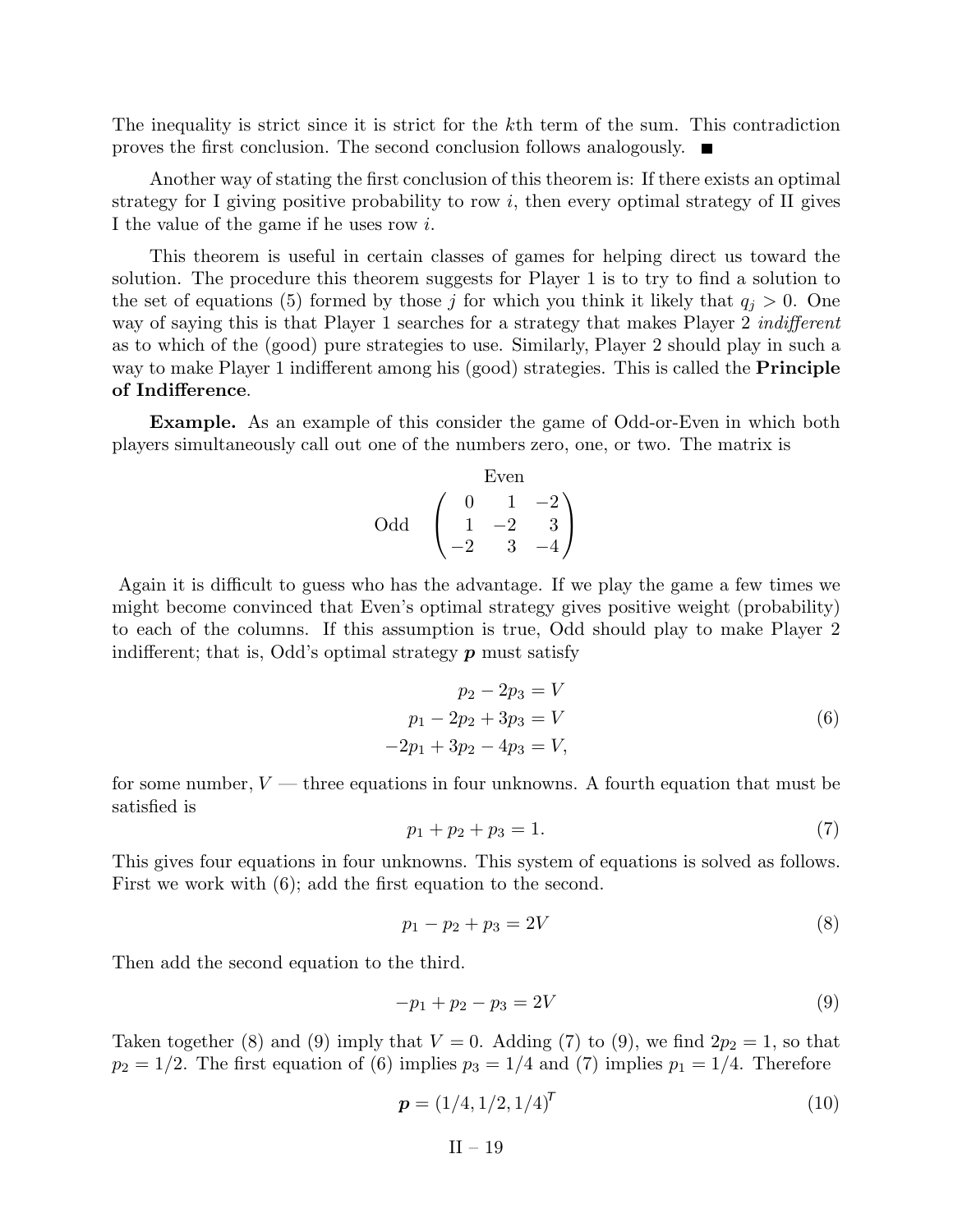is a strategy for I that keeps his average gain to zero no matter what II does. Hence the value of the game is at least zero, and  $V = 0$  if our assumption that II's optimal strategy gives positive weight to all columns is correct. To complete the solution, we note that if the optimal  $p$  for I gives positive weight to all rows, then II's optimal strategy  $q$  must satisfy the same set of equations (6) and (7) with  $p$  replaced by  $q$  (because the game matrix here is symmetric). Therefore,

$$
\mathbf{q} = (1/4, 1/2, 1/4)^T \tag{11}
$$

is a strategy for II that keeps his average loss to zero no matter what I does. Thus the value of the game is zero and (10) and (11) are optimal for I and II respectively. The game is fair.

**3.2 Nonsingular Game Matrices.** Let us extend the method used to solve this example to arbitrary nonsingular square matrices. Let the game matrix  $\bm{A}$  be  $m \times m$ , and suppose that  $\bm{A}$  is nonsingular. Assume that I has an optimal strategy giving positive weight to each of the rows. (This is called the all-strategies-active case.) Then by the principle of indifference, every optimal strategy *q* for II satisfies (4), or

$$
\sum_{j=1}^{m} a_{ij} q_j = V \text{ for } i = 1, ..., m.
$$
 (12)

This is a set of m equations in m unknowns, and since *A* is nonsingular, we may solve for the  $q_i$ . Let us write this set of equations in vector notation using  $q$  to represent the column vector of II's strategy, and  $\mathbf{1} = (1, 1, \ldots, 1)^T$  to represent the column vector of all  $1's:$ 

$$
Aq = V1 \tag{13}
$$

We note that V cannot be zero since (13) would imply that *A* was singular. Since *A* is non-singular,  $A^{-1}$  exists. Multiplying both sides of (13) on the left by  $A^{-1}$  yields

$$
\boldsymbol{q} = V\boldsymbol{A}^{-1}\boldsymbol{1}.\tag{14}
$$

If the value of V were known, this would give the unique optimal strategy for II. To find V, we may use the equation  $\sum_{j=1}^{m} q_j = 1$ , or in vector notation  $\mathbf{1}^T \mathbf{q} = 1$ . Multiplying both sides of (14) on the left by  $\mathbf{1}^T$  yields  $1 = \mathbf{1}^T\mathbf{q} = V\mathbf{1}^T\mathbf{A}^{-1}\mathbf{1}$ . This shows that  $\mathbf{1}^T\mathbf{A}^{-1}\mathbf{1}$  cannot be zero so we can solve for  $V$ :

$$
V = 1/\mathbf{1}^T \mathbf{A}^{-1} \mathbf{1}.\tag{15}
$$

The unique optimal strategy for II is therefore

$$
q = A^{-1}1/I^{T}A^{-1}1.
$$
 (16)

However, if some component,  $q_j$ , turns out to be negative, then our assumption that I has an optimal strategy giving positive weight to each row is false.

However, if  $q_i \geq 0$  for all j, we may seek an optimal strategy for I by the same method. The result would be

$$
p^T = 1^T A^{-1} / 1^T A^{-1} 1.
$$
 (17)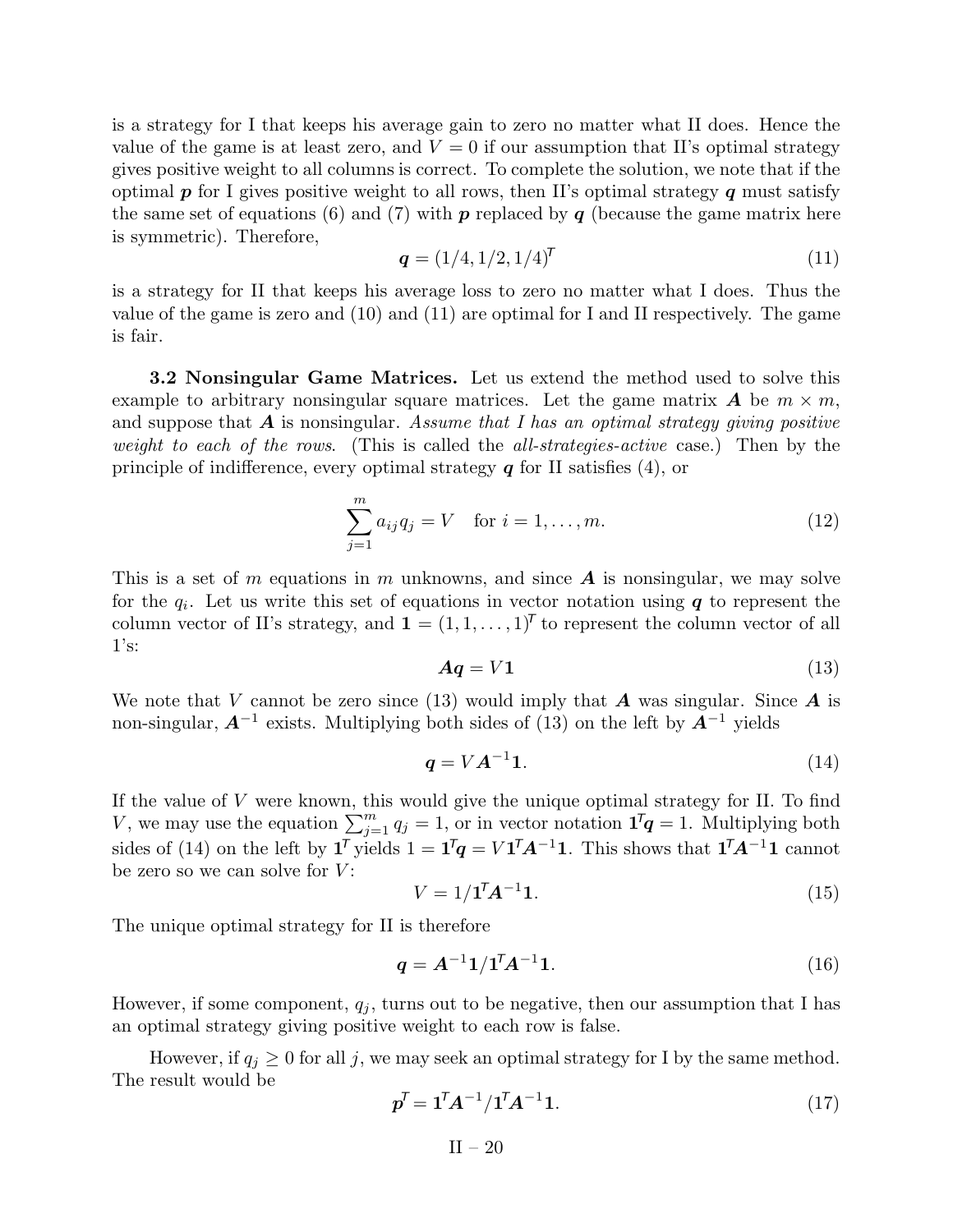Now, if in addition  $p_i \geq 0$  for all i, then both **p** and **q** are optimal since both guarantee an average payoff of V no matter what the other player does. Note that we do not require the  $p_i$  to be strictly positive as was required by our original "all-strategies-active" assumption.

We summarize this discussion as a theorem.

**Theorem 3.2.** *Assume the square matrix A is nonsingular and*  $\mathbf{1}^T A^{-1} \mathbf{1} \neq 0$ *. Then the game with matrix A has value*  $V = 1/\mathbf{1}^T A^{-1} \mathbf{1}$  *and optimal strategies*  $p^T = V \mathbf{1}^T A^{-1}$  *and*  $q = VA^{-1}$ **1***, provided both*  $p \ge 0$  *and*  $q \ge 0$ *.* 

If the value of a game is zero, this method cannot work directly since (13) implies that *A* is singular. However, the addition of a positive constant to all entries of the matrix to make the value positive, may change the game matrix into being nonsingular. The previous example of Odd-or-Even is a case in point. The matrix is singular so it would seem that the above method would not work. Yet if 1, say, were added to each entry of the matrix to obtain the matrix *A* below, then *A* is nonsingular and we may apply the above method. Let us carry through the computations. By some method or another *A*−<sup>1</sup> is obtained.

$$
A = \begin{pmatrix} 1 & 2 & -1 \\ 2 & -1 & 4 \\ -1 & 4 & -3 \end{pmatrix} \qquad A^{-1} = \frac{1}{16} \begin{pmatrix} 13 & -2 & -7 \\ -2 & 4 & 6 \\ -7 & 6 & 5 \end{pmatrix}
$$

Then  $\mathbf{1}^T \mathbf{A}^{-1} \mathbf{1}$ , the sum of the elements of  $\mathbf{A}^{-1}$ , is found to be 1, so from (15),  $V = 1$ . Therefore, we compute  $p^T = \mathbf{1}^T A^{-1} = (1/4, 1/2, 1/4)^T$ , and  $q = A^{-1}\mathbf{1} = (1/4, 1/2, 1/4)^T$ . Since both are nonnegative, both are optimal and 1 is the value of the game with matrix *A*.

What do we do if either *p* or *q* has negative components? A complete answer to questions of this sort is given in the comprehensive theorem of Shapley and Snow (1950). This theorem shows that an arbitrary  $m \times n$  matrix game whose value is not zero may be solved by choosing some suitable square submatrix  $\vec{A}$ , and applying the above methods and checking that the resulting optimal strategies are optimal for the whole matrix, *A*. Optimal strategies obtained in this way are called **basic**, and it is noted that every optimal strategy is a probability mixture of basic optimal strategies. Such a submatrix, **A**, is called an active submatrix of the game.See Karlin (1959, Vol. I, Section 2.4) for a discussion and proof. The problem is to determine which square submatrix to use. The simplex method of linear programming is simply an efficient method not only for solving equations of the form (13), but also for finding which square submatrix to use. This is described in Section 4.4.

**3.3 Diagonal Games.** We apply these ideas to the class of diagonal games - games whose game matrix *A* is square and diagonal,

$$
\mathbf{A} = \begin{pmatrix} d_1 & 0 & \dots & 0 \\ 0 & d_2 & \dots & 0 \\ \vdots & \vdots & \ddots & \vdots \\ 0 & 0 & \dots & d_m \end{pmatrix}
$$
 (18)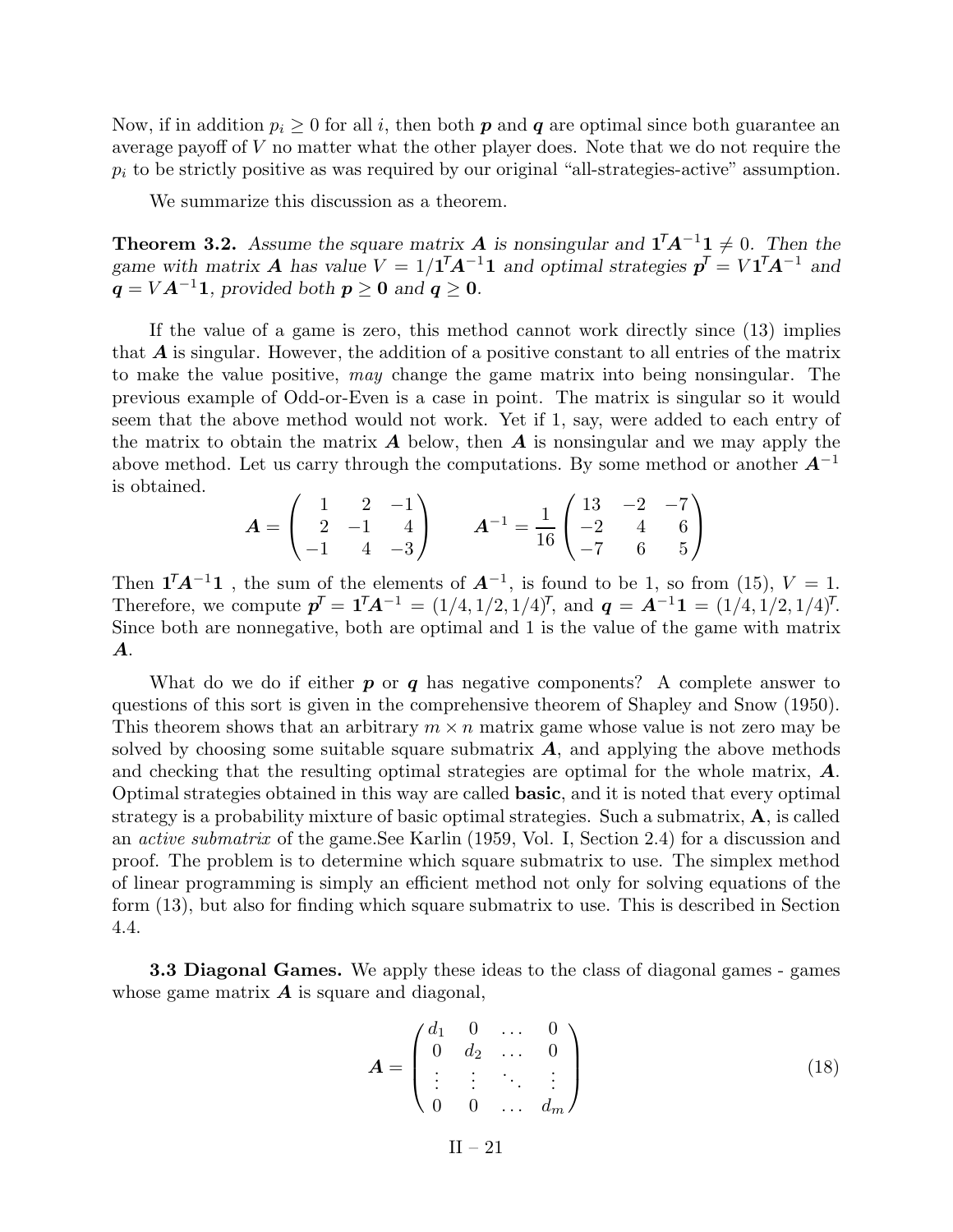Suppose all diagonal terms are positive,  $d_i > 0$  for all i. (The other cases are treated in Exercise 2.) One may apply Theorem 3.2 to find the solution, but it is as easy to proceed directly. The set of equations (12) becomes

$$
p_i d_i = V \quad \text{for } i = 1, \dots, m \tag{19}
$$

whose solution is simply

$$
p_i = V/d_i \quad \text{for } i = 1, \dots, m. \tag{20}
$$

To find  $V$ , we sum both sides over  $i$  to find

$$
1 = V \sum_{i=1}^{m} 1/d_i \quad \text{or} \quad V = (\sum_{i=1}^{m} 1/d_i)^{-1}.
$$
 (21)

Similarly, the equations for Player II yield

$$
q_i = V/d_i \quad \text{for } i = 1, \dots, m. \tag{22}
$$

Since V is positive from (21), we have  $p_i > 0$  and  $q_i > 0$  for all i, so that (20) and (22) give optimal strategies for I and II respectively, and (21) gives the value of the game.

As an example, consider the game with matrix *C*.

$$
\boldsymbol{C} = \begin{pmatrix} 1 & 0 & 0 & 0 \\ 0 & 2 & 0 & 0 \\ 0 & 0 & 3 & 0 \\ 0 & 0 & 0 & 4 \end{pmatrix}
$$

From (20) and (22) the optimal strategy is proportional to the reciprocals of the diagonal elements. The sum of these reciprocals is  $1 + 1/2 + 1/3 + 1/4 = 25/12$ . Therefore, the value is  $V = 12/25$ , and the optimal strategies are  $p = q = (12/25, 6/25, 4/25, 3/25)'$ .

**3.4 Triangular Games.** Another class of games for which the equations (12) are easy to solve are the games with triangular matrices - matrices with zeros above or below the main diagonal. Unlike for diagonal games, the method does not always work to solve triangular games because the resulting *p* or *q* may have negative components. Nevertheless, it works often enough to merit special mention. Consider the game with triangular matrix *T* .

$$
\boldsymbol{T} = \left(\begin{array}{cccc} 1 & -2 & 3 & -4 \\ 0 & 1 & -2 & 3 \\ 0 & 0 & 1 & -2 \\ 0 & 0 & 0 & 1 \end{array}\right)
$$

The equations (12) become

$$
p_1 = V
$$
  
\n
$$
-2p_1 + p_2 = V
$$
  
\n
$$
3p_1 - 2p_2 + p_3 = V
$$
  
\n
$$
-4p_1 + 3p_2 - 2p_3 + p_4 = V.
$$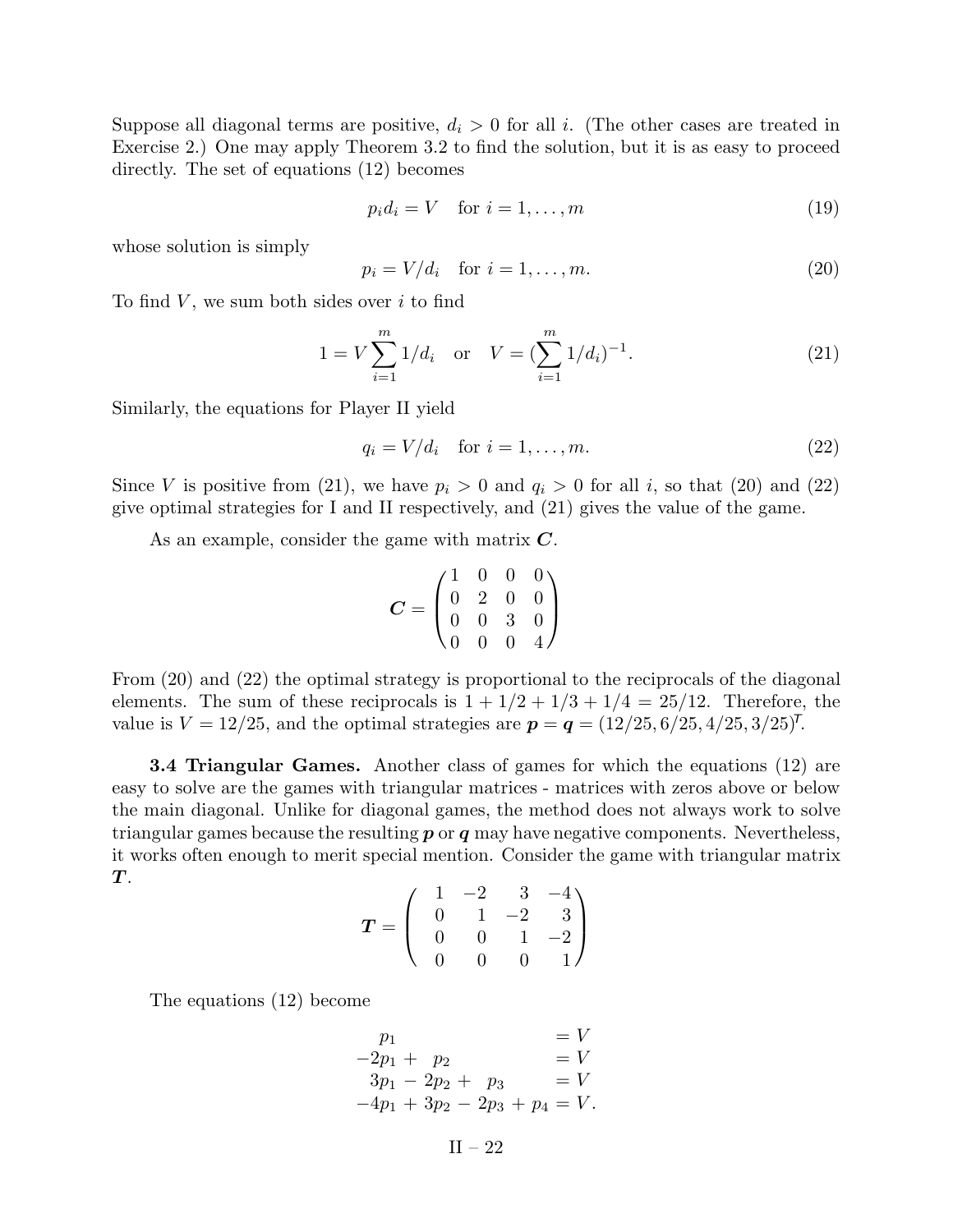These equations may be solved one at a time from the top down to give

$$
p_1 = V \quad p_2 = 3V \quad p_3 = 4V \quad p_4 = 4V.
$$

Since  $\sum p_i = 1$ , we find  $V = 1/12$  and  $p = (1/12, 1/4, 1/3, 1/3)$ . The equations for the q's are

$$
q_1 - 2q_2 + 3q_3 - 4q_4 = V
$$
  
\n
$$
q_2 - 2q_3 + 3q_4 = V
$$
  
\n
$$
q_3 - 2q_4 = V
$$
  
\n
$$
q_4 = V.
$$

The solution is

$$
q_1 = 4V
$$
  $q_2 = 4V$   $q_3 = 3V$   $q_4 = V$ .

Since the p's and q's are non-negative,  $V = 1/12$  is the value,  $p = (1/12, 1/4, 1/3, 1/3)$  is optimal for I, and  $q = (1/3, 1/3, 1/4, 1/12)$  is optimal for II.

**3.5 Symmetric Games.** A game is symmetric if the rules do not distinguish between the players. For symmetric games, both players have the same options (the game matrix is square), and the payoff if I uses i and II uses j is the negative of the payoff if I uses j and II uses i. This means that the game matrix should be **skew-symmetric**:  $A = -A^T$ , or  $a_{ij} = -a_{ji}$  for all i and j.

**Definition 3.1.** *A finite game is said to be* **symmetric** *if its game matrix is square and skew-symmetric.*

Speaking more generally, we may say that a game is symmetric if after some rearrangement of the rows or columns the game matrix is skew-symmetric.

The game of paper-scissors-rock is an example. In this game, Players I and II simultaneously display one of the three objects: paper, scissors, or rock. If they both choose the same object to display, there is no payoff. If they choose different objects, then scissors win over paper (scissors cut paper), rock wins over scissors (rock breaks scissors), and paper wins over rock (paper covers rock). If the payoff upon winning or losing is one unit, then the matrix of the game is as follows.

|          | paper | scissors rock |  |
|----------|-------|---------------|--|
| paper    |       |               |  |
| scissors |       |               |  |
| rock     |       |               |  |

This matrix is skew-symmetric so the game is symmetric. The diagonal elements of the matrix are zero. This is true of any skew-symmetric matrix, since  $a_{ii} = -a_{ii}$  implies  $a_{ii} = 0$  for all *i*.

A contrasting example is the game of matching pennies. The two players simultaneously choose to show a penny with either the heads or the tails side facing up. One of the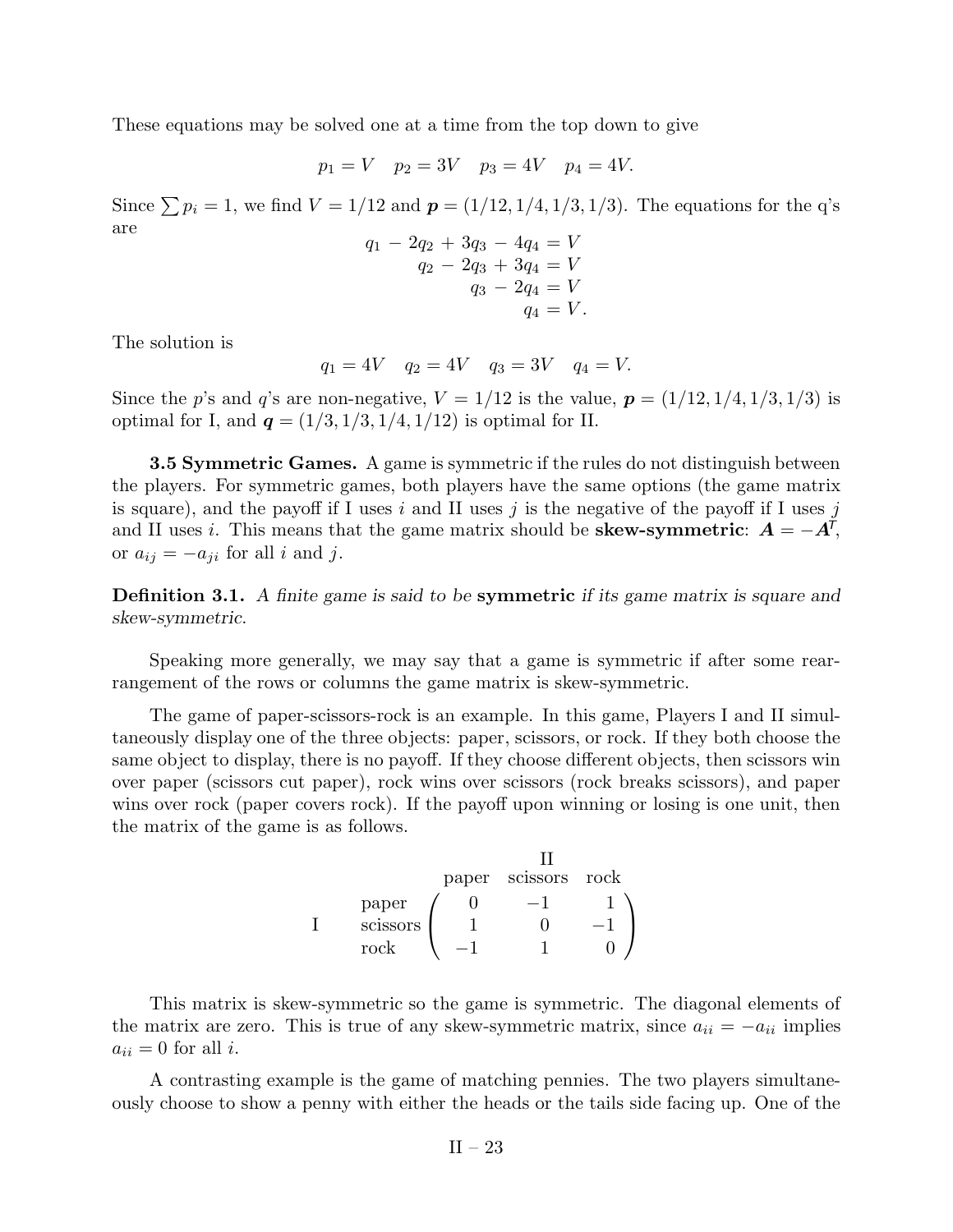players, say Player I, wins if the choices match. The other player, Player II, wins if the choices differ. Although there is a great deal of symmetry in this game, we do not call it a symmetric game. Its matrix is

$$
\begin{array}{c}\n & \text{heads} \\
\text{heads} \text{tails} \\
\text{tails} \left( \begin{array}{cc} 1 & -1 \\
-1 & 1 \end{array} \right)\n\end{array}
$$

This matrix is not skew-symmetric.

We expect a symmetric game to be fair, that is to have value zero,  $V = 0$ . This is indeed the case.

**Theorem 3.3.** *A finite symmetric game has value zero. Any strategy optimal for one player is also optimal for the other.*

**Proof.** Let **p** be an optimal strategy for I. If II uses the same strategy the average payoff is zero, because

$$
\mathbf{p}^T \mathbf{A} \mathbf{p} = \sum \sum p_i a_{ij} p_j = \sum \sum p_i (-a_{ji}) p_j = -\sum \sum p_j a_{ji} p_i = -\mathbf{p}^T \mathbf{A} \mathbf{p} \qquad (23)
$$

implies that  $p^{T}Ap = 0$ . This shows that the value  $V \leq 0$ . A symmetric argument shows that  $V \geq 0$ . Hence  $V = 0$ . Now suppose **p** is optimal for I. Then  $\sum_{i=1}^{m} p_i a_{ij} \geq 0$  for all j. Hence  $\sum_{j=1}^m a_{ij}p_j = -\sum_{j=1}^m p_ja_{ji} \leq 0$  for all i, so that **p** is also optimal for II. By symmetry, if  $q$  is optimal for II, it is optimal for I also.

**Mendelsohn Games.** (N. S. Mendelsohn (1946)) In Mendelsohn games, two players simultaneously choose a positive integer. Both players want to choose an integer larger but not too much larger than the opponent. Here is a simple example. The players choose an integer between 1 and 100. If the numbers are equal there is no payoff. The player that chooses a number one larger than that chosen by his opponent wins 1. The player that chooses a number two or more larger than his opponent loses 2. Find the game matrix and solve the game.

**Solution.** The payoff matrix is

$$
\begin{array}{ccccccccc}\n & 1 & 2 & 3 & 4 & 5 & \cdots \\
1 & 0 & -1 & 2 & 2 & 2 & \cdots \\
2 & 1 & 0 & -1 & 2 & 2 & \cdots \\
3 & -2 & 1 & 0 & -1 & 2 & \cdots \\
4 & -2 & -2 & 1 & 0 & -1 & \cdots \\
5 & -2 & -2 & -2 & 1 & 0 & \cdots \\
\vdots & \vdots & \vdots & \ddots & \vdots & \ddots\n\end{array}
$$
\n(24)

The game is symmetric so the value is zero and the players have identical optimal strategies. We see that row 1 dominates rows  $4, 5, 6, \ldots$  so we may restrict attention to the upper left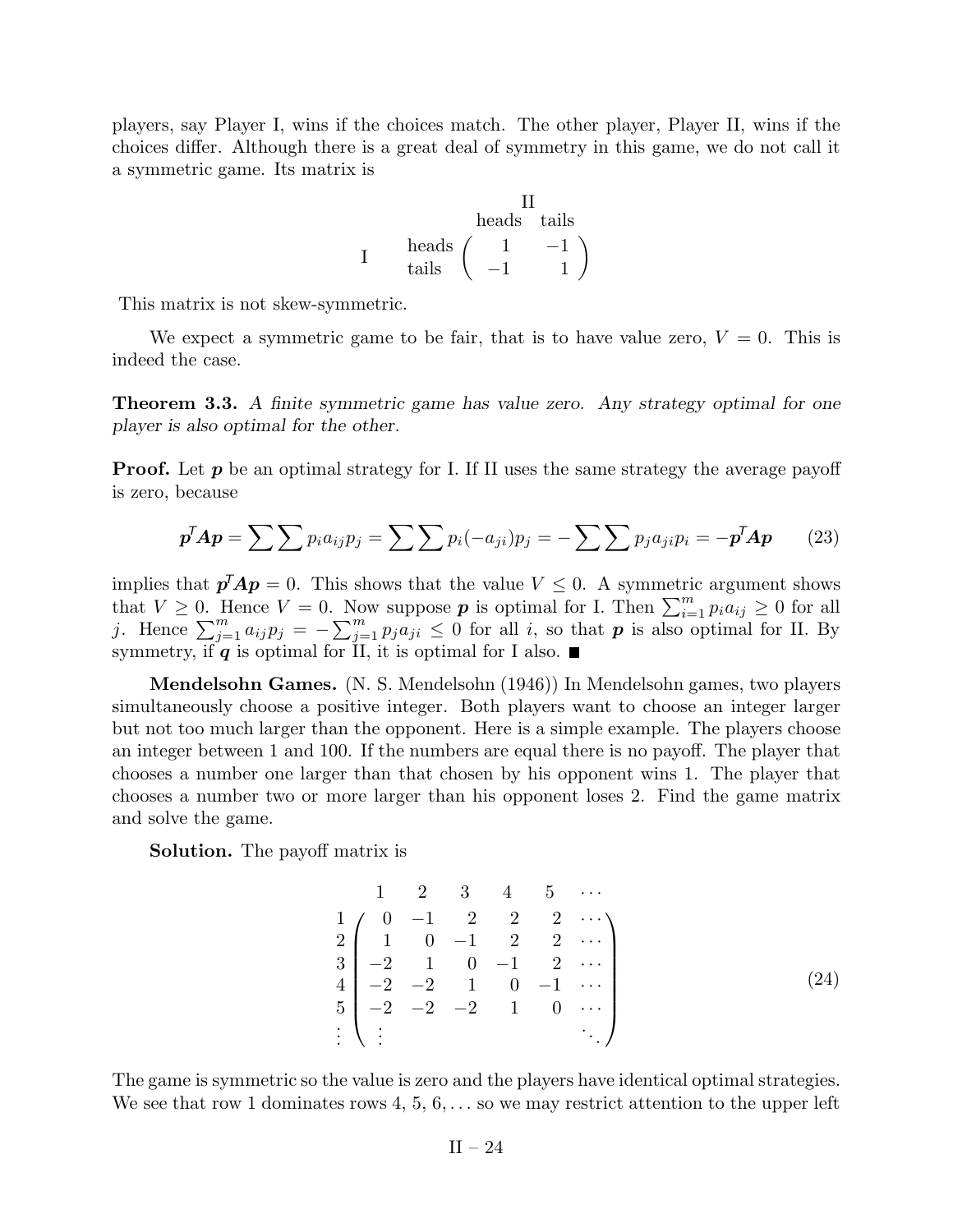$3 \times 3$  submatrix. We suspect that there is an optimal strategy for I with  $p_1 > 0$ ,  $p_2 > 0$ and  $p_3 > 0$ . If so, it would follow from the principle of indifference (since  $q_1 = p_1 > 0$ ,  $q_2 = p_2 > 0$   $q_3 = p_3 > 0$  is optimal for II) that

$$
p_2 - 2p_3 = 0
$$
  
-p<sub>1</sub> + p<sub>3</sub> = 0  
2p<sub>1</sub> - p<sub>2</sub> = 0. (25)

We find  $p_2 = 2p_3$  and  $p_1 = p_3$  from the first two equations, and the third equation is redundant. Since  $p_1 + p_2 + p_3 = 1$ , we have  $4p_3 = 1$ ; so  $p_1 = 1/4$ ,  $p_2 = 1/2$ , and  $p_3 = 1/4$ . Since  $p_1$ ,  $p_2$  and  $p_3$  are positive, this gives the solution:  $\mathbf{p} = \mathbf{q} = (1/4, 1/2, 1/4, 0, 0, \ldots)$ <sup>T</sup> is optimal for both players.

**3.6 Invariance.** Consider the game of matching pennies: Two players simultaneously choose heads or tails. Player I wins if the choices match and Player II wins otherwise.

There doesn't seem to be much of a reason for either player to choose heads instead of tails. In fact, the problem is the same if the names of heads and tails are interchanged. In other words, the problem is invariant under interchanging the names of the pure strategies. In this section, we make the notion of invariance precise. We then define the notion of an invariant strategy and show that in the search for a minimax strategy, a player may restrict attention to invariant strategies. Use of this result greatly simplifies the search for minimax strategies in many games. In the game of matching pennies for example, there is only one invariant strategy for either player, namely, choose heads or tails with probability 1/2 each. Therefore this strategy is minimax without any further computation.

We look at the problem from Player II's viewpoint. Let Y denote the pure strategy space of Player II, assumed finite. A transformation, q of Y into Y is said to be onto Y if the range of g is the whole of Y, that is, if for every  $y_1 \in Y$  there is  $y_2 \in Y$  such that  $g(y_2) = y_1$ . A transformation, g, of Y into itself is said to be one-to-one if  $g(y_1) = g(y_2)$ implies  $y_1 = y_2$ .

**Definition 3.2.** Let  $G = (X, Y, A)$  be a finite game, and let g be a one-to-one transfor*mation of* Y *onto itself.* The game G is said to be **invariant** under q if for every  $x \in X$ *there is a unique*  $x' \in X$  *such that* 

$$
A(x, y) = A(x', g(y)) \qquad \text{for all } y \in Y. \tag{26}
$$

The requirement that  $x'$  be unique is not restrictive, for if there were another point  $x'' \in X$  such that

$$
A(x, y) = A(x'', g(y)) \qquad \text{for all } y \in Y,
$$
\n
$$
(27)
$$

then, we would have  $A(x', g(y)) = A(x'', g(y))$  for all  $y \in Y$ , and since g is onto,

$$
A(x', y) = A(x'', y) \qquad \text{for all } y \in Y. \tag{28}
$$

Thus the strategies  $x'$  and  $x''$  have identical payoffs and we could remove one of them from X without changing the problem at all.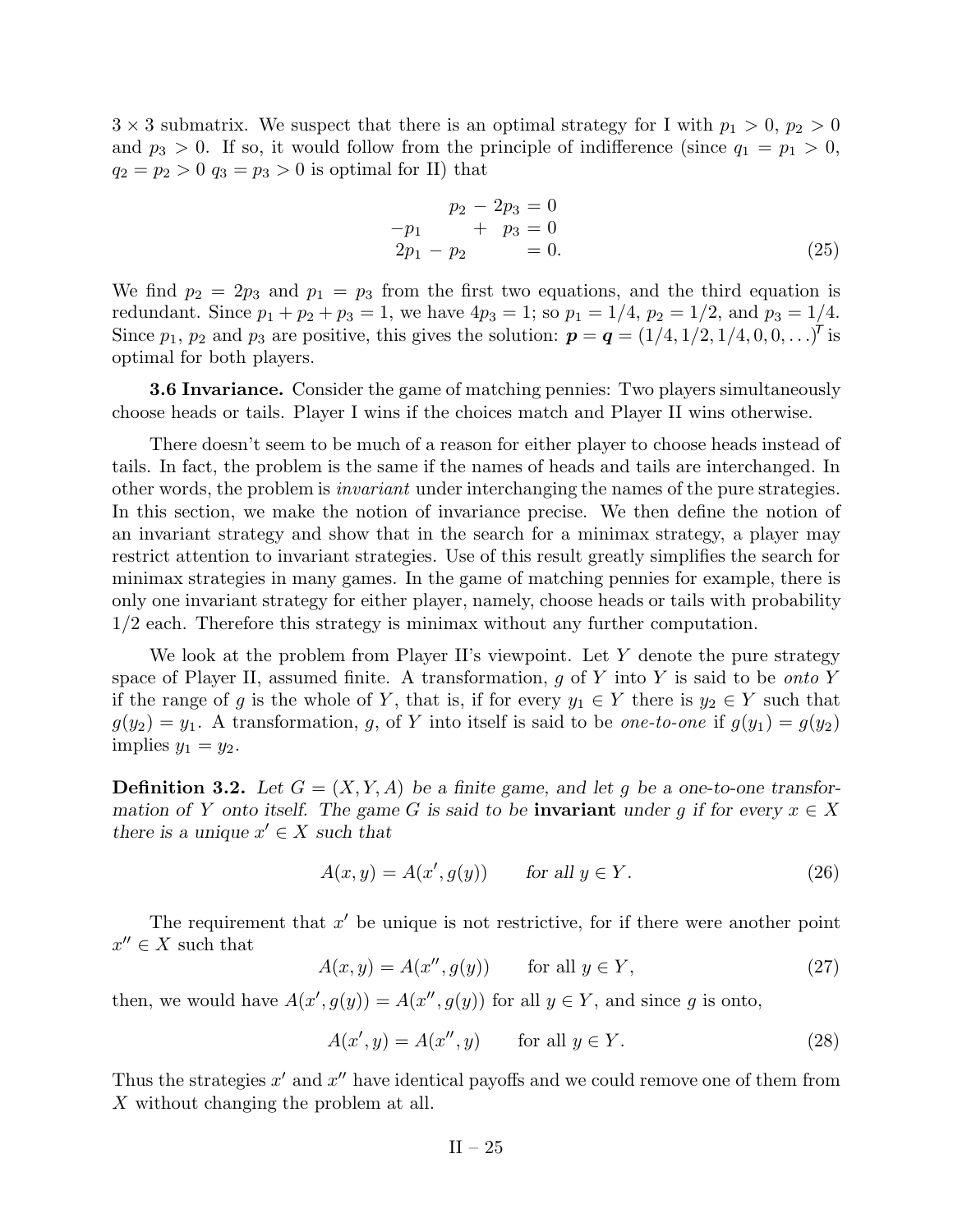To keep things simple, we assume without loss of generality that all duplicate pure strategies have been eliminated. That is, we assume

$$
A(x', y) = A(x'', y) \qquad \text{for all } y \in Y \text{ implies that } x' = x'', \text{ and}
$$
  

$$
A(x, y') = A(x, y'') \qquad \text{for all } x \in X \text{ implies that } y' = y''.
$$
 (29)

Unicity of  $x'$  in Definition 3.2 follows from this assumption.

The given x' in Definition 3.2 depends on g and x only. We denote it by  $x' = \overline{g}(x)$ . We may write equation (26) defining invariance as

$$
A(x, y) = A(\overline{g}(x), g(y)) \quad \text{for all } x \in X \text{ and } y \in Y. \tag{26'}
$$

The mapping  $\overline{g}$  is a one-to-one transformation of X since if  $\overline{g}(x_1) = \overline{g}(x_2)$ , then

$$
A(x_1, y) = A(\overline{g}(x_1), g(y)) = A(\overline{g}(x_2), g(y)) = A(x_2, y)
$$
\n(30)

for all  $y \in Y$ , which implies  $x_1 = x_2$  from assumption (29). Therefore the inverse,  $g^{-1}$ , of g, defined by  $g^{-1}(g(x)) = g(g^{-1}(x)) = x$ , exists. Moreover, any one-to-one transformation of a finite set is automatically onto, so  $\overline{g}$  is a one-to-one transformation of X onto itself.

**Lemma 1.** If a finite game,  $G = (X, Y, A)$ , is invariant under a one-to-one transformation, g, then G is also invariant under  $q^{-1}$ .

**Proof.** We are given  $A(x, y) = A(\overline{g}(x), g(y))$  for all  $x \in X$  and all  $y \in Y$ . Since true for all x and y, it is true if y is replaced by  $g^{-1}(y)$  and x is replaced by  $\overline{g}^{-1}(x)$ . This gives  $A(\overline{g}^{-1}(x), g^{-1}(y)) = A(x, y)$  for all  $x \in X$  and all  $y \in Y$ . This shows that G is invariant under  $g^{-1}$ . ■

**Lemma 2.** If a finite game,  $G = (X, Y, A)$ , is invariant under two one-to-one transfor*mations,*  $g_1$  *and*  $g_2$ *, then* G *is also invariant under under the composition transformation,*  $g_2g_1$ , defined by  $g_2g_1(y) = g_2(g_1(y))$ .

**Proof.** We are given  $A(x, y) = A(\overline{g}_1(x), g_1(y))$  for all  $x \in X$  and all  $y \in Y$ , and  $A(x, y) =$  $A(\overline{g}_2(x), g_2(y))$  for all  $x \in X$  and all  $y \in Y$ . Therefore,

$$
A(x,y) = A(\overline{g}_2(\overline{g}_1(x)), g_2(g_1(y))) = A(\overline{g}_2(\overline{g}_1(x)), g_2g_1(y)) \quad \text{for all } y \in Y \text{ and } x \in X.
$$
\n(31)

which shows that G is invarant under  $q_2q_1$ .

Furthermore, these proofs show that

$$
\overline{g_2g_1} = \overline{g}_2 \overline{g}_1, \quad \text{and} \quad \overline{g^{-1}} = \overline{g}^{-1}.
$$
 (32)

Thus the class of transformations,  $g$  on  $Y$ , under which the problem is invariant forms a group,  $\mathcal{G}$ , with composition as the multiplication operator. The identity element,  $e$  of the group is the identity transformation,  $e(y) = y$  for all  $y \in Y$ . The set,  $\overline{G}$  of corresponding transformations  $\overline{g}$  on X is also a group, with identity  $\overline{e}(x) = x$  for all  $x \in X$ . Equations (32) say that  $\overline{G}$  is isomorphic to  $G$ ; as groups, they are indistinguishable.

This shows that we could have analyzed the problem from Player I's viewpoint and arrived at the same groups  $\overline{\mathcal{G}}$  and  $\mathcal{G}$ .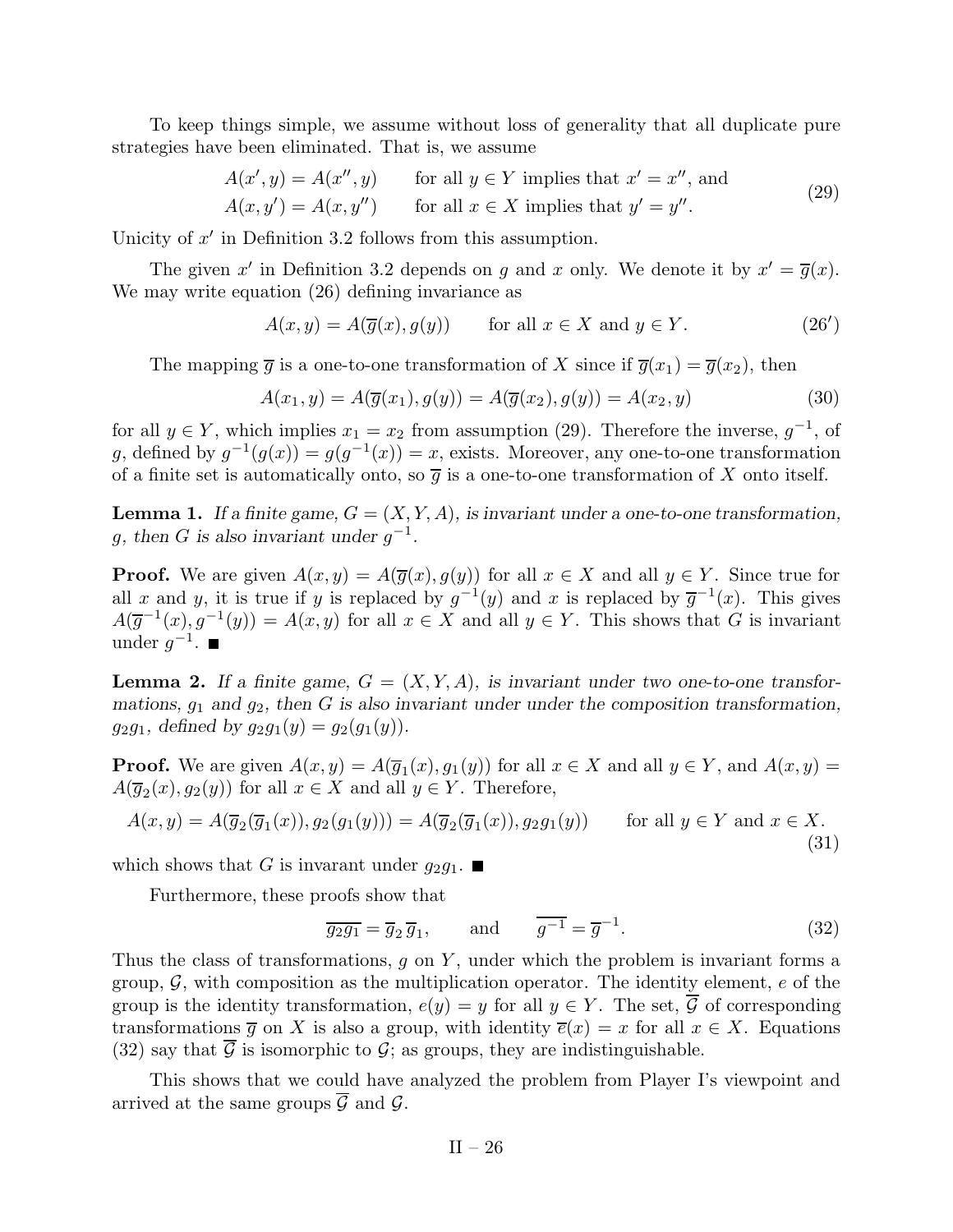**Definition 3.3.** A finite game  $G = (X, Y, A)$  is said to be invariant under a group, G of *transformations, if* (26') *holds for all*  $g \in \mathcal{G}$ *.* 

We now define what it means for a mixed strategy, *q*, for Player II to be invariant under a group  $\mathcal G$ . Let m denote the number of elements in X and n denote the number of elements in Y.

**Definition 3.4.** Given that a finite game  $G = (X, Y, A)$  is invariant under a group,  $G$ , *of one-to-one transformations of* Y, a mixed strategy,  $q = (q(1), \ldots, q(n))$ , for Player II is *said to be invariant under* G *if*

$$
q(g(y)) = q(y) \qquad \text{for all } y \in Y \text{ and all } g \in \mathcal{G}.
$$
 (33)

*Similarly a mixed strategy*  $p = (p(1), \ldots, p(m))$ *, for Player I is said to be invariant under*  $\mathcal G$  (or  $\overline{\mathcal G}$ ) if

$$
p(\overline{g}(x)) = p(x) \qquad \text{for all } x \in X \text{ and all } \overline{g} \in \overline{\mathcal{G}}.
$$
 (34)

Two points  $y_1$  and  $y_2$  in Y are said to be equivalent if there exists a g in G such that  $g(y_2) = y_1$ . It is an easy exercise to show that this is an equivalence relation. The set of points,  $E_y = \{y' : g(y') = y \text{ for some } g \in \mathcal{G}\}\$ , is called an equivalence class, or an orbit. Thus,  $y_1$  and  $y_2$  are equivalent if they lie in the same orbit. Definition 3.4 says that a mixed strategy *q* for Player II is invariant if it is constant on orbits, that is, if it assigns the same probability to all pure strategies in the orbit. The power of this notion is contained in the following theorem.

**Theorem 3.4.** If a finite game  $G = (X, Y, A)$  is invariant under a group  $G$ , then there *exist invariant optimal strategies for the players.*

**Proof.** It is sufficient to show that Player II has an invariant optimal strategy. Since the game is finite, there exists a value, V, and an optimal mixed strategy for player II,  $q^*$ . This is to say that

$$
\sum_{y \in Y} A(x, y) q^*(y) \le V \qquad \text{for all } x \in X. \tag{35}
$$

We must show that there is an invariant strategy  $\tilde{q}$  that satisfies this same condition. Let  $N = |\mathcal{G}|$  be the number of elements in the group  $\mathcal{G}$ . Define

$$
\tilde{q}(y) = \frac{1}{N} \sum_{g \in \mathcal{G}} q^*(g(y)) \tag{36}
$$

(This takes each orbit and replaces each probability by the average of the probabilities in the orbit.) Then  $\tilde{q}$  is invariant since for any  $q' \in \mathcal{G}$ ,

$$
\tilde{q}(g'(y)) = \frac{1}{N} \sum_{g \in \mathcal{G}} q^*(g(g'(y)))
$$
\n
$$
= \frac{1}{N} \sum_{g \in \mathcal{G}} q^*(g(y)) = \tilde{q}(y)
$$
\n(37)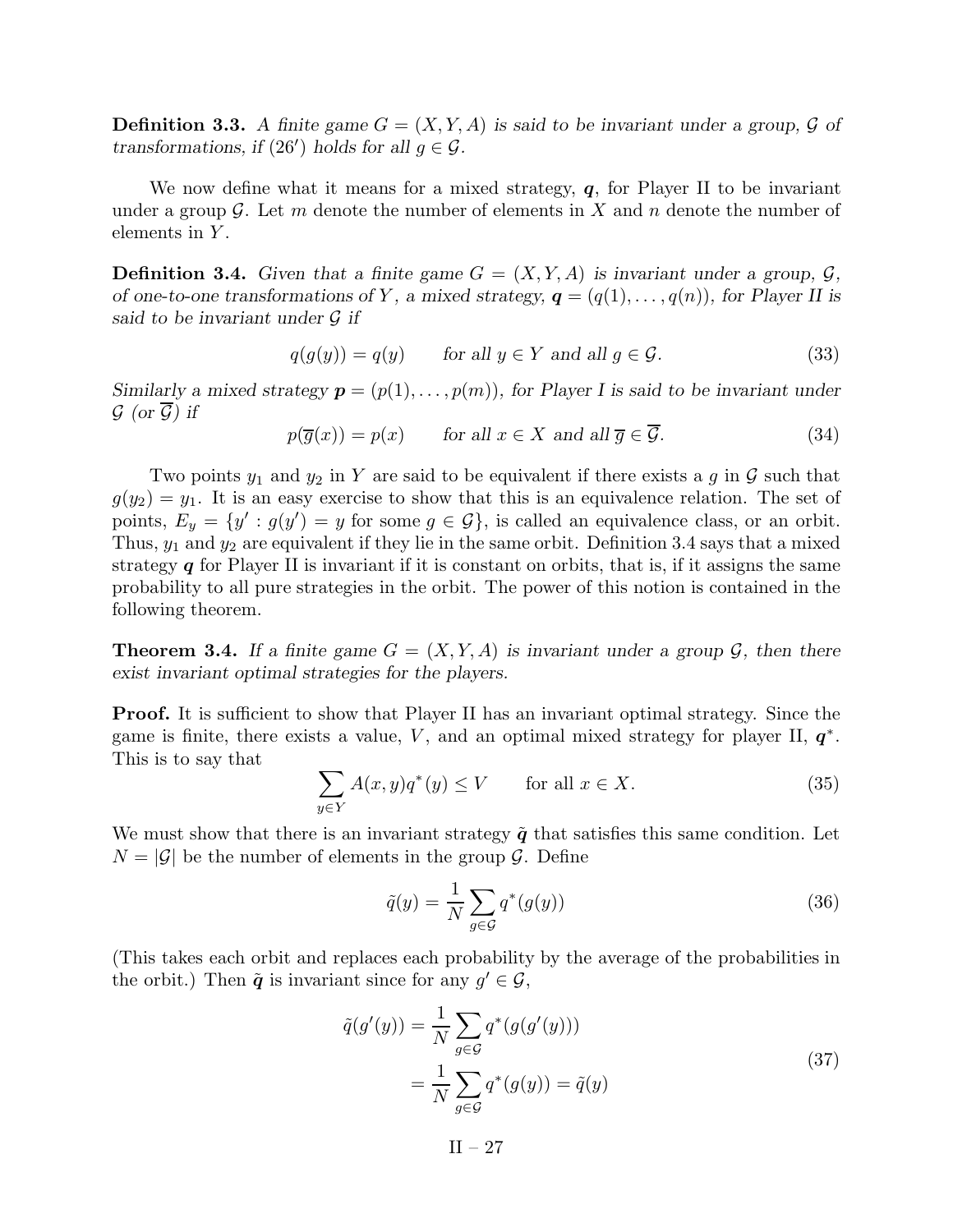since applying g' to  $Y = \{1, 2, ..., n\}$  is just a reordering of the points of Y. Moreover,  $\tilde{\boldsymbol{q}}$ satisfies (35) since

$$
\sum_{y \in Y} A(x, y)\tilde{q}(y) = \sum_{y \in Y} A(x, y) \frac{1}{N} \sum_{g \in G} q^*(g(y))
$$
  
\n
$$
= \frac{1}{N} \sum_{g \in G} \sum_{y \in Y} A(x, y) q^*(g(y))
$$
  
\n
$$
= \frac{1}{N} \sum_{g \in G} \sum_{y \in Y} A(\overline{g}(x), g(y)) q^*(g(y))
$$
  
\n
$$
= \frac{1}{N} \sum_{g \in G} \sum_{y \in Y} A(\overline{g}(x), y) q^*(y)
$$
  
\n
$$
\leq \frac{1}{N} \sum_{g \in G} V = V.
$$
\n(38)

 $\blacksquare$ 

In matching pennies,  $X = Y = \{1,2\}$ , and  $A(1,1) = A(2,2) = 1$  and  $A(1,2) =$  $A(2, 1) = -1$ . The Game  $G = (X, Y, A)$  is invariant under the group  $G = \{e, g\}$ , where e is the identity transformation, and g is the transformation,  $g(1) = 2$ ,  $g(2) = 1$ . The (mixed) strategy  $(q(1), q(2))$  is invariant under G if  $q(1) = q(2)$ . Since  $q(1) + q(2) = 1$ , this implies that  $q(1) = q(2) = 1/2$  is the only invariant strategy for Player II. It is therefore minimax. Similarly,  $p(1) = p(2) = 1/2$  is the only invariant, and hence minimax, strategy for Player I.

Similarly, the game of paper-scissors-rock is invariant under the group  $\mathcal{G} = \{e, g, g^2\},\$ where  $g$ (paper)=scissors,  $g$ (scissors)=rock and  $g$ (rock)=paper. The unique invariant, and hence minimax, strategy gives probability  $1/3$  to each of paper, scissors and rock.

**Colonel Blotto Games.** For more interesting games reduced by invariance, we consider a class of tactical military games called Blotto Games, introduced by Tukey (1949). There are many variations of these games; just google "Colonel Blotto Games" to get a sampling. Here, we describe the discrete version treated in Williams (1954), Karlin(1959) and Dresher (1961).

Colonel Blotto has 4 regiments with which to occupy two posts. The famous Lieutenant Kije has 3 regiments with which to occupy the same posts. The payoff is defined as follows. The army sending the most units to either post captures it and all the regiments sent by the other side, scoring one point for the captured post and one for each captured regiment. If the players send the same number of regiments to a post, both forces withdraw and there is no payoff.

Colonel Blotto must decide how to split his forces between the two posts. There are 5 pure strategies he may employ, namely,  $X = \{(4,0), (3,1), (2,2), (1,3), (0,4)\}\,$ , where  $(n_1, n_2)$  represents the strategy of sending  $n_1$  units to post number 1, and  $n_2$  units to post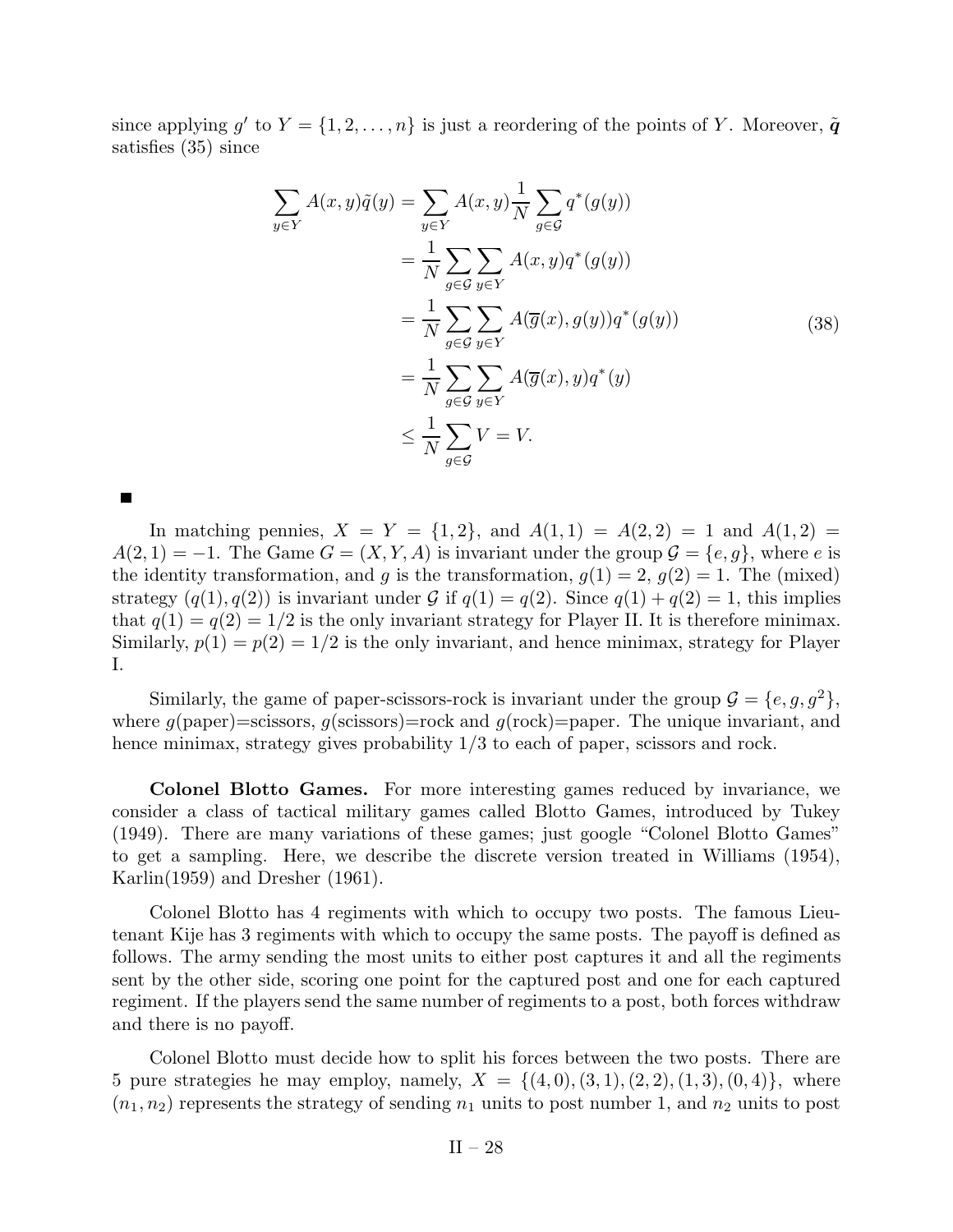number two. Lieutenant Kije has 4 pure strategies,  $Y = \{(3,0), (2,1), (1,2), (0,3)\}.$  The payoff matrix is

$$
\begin{array}{cccccc}\n(3,0) & (2,1) & (1,2) & (0,3) \\
(4,0) & 4 & 2 & 1 & 0 \\
(3,1) & 1 & 3 & 0 & -1 \\
(2,2) & -2 & 2 & 2 & -2 \\
(1,3) & -1 & 0 & 3 & 1 \\
(0,4) & 0 & 1 & 2 & 4\n\end{array}
$$
\n(39)

Unfortunately, the 5 by 4 matrix game cannot be reduced by removing dominated strategies. So it seems that to solve it, we must use the simplex method. However, there is an invariance in this problem that simplifies it considerably. This involves the symmetry between the posts. This leads to the group,  $\mathcal{G} = \{e, g\}$ , where

$$
g((3,0)) = (0,3)
$$
  $g((0,3)) = (3,0)$   $g((2,1)) = (1,2)$   $g((1,2)) = (2,1)$ 

and the corresponding group,  $\overline{\mathcal{G}} = {\overline{e}, \overline{g}}$ , where

$$
\overline{g}((4,0)) = (0,4) \quad \overline{g}((0,4)) = (4,0) \quad \overline{g}((3,1)) = (1,3) \quad \overline{g}((1,3)) = (3,1)
$$
  
and 
$$
\overline{g}((2,2)) = (2,2)
$$

The orbits for Kije are  $\{(3,0), (0,3)\}\$  and  $\{(2,1), (1,2)\}\$ . Therefore a strategy, *q*, is invariant if  $q((3,0)) = q((0,3))$  and  $q((2,1)) = q((1,2))$ . Similarly, the orbits for Blotto are  $\{(4,0),(0,4)\},\{(3,1),(1,3)\}\$ and  $\{(2,2)\}.$  So a strategy, **p**, for Blotto is invariant if  $p((4, 0)) = p((0, 4))$  and  $p((3, 1)) = p((1, 3)).$ 

We may reduce Kije's strategy space to two elements, defined as follows:

- $(3,0)^*$ : use  $(3,0)$  and  $(0,3)$  with probability  $1/2$  each.
- $(2,1)$ <sup>\*</sup>: use  $(2,1)$  and  $(1,2)$  with probability  $1/2$  each.

Similarly, Blotto's strategy space reduces to three elements:

- $(4,0)^*$ : use  $(4,0)$  and  $(0,4)$  with probability  $1/2$  each.
- $(3, 1)$ <sup>\*</sup>: use  $(3, 1)$  and  $(1, 3)$  with probability  $1/2$  each.
- $(2, 2)$ : use  $(2, 2)$ .

With these strategy spaces, the payoff matrix becomes

$$
\begin{array}{c}\n(3,0)^* \quad (2,1)^* \\
(4,0)^* \quad (2 \quad 1.5 \\
(3,1)^* \quad 0 \quad 1.5 \\
(2,2) \quad -2 \quad 2\n\end{array}
$$
\n(40)

As an example of the computations used to arrive at these payoffs, consider the upper left entry. If Blotto uses  $(4,0)$  and  $(0,4)$  with probability  $1/2$  each, and if Kije uses  $(3,0)$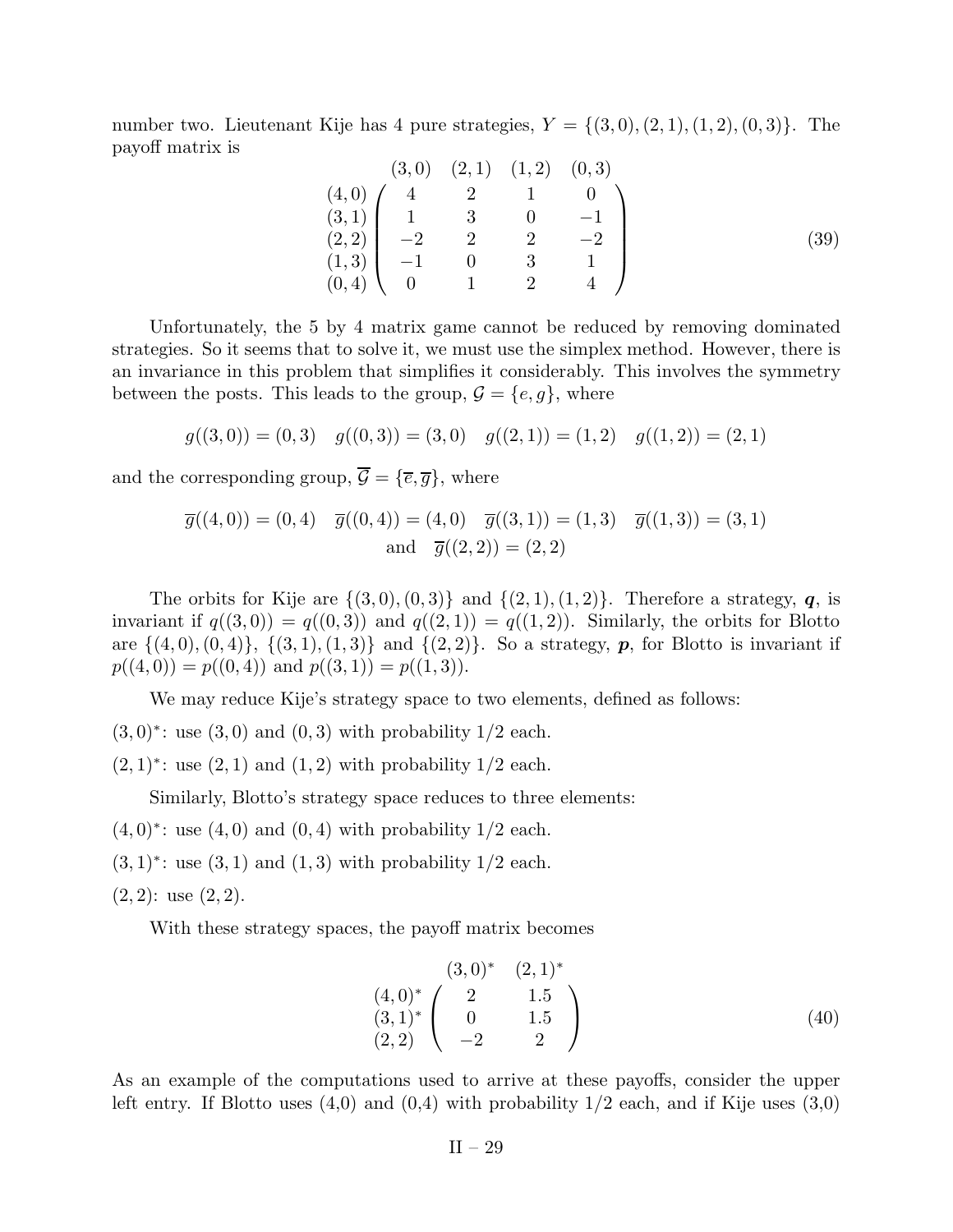and  $(0,3)$  with probability  $1/2$  each, then the four corners of the matrix  $(39)$  occur with probability  $1/4$  each, so the expected payoff is the average of the four numbers,  $4, 0, 0, 4$ , namely 2.

To complete the analysis, we solve the game with matrix (40). We first note that the middle row is dominated by the top row (even though there was no domination in the original matrix). Removal of the middle row reduces the game to a 2 by 2 matrix game whose solution is easily found. The mixed strategy  $(8/9,0,1/9)$  is optimal for Blotto, the mixed strategy  $(1/9,8/9)$  is optimal for Kije, and the value is  $V = 14/9$ .

Returning now to the original matrix  $(39)$ , we find that  $(4/9,0,1/9,0,4/9)$  is optimal for Blotto,  $(1/18,4/9,4/9,1/18)$  is optimal for Kije, and  $V = 14/9$  is the value.

#### **3.7 Exercises.**

| 1. Consider the game with matrix $\begin{pmatrix} -2 & 2 & -1 \\ 1 & 1 & 1 \end{pmatrix}$ . |                                           |  |  |
|---------------------------------------------------------------------------------------------|-------------------------------------------|--|--|
|                                                                                             | $\begin{pmatrix} 3 & 0 & 1 \end{pmatrix}$ |  |  |

(a) Note that this game has a saddle point.

(b) Show that the inverse of the matrix exists.

(c) Show that II has an optimal strategy giving positive weight to each of his columns.

(d) Why then, don't equations (16) give an optimal strategy for II?

2. Consider the diagonal matrix game with matrix (18).

(a) Suppose one of the diagonal terms is zero. What is the value of the game?

(b) Suppose one of the diagonal terms is positive and another is negative. What is the value of the game?

(c) Suppose all diagonal terms are negative. What is the value of the game?

3. Player II chooses a number  $j \in \{1, 2, 3, 4\}$ , and Player I tries to guess what number II has chosen. If he guesses correctly and the number was  $j$ , he wins  $2<sup>j</sup>$  dollars from II. Otherwise there is no payoff. Set up the matrix of this game and solve.

4. Player II chooses a number  $j \in \{1,2,3,4\}$  and I tries to guess what it is. If he guesses correctly, he wins 1 from II. If he overestimates he wins 1/2 from II. If he underestimates, there is no payoff. Set up the matrix of this game and solve.

5. Player II chooses a number  $j \in \{1, 2, \ldots, n\}$  and I tries to guess what it is. If he guesses correctly, he wins 1. If he guesses too high, he loses 1. If he guesses too low, there is no payoff. Set up the matrix and solve.

6. Player II chooses a number  $j \in \{1, 2, ..., n\}$ ,  $n \geq 2$ , and Player I tries to guess what it is by guessing some  $i \in \{1, 2, ..., n\}$ . If he guesses correctly, i.e.  $i = j$ , he wins 1. If  $i>j$ , he wins  $b^{i-j}$  for some number  $b < 1$ . Otherwise, if  $i < j$ , he wins nothing. Set up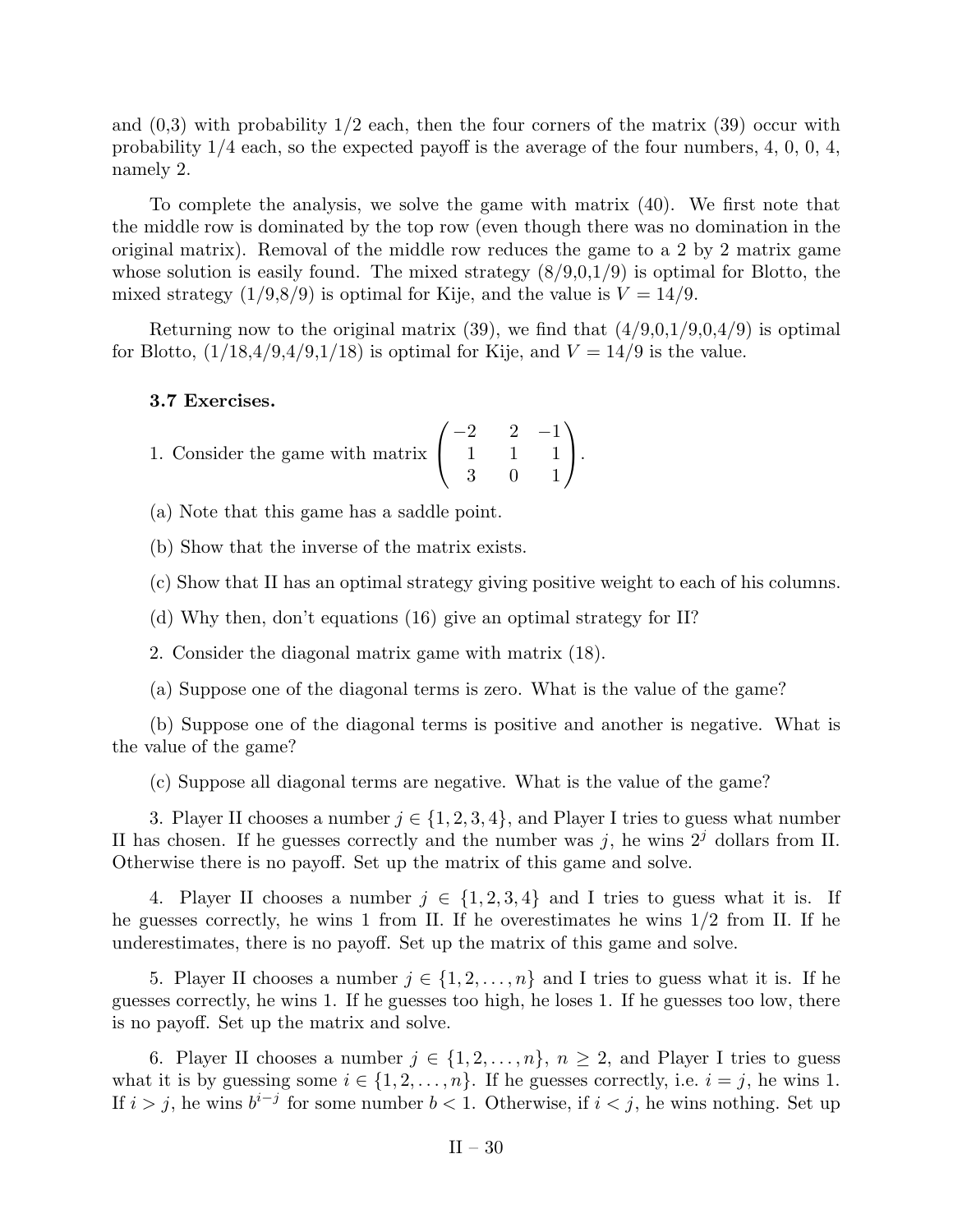the matrix and solve. Hint: If  $A_n = (a_{ij})$  denotes the game matrix, then show the inverse matrix is  $A_n^{-1} = (a^{ij})$ , where  $a^{ij} =$  $\int 1$  if  $i = j$  $-b$  if  $i = j + 1$ 0 otherwise , and use Theorem 3.2.

7. **The Pascal Matrix Game.** The Pascal matrix of order *n* is the  $n \times n$  matrix  $B_n$  of elements  $b_{ij}$ , where

$$
b_{ij} = \begin{pmatrix} i-1 \\ j-1 \end{pmatrix} \quad \text{if } i \geq j, \quad \text{and} \quad b_{ij} = 0 \quad \text{if } i < j.
$$

The *i*th row of  $B_n$  consists of the binomial coefficients in the expansion of  $(x + y)^i$ . Call and Velleman (1993) show that the inverse of  $B_n$  is the the matrix  $A_n$  with entries  $a_{ij}$ , where  $a_{ij} = (-1)^{i+j} b_{ij}$ . Using this, find the value and optimal strategies for the matrix game with matrix  $A_n$ .

8. Solve the games with the following matrices.

(a) 
$$
\begin{pmatrix} 1 & -1 & -1 \\ 0 & 2 & 1 \\ 0 & 0 & 3 \end{pmatrix}
$$
 (b)  $\begin{pmatrix} 2 & 1 & 1 & 1 \\ 1 & 3/2 & 1 & 1 \\ 1 & 1 & 4/3 & 1 \\ 1 & 1 & 1 & 5/4 \end{pmatrix}$   
(c)  $\begin{pmatrix} 2 & 0 & 0 & 2 \\ 0 & 3 & 0 & 0 \\ 0 & 0 & 4 & 3 \\ 1 & 1 & 0 & 1 \end{pmatrix}$ 

9. **Another Mendelsohn game.** Two players simultaneously choose an integer between 1 and *n* inclusive, where  $n \geq 5$ . If the numbers are equal there is no payoff. The player that chooses a number one larger than that chosen by his opponent wins 2. The player that chooses a number two or more larger than that chosen by his opponent loses 1.

(a) Set up the game matrix.

(b) It turns out that the optimal strategy satisfies  $p_i > 0$  for  $i = 1, \ldots, 5$ , and  $p_i = 0$  for all other *i*. Solve for the optimal **p**. (It is not too difficult since you can argue that  $p_1 = p_5$ and  $p_2 = p_4$  by symmetry of the equations.) Check that in fact the strategy you find is optimal.

10. **Silverman Games.** (See R. T. Evans (1979) and Heuer and Leopold-Wildburger (1991).) Two players simultaneously choose positive integers. As in Mendelsohn games, a player wants to choose an integer larger but not too much larger than the opponent, but in Silverman games "too much larger" is determined multiplicatively rather than additively. Solve the following example: The player whose number is larger but less than three times as large as the opponent's wins 1. But the player whose number is three times as large or larger loses 2. If the numbers are the same, there is no payoff.

(a) Note this is a symmetric game, and show that dominance reduces the game to a 3 by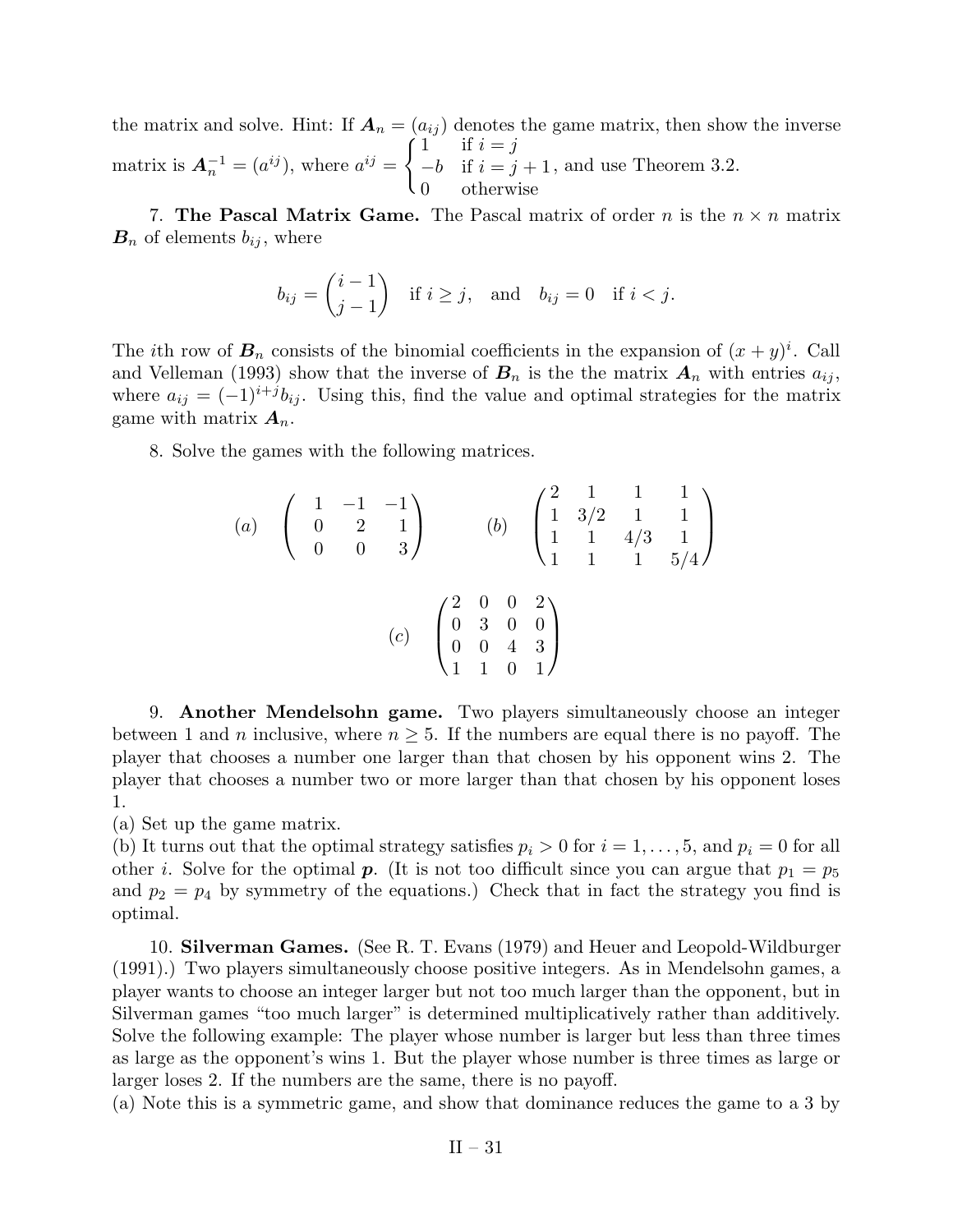# 3 matrix.

(b) Solve.

11. Solve the following games.

(a) 
$$
\begin{pmatrix} 0 & 1 & -2 \\ -1 & 0 & 3 \\ 2 & -3 & 0 \end{pmatrix}
$$
 (b)  $\begin{pmatrix} 0 & 1 & -2 \\ -2 & 0 & 1 \\ 1 & -2 & 0 \end{pmatrix}$   
(c)  $\begin{pmatrix} 1 & 4 & -1 & 5 \\ 4 & -1 & 5 & 1 \\ -1 & 5 & 1 & 4 \\ 5 & 1 & 4 & -1 \\ 2 & 2 & 2 & 2 \end{pmatrix}$ 

12. Run the original Blotto matrix (39) through the Matrix Game Solver, on the web at: http://www.math.ucla.edu/~tom/gamesolve.html, and note that it gives different optimal strategies than those found in the text. What does this mean? Show that  $(3,1)^*$  is strictly dominated in (40). This means that no optimal strategy can give weight to  $(3,1)^*$ . Is this true for the solution found?

13. (a) Suppose Blotto has 2 units and Kije just 1 unit, with 2 posts to capture. Solve.

(b) Suppose Blotto has 3 units and Kije 2 units, with 2 posts to capture. Solve.

14. (a) Suppose there are 3 posts to capture. Blotto has 4 units and Kije has 3. Solve. (Reduction by invariance leads to a 4 by 3 matrix, reducible further by domination to 2 by 2.)

(b) Suppose there are 4 posts to capture. Blotto has 4 units and Kije has 3. Solve. (A 5 by 3 reduced matrix, reducible by domination to 4 by 3. But you may as well use the Matrix Game Solver to solve it.)

15. **Battleship.** The game of Battleship, sometimes called Salvo, is played on two square boards, usually 10 by 10. Each player hides a fleet of ships on his own board and tries to sink the opponent's ships before the opponent sinks his. (For one set of rules, see http://www.kielack.de/games/destroya.htm, and while you are there, have a game.)

For simplicity, consider a 3 by 3 board and suppose that Player I hides a destroyer (length 2 squares) horizontally or vertically on this board. Then Player II shoots by calling out squares of the board, one at a time. After each shot, Player I says whether the shot was a hit or a miss. Player II continues until both squares of the destroyer have been hit. The payoff to Player I is the number of shots that Player II has made. Let us label the squares from 1 to 9 as follows.

| 4 | J | n |
|---|---|---|
|   |   | Y |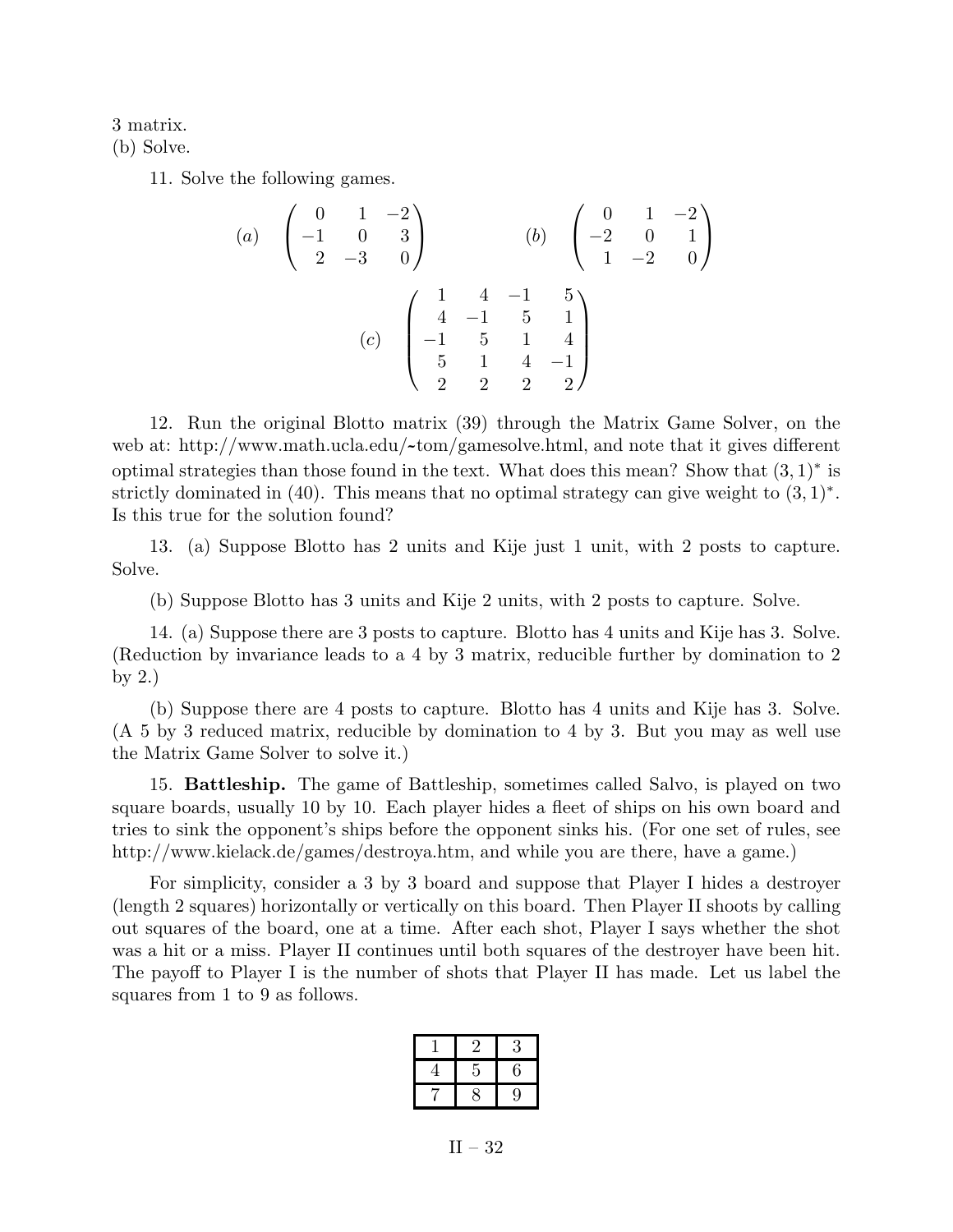The problem is invariant under rotations and reflections of the board. In fact, of the 12 possible positions for the destroyer, there are only two distinct invariant choices available to Player I: the strategy,  $[1, 2]^*$ , that chooses one of  $[1, 2]$ ,  $[2, 3]$ ,  $[3, 6]$ ,  $[6, 9]$ ,  $[8, 9]$ , [7,8], [4,7], and [1,4], at random with probability 1/8 each, and the strategy, [2, 5]∗, that chooses one of  $[2,5]$ ,  $[5,6]$ ,  $[5,8]$ , and  $[4,5]$ , at random with probability  $1/4$  each. This means that invariance reduces the game to a 2 by  $n$  game where  $n$  is the number of invariant strategies of Player II. Domination may reduce it somewhat further. Solve the game.

16. **Dresher's Guessing Game.** Player I secretly writes down one of the numbers  $1, 2, \ldots, n$ . Player II must repeatedly guess what I's number is until she guesses correctly, losing 1 for each guess. After each guess, Player I must say whether the guess is correct, too high, or too low. Solve this game for  $n = 3$ . (This game was investigated by Dresher (1961) and solved for  $n \leq 11$  by Johnson (1964). A related problem is treated in Gal  $(1974).$ 

17. **Thievery.** Player I wants to steal one of  $m \geq 2$  items from Player II. Player II can only guard one item at a time. Item i is worth  $u_i > 0$ , for  $i = 1, \ldots, m$ . This leads to a matrix game with  $m \times m$  matrix,

$$
\mathbf{A} = \begin{pmatrix} 0 & u_1 & u_1 & \dots & u_1 \\ u_2 & 0 & u_2 & \dots & u_2 \\ u_3 & u_3 & 0 & \dots & u_3 \\ \vdots & \vdots & \vdots & \ddots & \vdots \\ u_m & u_m & u_m & \dots & 0 \end{pmatrix}
$$

Solve!

Hint: It might be expected that for some  $k \leq m$  Player I will give all his probability to stealing one of the k most expensive items. Order the items from most expensive to least expensive,  $u_1 \geq u_2 \geq \ldots \geq u_m > 0$ , and use the principle of indifference on the upper left  $k \times k$  submatrix of **A** for some k.

18. Player II chooses a number  $j \in \{1, 2, ..., n\}, n \geq 2$ , and Player I tries to guess what it is by guessing some  $i \in \{1, 2, ..., n\}$ . If he guesses correctly, i.e.  $i = j$ , he wins 2. If he misses by exactly 1, i.e.  $|i - j| = 1$ , then he loses 1. Otherwise there is no payoff. Solve. Hint: Let  $A_n$  denote the n by n payoff matrix, and show that  $A_n^{-1} = B_n = (b_{ij}),$ where  $b_{ij} = i(n + 1 - j)/(n + 1)$  for  $i \le j$ , and  $b_{ij} = b_{ji}$  for  $i > j$ .

19. **The Number Hides Game.** The Number Hides Game, introduced by Ruckle (1983) and solved by Baston, Bostock and Ferguson (1989), may be described as follows. From the set  $S = \{1, 2, ..., k\}$ , Player I chooses an interval of  $m_1$  consecutive integers and Player II chooses an interval of  $m_2$  consecutive integers. The payoff to Player I is the number of integers in the intersection of the two intervals. When  $k = n + 1$  and  $m_1 = m_2 = 2$ , this game is equivalent to the game with  $n \times n$  matrix  $\mathbf{A}_n = (a_{ij})$ , where

$$
a_{ij} = \begin{cases} 2 & \text{if } i = j \\ 1 & \text{if } |i - j| = 1 \\ 0 & \text{otherwise.} \end{cases}
$$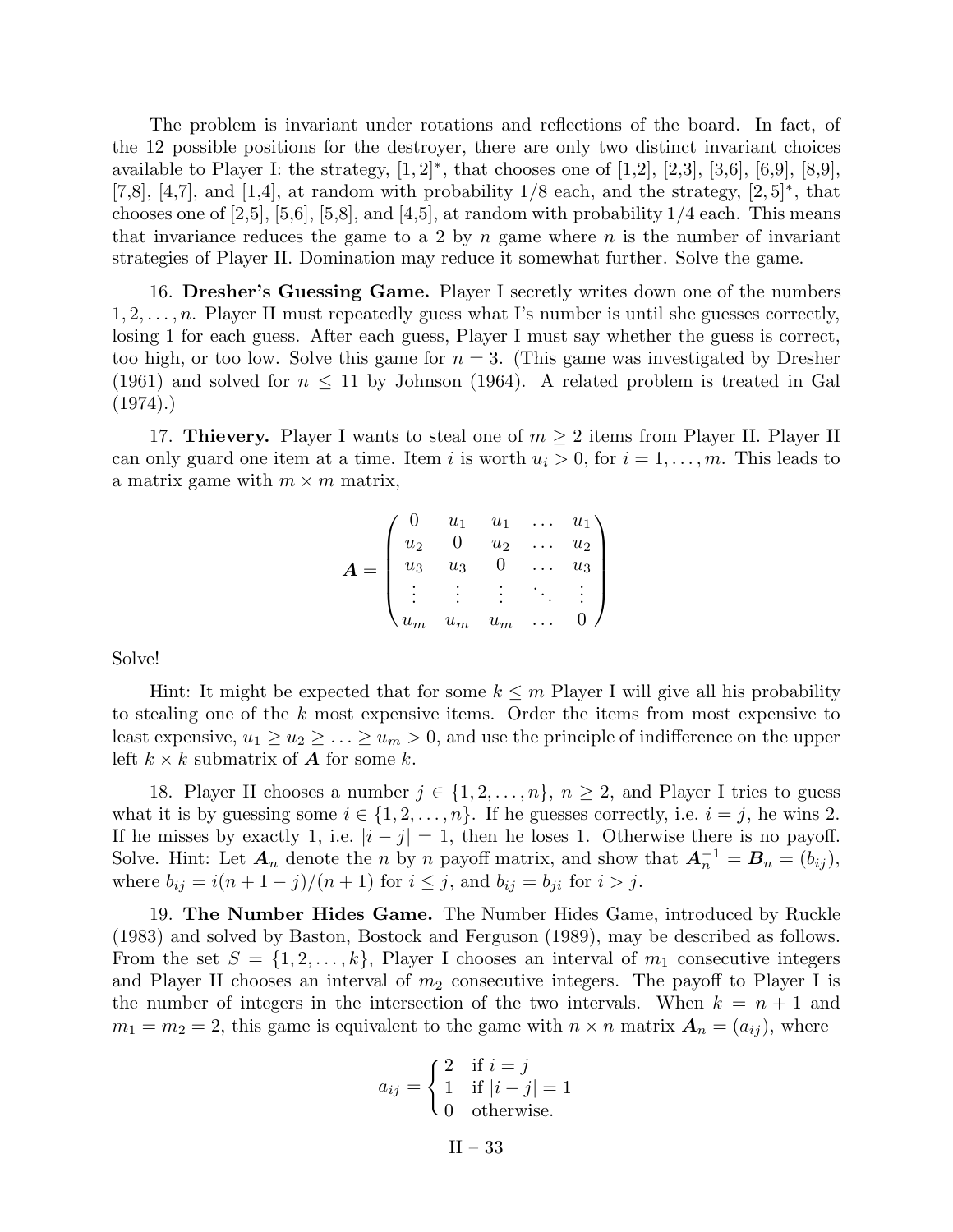[In this form, the game is also a special case of the **Helicopter versus Submarine Game**, solved in the book of Garnaev (2000), in which the payoff for  $|i - j| = 1$  is allowed to be an arbitrary number  $a, 0 \le a \le 1$ . Since  $A_n^{-1}$  is just  $B_n$  of the previous exercise with  $b_{ij}$  replaced by  $(-1)^{i+j} b_{ij}$ , the solution can be derived as in that exercise. Instead, just show the following.

(a) For n odd, the value is  $V_n = 4/(n+1)$ . There is an optimal equalizing strategy (the same for both players) that is proportional to  $(1, 0, 1, 0, \ldots, 0, 1)$ .

(b) For *n* even, the value is  $4(n+1)/(n(n+2))$ . There is an optimal equalizing strategy (the same for both players) that is proportional to  $(k, 1, k-1, 2, k-2, 3, \ldots, 2, k-1, 1, k)$ , where  $k = n/2$ .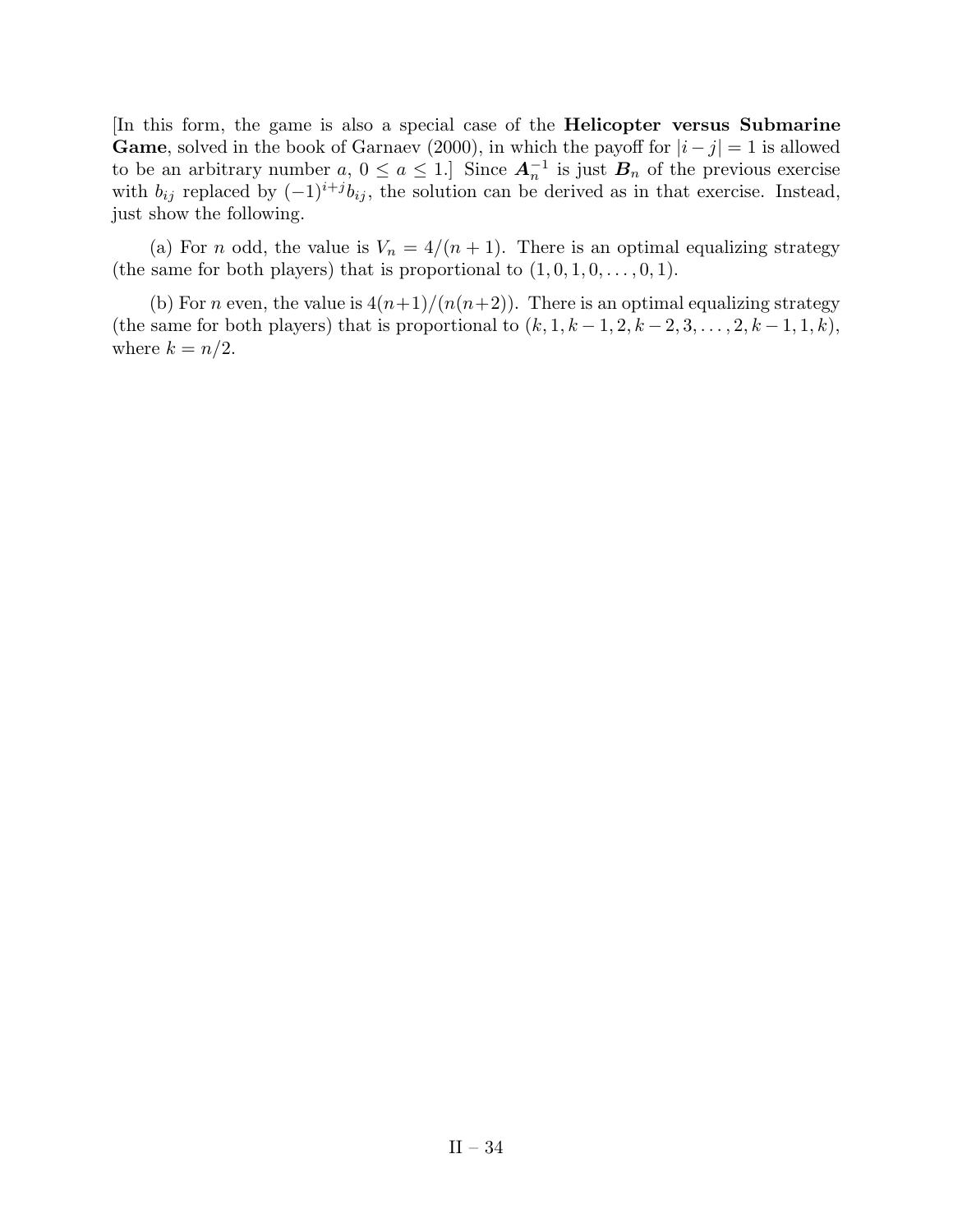#### **4. Solving Finite Games.**

Consider an arbitrary finite two-person zero-sum game,  $(X, Y, A)$ , with  $m \times n$  matrix, A. Let us take the strategy space X to be the first m integers,  $X = \{1, 2, ..., m\}$ , and similarly,  $Y = \{1, 2, ..., n\}$ . A mixed strategy for Player I may be represented by a column vector,  $(p_1, p_2, \ldots, p_m)$ <sup>T</sup> of probabilities that add to 1. Similarly, a mixed strategy for Player II is an *n*-tuple  $q = (q_1, q_2, \ldots, q_n)$ . The sets of mixed strategies of players I and II will be denoted respectively by  $X^*$  and  $Y^*$ ,

$$
X^* = \{ \mathbf{p} = (p_1, \dots, p_m)^T : p_i \ge 0, \text{ for } i = 1, \dots, m \text{ and } \sum_{1}^{m} p_i = 1 \}
$$
  

$$
Y^* = \{ \mathbf{q} = (q_1, \dots, q_n)^T : q_j \ge 0, \text{ for } j = 1, \dots, n \text{ and } \sum_{1}^{n} q_j = 1 \}
$$

The m-dimensional unit vector  $\mathbf{e}_k \in X^*$  with a one for the kth component and zeros elsewhere may be identified with the pure strategy of choosing row  $k$ . Thus, we may consider the set of Player I's pure strategies, X, to be a subset of  $X^*$ . Similarly, Y may be considered to be a subset of  $Y^*$ . We could if we like consider the game  $(X, Y, A)$  in which the players are allowed to use mixed strategies as a new game  $(X^*, Y^*, A)$ , where  $A(\mathbf{p}, \mathbf{q}) = \mathbf{p}^T A \mathbf{q}$ , though we would no longer call this game a finite game.

In this section, we give an algorithm for solving finite games; that is, we show how to find the value and at least one optimal strategy for each player. Occasionally, we shall be interested in finding all optimal strategies for a player.

**4.1 Best Responses.** Suppose that Player II chooses a column at random using  $q \in Y^*$ . If Player I chooses row *i*, the average payoff to I is

$$
\sum_{j=1}^{n} a_{ij} q_j = (Aq)_i,\tag{1}
$$

the *i*th component of the vector *Aq*. Similarly, if Player I uses  $p \in X^*$  and Player II chooses column  $j$ , Then I's average payoff is

$$
\sum_{i=1}^{n} p_i a_{ij} = (\boldsymbol{p}^T \mathbf{A})_j,\tag{2}
$$

the jth component of the vector  $p^{T}A$ . More generally, if Player I uses  $p \in X^*$  and Player II uses  $q \in Y^*$ , the average payoff to I becomes

$$
\sum_{i=1}^{m} \left( \sum_{j=1}^{n} a_{ij} q_j \right) p_i = \sum_{i=1}^{m} \sum_{j=1}^{n} p_i a_{ij} q_j = p^T A q.
$$
 (3)

Suppose it is known that Player II is going to use a particular strategy  $q \in Y^*$ . Then Player I would choose that row  $i$  that maximizes  $(1)$ ; or, equivalently, he would choose that  $p \in X^*$  that maximizes (3). His average payoff would be

$$
\max_{1 \le i \le m} \sum_{j=1}^{n} a_{ij} q_j = \max_{p \in X^*} p^T A q \tag{4}
$$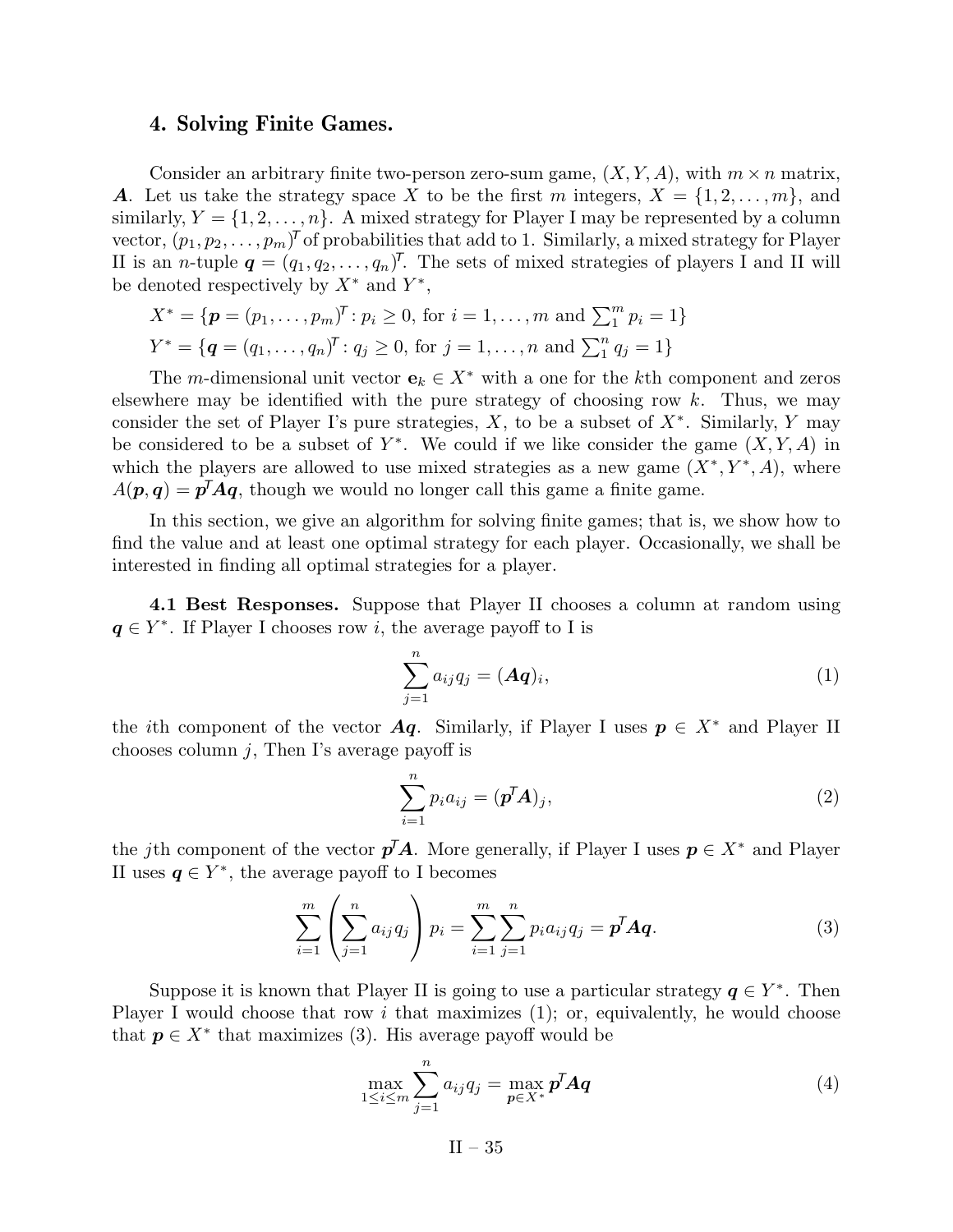To see that these quantities are equal, note that the left side is the maximum of  $p<sup>T</sup>Aq$  over  $p \in X^*$ , and so, since  $X \subset X^*$ , must be less than or equal to the right side. The reverse inequality follows since  $(3)$  is an average of the quantities in  $(1)$  and so must be less than or equal to the largest of the values in (1).

Any  $p \in X^*$  that achieves the maximum of (3) is called a *best response* or a *Bayes* strategy against  $q$ . In particular, any row i that achieves the maximum of (1) is a (pure) Bayes strategy against *q*. There always exist pure Bayes strategies against *q* for every  $q \in Y^*$  in finite games.

Similarly, if it is known that Player I is going to use a particular strategy  $p \in X^*$ , then Player II would choose that column j that minimizes (2), or, equivalently, that  $q \in Y^*$ that minimizes (3). Her average payoff would be

$$
\min_{1 \leq j \leq n} \sum_{i=1}^{m} p_i a_{ij} = \min_{\mathbf{q} \in Y^*} \mathbf{p}^T \mathbf{A} \mathbf{q}.
$$
\n(5)

Any  $q \in Y^*$  that achieves the minimum in (5) is called a *best response* or a *Bayes strategy* for Player II against *p*.

The notion of a best response presents a practical way of playing a game: Make a guess at the probabilities that you think your opponent will play his/her various pure strategies, and choose a best response against this. This method is available in quite complex situations. In addition, it allows a player to take advantage of an opponent's perceived weaknesses. Of course this may be a dangerous procedure. Your opponent may be better at this type of guessing than you. (See Exercise 1.)

**4.2 Upper and Lower Values of a Game.** Suppose now that II is required to announce her choice of a mixed strategy  $q \in Y^*$  before I makes his choice. This changes the game to make it apparently more favorable to I. If II announces  $q$ , then certainly I would use a Bayes strategy against  $q$  and II would lose the quantity  $(4)$  on the average. Therefore, II would choose to announce that  $q$  that minimizes (4). The minimum of (4) over all  $q \in Y^*$  is denoted by  $\overline{V}$  and called the *upper value of the game*  $(X, Y, A)$ .

$$
\overline{V} = \min_{\boldsymbol{q} \in Y^*} \max_{1 \le i \le m} \sum_{j=1}^n a_{ij} q_j = \min_{\boldsymbol{q} \in Y^*} \max_{\boldsymbol{p} \in X^*} \boldsymbol{p}^T \boldsymbol{A} \boldsymbol{q}.
$$
 (6)

Any  $q \in Y^*$  that achieves the minimum in (6) is called a *minimax strategy for II*. It minimizes her maximum loss. There always exists a minimax strategy in finite games: the quantity (4), being the maximum of m linear functions of  $q$ , is a continuous function of  $q$ and since  $Y^*$  is a closed bounded set, this function assumes its minimum over  $Y^*$  at some point of  $Y^*$ .

In words,  $\overline{V}$  as the smallest average loss that Player II can assure for herself no matter what I does.

A similar analysis may be carried out assuming that I must announce his choice of a mixed strategy  $p \in X^*$  before II makes her choice. If I announces p, then II would choose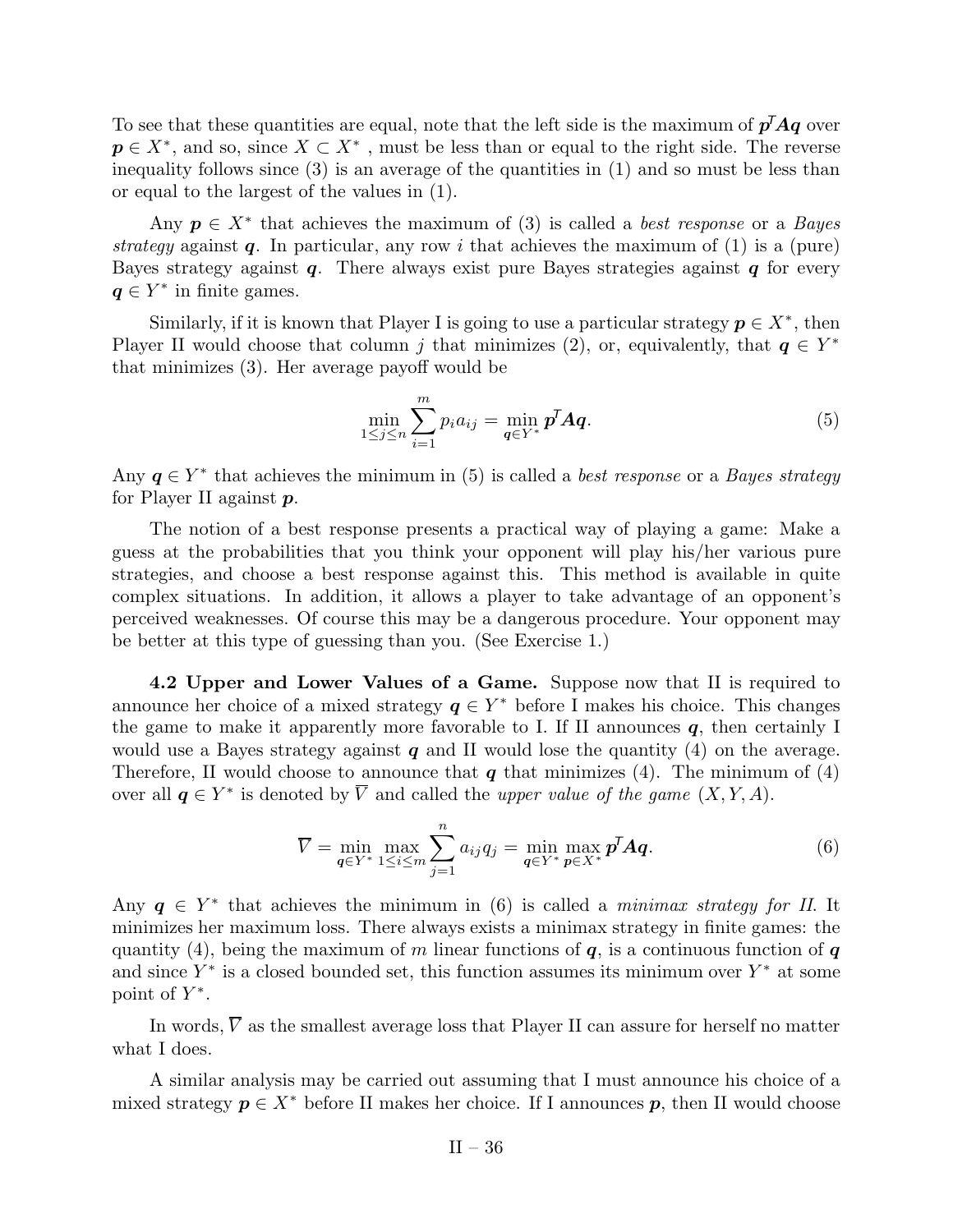that column with the smallest average payoff, or equivalently that  $q \in Y^*$  that minimizes the average payoff (5). Given that (5) is the average payoff to I if he announces  $p$ , he would therefore choose  $p$  to maximize  $(5)$  and obtain on the average

$$
\underline{V} = \max_{p \in X^*} \min_{1 \le j \le n} \sum_{i=1}^m p_i a_{ij} = \max_{p \in X^*} \min_{q \in Y^*} p^T A q. \tag{7}
$$

The quantity  $\underline{V}$  is called the *lower value of the game*. It is the maximum amount that I can guarantee himself no matter what II does. Any  $p \in X^*$  that achieves the maximum in (7) is called a minimax strategy for I. Perhaps maximin strategy would be more appropriate terminology in view of (7), but from symmetry (either player may consider himself Player II for purposes of analysis) the same word to describe the same idea may be preferable and it is certainly the customary terminology. As in the analysis for Player II, we see that Player I always has a minimax strategy. The existence of minimax strategies in matrix games is worth stating as a lemma.

**Lemma 1.** *In a finite game, both players have minimax strategies.*

It is easy to argue that the lower value is less than or equal to the upper value. For if  $\overline{V} < \underline{V}$  and if I can assure himself of winning at least  $\underline{V}$ , Player II cannot assure herself of not losing more than  $\overline{V}$ , an obvious contradiction. It is worth stating this fact as a lemma too.

**Lemma 2.** *The lower value is less than or equal to the upper value,*

 $V < \overline{V}$ .

This lemma also follows from the general mathematical principle that for *any* realvalued function,  $f(x, y)$ , and any sets,  $X^*$  and  $Y^*$ ,

$$
\max_{x \in X^*} \min_{y \in Y^*} f(x, y) \le \min_{y \in Y^*} \max_{x \in X^*} f(x, y).
$$

To see this general principle, note that  $\min_{y'} f(x, y') \leq f(x, y) \leq \max_{x'} f(x', y)$  for every fixed x and y. Then, taking  $\max_x$  on the left does not change the inequality, nor does taking  $\min_{y}$  on the right, which gives the result.

If  $\underline{V} < \overline{V}$ , the average payoff should fall between  $\underline{V}$  and  $\overline{V}$ . Player II can keep it from getting larger than  $\overline{V}$  and Player I can keep it from getting smaller than  $\overline{V}$ . When  $V = \overline{V}$ , a very nice stable situation exists.

**Definition.** If  $\underline{V} = \overline{V}$ , we say the value of the game exists and is equal to the common *value of*  $\underline{V}$  *and*  $\overline{V}$ *, denoted simply by V. If the value of the game exists, we refer to minimax strategies as* optimal strategies*.*

The Minimax Theorem, stated in Chapter 1, may be expressed simply by saying that for finite games,  $\underline{V} = \overline{V}$ .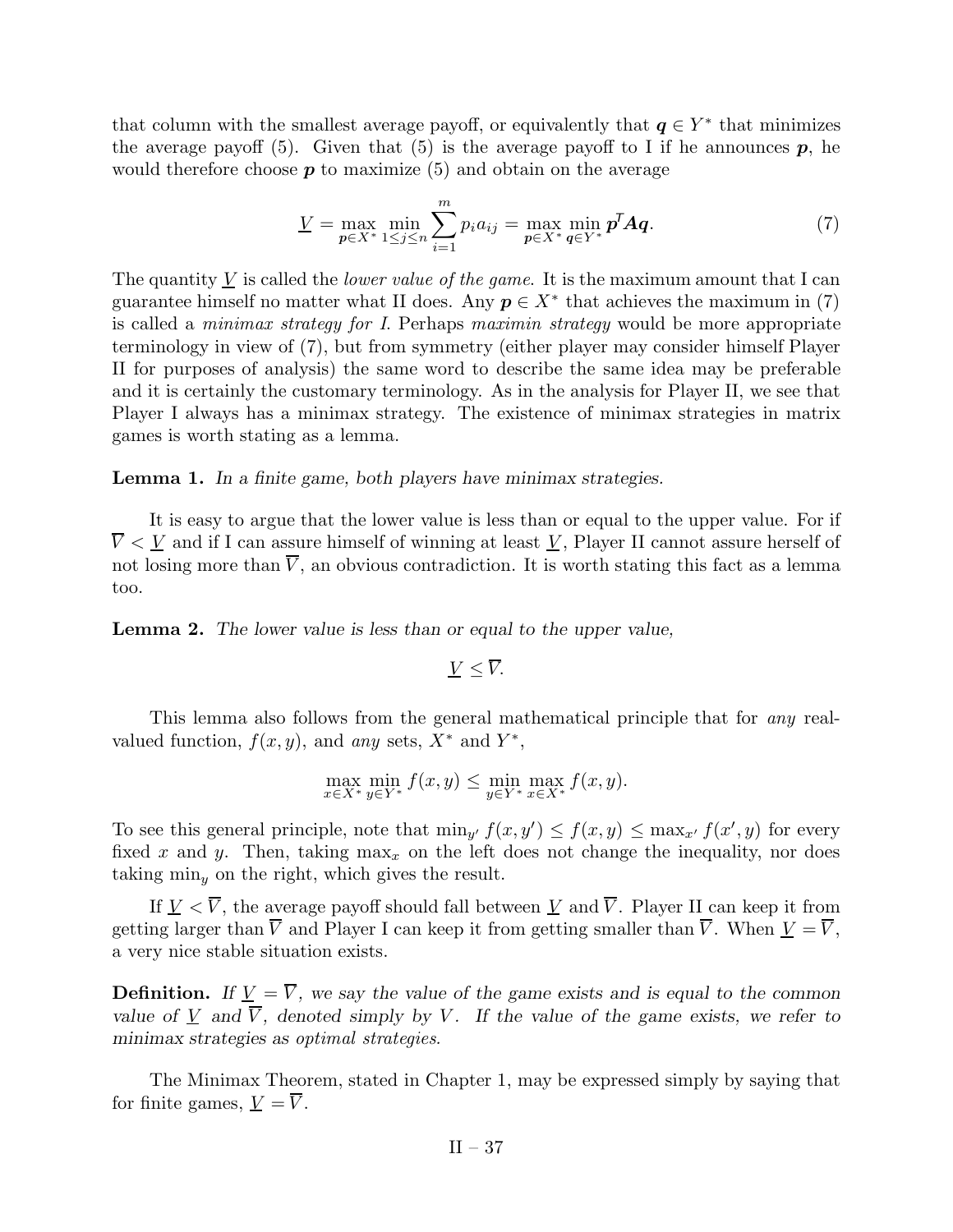**The Minimax Theorem.** *Every finite game has a value, and both players have minimax strategies.*

We note one remarkable corollary of this theorem. If the rules of the game are changed so that Player II is required to announce her choice of a mixed strategy before Player I makes his choice, then the apparent advantage given to Player I by this is illusory. Player II can simply announce her minimax strategy.

**4.3 Invariance under Change of Location and Scale.** Another simple observation is useful in this regard. This concerns the invariance of the minimax strategies under the operations of adding a constant to each entry of the game matrix, and of multiplying each entry of the game matrix by a positive constant. The game having matrix  $\mathbf{A} = (a_{ij})$ and the game having matrix  $A' = (a'_{ij})$  with  $a'_{ij} = a_{ij} + b$ , where b is an arbitrary real number, are very closely related. In fact, the game with matrix  $A'$  is equivalent to the game in which II pays I the amount  $b$ , and then I and II play the game with matrix  $\boldsymbol{A}$ . Clearly any strategies used in the game with matrix A' give Player I b plus the payoff using the same strategies in the game with matrix *A*. Thus, any minimax strategy for either player in one game is also minimax in the other, and the upper (lower) value of the game with matrix  $A'$  is b plus the upper (lower) value of the game with matrix  $A$ .

Similarly, the game having matrix  $A'' = (a_{ij}'')$  with  $a_{ij}'' = ca_{ij}$ , where c is a positive constant, may be considered as the game with matrix *A* with a change of scale (a change of monetary unit if you prefer). Again, minimax strategies do not change, and the upper (lower) value of  $A''$  is c times the upper (lower) value of  $A$ . We combine these observations as follows. (See Exercise 2.)

**Lemma 3.** If  $A = (a_{ij})$  and  $A' = (a'_{ij})$  are matrices with  $a'_{ij} = ca_{ij} + b$ , where  $c > 0$ , *then the game with matrix A has the same minimax strategies for I and II as the game with matrix A . Also, if* V *denotes the value of the game with matrix A, then the value* V' of the game with matrix  $\mathbf{A}'$  satisfies  $V' = cV + b$ .

**4.4 Reduction to a Linear Programming Problem.** There are several nice proofs of the Minimax Theorem. The simplest proof from scratch seems to be that of G. Owen (1982). However, that proof is by contradiction using induction on the size of the matrix. It gives no insight into properties of the solution or on how to find the value and optimal strategies. Other proofs, based on the Separating Hyperplane Theorem or the Brouwer Fixed Point Theorem, give some insight but are based on nontrivial theorems not known to all students.

Here we use a proof based on linear programming. Although based on material not known to all students, it has the advantage of leading to a simple algorithm for solving finite games. For a background in linear programming, the book by Chvátal (1983) can be recommended. A short course on Linear Programming more in tune with the material as it is presented here may be found on the web at http://www.math.ucla.edu/˜tom/LP.pdf.

A Linear Program is defined as the problem of choosing real variables to maximize or minimize a linear function of the variables, called the objective function, subject to linear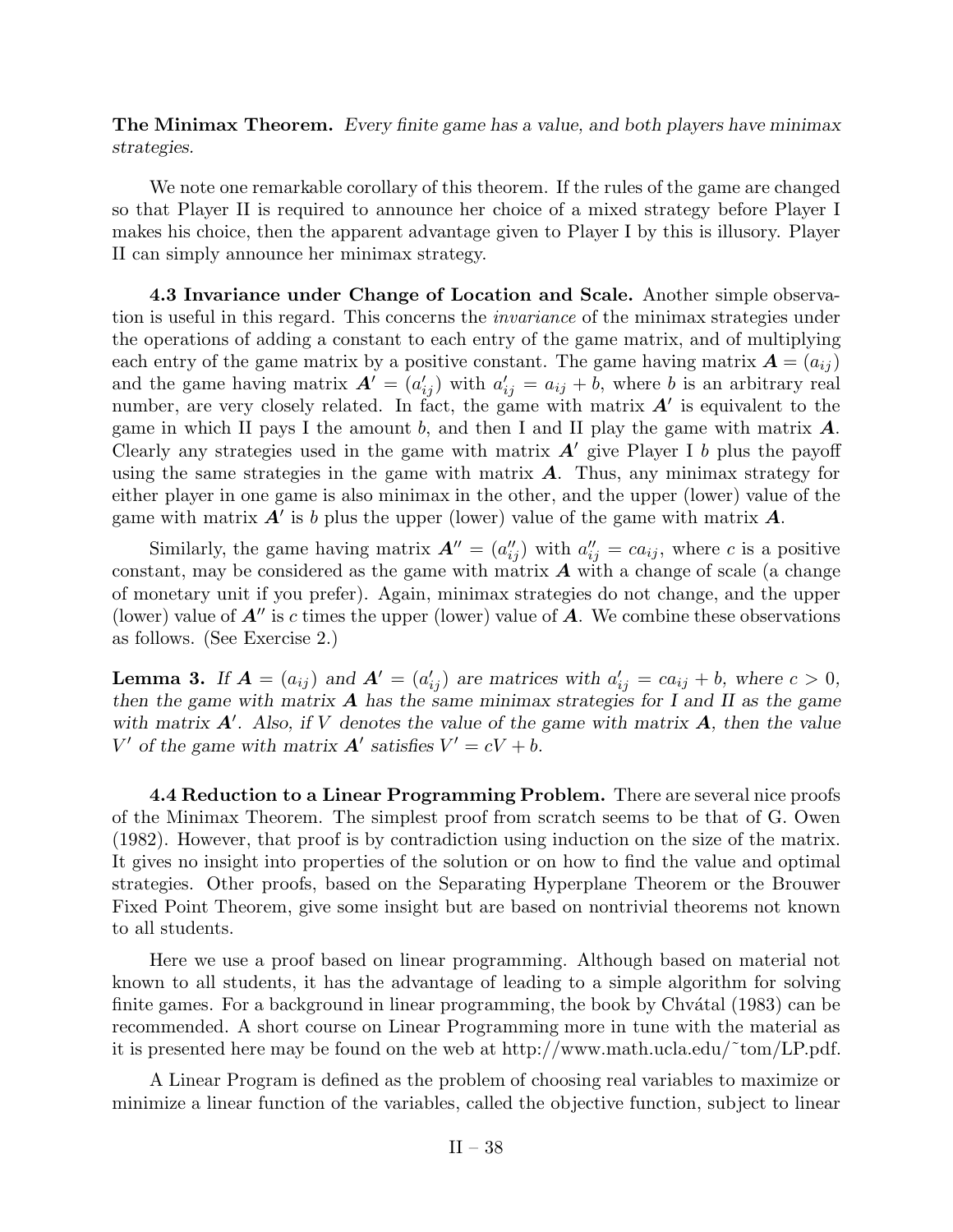constraints on the variables. The constraints may be equalities or inequalities. A standard form of this problem is to choose  $y_1, \ldots, y_n$ , to

$$
\text{maximize} \quad b_1 y_1 + \dots + b_n y_n,\tag{8}
$$

subject to the constraints

$$
a_{11}y_1 + \dots + a_{1n}y_n \le c_1
$$
  

$$
\vdots
$$
  

$$
a_{m1}y_1 + \dots + a_{mn}y_n \le c_m
$$
  
(9)

and

 $y_j \geq 0$  for  $j = 1, \ldots, n$ .

Let us consider the game problem from Player I's point of view. He wants to choose  $p_1, \ldots, p_m$  to maximize (5) subject to the constraint  $p \in X^*$ . This becomes the mathematical program: choose  $p_1, \ldots, p_m$  to

$$
\text{maximize} \quad \min_{1 \le j \le n} \sum_{i=1}^{m} p_i a_{ij} \tag{10}
$$

subject to the constraints

$$
p_1 + \dots + p_m = 1 \tag{11}
$$

and

 $p_i > 0$  for  $i = 1, ..., m$ .

Although the constraints are linear, the objective function is not a linear function of the  $p$ 's because of the min operator, so this is not a linear program. However, it can be changed into a linear program through a trick. Add one new variable  $v$  to Player I's list of variables, restrict it to be less than the objective function,  $v \leq \min_{1 \leq j \leq n} \sum_{i=1}^{m} p_i a_{ij}$ , and try to make  $v$  as large as possible subject to this new constraint. The problem becomes:

Choose v and  $p_1, \ldots, p_m$  to

$$
\begin{array}{ll}\text{maximize} & v \end{array} \tag{12}
$$

subject to the constraints

 $v \leq \sum$ m  $i=1$  $p_i a_{i1}$ . . .  $v \leq \sum$ m  $i=1$  $p_i a_{in}$  $p_1 + \cdots + p_m = 1$ (13) II – 39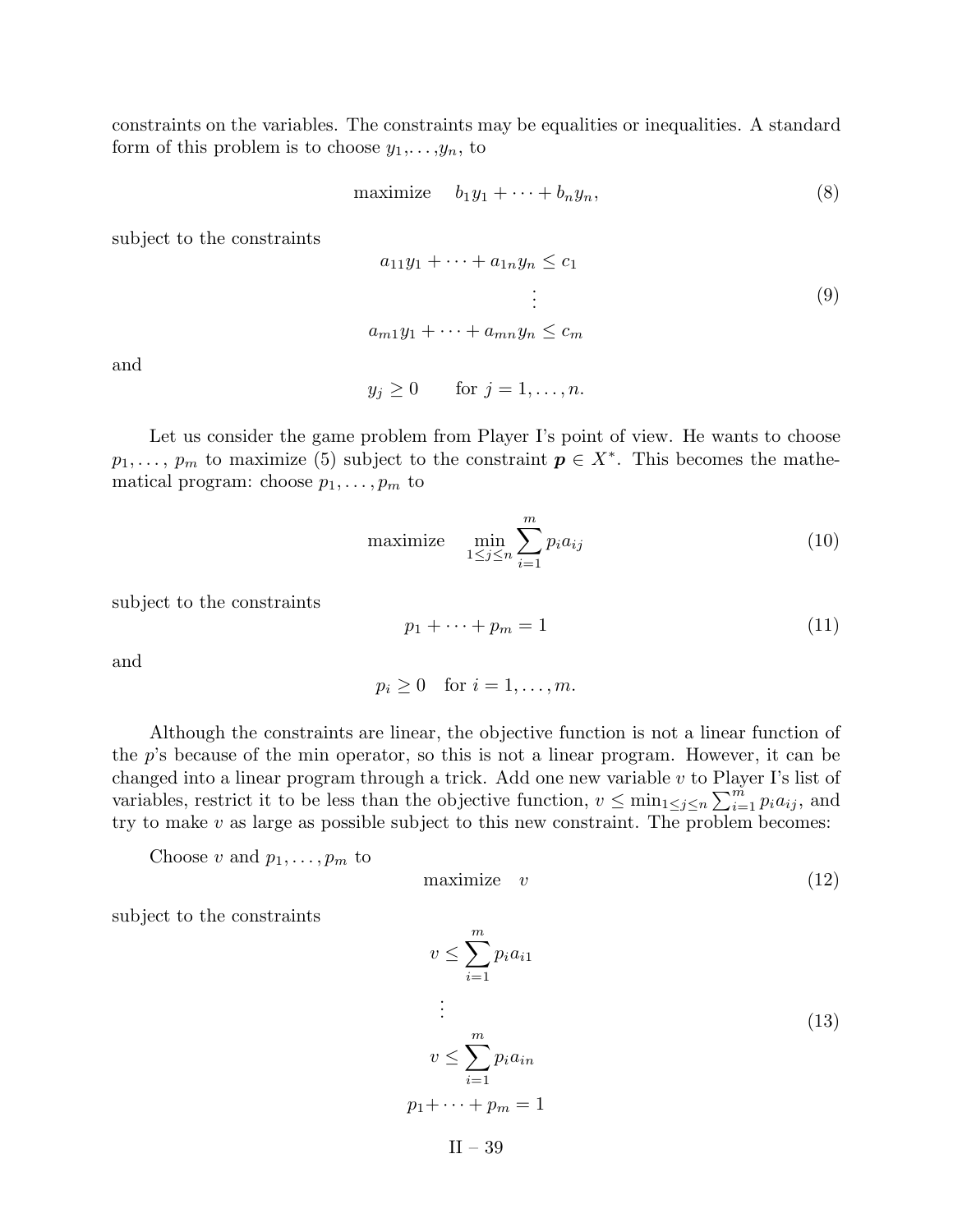and

$$
p_i \ge 0 \quad \text{for } i = 1, \dots, m.
$$

This is indeed a linear program. For solving such problems, there exists a simple algorithm known as the simplex method.

In a similar way, one may view the problem from Player II's point of view and arrive at a similar linear program. II's problem is: choose w and  $q_1, \ldots, q_n$  to

$$
minimize \t w \t(14)
$$

subject to the constraints

$$
w \ge \sum_{j=1}^{n} a_{1j} q_j
$$
  
\n
$$
\vdots
$$
  
\n
$$
w \ge \sum_{j=1}^{n} a_{mj} q_j
$$
  
\n
$$
q_1 + \dots + q_n = 1
$$
\n(15)

and

In Linear Programming, there is a theory of duality that says these two programs, 
$$
(12)-(13)
$$
, and  $(14)-(15)$ , are dual programs. And there is a remarkable theorem, called the Duality Theorem, that says dual programs have the same value. The maximum Player I can achieve in (14) is equal to the minimum that Player II can achieve in (12). But this is exactly the claim of the Minimax Theorem. In other words, the Duality Theorem implies the Minimax Theorem.

 $q_j \geq 0$  for  $j = 1, \ldots, n$ .

There is another way to transform the linear program, (12)-(13), into a linear program that is somewhat simpler for computations when it is known that the value of the game is positive. So suppose  $v > 0$  and let  $x_i = p_i/v$ . Then the constraint  $p_1 + \cdots + p_m = 1$ becomes  $x_1 + \cdots + x_m = 1/v$ , which looks nonlinear. But maximizing v is equivalent to minimizing  $1/v$ , so we can remove v from the problem by minimizing  $x_1 + \cdots + x_m$  instead. The problem, (12)-(13), becomes: choose  $x_1, \ldots, x_m$  to

$$
\text{minimize} \quad x_1 + \dots + x_m \tag{16}
$$

subject to the constraints

$$
1 \le \sum_{i=1}^{m} x_i a_{i1}
$$
  
\n
$$
\vdots
$$
  
\n
$$
1 \le \sum_{i=1}^{m} x_i a_{in}
$$
  
\n(17)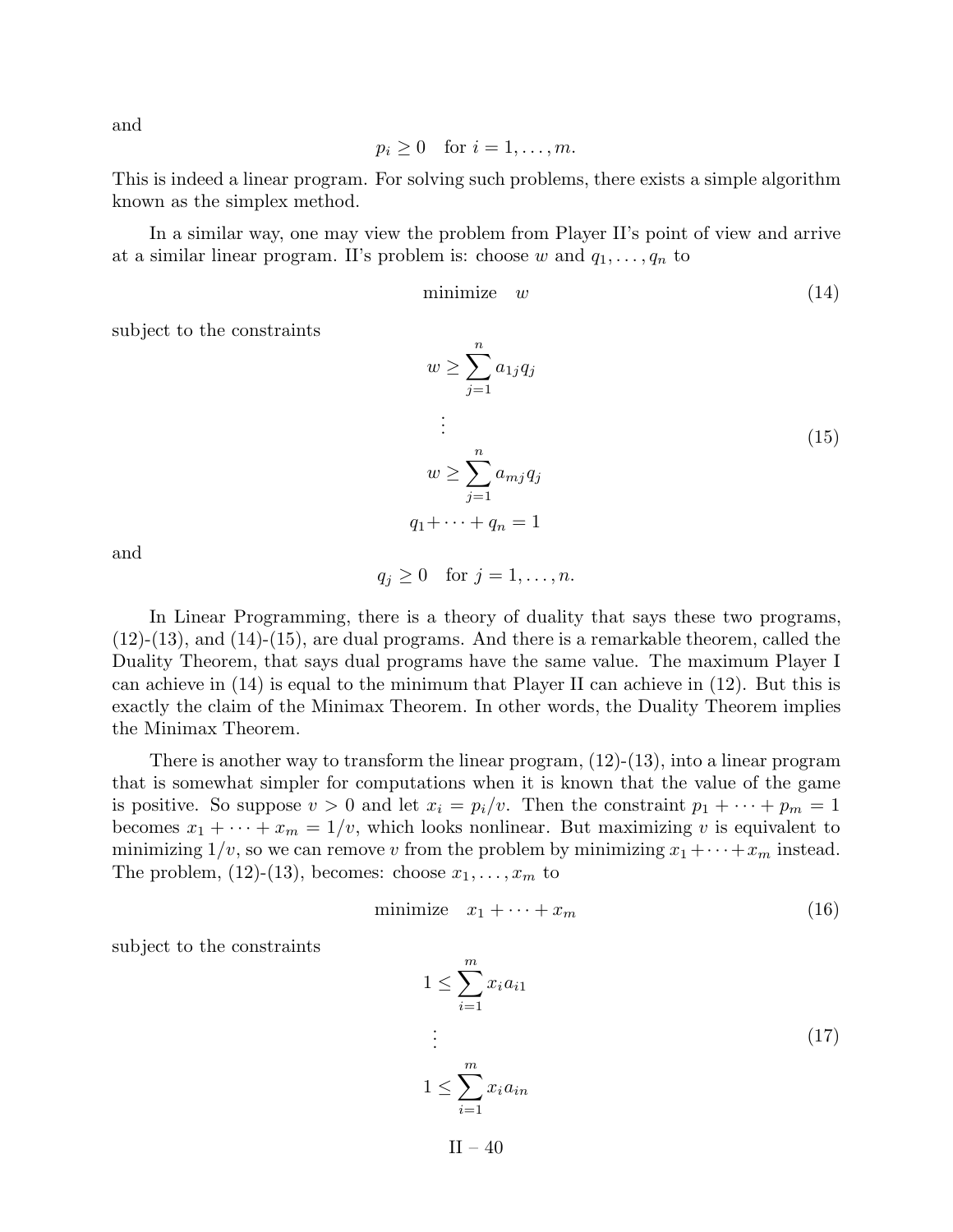$$
x_i \ge 0 \quad \text{for } i = 1, \dots, m.
$$

When we have solved this problem, the solution of the original game may be easily found. The value will be  $v = 1/(x_1 + \cdots + x_m)$  and the optimal strategy for Player I will be  $p_i = vx_i$  for  $i = 1, \ldots m$ .

**4.5 Description of the Pivot Method for Solving Games** The following algorithm for solving finite games is essentially the simplex method for solving  $(16)-(17)$  as described in Williams (1966).

Step 1. Add a constant to all elements of the game matrix if necessary to insure that the value is positive. (If you do, you must remember at the end to subtract this constant from the value of the new matrix game to get the value of the original matrix game.)

Step 2. Create a tableau by augmenting the game matrix with a border of  $-1$ 's along the lower edge, +1's along the right edge, and zero in the lower right corner. Label I's strategies on the left from  $x_1$  to  $x_m$  and II's strategies on the top from  $y_1$  to  $y_n$ .

|          | $y_1$    | $y_2$    | . | $y_n$    |   |
|----------|----------|----------|---|----------|---|
| $x_1$    | $a_{11}$ | $a_{12}$ |   | $a_{1n}$ |   |
| $x_2$    | $a_{21}$ | $a_{22}$ |   | $a_{2n}$ |   |
| $\vdots$ | ٠        |          |   |          | ٠ |
| $x_m$    | $a_{m1}$ | $a_{m2}$ |   | $a_{mn}$ |   |
|          |          |          |   |          |   |

Step 3. Select any entry in the interior of the tableau to be the *pivot*, say row p column q, subject to the properties:

a. The border number in the pivot column,  $a(m+1, q)$ , must be negative.

b. The pivot,  $a(p,q)$ , itself must be positive.

c. The pivot row,  $p$ , must be chosen to give the smallest of the ratios the border number in the pivot row to the pivot,  $a(p, n+1)/a(p, q)$ , among all positive pivots for that column.

Step 4. Pivot as follows:

a. Replace each entry,  $a(i, j)$ , not in the row or column of the pivot by  $a(i, j) - a(p, j)$ ·  $a(i,q)/a(p,q)$ .

b. Replace each entry in the pivot row, except for the pivot, by its value divided by the pivot value.

c. Replace each entry in the pivot column, except for the pivot, by the negative of its value divided by the pivot value.

d. Replace the pivot value by its reciprocal.

This may be represented symbolically by

$$
\begin{array}{|c|c|c|c|c|c|}\n\hline\n\mathcal{D} & r & & 1/p & r/p \\
c & q & & -c/p & q - (rc/p) \\
\hline\n\end{array}
$$

 $II - 41$ 

and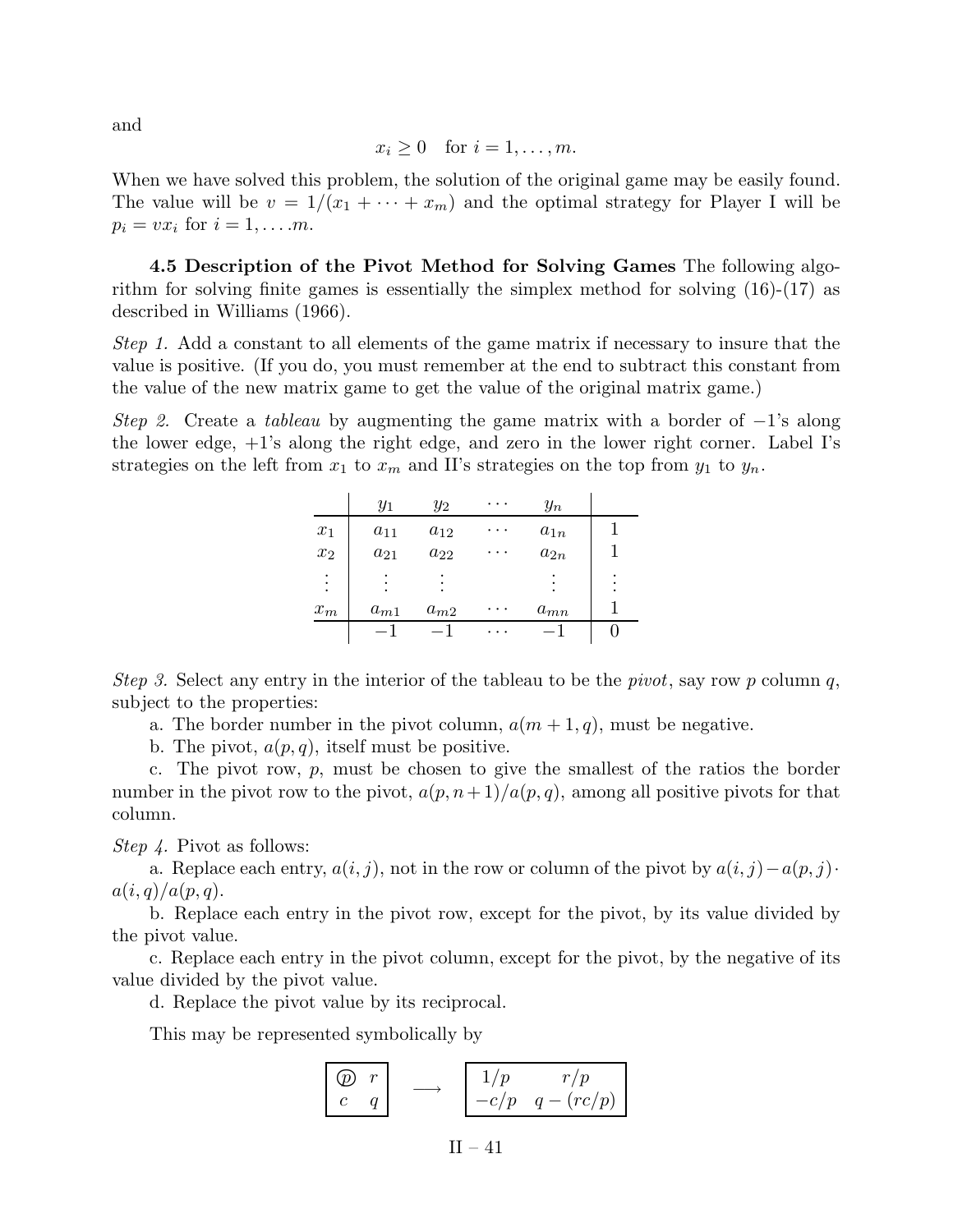where p stands for the pivot, r represents any number in the same row as the pivot,  $c$ represents any number in the same column as the pivot, and  $q$  is an arbitrary entry not in the same row or column as the pivot.

Step 5. Exchange the label on the left of the pivot row with the label on the top of the pivot column.

Step 6. If there are any negative numbers remaining in the lower border row, go back to step 3.

Step 7. Otherwise, a solution may now be read out:

a. The value,  $v$ , is the reciprocal of the number in the lower right corner. (If you subtracted a number from each entry of the matrix in step 1, it must be added to  $v$  here.)

b. I's optimal strategy is constructed as follows. Those variables of Player I that end up on the left side receive probability zero. Those that end up on the top receive the value of the bottom edge in the same column divided by the lower right corner.

c. II's optimal strategy is constructed as follows. Those variables of Player II that end up on the top receive probability zero. Those that end up on the left receive the value of the right edge in the same row divided by the lower right corner.

**4.6 A Numerical Example.** Let us illustrate these steps using an example. Let's take a three-by-three matrix since that is the simplest example one we cannot solve using previous methods. Consider the matrix game with the following matrix,

$$
B = \begin{pmatrix} 2 & -1 & 6 \\ 0 & 1 & -1 \\ -2 & 2 & 1 \end{pmatrix}
$$

We might check for a saddle point (there is none) and we might check for domination (there is none). Is the value positive? We might be able to guess by staring at the matrix long enough, but why don't we simply make the first row positive by adding 2 to each entry of the matrix:

$$
B' = \begin{pmatrix} 4 & 1 & 8 \\ 2 & 3 & 1 \\ 0 & 4 & 3 \end{pmatrix}
$$

The value of this game is at least one since Player I can guarantee at least 1 by using the first (or second) row. We will have to remember to subtract 2 from the value of  $B'$  to get the value of B. This completes Step 1 of the algorithm.

In Step 2, we set up the tableau for the matrix  $B'$  as follows.

|       | $y_1$ | $y_2$ | $y_3$ |  |
|-------|-------|-------|-------|--|
| $x_1$ |       |       | 8     |  |
| $x_2$ | 2     | 3     |       |  |
| $x_3$ | 0     |       | 3     |  |
|       |       |       |       |  |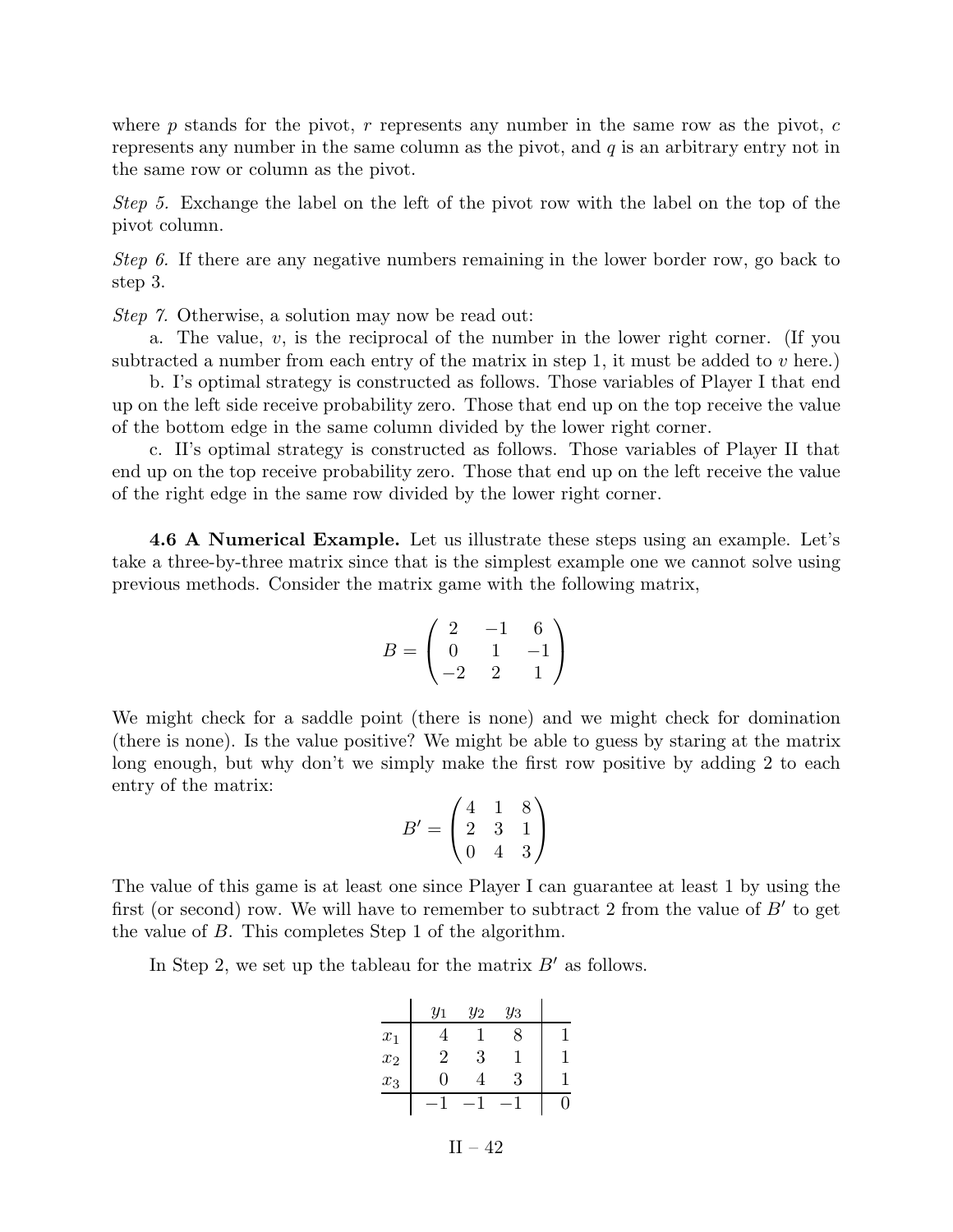In Step 3, we must choose the pivot. Since all three columns have a negative number in the lower edge, we may choose any of these columns as the pivot column. Suppose we choose column 1. The pivot row must have a positive number in this column, so it must be one of the top two rows. To decide which row, we compute the ratios of border numbers to pivot. For the first row it is  $1/4$ ; for the second row it is  $1/2$ , the former is smaller, so the pivot is in row 1. We pivot about the 4 in the upper left corner.

Step 4 tells us how to pivot. The pivot itself gets replaced by its reciprocal, namely  $1/4$ . The rest of the numbers in the pivot row are simply divided by the pivot, giving  $1/4$ , 2, and 1/4. Then the rest of the numbers in the pivot column are divided by the pivot and changed in sign. The remaining nine numbers are modified by subtracting  $r \cdot c/p$  for the corresponding r and c. For example, from the 1 in second row third column we subtract  $8 \times 2/4 = 4$ , leaving  $-3$ . The complete pivoting operation is

|                    | $y_1$ $y_2$ $y_3$ |  |                                                                                                         | $x_1$ $y_2$ $y_3$ |  |
|--------------------|-------------------|--|---------------------------------------------------------------------------------------------------------|-------------------|--|
| $x_1$ 4 1 8 1      |                   |  | $\begin{array}{c ccccc}\n\hline\ny_1 & 1/4 & 1/4 & 2 & 1/4 \\ x_2 & -1/2 & 5/2 & -3 & 1/2\n\end{array}$ |                   |  |
| $x_2$   2 3 1      |                   |  |                                                                                                         |                   |  |
|                    |                   |  | $x_3$   0 4 3   1 $x_3$   0 4 3   1                                                                     |                   |  |
| $-1$ $-1$ $-1$ $0$ |                   |  | $1/4$ $-3/4$ $1\overline{1/4}$                                                                          |                   |  |

In the fifth step, we interchange the labels of the pivot row and column. Here we interchange  $x_1$  and  $y_1$ . This has been done in the display.

For Step 6, we check for negative entries in the lower edge. Since there is one, we return to Step 3.

This time, we must pivot in column 2 since it has the unique negative number in the lower edge. All three numbers in this column are positive. We find the ratios of border numbers to pivot for rows 1, 2 and 3 to be 1,  $1/5$ , and  $1/4$ . The smallest occurs in the second row, so we pivot about the  $5/2$  in the second row, second column. Completing Steps 4 and 5, we obtain

|                                                                                                               | $x_1$ $y_2$ $y_3$ |  |       |  | $x_1$ $x_2$ $y_3$      |  |
|---------------------------------------------------------------------------------------------------------------|-------------------|--|-------|--|------------------------|--|
| $y_1$ $1/4$ $1/4$ $2$ $1/4$                                                                                   |                   |  |       |  | $y_1$ 3 - 1 2.3 3      |  |
| $\begin{array}{ c c c c c c c c } \hline \rule{0pt}{1ex} & -1/2 & \text{(1)} & -3 & 1/2 \ \hline \end{array}$ |                   |  | $y_2$ |  | $-.2$ $.4$ $-1.2$ $.2$ |  |
| $x_3$ 0 4 3 1 $x_3$ 8 -1.6 7.8 2                                                                              |                   |  |       |  |                        |  |
| $1/4$ $-3/4$ $1$ $1/4$                                                                                        |                   |  |       |  | $.1 \t .3 \t .1 \t .4$ |  |

At Step 6 this time, all values on the lower edge are non-negative so we pass to Step 7. We may now read the solution to the game with matrix  $B'$ .

The value is the reciprocal of .4, namely 5/2.

Since  $x_3$  is on the left in the final tableau, the optimal  $p_3$  is zero. The optimal  $p_1$ and  $p_2$  are the ratios, .1/.4 and .3/.4, namely 1/4 and 3/4. Therefore, I's optimal mixed strategy is  $(p_1, p_2, p_3) = (.25, .75, 0).$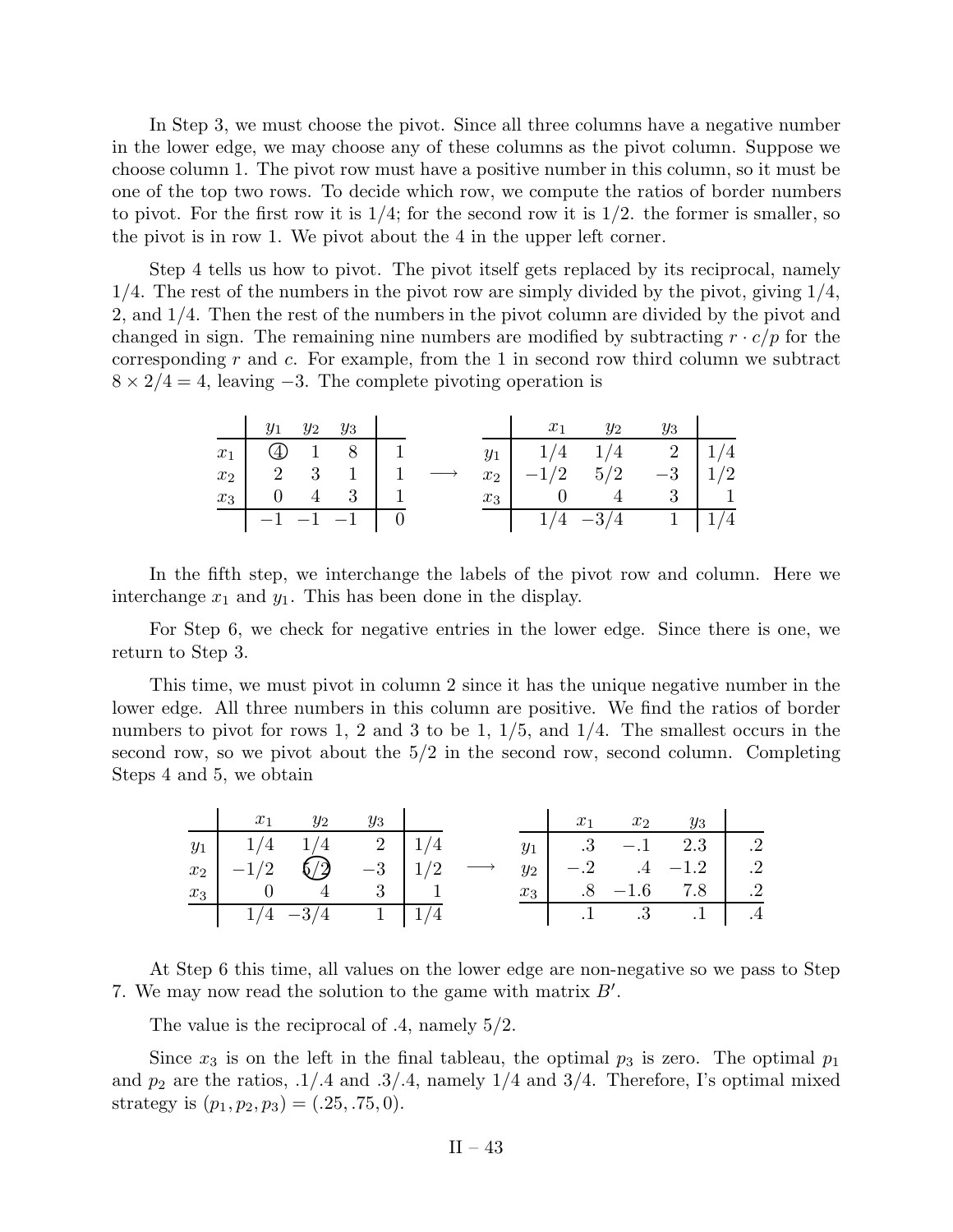Since  $y_3$  is on the top in the final tableau, the optimal  $q_3$  is zero. The optimal  $q_1$ and  $q_2$  are the ratios, .2/.4 and .2/.4, namely 1/2 and 1/2. Therefore, II's optimal mixed strategy is  $(q_1, q_2, q_3) = (.5, .5, 0).$ 

The game with matrix B has the same optimal mixed strategies but the value is  $5/2 - 2 = 1/2$ .

**Remarks.** 1. The reason that the pivot row is chosen according to the rule in Step 3(c) is so that the numbers in the resulting right edge of the tableau stay non-negative. If after pivoting you find a negative number in the last column, you have made a mistake, either in the choice of the pivot row, or in your numerical calculations for pivoting.

2. There may be ties in comparing the ratios to choose the pivot row. The rule given allows you to choose among those rows with the smallest ratios. The smallest ratio may be zero.

3. The value of the number in the lower right corner never decreases. (Can you see why this is?) In fact, the lower right corner is always equal to the sum of the values in the lower edge corresponding to Player I's labels along the top. Similarly, it is also the sum of the values on the right edge corresponding to Player II's labels on the left. This gives another small check on your arithmetic.

4. One only pivots around numbers in the main body of the tableau, never in the lower or right edges.

5. This method gives one optimal strategy for each player. If other optimal strategies exist, there will be one or more zeros in the bottom edge or right edge in the final tableau. Other optimal basic strategies can be found by pivoting further, in a column with a zero in the bottom edge or a row with a zero in the right edge, in such a way that the bottom row and right edge stay nonnegative.

### **4.7 Approximating the Solution: Fictitious Play.**

As an alternative to the simplex method, the method of fictitious play may be used to approximate the value and optimal strategies of a finite game. It is a sequential procedure that approximates the value of a game as closely as desired, giving upper and lower bounds that converge to the value and strategies for the players that achieve these bounds.

The advantage of the simplex method is that it gives answers that are accurate, generally to machine accuracy, and for small size problems is extremely fast. The advantage of the method of fictitious play is its simplicity, both to program and understand, and the fact that you can stop it at any time and obtain answers whose accuracy you know. The simplex method only gives answers when it is finished. For large size problems, say a matrix 50 by 50 or greater, the method of fictitious play will generally give a sufficiently accurate answer in a shorter time than the simplex method. For very large problems, it is the only way to proceed.

Let  $A(i, j)$  be an m by n payoff matrix. The method starts with an arbitrary initial pure strategy  $1 \leq i_1 \leq m$  for Player I. Alternatively from then on, each player chooses his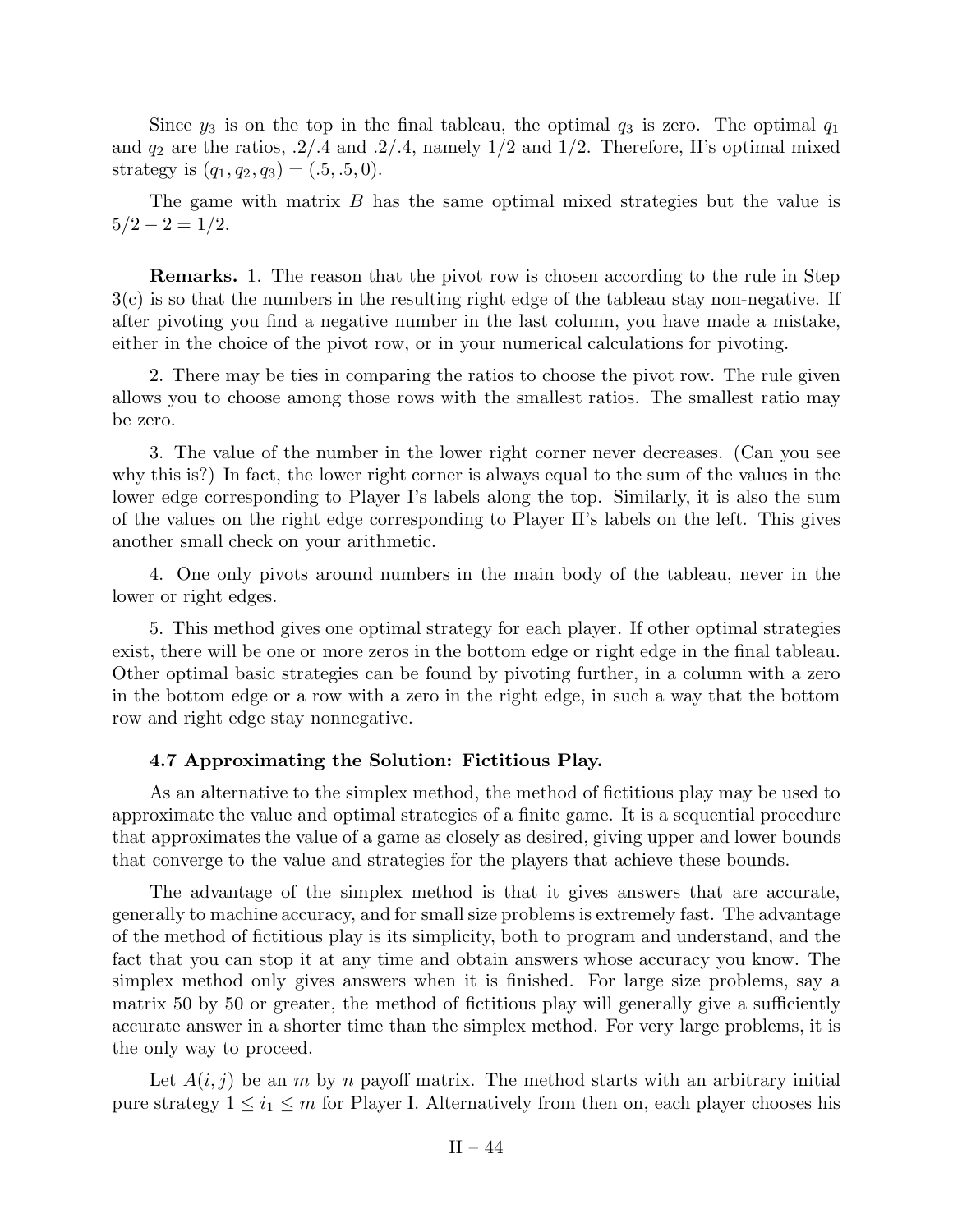next pure strategy as a best reply assuming the other player chooses among his previous choices at random equally likely. For example, if  $i_1,\ldots,i_k$  have already been chosen by Player I for some  $k \geq 1$ , then  $j_k$  is chosen as that j that minimizes the expectation  $(1/k)\sum_{\ell=1}^k A(i_\ell, j)$ . Similarly, if  $j_1, \ldots, j_k$  have already been chosen,  $i_{k+1}$  is then chosen as that *i* that maximizes the expectation  $(1/k)\sum_{\ell=1}^{k} A(i, j_{\ell})$ . To be specific, we define

$$
s_k(j) = \sum_{\ell=1}^k A(i_\ell, j) \quad \text{and} \quad t_k(i) = \sum_{\ell=1}^k A(i, j_\ell) \tag{1}
$$

and then define

 $j_k = \text{argmin } s_k(j)$  and  $i_{k+1} = \text{argmax } t_k(i)$  (2)

If the maximum of  $t_k(i)$  is assumed at several different values of i, then it does not matter which of these is taken as  $i_{k+1}$ . To be specific, we choose  $i_{k+1}$  as the smallest value of i that maximizes  $t_k(i)$ . Similarly  $j_k$  is taken as the smallest j that minimizes  $s_k(j)$ . In this way, the sequences  $i_k$  and  $j_k$  are defined deterministically once  $i_1$  is given.

Notice that  $\overline{V}_k = (1/k)t_k(i_{k+1})$  is an upper bound to the value of the game since Player II can use the strategy that chooses j randomly and equally likely from  $j_1, \ldots, j_k$ and keep Player I's expected return to be at most  $\overline{V}_k$ . Similarly,  $\underline{V}_k = (1/k)s_k(j_k)$  is a lower bound to the value of the game. It is rather surprising that these upper and lower bounds to the value converge to the value of the game as k tends to infinity.

**Theorem.** If V denotes the value of the game, then  $\underline{V}_k \to V$ ,  $\overline{V}_k \to V$ , and  $\underline{V}_k \leq V \leq \overline{V}_k$ , *for all* k*.*

This approximation method was suggested by George Brown (1951), and the proof of convergence was provided by Julia Robinson (1951). The convergence of  $\underline{V}_k$  and  $\overline{V}_k$  to V is slow. It is thought to be of order at least  $1/\sqrt{k}$ . In addition, the convergence is not monotone. See the example below.

A modification of this method in which  $i_1$  and  $j_1$  are initially arbitrarily chosen, and then the selection of future  $i_k$  and  $j_k$  is made simultaneously by the players rather than sequentially, is often used, but it is not as fast.

It should be mentioned that as a practical matter, choosing at each stage a best reply to an opponent's imagined strategy of choosing among his previous choices at random is not a good idea. See Exercise 7. On the other hand, Alfredo Baños (1968) describes a sequential method for Player I, say, to choose mixed strategies such that liminf of the average payoff is at least the value of the game no matter what Player II does. This choice of mixed strategies is based only upon Player I's past pure strategy choices and the past observed payoffs, but not otherwise on the payoff matrix or upon the opponent's pure strategy choices. It would be nice to devise a practical method of choosing a mixed strategy depending on all the information contained in the previous plays of the game that performs well.

 $II - 45$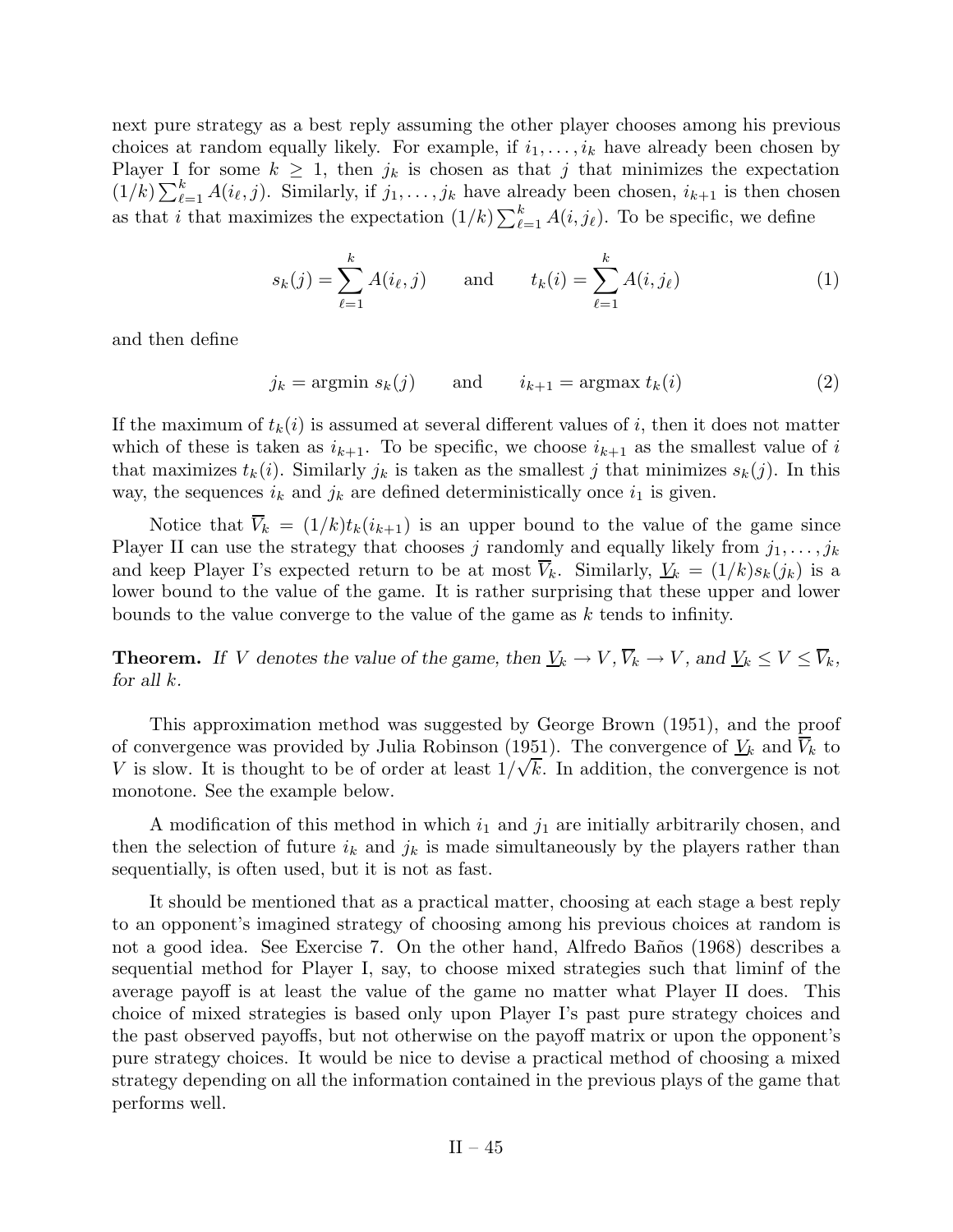EXAMPLE. Take as an example the game with matrix

$$
A = \begin{pmatrix} 2 & -1 & 6 \\ 0 & 1 & -1 \\ -2 & 2 & 1 \end{pmatrix}
$$

This is the game solved in Section 4.6. It has value .5, and optimal mixed strategies,  $(.25, .75, 0)$  and  $(.5, .5, 0)$  for Player I and Player II respectively. It is easy to set up a program to perform the calculations. In particular, the computations, (1), may be made recursively in the simpler form

$$
s_k(j) = s_{k-1}(j) + A(i_k, j) \qquad \text{and} \qquad t_k(i) = t_{k-1}(i) + A(i, j_k) \tag{3}
$$

We take the initial  $i_1 = 1$ , and find

| $\boldsymbol{k}$ | $i_k$          | $s_k(1)$                    | $s_k(2)$       | $s_k(3)$ | $V_k$          | $\jmath_k$                  | $t_k(1)$                | $t_k(2)$       | $t_k(3)$       | $V_k\,$        |
|------------------|----------------|-----------------------------|----------------|----------|----------------|-----------------------------|-------------------------|----------------|----------------|----------------|
|                  |                | $\overline{2}$              | $-1$           | 6        | $-1$           | $\overline{2}$              |                         |                | $\bf{2}$       | $\overline{2}$ |
| $\overline{2}$   | 3              | $\boldsymbol{0}$            |                | 7        | $\theta$       |                             |                         |                | $\overline{0}$ | 0.5            |
| 3                |                | $\overline{2}$              | 0              | 13       | $\overline{0}$ | $\overline{2}$              | $\theta$                | $\overline{2}$ | $\overline{2}$ | 0.6667         |
| 4                | $\overline{2}$ | $\mathcal{D}_{\mathcal{L}}$ |                | 12       | 0.25           | $\overline{2}$              |                         | 3              | 4              |                |
| 5                | 3              | $\boldsymbol{0}$            | 3              | 13       | $\theta$       |                             |                         | 3              | $\overline{2}$ | 0.6            |
| 6                | $\overline{2}$ | 0                           | 4              | 12       | $\overline{0}$ |                             | 3                       | 3              | $\overline{0}$ | 0.5            |
|                  |                | $\overline{2}$              | 3              | 18       | 0.2857         |                             | 5                       | 3              | $-2$           | 0.7143         |
| 8                |                | 4                           | $\bf{2}$       | 24       | 0.25           | $\overline{2}$              | $\overline{\mathbf{4}}$ | 4              | $\theta$       | 0.5            |
| 9                |                | 6                           | 1              | 30       | 0.1111         | $\mathcal{D}_{\mathcal{L}}$ | 3                       | $\overline{5}$ | $\overline{2}$ | 0.5556         |
| 10               | $\overline{2}$ | 6                           | $\overline{2}$ | 29       | 0.2            | $\overline{2}$              | $\overline{2}$          | 6              | $\overline{4}$ | 0.6            |
| 11               | $\overline{2}$ | $6\phantom{.}6$             | 3              | 28       | 0.2727         | $\overline{2}$              |                         | 7              | 6              | 0.6364         |
| 12               | $\overline{2}$ | 6                           | 4              | 27       | 0.3333         | $\overline{2}$              | $\Omega$                | 8              | 8              | 0.6667         |
| 13               | $\overline{2}$ | 6                           | 5              | 26       | 0.3846         | $\overline{2}$              |                         | 9              | 10             | 0.7692         |
| 14               | 3              | 4                           |                | 27       | 0.2857         |                             |                         | 9              | 8              | 0.6429         |
| 15               | $\overline{2}$ | 4                           | 8              | 26       | 0.2667         |                             | 3                       | 9              | 6              | 0.6            |

The initial choice of  $i_1 = 1$  gives  $(s_1(1), s_1(2), s_1(3))$  as the first row of A, which has a minimum at  $s_1(2)$ . Therefore,  $j_1 = 2$ . The second column of A has  $t_1(3)$  as the maximum, so  $i_2 = 3$ . Then the third row of A is added to the  $s_1$  to produce the  $s_2$  and so on. The minimums of the  $s_k$  and the maximums of the  $t_k$  are indicated in boldface. The largest of the  $\underline{V}_k$  found so far occurs at  $k = 13$  and has value  $s_k(j_k)/k = 5/13 = 0.3846...$  This value can be guaranteed to Player I by using the mixed strategy  $(5/13,6/13,2/13)$ , since in the first 13 of the  $i_k$  there are 5 1's, 6 2's and 2 3's. The smallest of the  $V_k$  occurs several times and has value .5. It can be achieved by Player II using the first and second columns equally likely. So far we know that  $.3846 \leq V \leq .5$ , although we know from Section 4.6 that  $V = .5$ .

Computing further, we can find that  $V_{91} = 44/91 = .4835...$  and is achieved by the mixed strategy  $(25/91, 63/91, 3/91)$ . From row 9 on, the difference between the boldface numbers in each row seems to be bounded between 4 and 6. This implies that the convergence is of order  $1/k$ .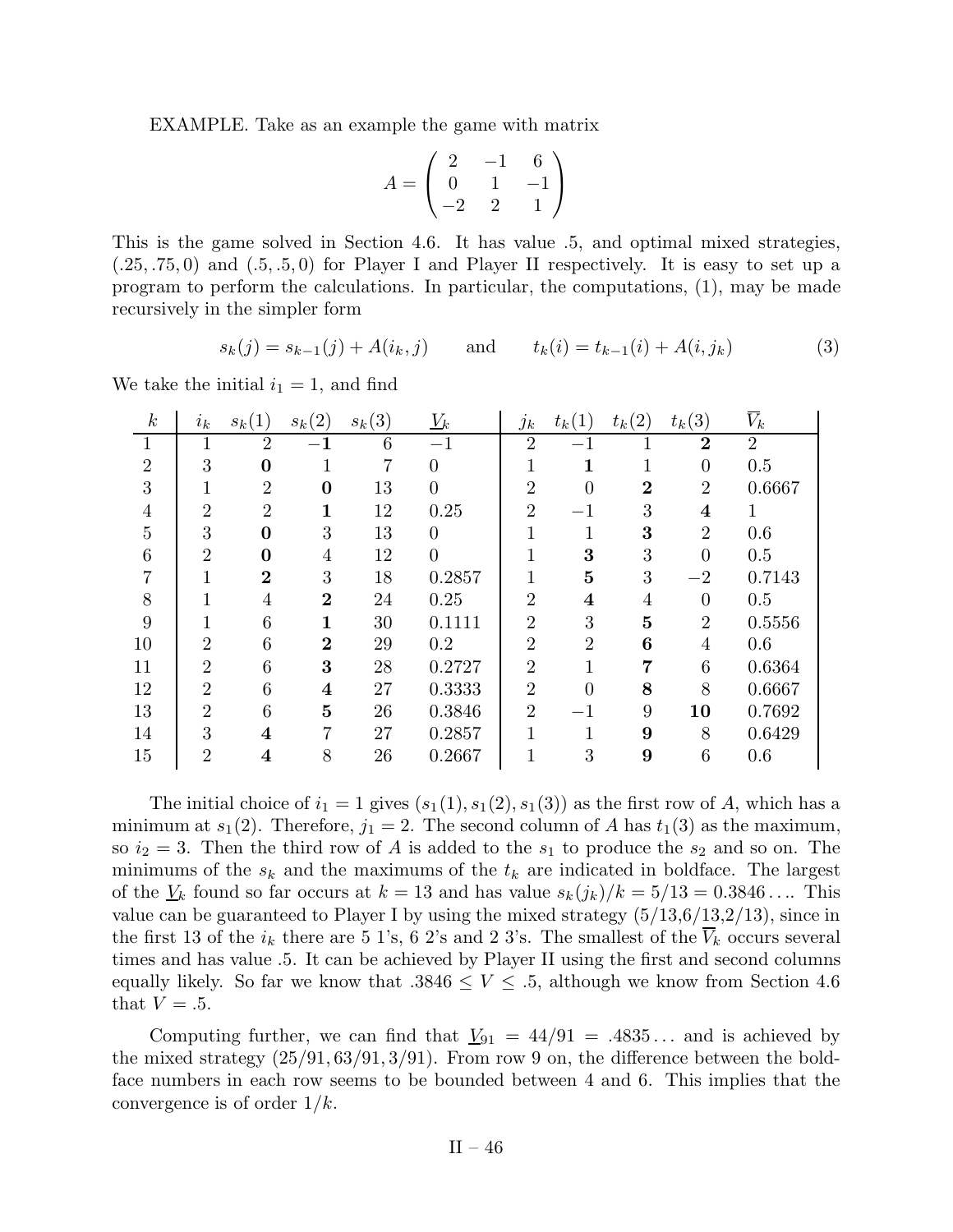#### **4.8 Exercises.**

1. Consider the game with matrix *A*. Past experience in playing the game with Player II enables Player I to arrive at a set of probabilities reflecting his belief of the column that II will choose. I thinks that with probabilities  $1/5$ ,  $1/5$ ,  $1/5$ , and  $2/5$ , II will choose columns 1, 2, 3, and 4 respectively.

$$
\mathbf{A} = \left( \begin{array}{rrrr} 0 & 7 & 2 & 4 \\ 1 & 4 & 8 & 2 \\ 9 & 3 & -1 & 6 \end{array} \right).
$$

(a) Find for I a Bayes strategy (best response) against  $(1/5, 1/5, 1/5, 2/5)$ .

(b) Suppose II guesses correctly that I is going to use a Bayes strategy against  $(1/5, 1/5, 1/5, 2/5)$ . Instruct II on the strategy she should use - that is, find II's Bayes strategy against I's Bayes strategy against  $(1/5, 1/5, 1/5, 2/5)$ .

2. The game with matrix  $\boldsymbol{A}$  has value zero, and  $(6/11, 3/11, 2/11)$  is optimal for I.

$$
\mathbf{A} = \begin{pmatrix} 0 & -1 & 1 \\ 2 & 0 & -2 \\ -3 & 3 & 0 \end{pmatrix} \qquad \mathbf{B} = \begin{pmatrix} 5 & 3 & 7 \\ 9 & 5 & 1 \\ -1 & 11 & 5 \end{pmatrix}
$$

- (a) Find the value of the game with matrix *B* and an optimal strategy for I.
- (b) Find an optimal strategy for II in both games.
- 3. **A game without a value**. Let  $X = \{1, 2, 3, ...\}$ , let  $Y = \{1, 2, 3, ...\}$  and

$$
A(i,j) = \begin{cases} +1 & \text{if } i > j \\ 0 & \text{if } i = j \\ -1 & \text{if } i < j \end{cases}
$$

This is the game "The player that chooses the larger integer wins". Here we may take for the space  $X^*$  of mixed strategies of Player I

$$
X^* = \{ (p_1, p_2, \ldots) : p_i \ge 0 \text{ for all } i, \text{ and } \sum_{i=1}^{\infty} p_i = 1 \}.
$$

Similarly,

$$
Y^* = \{(q_1, q_2, \ldots) : q_j \ge 0 \text{ for all } j, \text{ and } \sum_{j=1}^{\infty} q_j = 1\}.
$$

The payoff for given  $p \in X^*$  and  $q \in Y^*$  is

$$
A(\boldsymbol{p},\boldsymbol{q})=\sum_{i=1}^{\infty}\sum_{j=1}^{\infty}p_iA(i,j)q_j.
$$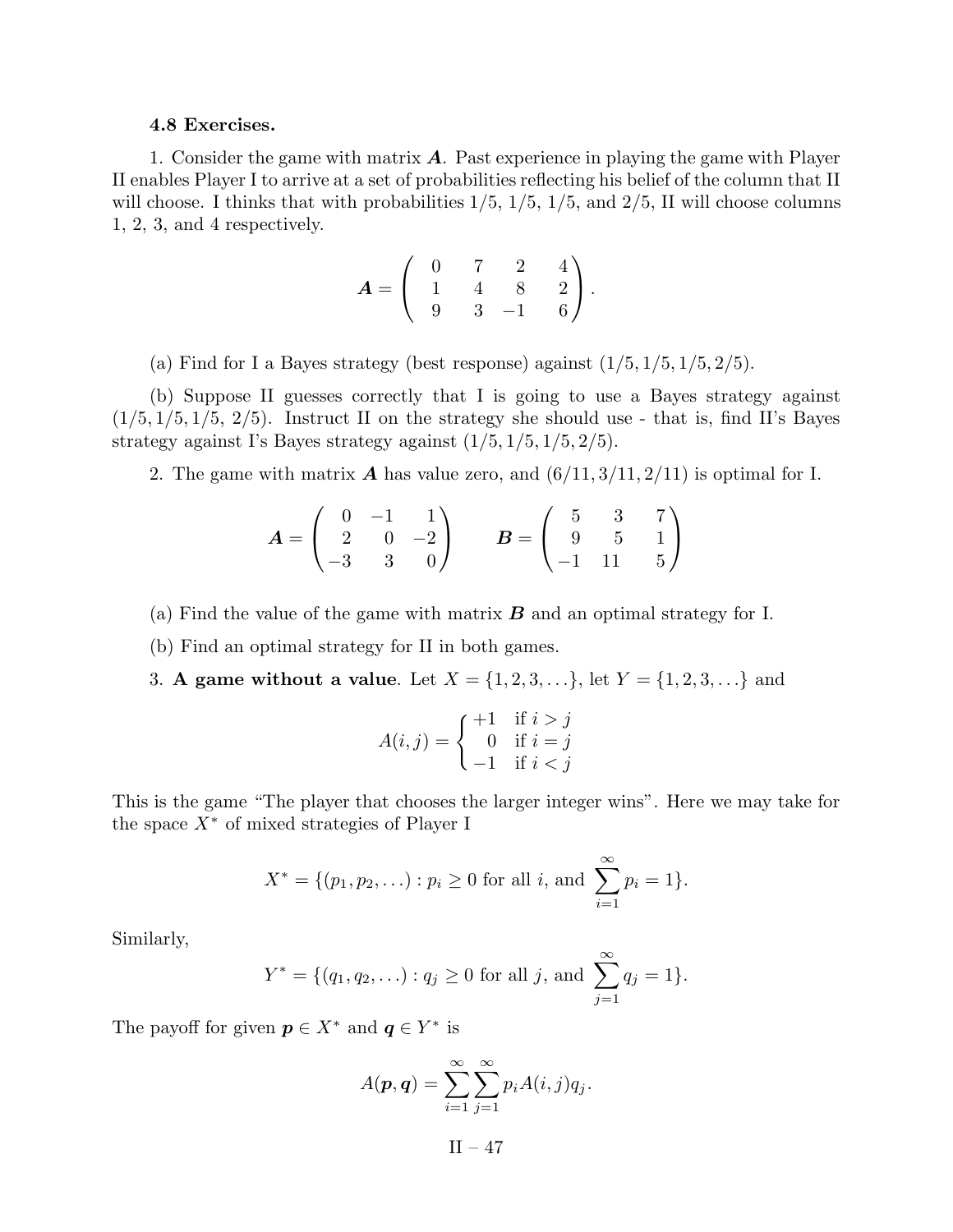- (a) Show that for all  $q \in Y^*$ ,  $\sup_{1 \leq i < \infty} \sum_{j=1}^{\infty} A(i, j) q_j = +1$ .
- (b) Conclude that  $\overline{V} = +1$ .
- (c) Using symmetry, argue that  $\underline{V} = -1$ .
- (d) What are I's minimax strategies in this game?
- 4. Use the method presented in Section 4.5 to solve the game with matrix

$$
\mathbf{A} = \left( \begin{array}{rrr} 0 & 1 & 2 \\ 2 & -1 & -2 \\ 3 & -3 & 0 \end{array} \right).
$$

Either argue that the value is positive, or add  $+1$  to the elements of the matrix. To go easy on the homework grader, make the first pivot in the second column.

5. **An Example In Which the Lower Value is Greater than the Upper Value?** Consider the infinite game with strategy spaces  $X = Y = \{0, 1, 2, \ldots\}$ , and payoff function,

$$
A(i,j) = \begin{cases} 0 & \text{if } i = j \\ 4^j & \text{if } i > j \\ -4^i & \text{if } i < j. \end{cases}
$$

Note that the game is symmetric. Let  $p = (p_0, p_1, p_2, \ldots)^{\mathsf{T}} = (1/2, 1/4, 1/8, \ldots)^{\mathsf{T}}$  be be a mixed strategy for Player I,  $p_i = 2^{-(i+1)}$ .

(a) Show that if Player I uses this strategy, his average return,  $\sum_{i=0}^{\infty} p_i A(i, j)$ , is equal to  $1/2$  for all pure strategies j for Player II.

(b) So  $p$  is an equalizer strategy that guarantees Player I at least  $1/2$ . So the lower value is at least  $1/2$ . Perhaps he can do better. In fact he can, but  $\dots$  Wait a minute! The game is symmetric. Shouldn't the value be zero? Worse, suppose Player II uses the same strategy. By symmetry, she can keep Player I's winnings down to  $-1/2$  no matter what pure strategy he chooses. So the upper value is at most  $-1/2$ . What is wrong? What if both players use the mixed strategy,  $p$ ? We haven't talked much about infinite games, but what restrictions would you place on infinite games to avoid such absurd examples? Should the restrictions be placed on the payoff function, A, or on the notion of a mixed strategy?

6. Carry out the fictitious play algorithm on the matrix  $A = \begin{pmatrix} 1 & -1 \\ 0 & 2 \end{pmatrix}$  through step  $k = 4$ . Find the upper and lower bounds on the value of the game that this gives.

7. Suppose the game with matrix,  $\begin{pmatrix} \sqrt{2} & 0 \\ 0 & 1 \end{pmatrix}$  is played repeatedly. On the first round the players make any choices.

(a) Thereafter Player I makes a best response to his opponent's imagined strategy of choosing among her previous choice at random. If Player II knows this, what should she do? What are the limiting average frequencies of the choices of the players?

(b) Suppose Player II is required to play a best response to her opponent's previous choices. What should Player I do, and what would his limiting average payoff be?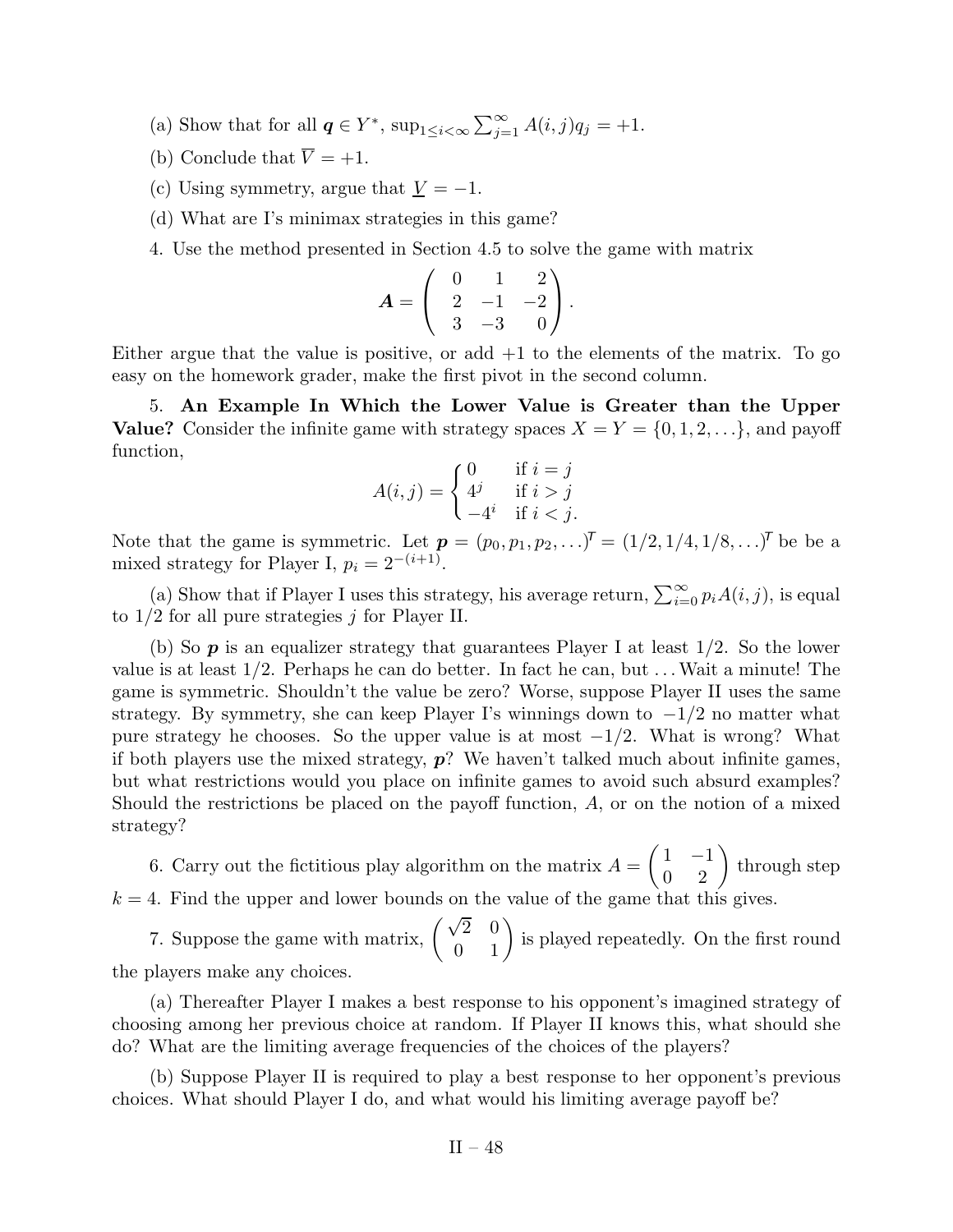# **5. The Extensive Form of a Game**

The strategic form of a game is a compact way of describing the mathematical aspects of a game. In addition, it allows a straightforward method of analysis, at least in principle. However, the flavor of many games is lost in such a simple model. Another mathematical model of a game, called the extensive form, is built on the basic notions of position and move, concepts not apparent in the strategic form of a game. In the extensive form, we may speak of other characteristic notions of games such as bluffing, signaling, sandbagging, and so on. Three new concepts make their appearance in the extensive form of a game: the game tree, chance moves, and information sets.

**5.1 The Game Tree.** The extensive form of a game is modelled using a directed graph. A **directed graph** is a pair  $(T, F)$  where T is a nonempty set of vertices and F is a function that gives for each  $x \in T$  a subset,  $F(x)$  of T called the followers of x. When a directed graph is used to represent a game, the vertices represent positions of the game. The followers,  $F(x)$ , of a position, x, are those positions that can be reached from x in one move.

A **path from a vertex**  $t_0$  **to a vertex**  $t_1$  is a sequence,  $x_0, x_1, \ldots, x_n$ , of vertices such that  $x_0 = t_0$ ,  $x_n = t_1$  and  $x_i$  is a follower of  $x_{i-1}$  for  $i = 1, \ldots, n$ . For the extensive form of a game, we deal with a particular type of directed graph called a tree.

**Definition.** A tree is a directed graph,  $(T, F)$  in which there is a special vertex,  $t_0$ , called *the root or the initial vertex, such that for every other vertex*  $t \in T$ *, there is a unique path beginning at*  $t_0$  *and ending at*  $t$ *.* 

The existence and uniqueness of the path implies that a tree is connected, has a unique initial vertex, and has no circuits or loops.

In the extensive form of a game, play starts at the initial vertex and continues along one of the paths eventually ending in one of the terminal vertices. At terminal vertices, the rules of the game specify the payoff. For *n*-person games, this would be an *n*-tuple of payoffs. Since we are dealing with two-person zero-sum games, we may take this payoff to be the amount Player I wins from Player II. For the nonterminal vertices there are three possibilities. Some nonterminal vertices are assigned to Player I who is to choose the move at that position. Others are assigned to Player II. However, some vertices may be singled out as positions from which a chance move is made.

**Chance Moves.** Many games involve chance moves. Examples include the rolling of dice in board games like monopoly or backgammon or gambling games such as craps, the dealing of cards as in bridge or poker, the spinning of the wheel of fortune, or the drawing of balls out of a cage in lotto. In these games, chance moves play an important role. Even in chess, there is generally a chance move to determine which player gets the white pieces (and therefore the first move which is presumed to be an advantage). It is assumed that the players are aware of the probabilities of the various outcomes resulting from a chance move.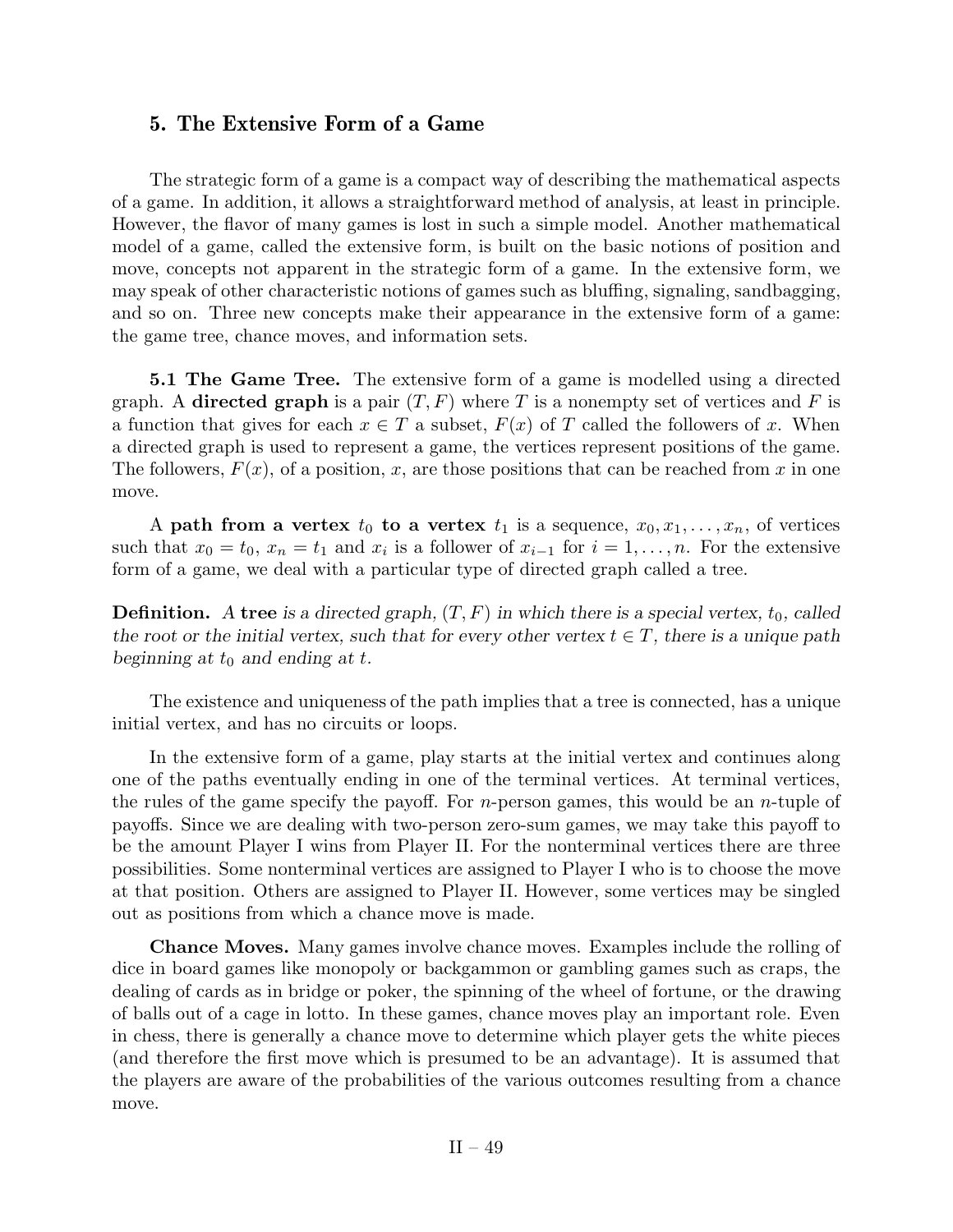**Information.** Another important aspect we must consider in studying the extensive form of games is the amount of information available to the players about past moves of the game. In poker for example, the first move is the chance move of shuffling and dealing the cards, each player is aware of certain aspects of the outcome of this move (the cards he received) but he is not informed of the complete outcome (the cards received by the other players). This leads to the possibility of "bluffing."

**5.2 Basic Endgame in Poker.** One of the simplest and most useful mathematical models of a situation that occurs in poker is called the "classical betting situation" by Friedman (1971) and "basic endgame" by Cutler (1976). These papers provide explicit situations in the game of stud poker and of lowball stud for which the model gives a very accurate description. This model is also found in the exercises of the book of Ferguson (1967). Since this is a model of a situation that occasionally arises in the last round of betting when there are two players left, we adopt the terminology of Cutler and call it Basic Endgame in poker. This will also emphasize what we feel is an important feature of the game of poker, that like chess, go, backgammon and other games, there is a distinctive phase of the game that occurs at the close, where special strategies and tactics that are analytically tractable become important.

Basic Endgame is played as follows. Both players put 1 dollar, called the ante, in the center of the table. The money in the center of the table, so far two dollars, is called the pot. Then Player I is dealt a card from a deck. It is a winning card with probability 1/4 and a losing card with probability 3/4. Player I sees this card but keeps it hidden from Player II. (Player II does not get a card.) Player I then checks or bets. If he checks, then his card is inspected; if he has a winning card he wins the pot and hence wins the 1 dollar ante from II, and otherwise he loses the 1 dollar ante to II. If I bets, he puts 2 dollars more into the pot. Then Player II – not knowing what card Player I has – must fold or call. If she folds, she loses the 1 dollar ante to I no matter what card I has. If II calls, she adds 2 dollars to the pot. Then Player I's card is exposed and I wins 3 dollars (the ante plus the bet) from II if he has a winning card, and loses 3 dollars to II otherwise.

Let us draw the tree for this game. There are at most three moves in this game: (1) the chance move that chooses a card for I,  $(2)$  I's move in which he checks or bets, and  $(3)$ II's move in which she folds or calls. To each vertex of the game tree, we attach a label indicating which player is to move from that position. Chance moves we generally refer to as moves by nature and use the label N. See Figure 1.

Each edge is labelled to identify the move. (The arrows are omitted for the sake of clarity. Moves are assumed to proceed down the page.) Also, the moves leading from a vertex at which nature moves are labelled with the probabilities with which they occur. At each terminal vertex, we write the numerical value of I's winnings (II' s losses).

There is only one feature lacking from the above figure. From the tree we should be able to reconstruct all the essential rules of the game. That is not the case with the tree of Figure 1 since we have not indicated that at the time II makes her decision she does not know which card I has received. That is, when it is II's turn to move, she does not know at which of her two possible positions she is. We indicate this on the diagram by encircling the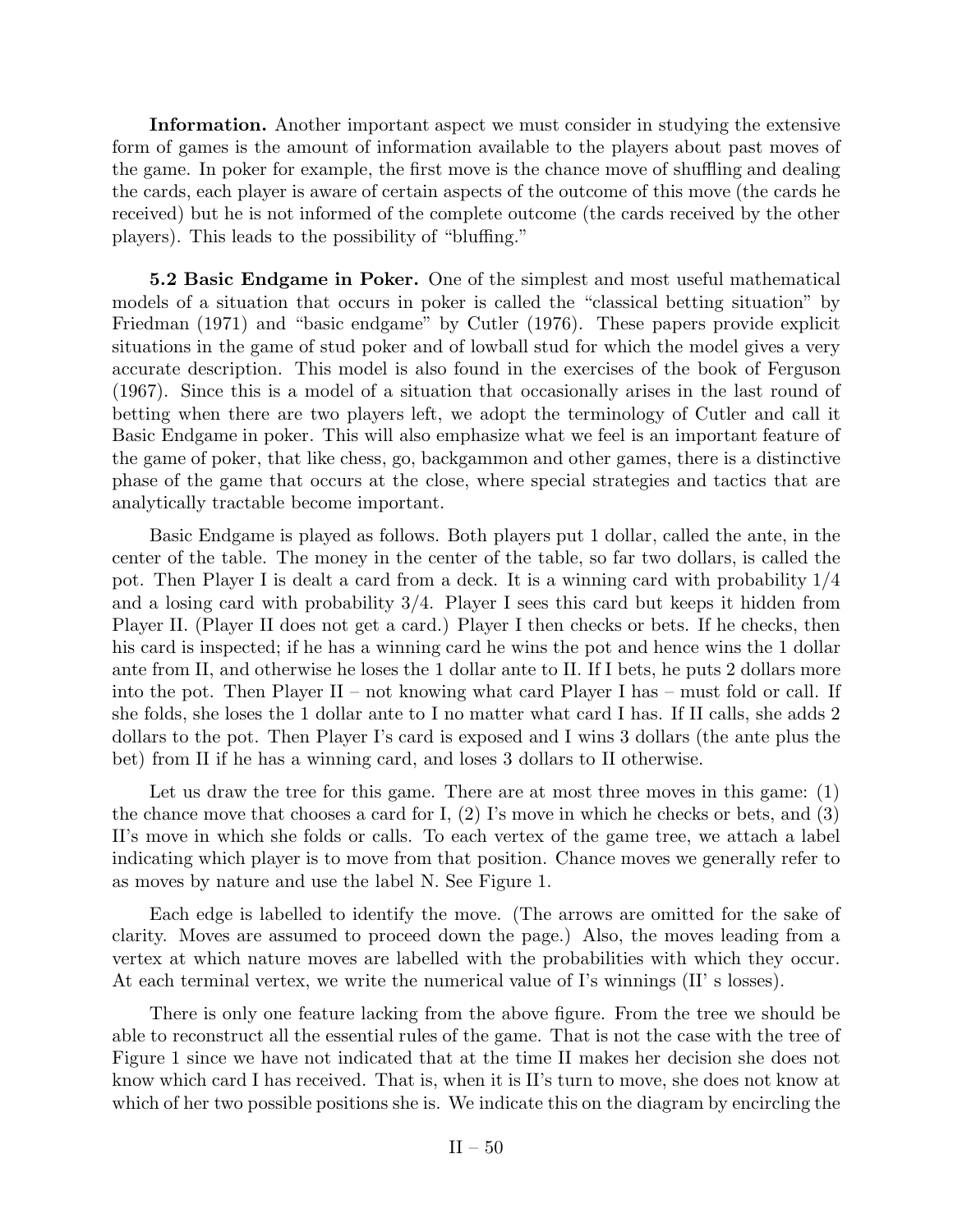

two positions in a closed curve, and we say that these two vertices constitute an information set. The two vertices at which I is to move constitute two separate information sets since he is told the outcome of the chance move. To be complete, this must also be indicated on the diagram by drawing small circles about these vertices. We may delete one of the labels indicating II's vertices since they belong to the same information set. It is really the information set that must be labeled. The completed game tree becomes



The diagram now contains all the essential rules of the game.

**5.3 The Kuhn Tree.** The game tree with all the payoffs, information sets, and labels for the edges and vertices included is known as the Kuhn Tree. We now give the formal definition of a Kuhn tree.

Not every set of vertices can form an information set. In order for a player not to be aware of which vertex of a given information set the game has come to, each vertex in that information set must have the same number of edges leaving it. Furthermore, it is important that the edges from each vertex of an information set have the same set of labels. The player moving from such an information set really chooses a label. It is presumed that a player makes just one choice from each information set.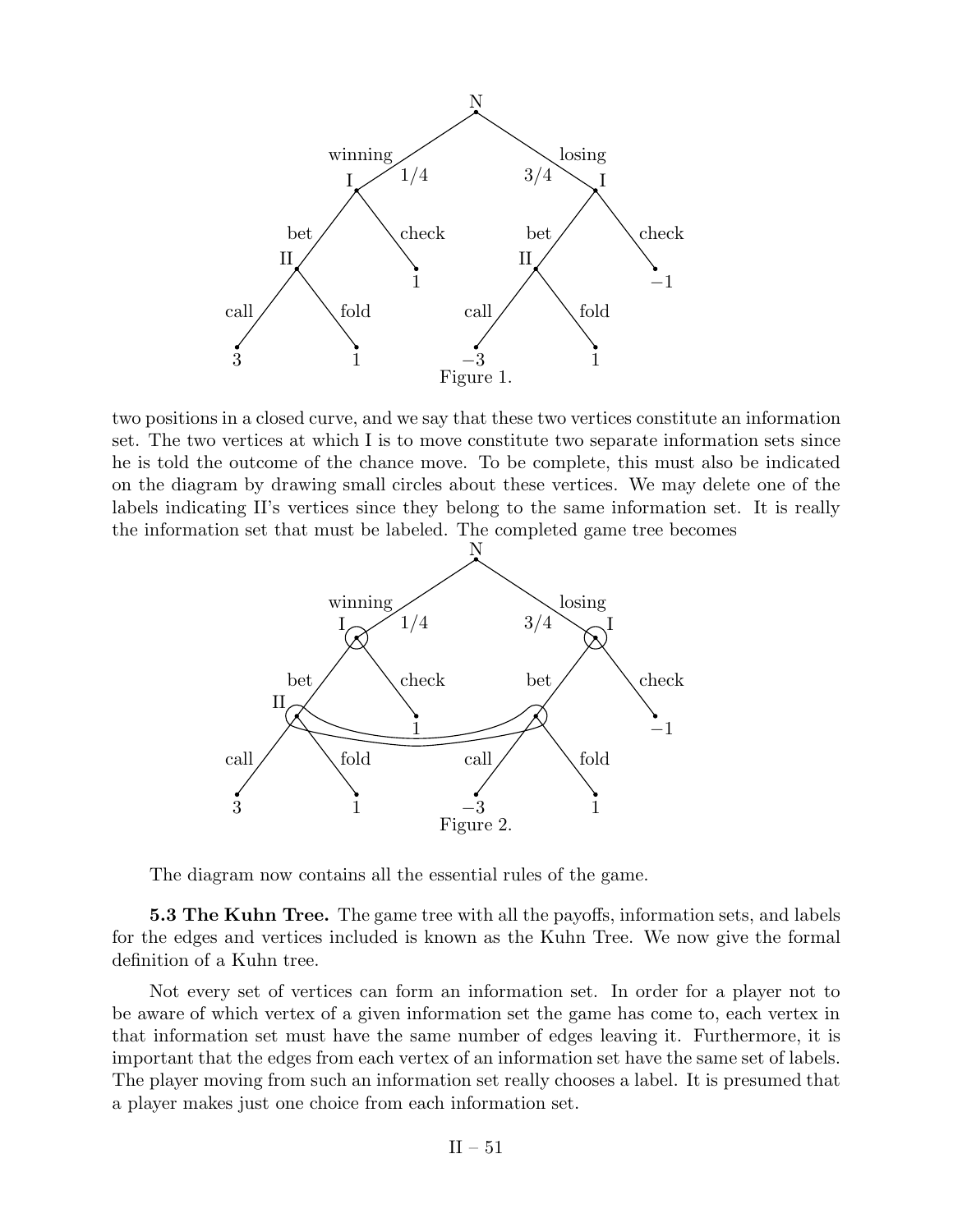**Definition.** *A finite two-person zero-sum game in extensive form is given by*

*1) a finite tree with vertices* T*,*

*2) a payoff function that assigns a real number to each terminal vertex,*

*3) a set*  $T_0$  *of non-terminal vertices (representing positions at which chance moves occur)* and for each  $t \in T_0$ , a probability distribution on the edges leading from t,

*4) a partition of the rest of the vertices (not terminal and not in*  $T_0$ ) into two groups *of information sets*  $T_{11}, T_{12}, \ldots, T_{1k_1}$  *(for Player I) and*  $T_{21}, T_{22}, \ldots, T_{2k_2}$  *(for Player II), and*

*5)* for each information set  $T_{jk}$  for player j, a set of labels  $L_{jk}$ , and for each  $t \in T_{jk}$ , *a one-to-one mapping of* Ljk *onto the set of edges leading from* t*.*

The information structure in a game in extensive form can be quite complex. It may involve lack of knowledge of the other player's moves or of some of the chance moves. It may indicate a lack of knowledge of how many moves have already been made in the game (as is the case With Player II in Figure 3).



It may describe situations in which one player has forgotten a move he has made earlier (as is the case With Player I in Figures 3 or 4). In fact, one way to try to model the game of bridge as a two-person zero-sum game involves the use of this idea. In bridge, there are four individuals forming two teams or partnerships of two players each. The interests of the members of a partnership are identical, so it makes sense to describe this as a two-person game. But the members of one partnership make bids alternately based on cards that one member knows and the other does not. This may be described as a single player who alternately remembers and forgets the outcomes of some of the previous random moves. Games in which players remember all past information they once knew and all past moves they made are called games of **perfect recall**.

A kind of degenerate situation exists when an information set contains two vertices which are joined by a path, as is the case with I's information set in Figure 5.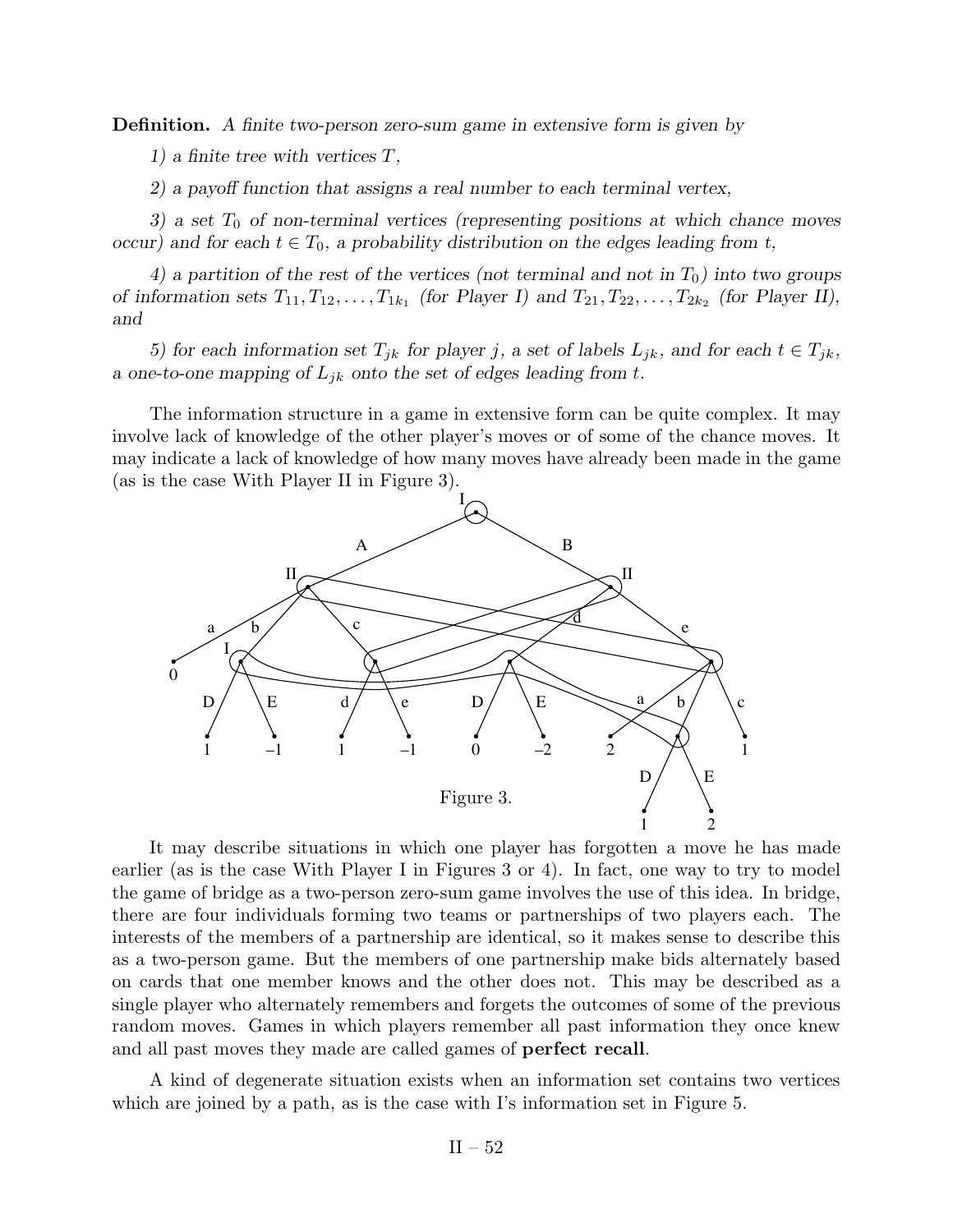

Figure 4.

We take it as a convention that a player makes one choice from each information set during a game. That choice is used no matter how many times the information set is reached. In Figure 5, if I chooses option a there is no problem. If I chooses option  $b$ , then in the lower of I's two vertices the  $a$  is superfluous, and the tree is really equivalent to Figure 6. Instead of using the above convention, we may if we like assume in the definition of a game in extensive form that no information set contains two vertices joined by a path.



Games in which both players know the rules of the game, that is, in which both players know the Kuhn tree, are called **games of complete information**. Games in which one or both of the players do not know some of the payoffs, or some of the probabilities of chance moves, or some of the information sets, or even whole branches of the tree, are called **games with incomplete information**, or **pseudogames**. We assume in the following that we are dealing with games of complete information.

**5.4 The Representation of a Strategic Form Game in Extensive Form.** The notion of a game in strategic form is quite simple. It is described by a triplet  $(X, Y, A)$  as in Section 1. The extensive form of a game on the other hand is quite complex. It is described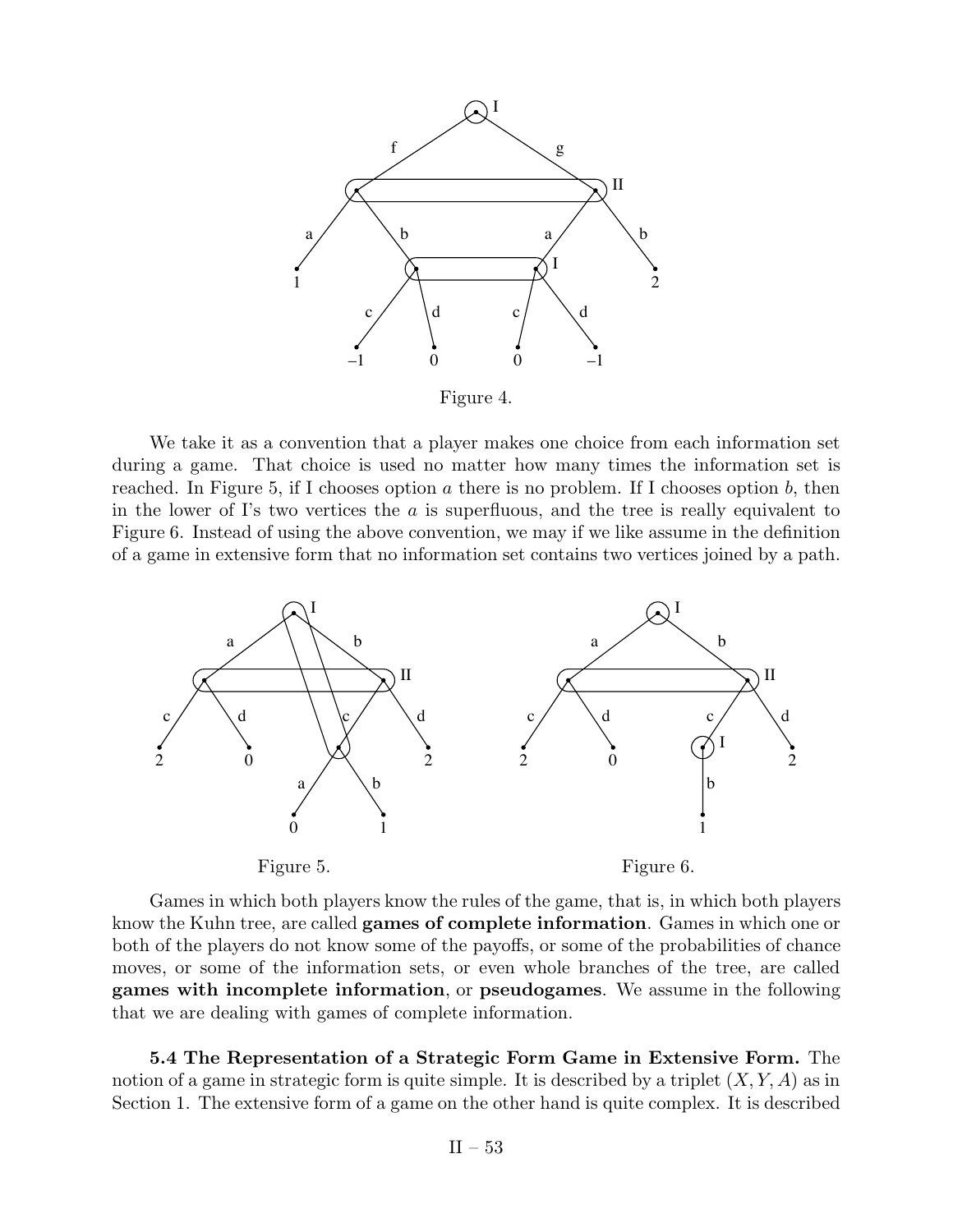by the game tree with each non-terminal vertex labeled as a chance move or as a move of one of the players, with all information sets specified, with probability distributions given for all chance moves, and with a payoff attached to each terminal vertex. It would seem that the theory of games in extensive is much more comprehensive than the theory of games in strategic form. However, by taking a game in extensive form and considering only the strategies and average payoffs, we may reduce the game to strategic form.

First, let us check that a game in strategic form can be put into extensive form. In the strategic form of a game, the players are considered to make their choices simultaneously, while in the extensive form of a game simultaneous moves are not allowed. However, simultaneous moves may be made sequentially as follows. We let one of the players, say Player I, move first, and then let player II move without knowing the outcome of I's move. This lack of knowledge may be described by the use of an appropriate information set. The example below illustrates this.



Player I has 2 pure strategies and Player II has 3. We pretend that Player I moves first by choosing row 1 or row 2. Then Player II moves, not knowing the choice of Player I. This is indicated by the information set for Player II. Then Player II moves by choosing column 1, 2 or 3, and the appropriate payoff is made.

**5.5 Reduction of a Game in Extensive Form to Strategic Form.** To go in the reverse direction, from the extensive form of a game to the strategic form, requires the consideration of pure strategies and the usual convention regarding random payoffs.

*Pure strategies.* Given a game in extensive form, we first find  $X$  and  $Y$ , the sets of pure strategies of the players to be used in the strategic form. A pure strategy for Player I is a rule that tells him exactly what move to make in each of his information sets. Let  $T_{11},\ldots,T_{1k_1}$  be the information sets for Player I and let  $L_{11},\ldots,L_{1k_1}$  be the corresponding sets of labels. A pure strategy for I is a  $k_1$ -tuple  $\mathbf{x} = (x_1, ..., x_{k_1})$  where for each i,  $x_i$  is one of the elements of  $L_{1i}$ . If there are  $m_i$  elements in  $L_{1i}$ , the number of such  $k_l$ -tuples and hence the number of I s pure strategies is the product  $m_1m_2\cdots m_k$ . The set of all such strategies is X. Similarly, if  $T_{21},...,T_{2k_2}$  represent II's information sets and  $L_{21},...,L_{2k_2}$ the corresponding sets of labels, a pure strategy for II is a  $k_2$ -tuple,  $\mathbf{y} = (y_1, \ldots, y_{k_2})$  where  $y_j \in L_{2j}$  for each j. Player II has  $n_1 n_2 \cdots n_{k_2}$  pure strategies if there are  $n_j$  elements in  $L_{2i}$ . Y denotes the set of these strategies.

Random payoffs. A referee, given  $x \in X$  and  $y \in Y$ , could play the game, playing the appropriate move from  $x$  whenever the game enters one of I's information sets, playing the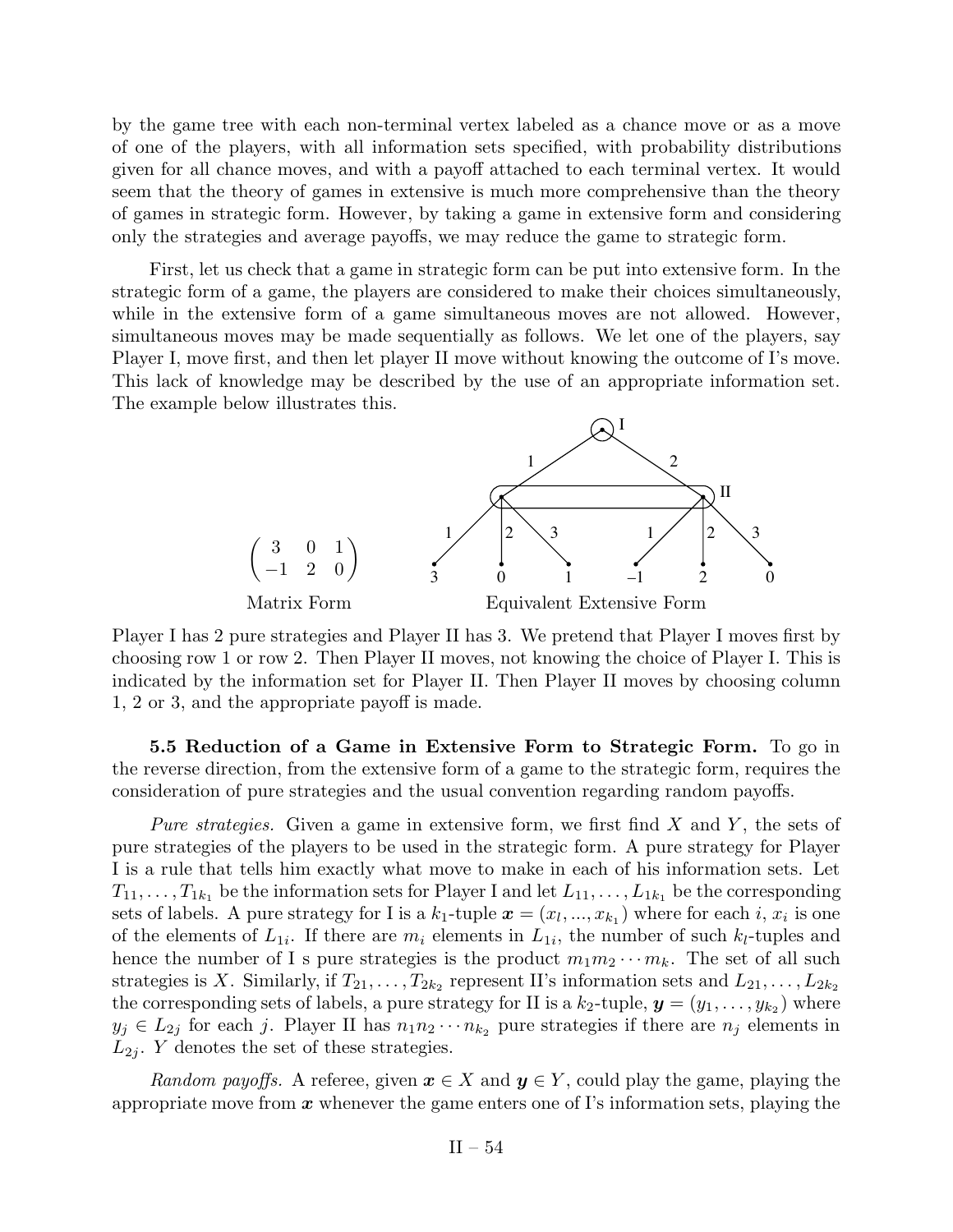appropriate move from *y* whenever the game enters one of II's information sets, and playing the moves at random with the indicated probabilities at each chance move. The actual outcome of the game for given  $x \in X$  and  $y \in Y$  depends on the chance moves selected, and is therefore a random quantity. Strictly speaking, random payoffs were not provided for in our definition of games in normal form. However, we are quite used to replacing random payoffs by their average values (expected values) when the randomness is due to the use of mixed strategies by the players. We adopt the same convention in dealing with random payoffs when the randomness is due to the chance moves. The justification of this comes from utility theory.

**Convention.** If for fixed pure strategies of the players,  $x \in X$  and  $y \in Y$ , the payoff is *a random quantity, we replace the payoff by the average value, and denote this average value by*  $A(x, y)$ .

For example, if for given strategies  $x \in X$  and  $y \in Y$ , Player I wins 3 with probability  $1/4$ , wins 1 with probability  $1/4$ , and loses 1 with probability  $1/2$ , then his average payoff is  $\frac{1}{4}(3) + \frac{1}{4}(1) + \frac{1}{2}(-1) = 1/2$  so we let  $A(\mathbf{x}, \mathbf{y}) = 1/2$ .

Therefore, given a game in extensive form, we say  $(X, Y, A)$  is the equivalent strategic form of the game if X and Y are the pure strategy spaces of players I and II respectively, and if  $A(x, y)$  is the average payoff for  $x \in X$  and  $y \in Y$ .

**5.6 Example.** Let us find the equivalent strategic form to Basic Endgame in Poker described in the Section 5.2, whose tree is given in Figure 2. Player I has two information sets. In each set he must make a choice from among two options. He therefore has  $2 \cdot 2 = 4$ pure strategies. We may denote them by

 $(b, b)$ : bet with a winning card or a losing card.

 $(b, c)$ : bet with a winning card, check with a losing card.

 $(c, b)$ : check with a winning card, bet with a losing card.

 $(c, c)$ : check with a winning card or a losing card.

Therefore,  $X = \{(b, b), (b, c), (c, b), (c, c)\}.$  We include in X all pure strategies whether good or bad (in particular,  $(c, b)$  seems a rather perverse sort of strategy.)

Player II has only one information set. Therefore,  $Y = \{c, f\}$ , where

c: if I bets, call.

 $f:$  if I bets, fold.

Now we find the payoff matrix. Suppose I uses  $(b, b)$  and II uses c. Then if I gets a winning card (which happens with probability  $1/4$ ), he bets, II calls, and I wins 3 dollars. But if I gets a losing card (which happens with probability  $3/4$ ), he bets, II calls, and I loses 3 dollars. I's average or expected winnings is

$$
A((b,b),c) = \frac{1}{4}(3) + \frac{3}{4}(-3) = -\frac{3}{2}
$$

.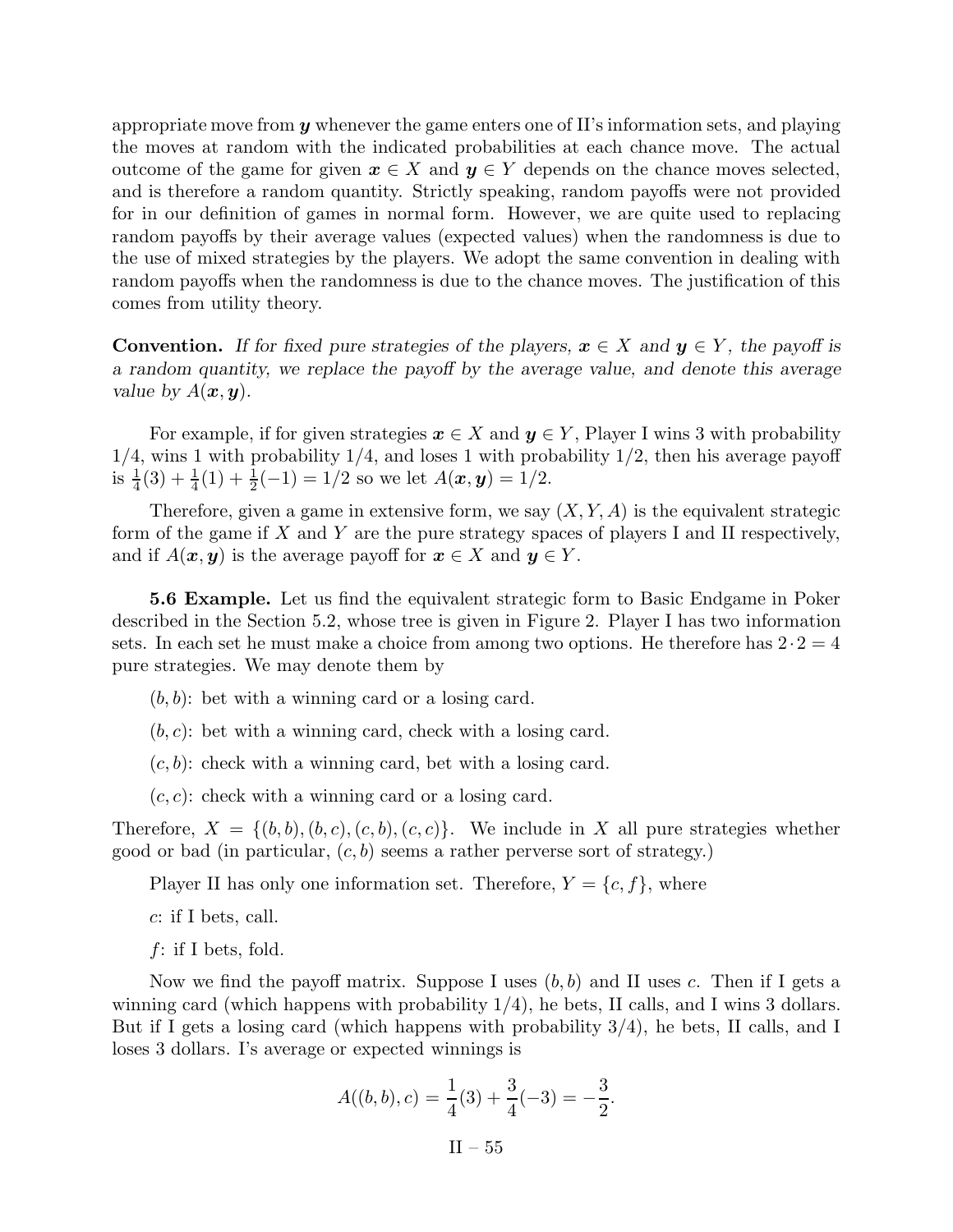This gives the upper left entry in the following matrix. The other entries may be computed similarly and are left as exercises.

$$
\begin{array}{cc}\n & c & f \\
(b, b) & -3/2 & 1 \\
(b, c) & 0 & -1/2 \\
(c, b) & -2 & 1 \\
(c, c) & -1/2 & -1/2\n\end{array}
$$

Let us solve this 4 by 2 game. The third row is dominated by the first row, and the fourth row is dominated by the second row. In terms of the original form of the game, this says something you may already have suspected: that if I gets a winning card, it cannot be good for him to check. By betting he will win at least as much, and maybe more. With the bottom two rows eliminated the matrix becomes  $\begin{pmatrix} -3/2 & 1 \\ 0 & -1/2 \end{pmatrix}$ - , whose solution is easily found. The value is  $V = -1/4$ . I's optimal strategy is to mix  $(b, b)$  and  $(b, c)$  with probabilities  $1/6$  and  $5/6$  respectively, while II's optimal strategy is to mix c and f with equal probabilities  $1/2$  each. The strategy  $(b, b)$  is Player I's bluffing strategy. Its use entails betting with a losing hand. The strategy  $(b, c)$  is Player I's "honest" strategy, bet with a winning hand and check with a losing hand. I's optimal strategy requires some bluffing and some honesty.

In Exercise 4, there are six information sets for I each with two choices. The number of I's pure strategies is therefore  $2^6 = 64$ . II has 2 information sets each with two choices. Therefore, II has  $2^2 = 4$  pure strategies. The game matrix for the equivalent strategic form has dimension 64 by 4. Dominance can help reduce the dimension to a 2 by 3 game! (See Exercise  $10(d)$ .)

**5.7 Games of Perfect Information.** Now that a game in extensive form has been defined, we may make precise the notion of a game of perfect information.

**Definition.** *A game of perfect information is a game in extensive form in which each information set of every player contains a single vertex.*

In a game of perfect information, each player when called upon to make a move knows the exact position in the tree. In particular, each player knows all the past moves of the game including the chance ones. Examples include tic-tac-toe, chess, backgammon, craps, etc.

Games of perfect information have a particularly simple mathematical structure. The main result is that every game of perfect information when reduced to strategic form has a saddle point; both players have optimal pure strategies. Moreover, the saddle point can be found by removing dominated rows and columns. This has an interesting implication for the game of chess for example. Since there are no chance moves, every entry of the game matrix for chess must be either  $+1$  (a win for Player I), or  $-1$  (a win for Player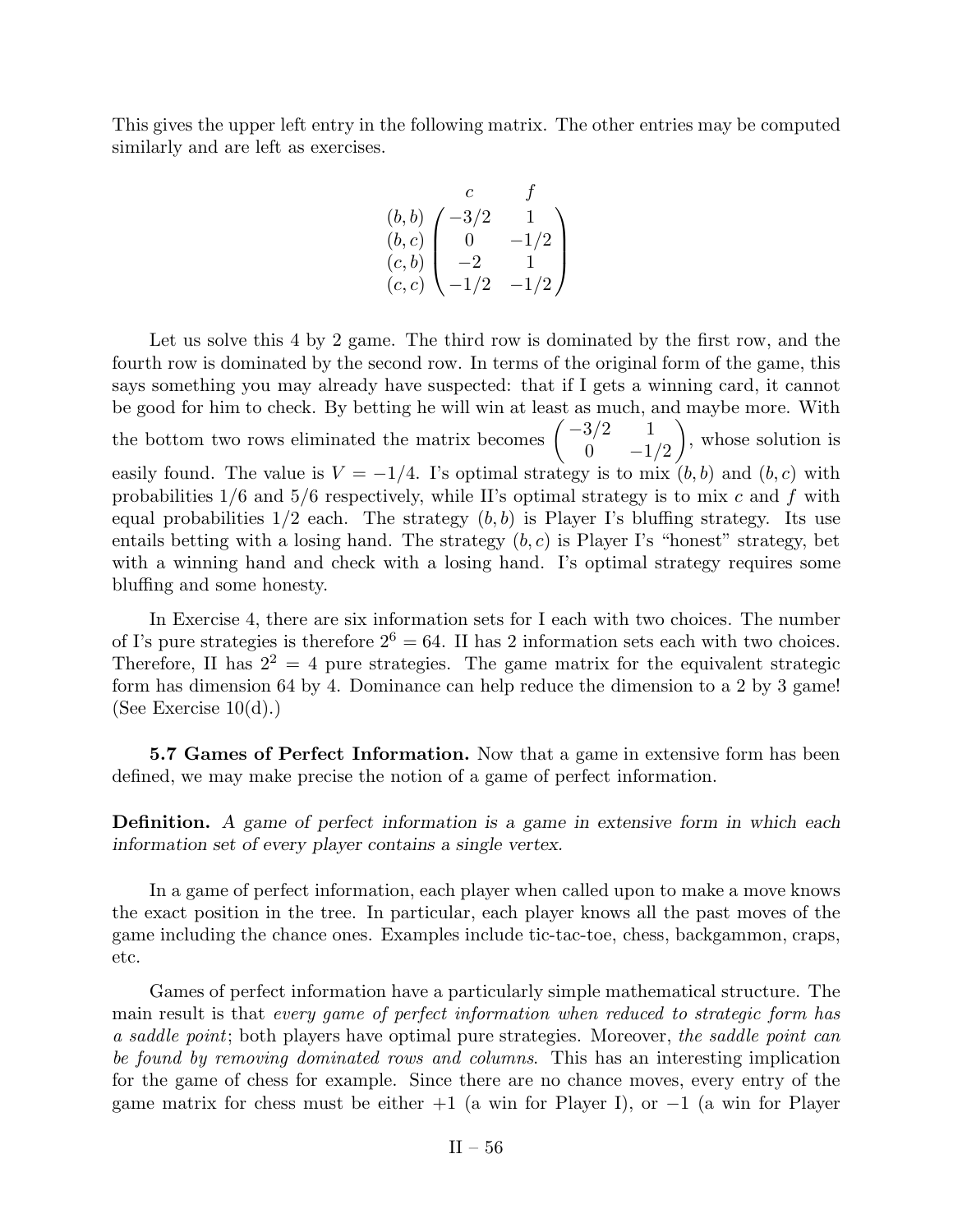II), or 0 (a draw). A saddle point must be one of these numbers. Thus, either Player I can guarantee himself a win, or Player II can guarantee himself a win, or both players can assure themselves at least a draw. From the game-theoretic viewpoint, chess is a very simple game. One needs only to write down the matrix of the game. If there is a row of all  $+1$ 's, Player I can win. If there is a column of all  $-1$ 's, then Player II can win. Otherwise, there is a row with all  $+1$ 's and 0's and a column with all  $-1$ 's and 0's, and so the game is drawn with best play. Of course, the real game of chess is so complicated, there is virtually no hope of ever finding an optimal strategy. In fact, it is not yet understood how humans can play the game so well.

**5.8 Behavioral Strategies.** For games in extensive form, it is useful to consider a different method of randomization for choosing among pure strategies. All a player really needs to do is to make one choice of an edge for each of his information sets in the game. A **behavioral strategy** is a strategy that assigns to each information set a probability distributions over the choices of that set.

For example, suppose the first move of a game is the deal of one card from a deck of 52 cards to Player I. After seeing his card, Player I either bets or passes, and then Player II takes some action. Player I has 52 information sets each with 2 choices of action, and so he has  $2^{52}$  pure strategies. Thus, a mixed strategy for I is a vector of  $2^{52}$  components adding to 1. On the other hand, a behavioral strategy for I simply given by the probability of betting for each card he may receive, and so is specified by only 52 numbers.

In general, the dimension of the space of behavioral strategies is much smaller than the dimension of the space of mixed strategies. The question arises – Can we do as well with behavioral strategies as we can with mixed strategies? The answer is we can if both players in the game have perfect recall. The basic theorem, due to Kuhn in 1953 says that in finite games with perfect recall, any distribution over the payoffs achievable by mixed strategies is achievable by behavioral strategies as well.

To see that behavioral strategies are not always sufficient, consider the game of imperfect recall of Figure 4. Upon reducing the game to strategic form, we find the matrix

$$
\begin{array}{cc}\n & a & b \\
(f, c) & 1 & -1 \\
(f, d) & 1 & 0 \\
(g, c) & 0 & 2 \\
(g, d) & -1 & 2\n\end{array}
$$

The top and bottom rows may be removed by domination, so it is easy to see that the unique optimal mixed strategies for I and II are  $(0, 2/3, 1/3, 0)$  and  $(2/3, 1/3)$  respectively. The value is 2/3. However, Player I's optimal strategy is not achievable by behavioral strategies. A behavioral strategy for I is given by two numbers,  $p_f$ , the probability of choice f in the first information set, and  $p_c$ , the probability of choice c in the second information set. This leads to the mixed strategy,  $(p_f p_c, p_f (1 - p_c), (1 - p_f) p_c, (1 - p_f) (1 - p_c))$ . The strategy  $(0, 2/3, 1/3, 0)$  is not of this form since if the first component is zero, that is if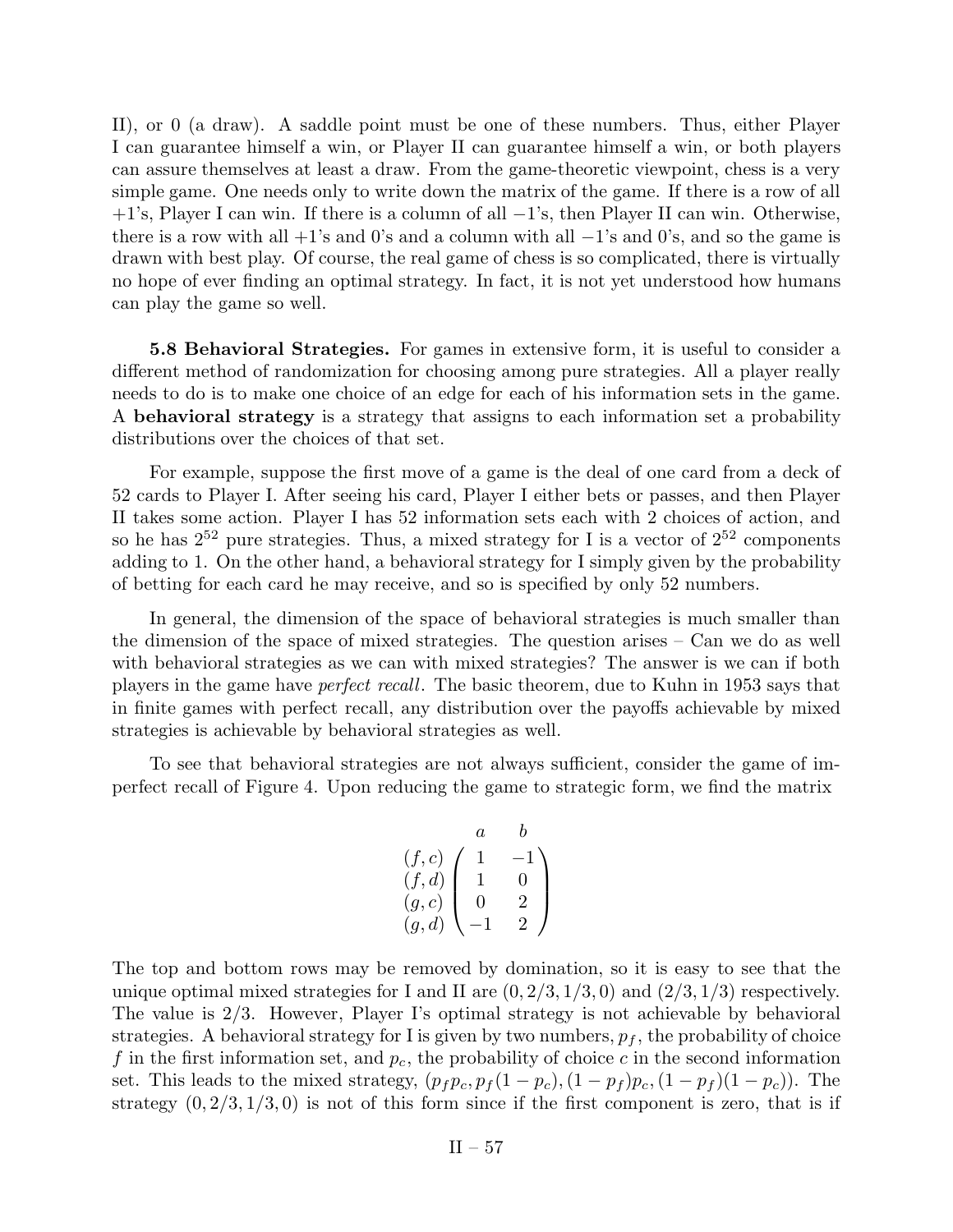$p_f p_c = 0$ , then either  $p_f = 0$  or  $p_c = 0$ , so that either the second or third component must be zero also.

If the rules of the game require players to use behavioral strategies, as is the case for certain models of bridge, then the game may not have a value. This means that if Player I is required to announce his behavioral strategy first, then he is at a distinct disadvantage. The game of Figure 4 is an example of this. (see Exercise 11.)

## **5.9 Exercises.**

1. **The Silver Dollar.** Player II chooses one of two rooms in which to hide a silver dollar. Then, Player I, not knowing which room contains the dollar, selects one of the rooms to search. However, the search is not always successful. In fact, if the dollar is in room  $\#1$  and I searches there, then (by a chance move) he has only probability  $1/2$  of finding it, and if the dollar is in room  $#2$  and I searches there, then he has only probability 1/3 of finding it. Of course, if he searches the wrong room, he certainly won't find it. If he does find the coin, he keeps it; otherwise the dollar is returned to Player II. Draw the game tree.

2. **Two Guesses for the Silver Dollar.** Draw the game tree for problem 1, if when I is unsuccessful in his first attempt to find the dollar, he is given a second chance to choose a room and search for it with the same probabilities of success, independent of his previous search. (Player II does not get to hide the dollar again.)

3. **A Statistical Game.** Player I has two coins. One is fair (probability 1/2 of heads and  $1/2$  of tails) and the other is biased with probability  $1/3$  of heads and  $2/3$  of tails. Player I knows which coin is fair and which is biased. He selects one of the coins and tosses it. The outcome of the toss is announced to II. Then II must guess whether I chose the fair or biased coin. If II is correct there is no payoff. If II is incorrect, she loses 1. Draw the game tree.

4. **A Forgetful Player.** A fair coin (probability 1/2 of heads and 1/2 of tails) is tossed and the outcome is shown to Player I. On the basis of the outcome of this toss, I decides whether to bet 1 or 2. Then Player II hearing the amount bet but not knowing the outcome of the toss, must guess whether the coin was heads or tails. Finally, Player I (or, more realistically, his partner), remembering the amount bet and II's guess, but not remembering the outcome of the toss, may double or pass. II wins if her guess is correct and loses if her guess is incorrect. The absolute value of the amount won is [the amount bet  $(+1)$  if the coin comes up heads)  $(\times 2)$  if I doubled). Draw the game tree.

5. **A One-Shot Game of Incomplete Information.** Consider the two games  $G_1 = \begin{pmatrix} 6 & 0 \\ 0 & 0 \end{pmatrix}$  and  $G_2 = \begin{pmatrix} 3 & 0 \\ 0 & 6 \end{pmatrix}$ . One of these games is chosen to be played at random with probability  $1/3$  for  $G_1$  and probability  $2/3$  for  $G_2$ . The game chosen is revealed to Player I but not to Player II. Then Player I selects a row, 1 or 2, and simultaneously Player II chooses a column, 1 or 2, with payoff determined by the selected game. Draw the game tree. (If the game chosen by nature is played repeatedly with Player II learning only the pure strategy choices of Player I and not the payoffs, this is called a repeated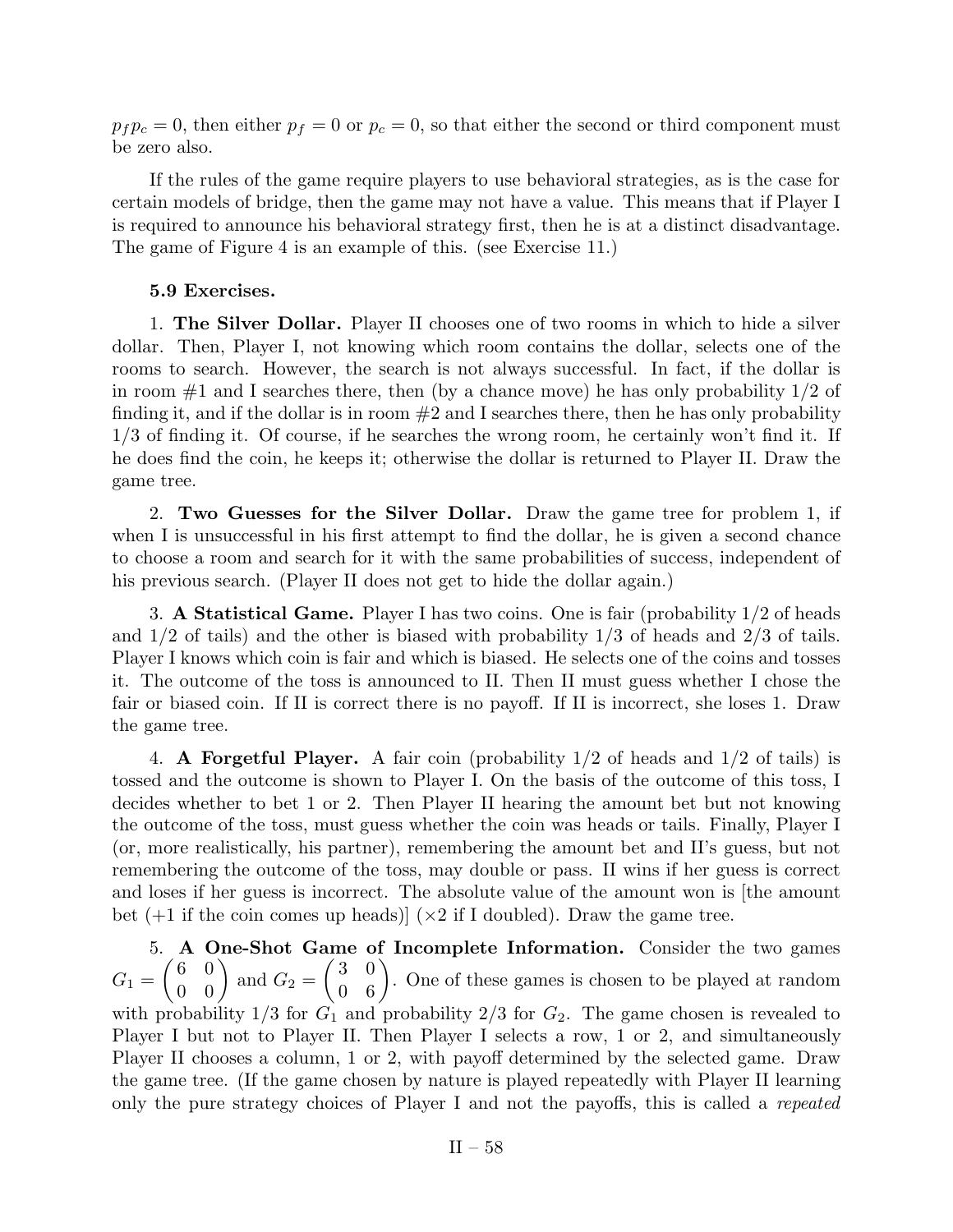game of incomplete information. There is a large literature concerning such games; see for example, the books of Aumann and Maschler (1995) and Sorin (2002).)

6. **Basic Endgame in Poker.** Generalize Basic Endgame in poker by letting the probability of receiving a winning card be an arbitrary number  $p, 0 \leq p \leq 1$ , and by letting the bet size be an arbitrary number  $b > 0$ . (In Figure 2,  $1/4$  is replaced by p and  $3/4$  is replaced by  $1 - p$ . Also 3 is replaced by  $1 + b$  and  $-3$  is replaced by  $-(1 + b)$ .) Find the value and optimal strategies. (Be careful. For  $p \ge (2+b)/(2+2b)$  there is a saddle point. When you are finished, note that for  $p < (2+b)/(2+2b)$ , Player II's optimal strategy does not depend on p!) For other generalizations, see Ferguson and Ferguson (2007).

7. (a) Find the equivalent strategic form of the game with the game tree:



(b) Solve the game.

8. (a). Find the equivalent strategic form of the game with the game tree:



(b). Solve the game.

9. Coin A has probability 1/2 of heads and 1/2 of tails. Coin B has probability 1/3 of heads and  $2/3$  of tails. Player I must predict "heads" or "tails". If he predicts heads, coin A is tossed. If he predicts tails, coin B is tossed. Player II is informed as to whether I's prediction was right or wrong (but she is not informed of the prediction or the coin that was used), and then must guess whether coin A or coin B was used. If II guesses correctly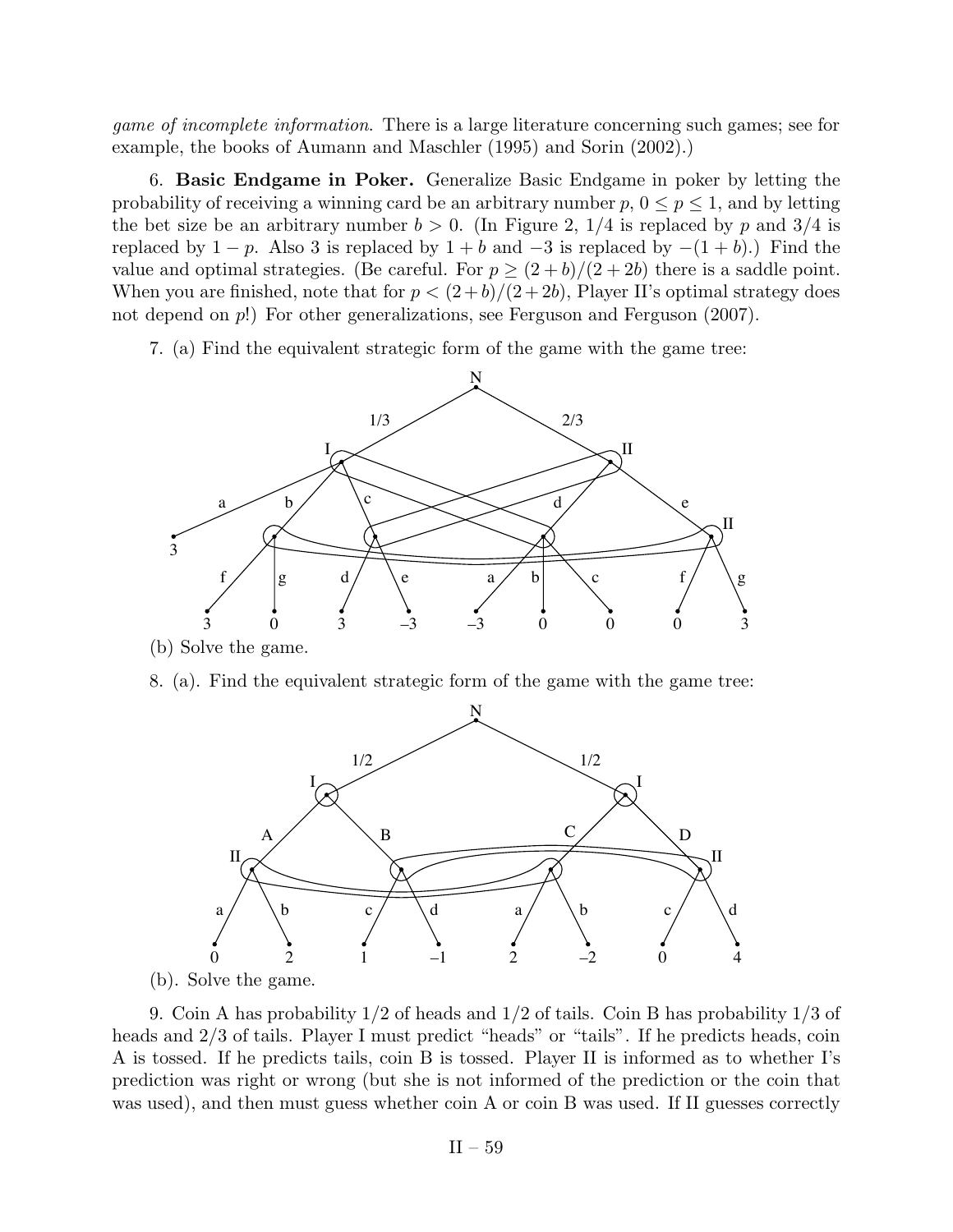she wins 1 dollar from I. If II guesses incorrectly and I's prediction was right, I wins 2 dollars from II. If both are wrong there is no payoff.

- (a) Draw the game tree.
- (b) Find the equivalent strategic form of the game.
- (c) Solve.

10. Find the equivalent strategic form and solve the game of

- (a) Exercise 1.
- (b) Exercise 2.
- (c) Exercise 3.
- (d) Exercise 4.
- (e) Exercise 5.

11. Suppose, in the game of Figure 4, that Player I is required to use behavioral strategies. Show that if Player I is required to announce his behavioral strategy first, he can only achieve a lower value of 1/2. Whereas, if Player II is required to announce her strategy first, Player I has a behavioral strategy reply that achieves the upper value of 2/3 at least.

12. (Beasley (1990), Chap. 6.) Player I draws a card at random from a full deck of 52 cards. After looking at the card, he bets either 1 or 5 that the card he drew is a face card (king, queen or jack, probability 3/13). Then Player II either concedes or doubles. If she concedes, she pays I the amount bet (no matter what the card was). If she doubles, the card is shown to her, and Player I wins twice his bet if the card is a face card, and loses twice his bet otherwise.

(a) Draw the game tree. (You may argue first that Player I always bets 5 with a face card and Player II always doubles if Player I bets 1.)

(b) Find the equivalent normal form.

(c) Solve.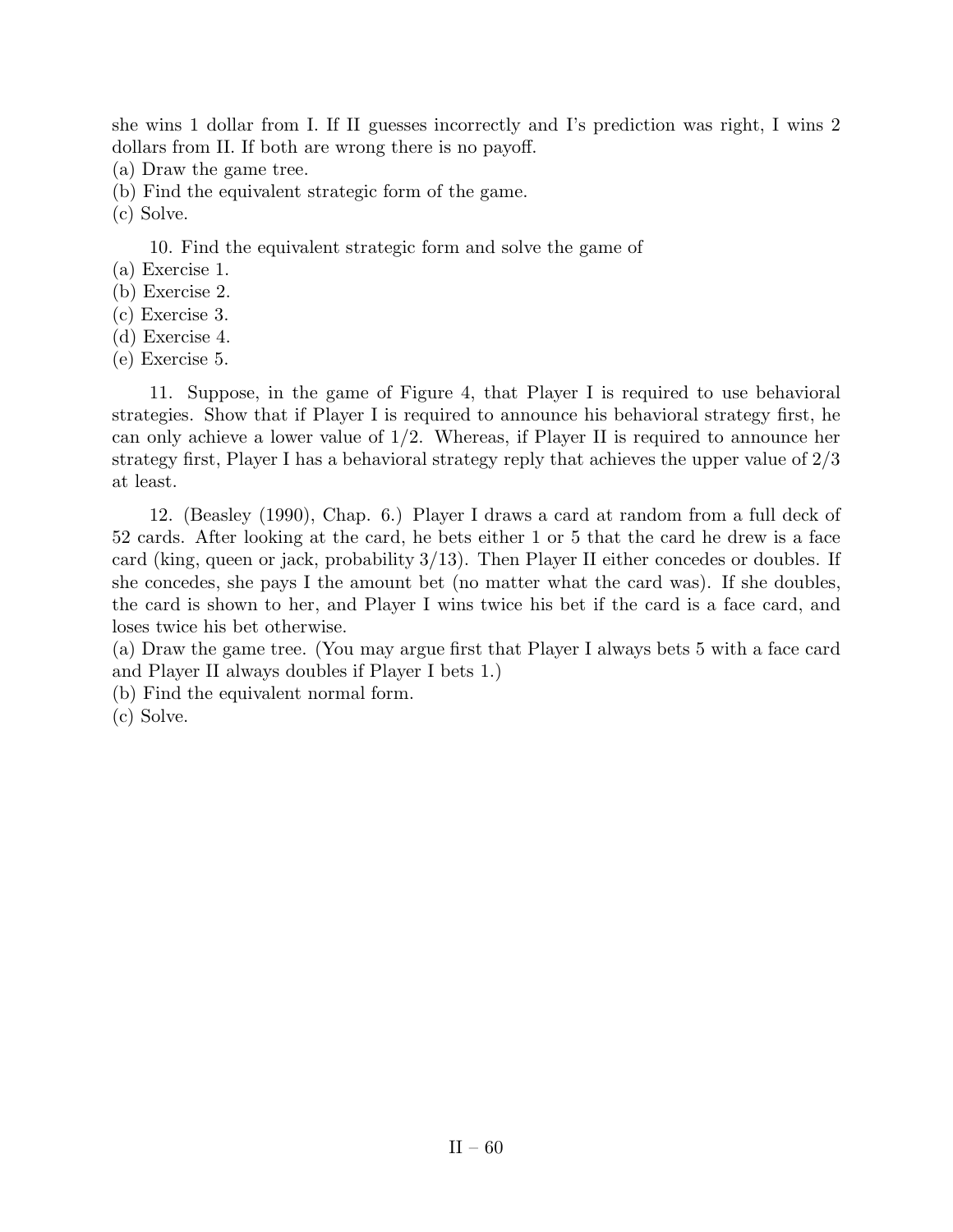## **6. Recursive and Stochastic Games**

**6.1 Matrix Games with Games as Components.** We consider now matrix games in which the outcome of a particular choice of pure strategies of the players may be that the players have to play another game. Let us take a simple example.

Let  $G_1$  and  $G_2$  denote  $2 \times 2$  games with matrices

$$
G_1 = \begin{pmatrix} 0 & 3 \\ 2 & -1 \end{pmatrix} \qquad \text{and} \qquad G_2 = \begin{pmatrix} 0 & 1 \\ 4 & 3 \end{pmatrix}
$$

and let G denote the  $2 \times 2$  game whose matrix is represented by

$$
G = \begin{pmatrix} G_1 & 4 \\ 5 & G_2 \end{pmatrix}.
$$

The game G is played in the usual manner with Player I choosing a row and Player II choosing a column. If the entry in the chosen row and column is a number, II pays I that amount and the game is over. If I chooses row 1 and II chooses column 1, then the game  $G_1$  is played. If I chooses row 2 and II chooses column 2, then  $G_2$  is played.

We may analyze the game G by first analyzing  $G_1$  and  $G_2$ .

$$
G_1: \qquad \text{Optimal for I is } (1/2,1/2)
$$
\n
$$
\text{Optimal for II is } (2/3,1/3)
$$
\n
$$
\text{Val}(G_1) = 1.
$$

$$
G_2
$$
: Optimal for I is (0,1)  
Optimal for II is (0,1)  
 $Val(G_2) = 3$ .

If after playing the game G the players end up playing  $G_1$ , then they can expect a payoff of the value of  $G_1$ , namely 1, on the average. If the players end up playing  $G_2$ , they can expect an average payoff of the value of  $G_2$ , namely 3. Therefore, the game G can be considered equivalent to the game with matrix

$$
\begin{pmatrix} 1 & 4 \ 5 & 3 \end{pmatrix}
$$
  
Optimal for I is (2/5,3/5)  
*G*: Optimal for II is (1/5,4/5)

 $Val(G)=17/5.$ 

This method of solving the game G may be summarized as follows. If the matrix of a game G has other games as components, the solution of G is the solution of the game whose matrix is obtained by replacing each game in the matrix of G by its value.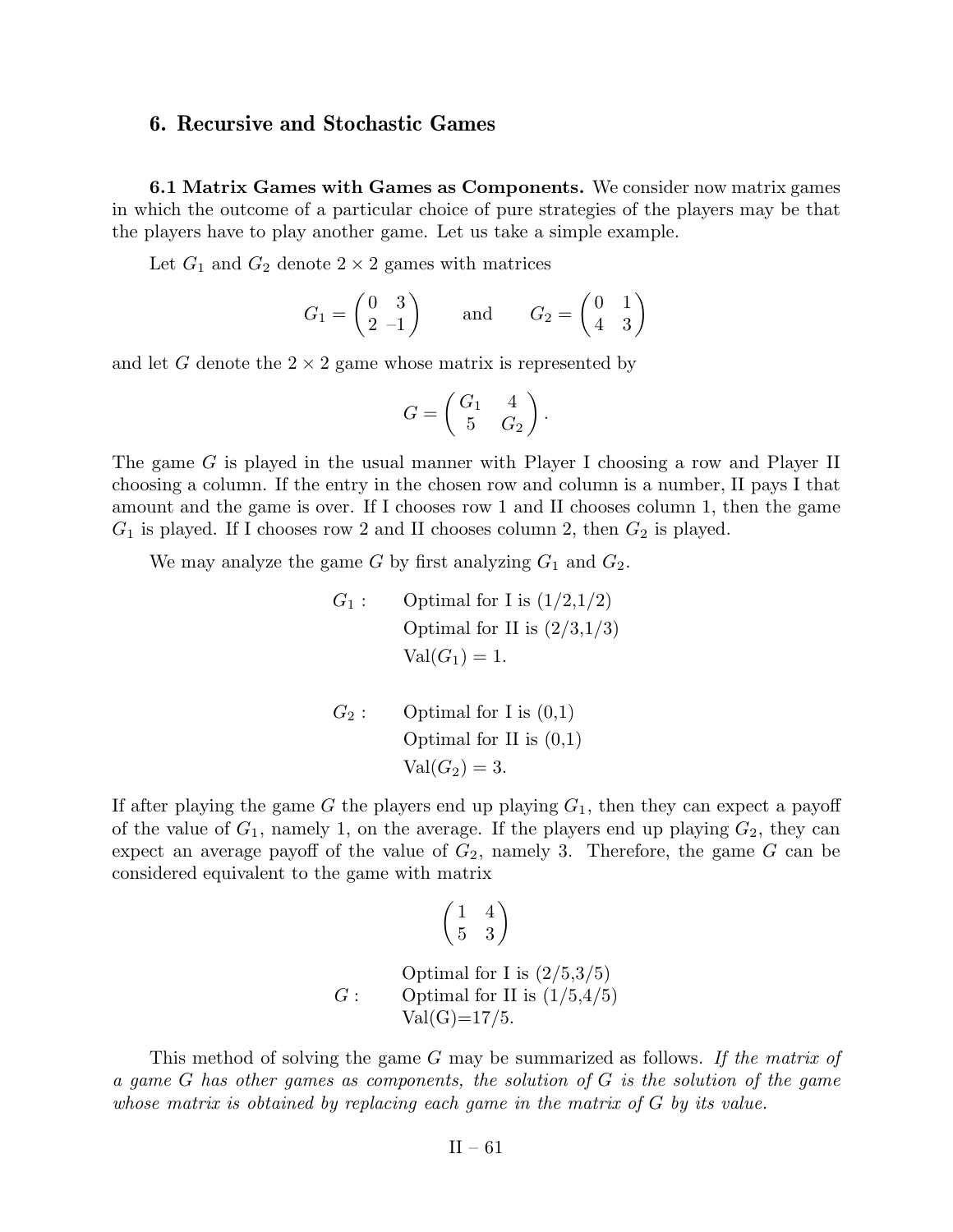**Decomposition.** This example may be written as a  $4 \times 4$  matrix game. The four pure strategies of Player I may be denoted  $\{(1, 1), (1, 2), (2, 1), (1, 2)\}$ , where  $(i, j)$  represents: use row i in G, and if this results in  $G_i$  being played use row j. A similar notation may be used for Player II. The  $4 \times 4$  game matrix becomes

$$
G = \left( \begin{array}{rrr|rrr} 0 & 3 & 4 & 4 \\ 2 & -1 & 4 & 4 \\ \hline 5 & 5 & 0 & 1 \\ 5 & 5 & 4 & 3 \end{array} \right)
$$

We can solve this game by the methods of Chapter 4.

Conversely, suppose we are given a game  $G$  and suppose after some rearrangement of the rows and of the columns the matrix may be decomposed into the form

$$
G = \left(\begin{array}{c|c} G_{11} & G_{12} \\ \hline G_{21} & G_{22} \end{array}\right)
$$

where  $G_{11}$  and  $G_{22}$  are arbitrary matrices and  $G_{12}$  and  $G_{21}$  are constant matrices. (A constant matrix has the same numerical value for all of its entries.) Then we can solve G by the above method, pretending that as the first move the players choose a row and column from the  $2 \times 2$  decomposed matrix. See Exercise 1(b).

**6.2 Multistage Games.** Of course, a game that is the component of some matrix game may itself have other games as components, in which case one has to iterate the above method to obtain the solution. This works if there are a finite number of stages.

**Example 1. The Inspection Game.** (M. Dresher (1962)) Player II must try to perform some forbidden action in one of the next n time periods. Player I is allowed to inspect II secretly just once in the next  $n$  time periods. If II acts while I is inspecting, II loses 1 unit to I. If I is not inspecting when II acts, the payoff is zero.

Let  $G_n$  denote this game. We obtain the iterative equations

$$
G_n = \frac{\text{insect}}{\text{wait}} \begin{pmatrix} 1 & 0 \\ 0 & G_{n-1} \end{pmatrix} \quad \text{for} \quad n = 2, 3, \dots
$$

with boundary condition  $G_1 = (1)$ . We may solve iteratively.

$$
Val(G_1) = 1
$$
  
\n
$$
Val(G_2) = Val\begin{pmatrix} 1 & 0 \\ 0 & 1 \end{pmatrix} = 1/2
$$
  
\n
$$
Val(G_3) = Val\begin{pmatrix} 1 & 0 \\ 0 & 1/2 \end{pmatrix} = 1/3
$$
  
\n
$$
\vdots
$$
  
\n
$$
Val(G_n) = Val\begin{pmatrix} 1 & 0 \\ 0 & 1/(n-1) \end{pmatrix} = 1/n
$$
  
\n
$$
II - 62
$$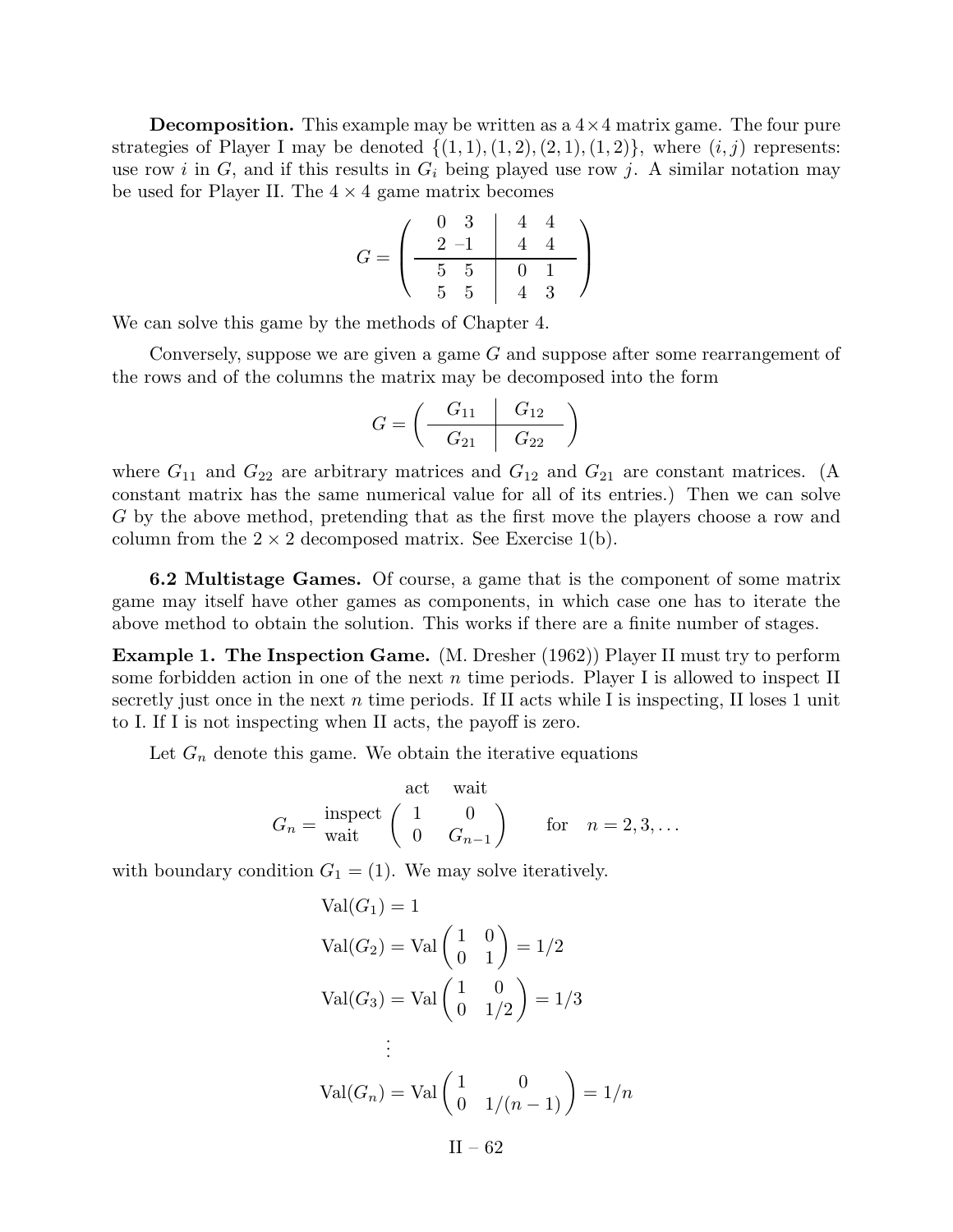since inductively,  $\text{Val}(G_n) = \frac{1}{n-1}/(1 + \frac{1}{n-1}) = 1/n$ . The optimal strategy in the game  $G_n$ for both players is  $(1/n,(n-1)/n)$ . For other games of this sort, see the book by Garnaev  $(2000).$ 

**Example 2. Guess it!** (Rufus Isaacs (1955); see also Martin Gardner (1978), p. 40.) As a more complex example of a multistage game, consider the following game loosely related to the game Cluedo. From a deck with  $m + n + 1$  distinct cards, m cards are dealt to Player I, *n* cards are dealt to Player II, and the remaining card, called the "target card", is placed face down on the table. Players knows their own cards but not those of their opponent. The objective is to guess correctly the target card. Players alternate moves, with Player I starting. At each move, a player may either

(1) guess at the target card, in which case the game ends, with the winner being the player who guessed if the guess is correct, and his opponent if the guess is incorrect, or

(2) ask if the other player holds a certain card. If the other player has the card, that card must be shown and is removed from play.

With a deck of say 11 cards and each player receiving 5 cards, this is a nice playable game that illustrates need for bluffing in a clear way. If a player asks about a card that is in his own hand, he knows what the answer will be. We call such a play a  $bluff$ . If a player asks about a card not in his hand, we say he is honest. If a player is always honest and the card he asks about is the target card, the other player will know that the requested card is the target card and so will win. Thus a player must bluff occasionally. Bluffing may also lure the opponent into a wrong guess at the target card.

Let us denote this game with Player I to move by  $G_{m,n}$ . The game  $G_{m,0}$  is easy to play. Player I can win immediately. Since his opponent has no cards, he can tell what the target card is. Similarly, the game  $G_{0,n}$  is easy to solve. If Player I does not make a guess immediately, his opponent will win on the next move. However, his probability of guessing correctly is only  $1/(n+1)$ . Valuing 1 for a win and 0 for a loss from Player I's viewpoint, the value of the game is just the probability I wins under optimal play. We have

$$
Val(G_{m,0}) = 1 \text{ for all } m \ge 0, \text{ and } Val(G_{0,n}) = \frac{1}{n+1} \text{ for all } n \ge 0.
$$
 (1)

If Player I asks for a card that Player II has, that card is removed from play and it is Player II's turn to move, holding  $n-1$  cards to her opponent's m cards. This is exactly the game  $G_{n-1,m}$  but with Player II to move. We denote this game by  $\overline{G}_{n-1,m}$ . Since the probability that Player I wins is one minus the probability that Player II wins, we have

$$
Val(\overline{G}_{n,m}) = 1 - Val(G_{n,m}) \text{ for all } m \text{ and } n. \tag{2}
$$

Suppose Player I asks for a card that Player II does not have. Player II must immediately decide whether or not Player I was bluffing. If she decides Player I was honest, she will announce the card Player I asked for as her guess at the target card, and win if she was right and lose if she was wrong. If she decides Player I was bluffing and she is wrong, Player I will win on his turn. If she is correct, the card Player I asked for is removed from his hand, and the game played next is  $\overline{G}_{n,m-1}$ .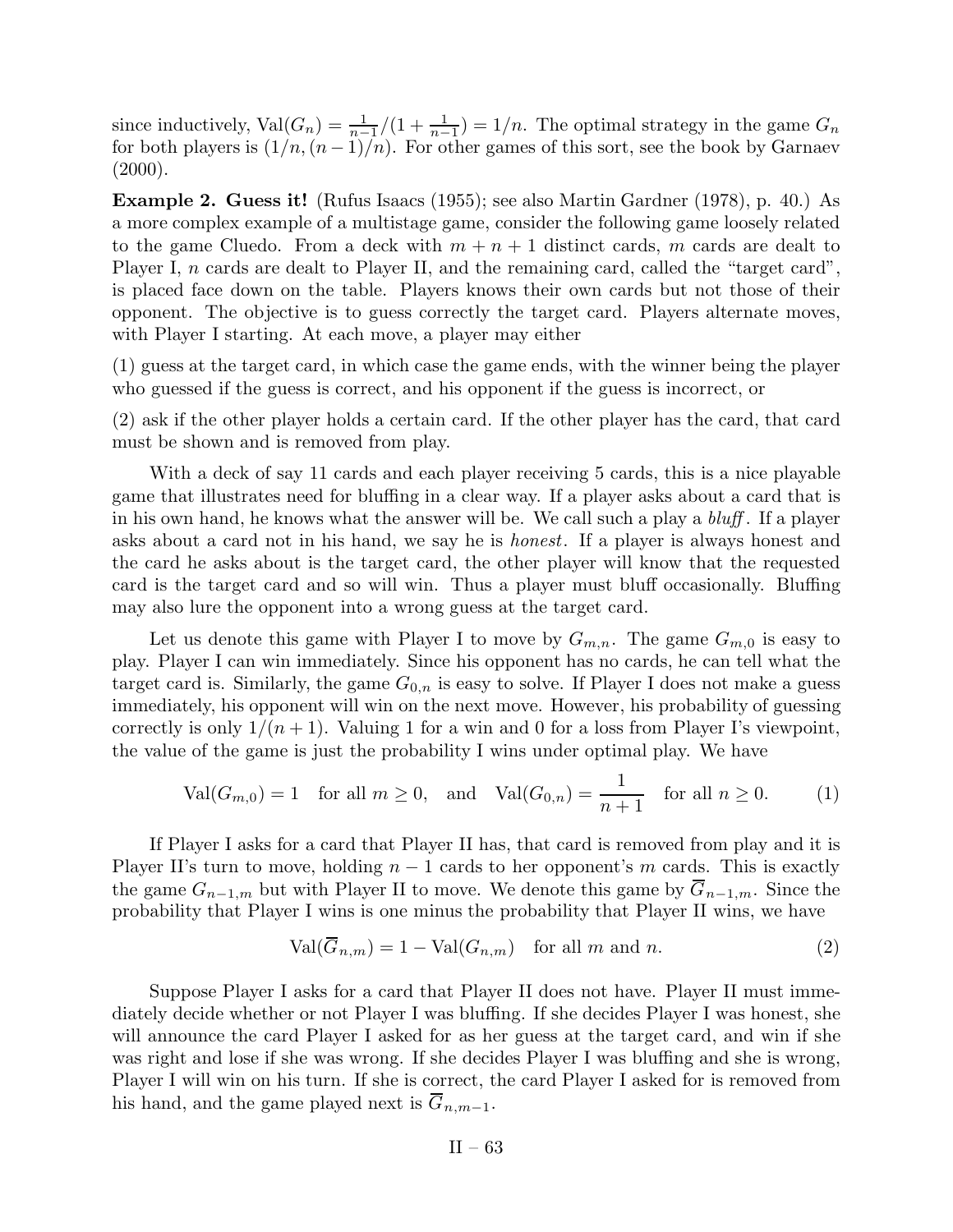Using such considerations, we may write the game as a multistage game in which a stage consists of three pure strategies for Player I (honest, bluff, guess) and two pure strategies for Player II *(ignore the asked card, call the bluff by guessing the asked card)*. The game matrix becomes, for  $m \geq 1$  and  $n \geq 1$ ,

$$
G_{m,n} = \text{bluff} \begin{pmatrix} \frac{n}{n+1} \overline{G}_{n-1,m} + \frac{1}{n+1} & \frac{n}{n+1} \overline{G}_{n-1,m} \\ \overline{G}_{n,m-1} & 1 & 1 \\ \text{guess} & \frac{1}{n+1} & \frac{1}{n+1} \end{pmatrix}
$$
(3)

This assumes that if Player I asks honestly, he chooses among the  $n + 1$  unknown cards with probability  $1/(n+1)$  each; also if he bluffs, he chooses among his m cards with probability  $1/m$  each. That this may be done follows from the invariance considerations of Section 3.6.

As an example, the upper left entry of the matrix is found as follows. With probability  $n/(n+1)$ , Player I asks a card that is in Player II's hand and the game becomes  $\overline{G}_{n-1,m}$ ; with probability  $1/(n+1)$ , Player I asks the target card, Player II ignors it and Player I wins on his next turn, i.e. gets 1. The upper right entry is similar, except this time if the asked card is the target card, Player II guesses it and Player I gets 0.

It is reasonable to assume that if  $m \geq 1$  and  $n \geq 1$ , Player I should not guess, because the probability of winning is too small. In fact if  $m \geq 1$  and  $n \geq 1$ , there is a strategy for Player I that dominates guessing, so that the last row of the matrix may be deleted. This strategy is: On the first move, ask any of the  $m + n + 1$  cards with equal probability  $1/(m + n + 1)$  (i.e. use row 1 with probability  $(n + 1)/(m + n + 1)$  and row 2 with probability  $m/(m+n+1)$ , and if Player II doesn't guess at her turn, then guess at the next turn. We must show that Player I wins with probability at least  $1/(n+1)$ whether or not Player II guesses at her next turn. If Player II guesses, her probability of win is exactly  $1/(m+1)$  whether or not the asked card is one of hers. So Player I's win probability is  $m/(m+1) \geq 1/2 \geq 1/(n+1)$ . If Player II does not guess, then at Player I's next turn, Player II has at most n cards (she may have  $n-1$ ) so again Player I's win probability is at least  $1/(n+1)$ .

So the third row may be removed in (3) and the games reduce to

$$
G_{m,n} = \text{honest} \begin{pmatrix} \frac{n}{n+1} \overline{G}_{n-1,m} + \frac{1}{n+1} & \frac{n}{n+1} \overline{G}_{n-1,m} \\ \overline{G}_{n,m-1} & 1 \end{pmatrix}
$$
(4)

for  $m \ge 1$  and  $n \ge 1$ . These 2 by 2 games are easily solved recursively, using the boundary conditions (1). One can find the value and optimal strategies of  $G_{m,n}$  after one finds the values of  $G_{n,m-1}$  and  $G_{n-1,m}$  and uses (2). For example, the game  $G_{1,1}$  reduces to the game with matrix  $\begin{pmatrix} 3/4 & 1/4 \\ 0 & 1 \end{pmatrix}$ . The value of this game is 1/2, an optimal strategy for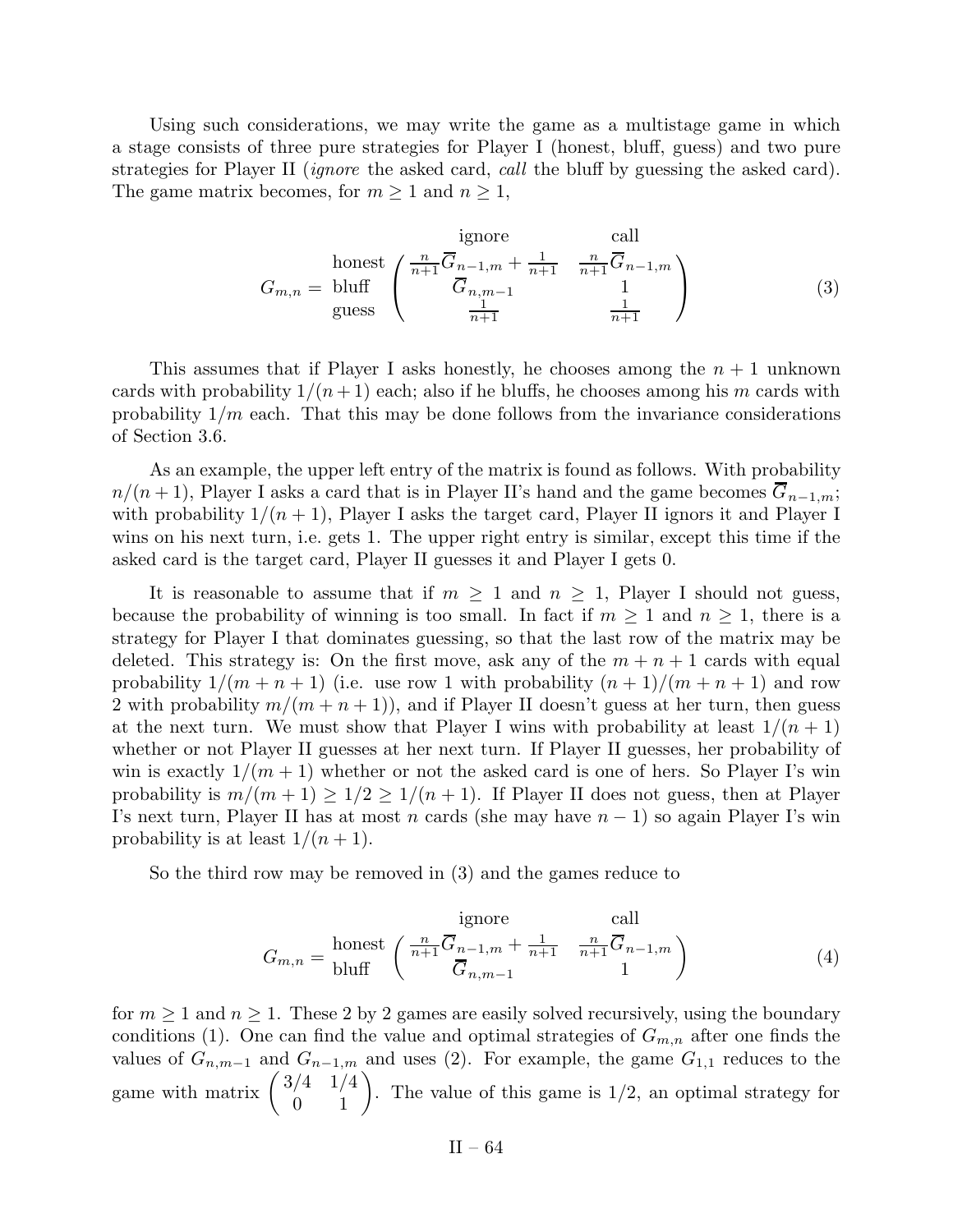Player I is  $\left(\frac{2}{3},\frac{1}{3}\right)$  (i.e. bluff with probability  $1/3$ ), and the optimal strategy of player II is  $(1/2,1/2)$ .

One can also show that for all  $m \geq 1$  and  $n \geq 1$  these games do not have saddle points. In fact, one can show more: that  $Val(G_{m,n})$  is nondecreasing in m and nonincreasing in n. (The more cards you have in your hand, the better.) Let  $V_{m,n} = \text{Val}(G_{m,n})$ . Then using Val  $\begin{pmatrix} a & b \\ c & d \end{pmatrix} = (ad - bc)/(a + d - b - c)$ , we have after some algebra

$$
V_{m,n} = \text{Val}\left(\frac{\frac{n}{n+1}(1 - V_{n-1,m}) + \frac{1}{n+1}}{(1 - V_{n,m-1})} - \frac{\frac{n}{n+1}(1 - V_{n-1,m})}{1}\right)
$$
  
= 
$$
\frac{1 + n(1 - V_{n-1,m})V_{n,m-1}}{1 + (n+1)V_{n,m-1}}.
$$

for  $m \geq 1$  and  $n \geq 1$ . This provides a simple direct way to compute the values recursively.

The following table gives the computed values as well as the optimal strategies for the players for small values of  $m$  and  $n$ .

| $m \backslash n$ | 1      | $\overline{2}$ | 3      | 4      | 5      | 6      |
|------------------|--------|----------------|--------|--------|--------|--------|
| $\mathbf{1}$     | 0.5000 | 0.5000         | 0.4000 | 0.3750 | 0.3333 | 0.3125 |
|                  | 0.3333 | 0.2500         | 0.2000 | 0.1667 | 0.1429 | 0.1250 |
|                  | 0.5000 | 0.5000         | 0.4000 | 0.3750 | 0.3333 | 0.3125 |
| $\overline{2}$   | 0.6667 | 0.5556         | 0.5111 | 0.4500 | 0.4225 | 0.3871 |
|                  | 0.5000 | 0.3333         | 0.2667 | 0.2143 | 0.1818 | 0.1563 |
|                  | 0.3333 | 0.3333         | 0.2889 | 0.2500 | 0.2301 | 0.2055 |
| 3                | 0.6875 | 0.6250         | 0.5476 | 0.5126 | 0.4667 | 0.4411 |
|                  | 0.5000 | 0.3750         | 0.2857 | 0.2361 | 0.1967 | 0.1701 |
|                  | 0.3750 | 0.3250         | 0.2762 | 0.2466 | 0.2167 | 0.1984 |
| $\overline{4}$   | 0.7333 | 0.6469         | 0.5966 | 0.5431 | 0.5121 | 0.4749 |
|                  | 0.5556 | 0.3947         | 0.3134 | 0.2511 | 0.2122 | 0.1806 |
|                  | 0.3333 | 0.3092         | 0.2634 | 0.2342 | 0.2118 | 0.1899 |
| 5                | 0.7500 | 0.6809         | 0.6189 | 0.5810 | 0.5389 | 0.5112 |
|                  | 0.5714 | 0.4255         | 0.3278 | 0.2691 | 0.2229 | 0.1917 |
|                  | 0.3333 | 0.2908         | 0.2566 | 0.2284 | 0.2062 | 0.1885 |
| 6                | 0.7714 | 0.6972         | 0.6482 | 0.6024 | 0.5704 | 0.5353 |
|                  | 0.6000 | 0.4410         | 0.3488 | 0.2808 | 0.2362 | 0.2003 |
|                  | 0.3143 | 0.2834         | 0.2461 | 0.2236 | 0.2028 | 0.1854 |

Table of values and optimal strategies of  $G_{m,n}$  for  $1 \leq m, n \leq 6$ . The top number in each box is the value, the middle number is the probability with which Player I should bluff, and the bottom number is the probability with which Player II should call the asked card.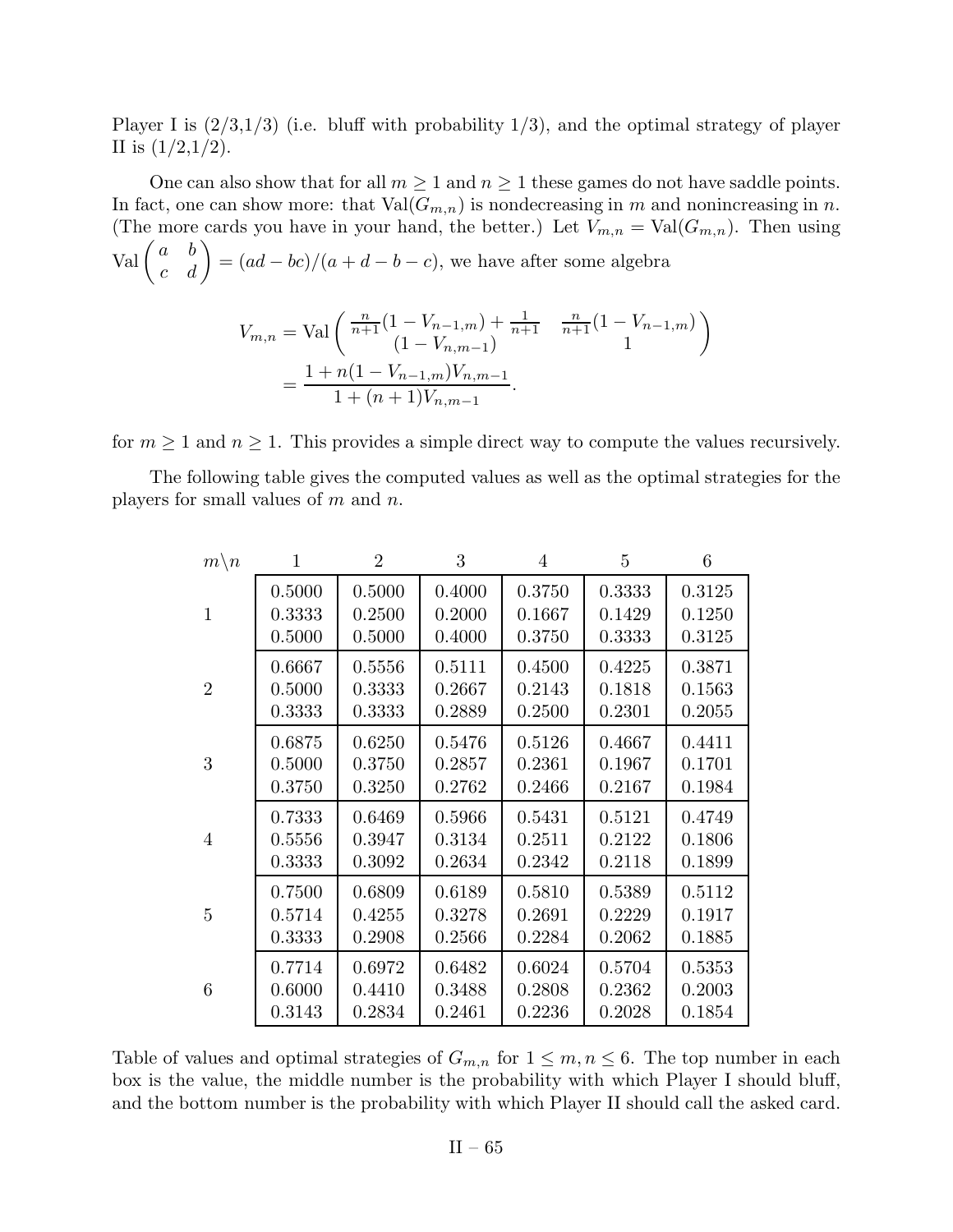**6.3 Recursive Games.**  $\epsilon$ -Optimal Strategies. In some games with games as components, it may happen that the original game comes up again. Such games are called **recursive**. A simple example is

$$
G = \begin{pmatrix} G & 1 \\ 1 & 0 \end{pmatrix}
$$

This is an infinite game. If the players always play the first row and first column, the game will be played forever. No matter how unlikely such a possibility is, the mathematical definition is not complete until we say what the payoff is if  $G$  is played forever. Let us say that II pays I Q units if they both choose their first pure strategy forever, and write

$$
G = \begin{pmatrix} G & 1 \\ 1 & 0 \end{pmatrix}, Q.
$$

We are not automatically assured the existence of a value or the existence of optimal strategies in infinite games. However, it is easy to see that the value of G exists and is equal to 1 no matter what the value of the number  $Q$  is. The analysis can be made as follows.

II can restrict her losses to at most 1 by choosing the second column. If  $Q \geq 1$ , I can guarantee winning at least 1 by playing his first row forever. But if  $Q < 1$ , this won't work. It turns out that an optimal strategy for I, guaranteeing him at least 1, does not exist in this case. However, for any  $\epsilon > 0$  there is a strategy for I that guarantees him an average gain of at least  $1 - \epsilon$ . Such a strategy, that guarantees a player an average payoff within  $\epsilon$  of the value, is called  $\epsilon$ **-optimal**. In this case, the strategy that continually uses the mixed strategy  $(1 - \epsilon, \epsilon)$  (top row with probability  $1 - \epsilon$  and bottom row with probability  $\epsilon$ ) is  $\epsilon$ -optimal for I. The use of such a strategy by I insures that he will eventually choose row 2, so that the payoff is bound to be 0 or 1 and never  $Q$ . The best that Player II can do against this strategy is to choose column 2 immediately, hoping that I chooses row 2. The expected payoff would then be  $1 \cdot (1 - \epsilon) + 0 \cdot \epsilon = 1 - \epsilon$ .

In summary, for the game  $G$  above, the value is 1; Player II has an optimal strategy, namely column 2; If  $Q \geq 1$ , the first row forever is optimal for I; if  $Q < 1$ , there is no optimal strategy for I, but the strategy  $(1 - \epsilon, \epsilon)$  forever is  $\epsilon$ -optimal for I.

Consider now the game

$$
G_0 = \begin{pmatrix} G_0 & 5 \\ 1 & 0 \end{pmatrix}, Q.
$$

For this game, the value depends on Q. If  $Q \geq 1$ , the first row forever is optimal for I, and the value is Q if  $1 \le Q \le 5$ , and the value is 5 if  $Q \ge 5$ . For  $Q < 1$ , the value is 1; however, in contrast to the game G above, I has an optimal strategy for the game  $G_0$ , for example  $(1/2, 1/2)$  forever. II's optimal strategy is the first column forever if  $Q < 5$ , the second column if  $Q > 5$  and anything if  $Q = 5$ .

In analogy to what we did for games with games as components, we might attempt to find the value v of such a game by replacing  $G_0$  by v in the matrix and solving the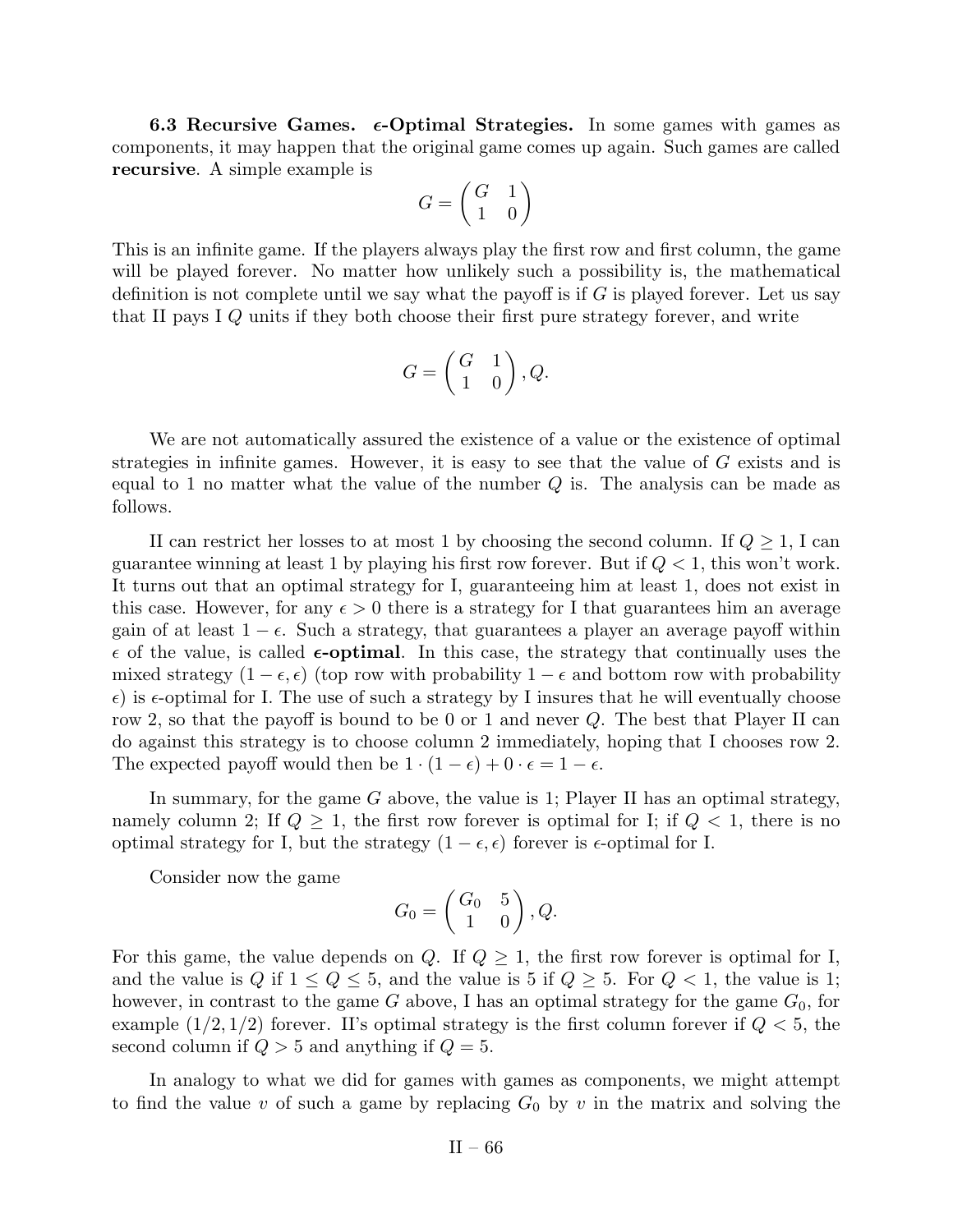equation

$$
v = \text{Val}\begin{pmatrix} v & 5\\ 1 & 0 \end{pmatrix}
$$

for v. Here there are many solutions to this equation. The set of all solutions to this equation is the set of numbers v in the interval  $1 \le v \le 5$ . (Check this!)

This illustrates a general result that the equation, given by equating  $v$  to the value of the game obtained by replacing the game in the matrix by  $v$ , always has a solution equal to the value of the game. It may have more solutions but the value of the game is that solution that is closest to Q. For more information on these points, consult the papers of Everett (1957) and of Milnor and Shapley (1957).

**Example 3.** Let

$$
G = \begin{pmatrix} G & 1 & 0 \\ 1 & 0 & G \\ 0 & G & 1 \end{pmatrix}, Q.
$$

Then, if the value of G is v,

$$
v = \text{Val}\begin{pmatrix} v & 1 & 0 \\ 1 & 0 & v \\ 0 & v & 1 \end{pmatrix} = \frac{1+v}{3}.
$$

This equation has a unique solution,  $v = 1/2$ . This must be the value for all Q. The strategy  $(1/3,1/3,1/3)$  forever is optimal for both players.

**Example 4.** The basic game of Dare is played as follows. Player I, the leader, and Player II, the challenger, simultaneously "pass" or "dare". If both pass, the payoff is zero (and the game is over). If I passes and II dares, I wins 1. If I dares and II passes, I wins 3. If both dare, the basic game is played over with the roles of the players reversed (the leader becomes the challenger and vice versa). If the players keep daring forever, let the payoff be zero. We might write

$$
G = \begin{matrix} \text{pass} & \text{dare} \\ \text{pass} & 0 & 1 \\ \text{dare} & 3 & -G^T \end{matrix}
$$

where  $-G<sup>T</sup>$  represents the game with the roles of the players reversed. (Its matrix is the negative of the transpose of the matrix G.) The value of  $-G<sup>T</sup>$  is the negative of the value of G.

If v represents the value of G, then  $v \geq 0$  because of the top row. Therefore the matrix for G with  $-G<sup>T</sup>$  replaced by  $-v$  does not have a saddle point, and we have

$$
v = \text{Val}\begin{pmatrix} 0 & 1 \\ 3 & -v \end{pmatrix} = \frac{3}{4+v}.
$$

This gives the quadratic equation,  $v^2 + 4v - 3 = 0$ . The only nonnegative solution is This gives the quadratic equation,  $v^- + 4v - 3 = 0$ . The only nonnegative solution is  $v = \sqrt{7} - 2 = .64575...$  The optimal strategy for I is  $((5 - \sqrt{7})/3, (\sqrt{7} - 2)/3)$  and the  $v = \sqrt{7 - 2} = .64575...$  The optimal strategy for II is  $(3 - \sqrt{7}, \sqrt{7} - 2)$ .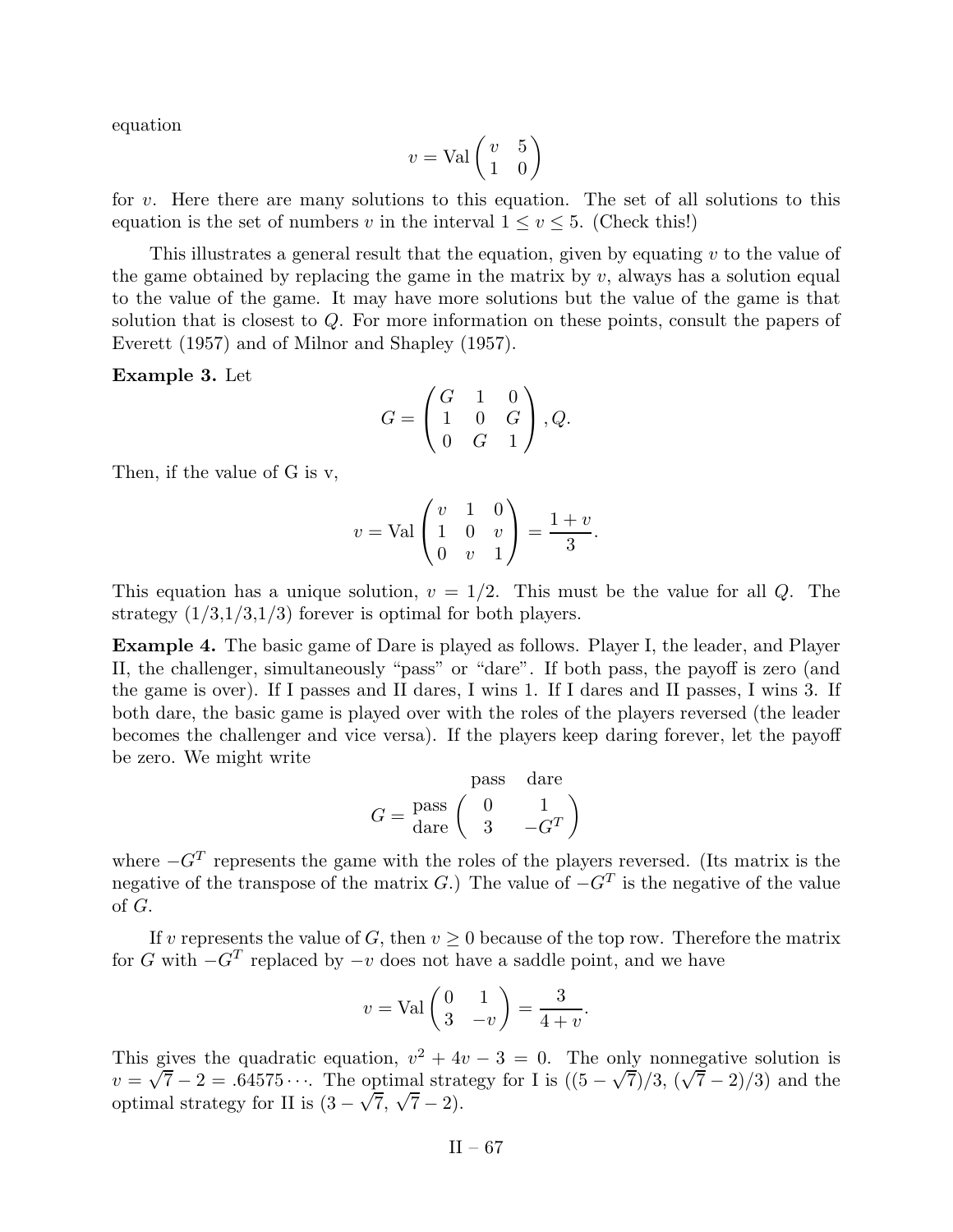**Example 5.** Consider the following three related games.

$$
G_1 = \begin{pmatrix} G_2 & 0 \\ 0 & G_3 \end{pmatrix} \qquad G_2 = \begin{pmatrix} G_1 & 1 \\ 1 & 0 \end{pmatrix} \qquad G_3 = \begin{pmatrix} G_1 & 2 \\ 2 & 0 \end{pmatrix}
$$

and suppose the payoff if the games are played forever is Q. Let us attempt to solve these games. Let  $v_1 = Val(G_1), v_2 = Val(G_2),$  and  $v_3 = Val(G_3)$ . Player I can guarantee that  $v_1 > 0$ ,  $v_2 > 0$  and  $v_3 > 0$  by playing  $(1/2, 1/2)$  forever. In addition,  $v_2 \leq 1$  and  $v_3 \leq 2$ , which implies  $v_1 < 1$ . Therefore none of the games has a saddle point and we may write

$$
v_1 = \frac{v_2 v_3}{v_2 + v_3}
$$
,  $v_2 = \frac{1}{2 - v_1}$ ,  $v_3 = \frac{4}{4 - v_1}$ .

Substituting the latter two equations into the former, we obtain

$$
\frac{v_1}{2 - v_1} + \frac{4v_1}{4 - v_1} = \frac{4}{(2 - v_1)(4 - v_1)}
$$

$$
5v_1^2 - 12v_1 + 4 = 0
$$

$$
(5v_1 - 2)(v_1 - 2) = 0
$$

Since  $0 < v_1 < 1$ , this implies that  $v_1 = 2/5$ . Hence

| Game  | value | opt. for $I = opt$ . for II |
|-------|-------|-----------------------------|
| $G_1$ | 2/5   | (16/25, 9/25)               |
| $G_2$ | 5/8   | (5/8, 3/8)                  |
| $G_3$ | 10/9  | (5/9, 4/9)                  |

independent of the value of Q.

**6.4 Stochastic Movement Among Games.** We may generalize the notion of a recursive game by allowing the choice of the next game played to depend not only upon the pure strategy choices of the players, but also upon chance. Let  $G_1, \ldots, G_n$  be games and let  $p_1,\ldots,p_n$  be probabilities that sum to one. We use the notation,  $p_1G_1+\cdots+p_nG_n$ , to denote the situation where the game to be played next is chosen at random, with game  $G_i$ being chosen with probability  $p_i$ ,  $i = 1, \ldots, n$ . Since, for a given number z, the  $1 \times 1$  matrix (*z*) denotes the trivial game in which II pays I *z*, we may, for example, use  $\frac{1}{2}G_1 + \frac{1}{2}(3)$  to represent the situation where  $G_1$  is played if a fair coin comes up heads, and II pays I 3 otherwise.

**Example 6.** Let  $G_1$  and  $G_2$  be related as follows.

$$
G_1 = \begin{pmatrix} \frac{1}{2}G_2 + \frac{1}{2}(0) & 1\\ 2 & 0 \end{pmatrix} \qquad G_2 = \begin{pmatrix} \frac{2}{3}G_1 + \frac{1}{3}(-2) & 0\\ 0 & -1 \end{pmatrix}
$$

The game must eventually end (with probability 1). In fact, the players could not play forever even if they wanted to. Even if they choose the first row and first column forever,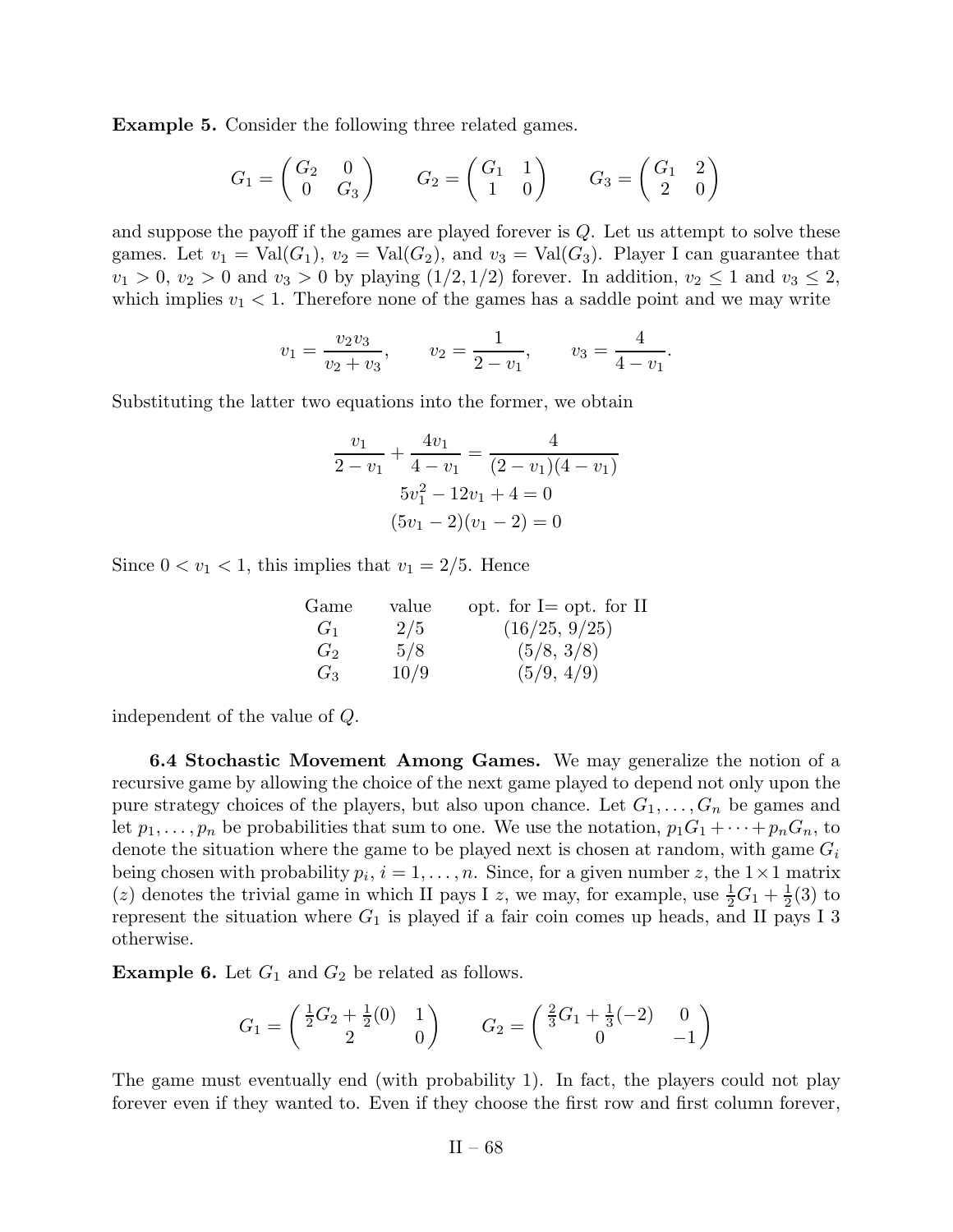eventually the game would end with a payoff of 0 or  $-2$ . Thus we do not need to specify any payoff if play continues forever. To solve, let  $v_i = \text{Val}(G_i)$  for  $i = 1, 2$ . Then  $0 \le v_1 \le 1$ and  $-1 \le v_2 \le 0$ , so neither game has a saddle point. Hence,

$$
v_1 = \text{Val}\left(\frac{\frac{1}{2}v_2}{2} - \frac{1}{0}\right) = \frac{4}{6 - v_2} \quad \text{and}
$$

$$
v_2 = \text{Val}\left(\frac{\frac{2}{3}v_1 - \frac{2}{3}}{0} - \frac{1}{1}\right) = -\frac{2(1 - v_1)}{5 - 2v_1}
$$

Thus

$$
v_1 = \frac{4}{6 + \frac{2(1 - v_1)}{5 - 2v_1}} = \frac{2(5 - 2v_1)}{16 - 7v_1}.
$$

This leads to the quadratic equation,  $7v_1^2 - 20v_1 + 10 = 0$ , with solution,  $v_1 = (10-\sqrt{30})/7 =$ .646 ···. We may substitute back into the equation for  $v_2$  to find  $v_2 = -(2\sqrt{30} - 10)/5 =$  $-191 \cdots$ . From these values one can easily find the optimal strategies for the two games.

**Example 7.** A coin with probability 2/3 of heads is tossed. Both players must guess whether the coin will land heads or tails. If I is right and II is wrong, I wins 1 if the coin is heads and 4 if the coin is tails and the game is over. If I is wrong and II is right, there is no payoff and the game is over. If both players are right, the game is played over. But if both players are wrong, the game is played over with the roles of the players reversed. If the game never ends, the payoff is Q.

If we denote this game by  $G$ , then

$$
G = \begin{pmatrix} \frac{2}{3}G + \frac{1}{3}(-G^T) & \frac{2}{3}(1) + \frac{1}{3}(0) \\ \frac{2}{3}(0) + \frac{1}{3}(4) & \frac{2}{3}(-G^T) + \frac{1}{3}G \end{pmatrix}
$$

If we let its value be denoted by  $v$ , then

$$
v = \text{Val}\left(\begin{array}{cc} \frac{1}{3}v & \frac{2}{3} \\ \frac{4}{3} & -\frac{1}{3}v \end{array}\right)
$$

If  $v \geq 2$ , then there is a saddle at the upper right corner with  $v = 2/3$ . This contradiction shows that  $v < 2$  and there is no saddle. Therefore,

$$
v = \frac{8 + v^2}{18}
$$
 or  $v^2 - 18v + 8 = 0$ .

This has a unique solution less than two,

$$
v=9-\sqrt{73}=.456\cdots
$$

from which we may calculate the optimal strategy for I:

$$
(\frac{13 - \sqrt{73}}{6}, \frac{\sqrt{73} - 7}{6}) = (.743 \cdots, .256 \cdots)
$$
  
II - 69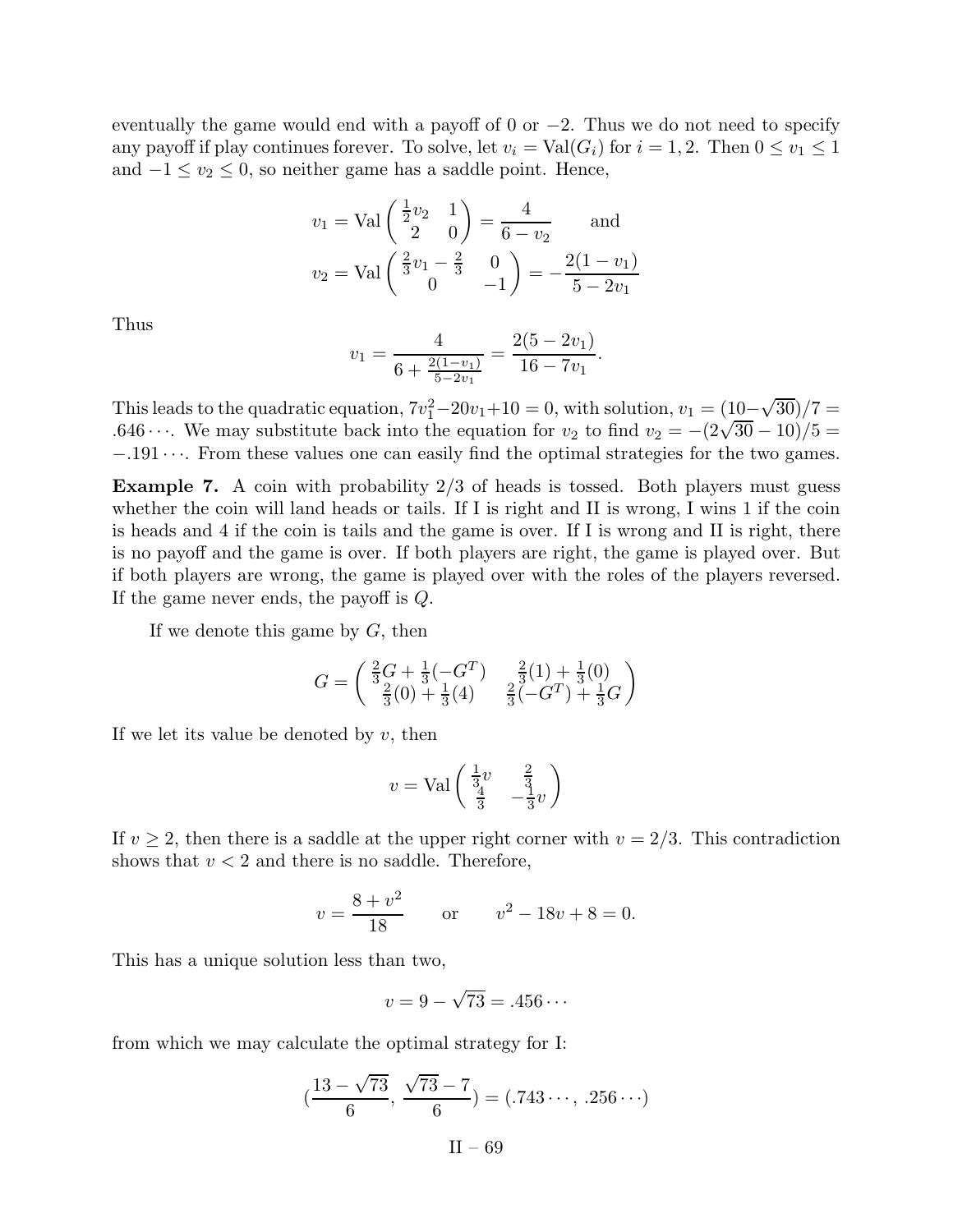and the optimal strategy for II:

$$
(\frac{11-\sqrt{73}}{6}, \frac{\sqrt{73}-5}{6}) = (.409\cdots, .591\cdots).
$$

The value and optimal strategies are independent of Q.

**6.5 Stochastic Games.** If to the features of the games of the previous section is added the possibility of a payoff at each stage until the game ends, the game is called a **Stochastic Game**. This seems to be the proper level of generality for theoretical treatment of multistage games. It is an area of intense contemporary research. See for example the books of Filar and Vrieze (1997) and Maitra and Sudderth (1996). Stochastic games were introduced by Shapley in (1953) in a beautiful paper that has been reprinted in Raghavan et al. (1991), and more recently in Kuhn (1997). In this section, we present Shapley's main result.

A Stochastic Game,  $\boldsymbol{G}$ , consists of a finite set of positions or states,  $\{1, 2, ..., N\}$ , one of which is specified as the starting position. We denote by  $G^{(k)}$  the game in which k is the starting position. Associated with each state, k, is a matrix game,  $\mathbf{A}^{(k)} = (a_{ij}^{(k)})$ . If the stochastic game is in state k, the players simultaneously choose a row and column of  $A^{(k)}$ , say *i* and *j*. As a result, two things happen. First, Player I wins the amount  $a_{ij}^{(k)}$  from Player II. Second, with probabilities that depend on  $i, j$  and  $k$ , the game either stops, or it moves to another state (possibly the same one). The probability that the game stops is denoted by  $s_{ij}^{(k)}$ , and the probability that the next state is  $\ell$  is denoted by  $P_{ij}^{(k)}(\ell)$ , where

$$
s_{ij}^{(k)} + \sum_{\ell=1}^{N} P_{ij}^{(k)}(\ell) = 1
$$
\n(5)

for all  $i, j$  and  $k$ .

The payoffs accumulate throughout the game until it stops. To make sure the game eventually stops, we make the assumption that all the stopping probabilities are positive. Let s denote the smallest of these probabilities.

$$
s = \min_{i,j,k} s_{ij}^{(k)} > 0
$$
 (6)

Under this assumption, the probability is one that the game ends in a finite number of moves. This assumption also makes the expected accumulated payoff finite no matter how the game is played, since if  $M$  denotes the largest of the absolute values of the payoffs,  $M = \max_{i,j,k} |a_{ij}^{(k)}|$ , then the total expected payoff to either player is bounded by

$$
M + (1 - s)M + (1 - s)^{2}M + \dots = M/s.
$$
 (7)

Player I wishes to maximize the total accumulated payoff and Player II to minimize it. We use a modification of the notation of the previous section to describe this game.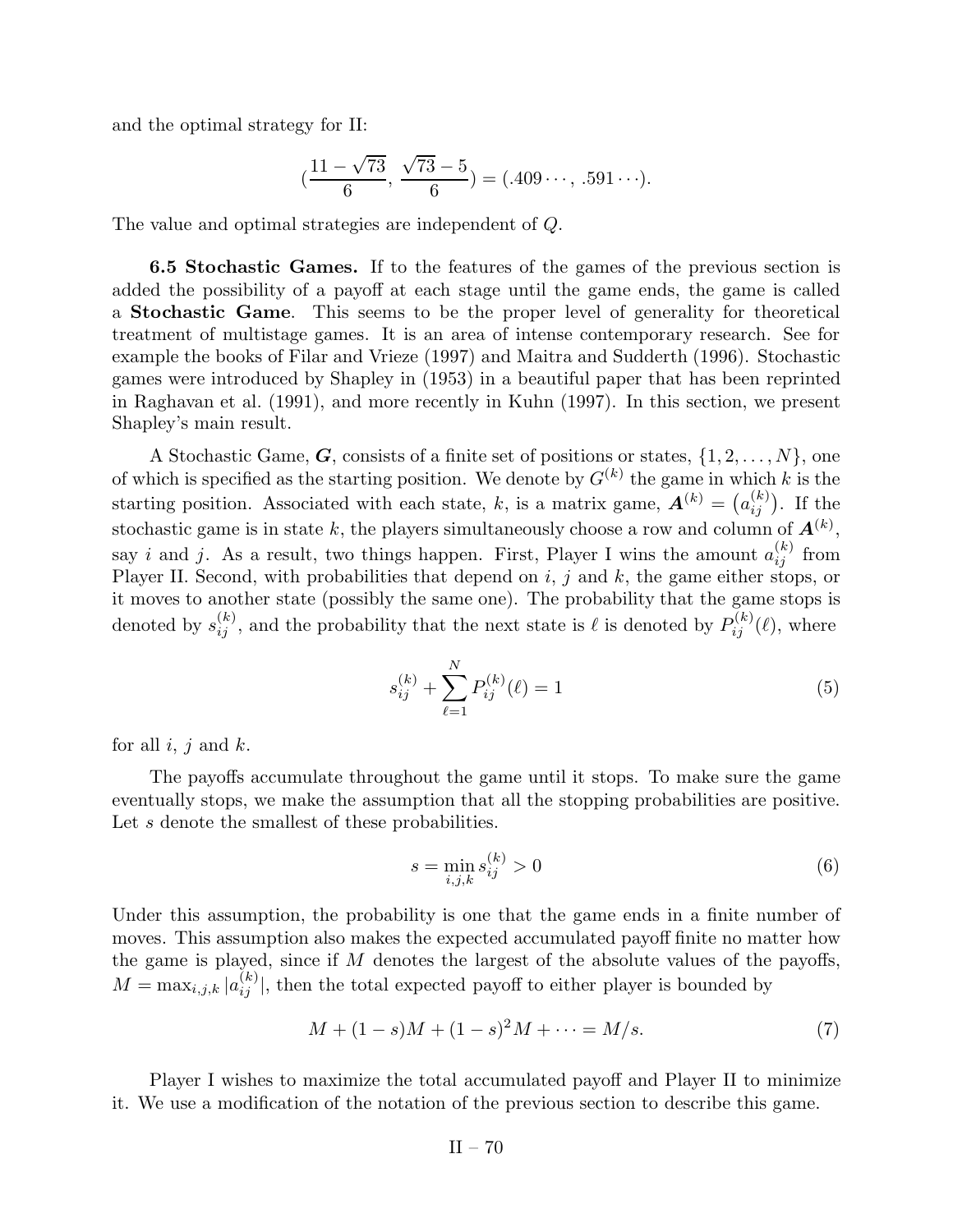$$
G^{(k)} = \left( a_{ij}^{(k)} + \sum_{\ell=1}^{N} P_{ij}^{(k)}(\ell) G^{(\ell)} \right). \tag{8}
$$

Note that the probabilities in each component of this matrix sum to less than one. It is understood that with the remaining probability,  $s_{ij}^{(k)}$ , the game ends. It should be noted that in contrast to the previous section, a payoff does not end the game. After a payoff is made, it is then decided at random whether the game ends and, if not, which state should be played next.

Since no upper bound can be placed on the length of the game, this is an infinite game. A strategy for a player must specify for every  $n$  how to choose an action if the game reaches stage n. In general, theory does not guarantee a value. Moreover, the choice of what to do at stage  $n$  may depend on what happened at all previous stages, so the space of possible strategies is extremely complex.

Nevertheless, in stochastic games, the value and optimal strategies for the players exist for every starting position. Moreover, optimal strategies exist that have a very simple form. Strategies that prescribe for a player a probability distribution over his choices that depends only on the game,  $G_k$ , being played and not on the stage n or past history are called **stationary strategies**. The following theorem states that there exist stationary optimal strategies.

**Theorem 1.** *(Shapley (1952))* Each game  $G^{(k)}$  has a value,  $v(k)$ . These values are the *unique solution of the set of equations,*

$$
v(k) = \text{Val}\left(a_{ij}^{(k)} + \sum_{\ell=1}^{N} P_{ij}^{(k)}(\ell) v(\ell)\right) \qquad \text{for } k = 1, ..., N. \tag{9}
$$

*Each player has a stationary optimal strategy that in state* k *uses the optimal mixed strategy for the game with matrix*

$$
\mathbf{A}^{(k)}(\mathbf{v}) = \left(a_{ij}^{(k)} + \sum_{\ell=1}^{N} P_{ij}^{(k)}(\ell) v(\ell)\right)
$$
(10)

where  $\bf{v}$  represents the vector of values,  $\bf{v} = (v(1), \ldots, v(N))$ .

In equations (9), we see the same principle as in the earlier sections: the value of a game is the value of the matrix game (8) with the games replaced by their values. A proof of this theorem may be found in Appendix 2.

**Example 8.** As a very simple example, consider the following stochastic game with one state, call it G.

$$
G = \begin{pmatrix} 1 + (3/5)G & 3 + (1/5)G \\ 1 + (4/5)G & 2 + (2/5)G \end{pmatrix}
$$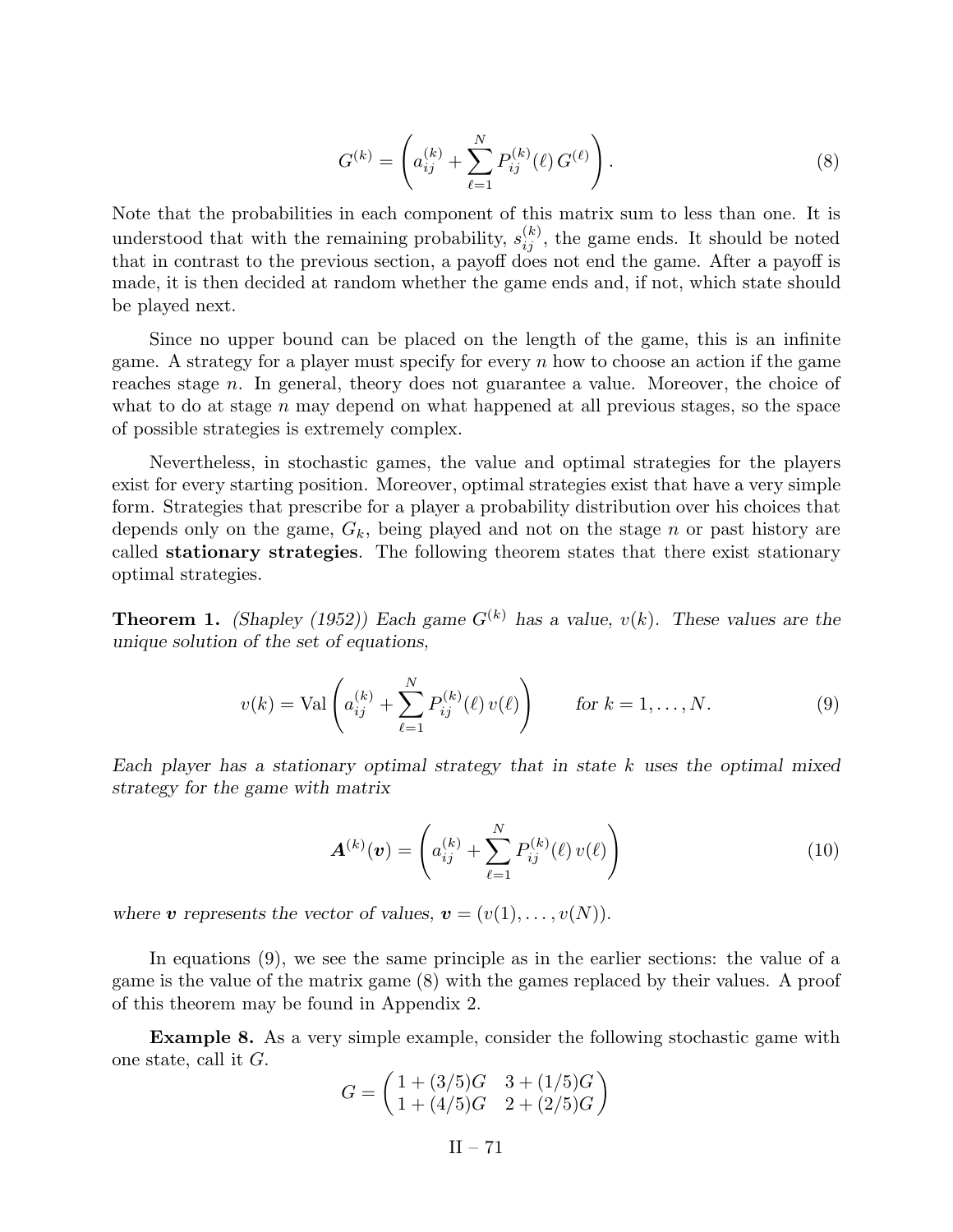From Player II's viewpoint, column 1 is better than column 2 in terms of immediate payoff, but column 2 is more likely to end the game sooner than column 1, so that it should entail smaller future payoffs. Which column should she choose?

Assume that all strategies are active, i.e. that the game does not have a saddle point. We must check when we are finished to see if the assumption was correct. Then

$$
v = \text{Val}\left(\frac{1 + (3/5)v - 3 + (1/5)v}{1 + (4/5)v - 2 + (2/5)v}\right)
$$
  
= 
$$
\frac{(1 + (4/5)v)(3 + (1/5)v) - (1 + (3/5)v)(2 + (2/5)v)}{1 + (4/5)v + 3 + (1/5)v - 1 - (3/5)v - 2 - (2/5)v} = 1 + v - (2/25)v^2
$$

This leads to

$$
(2/25)v^2 = 1.
$$

Solving this quadratic equation gives two possible solutions  $v = \pm \sqrt{25/2} = \pm (5/2)\sqrt{2}$ . Solving this quadratic equation gives two possible solutions  $v = \pm \sqrt{29}/2 = \pm (9/2)\sqrt{2}$ .<br>Since the value is obviously positive, we must use the plus sign. This is  $v = (5/2)\sqrt{2} =$ 3.535. If we put this value into the matrix above, it becomes

$$
\begin{pmatrix} 1 + (3/2)\sqrt{2} & 3 + (1/2)\sqrt{2} \\ 1 + 2\sqrt{2} & 2 + \sqrt{2} \end{pmatrix}
$$

The optimal strategy for Player I in this matrix is  $p = (\sqrt{2} - 1, 2 - \sqrt{2}) = (.414, .586),$ The optimal strategy for Player I in this matrix is  $p = (\sqrt{2} - 1, 2 - \sqrt{2}) = (.414, .380)$ ,<br>and the optimal strategy for Player II is  $q = (1 - \sqrt{2}/2, \sqrt{2}/2) = (.293, .707)$ . Since these are probability vectors, our assumption is correct and these are the optimal strategies, and  $v = (5/2)\sqrt{2}$  is the value of the stochastic game.

**6.6 Approximating the solution.** For a general stochastic game with many states, equations (9) become a rather complex system of simultaneous nonlinear equations. We cannot hope to solve such systems in general. However, there is a simple iterative method of approximating the solution. This is based on Shapley's proof of Theorem 1, and is called **Shapley iteration**.

First we make a guess at the solution, call it  $\mathbf{v}_0 = (v_0(1), \ldots, v_0(N))$ . Any guess will do. We may use all zero's as the initial guess,  $v_0 = 0 = (0, \ldots, 0)$ . Then given  $v_n$ , we define inductively,  $v_{n+1}$ , by the equations,

$$
v_{n+1}(k) = \text{Val}\left(a_{ij}^{(k)} + \sum_{\ell=1}^{N} P_{ij}^{(k)}(\ell) v_n(\ell)\right) \qquad \text{for } k = 1, ..., N. \tag{11}
$$

With  $v_0 = 0$ , the  $v_n(k)$  have an easily understood interpretation.  $v_n(k)$  is the value of the stochastic game starting in state  $k$  if there is forced stopping if the game reaches stage  $n$ . In particular,  $v_1(k) = \text{Val}(\mathbf{A}_k)$  for all k.

The proof of Theorem 1 shows that  $v_n(k)$  converges to the true value,  $v(k)$ , of the stochastic game starting at  $k$ . Two useful facts should be noted. First, the convergence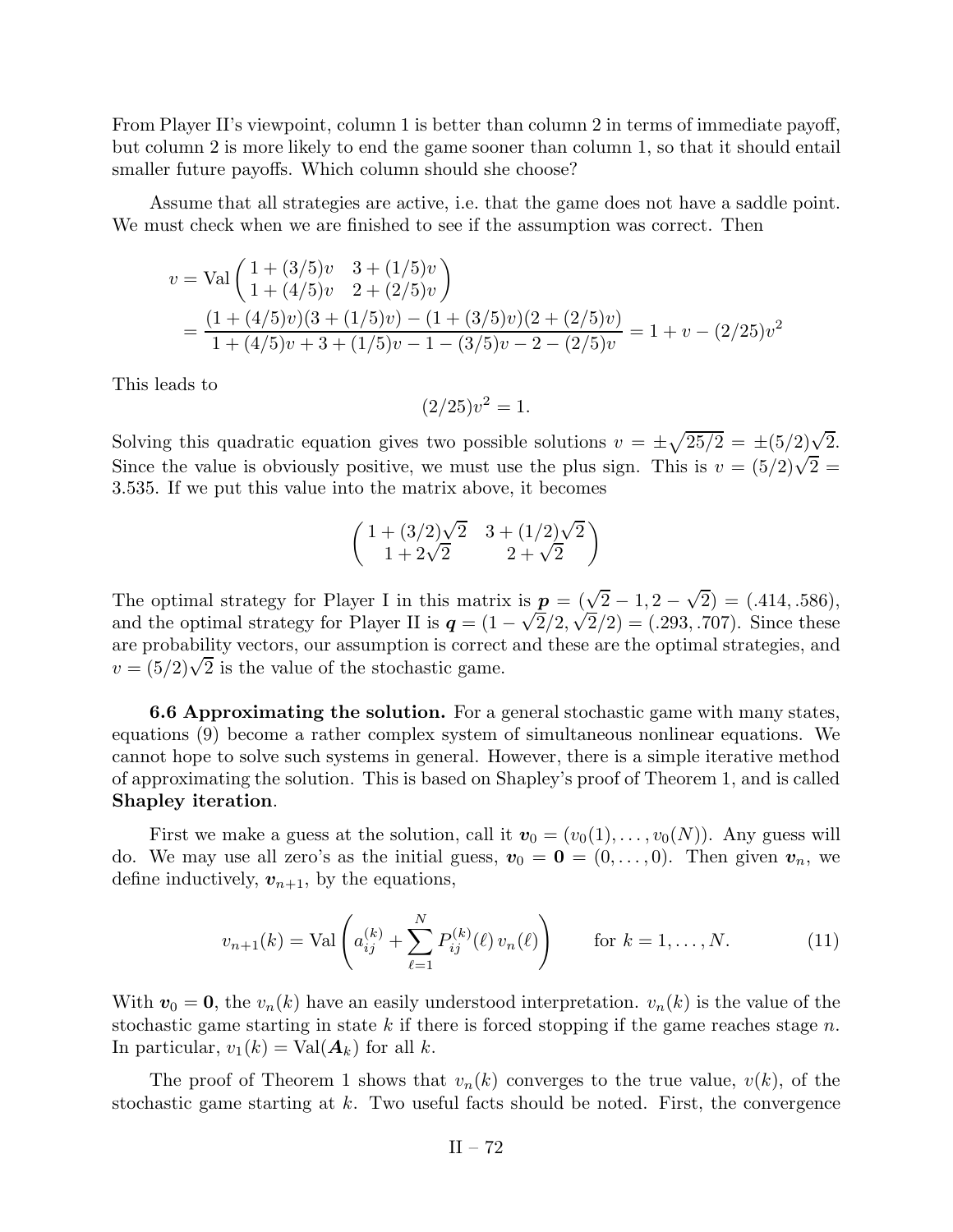is at an exponential rate: the maximum error goes down at least as fast as  $(1-s)^n$ . (See Corollary 1 of Appendix 2.) Second, the maximum error at stage  $n + 1$  is at most the maximum change from stage n to  $n + 1$  multiplied by  $(1 - s)/s$ . (See Corollary 2 of Appendix 2.)

Let us take an example of a stochastic game with two positions. The corresponding games  $G^{(1)}$  and  $G^{(2)}$ , are related as follows.

$$
G^{(1)} = \begin{pmatrix} 4+3G^{(1)} & 0+3G^{(2)} \\ 1+3G^{(2)} & 3+3G^{(1)} \end{pmatrix} \qquad G^{(2)} = \begin{pmatrix} 0+3G^{(1)} & -5 \\ -4 & 1+3G^{(2)} \end{pmatrix}
$$

Using  $v_0 = (0, 0)$  as the initial guess, we find  $v_1 = (2, -2)$ , since

$$
v_1(1) = \text{Val}\begin{pmatrix} 4 & 0 \\ 1 & 3 \end{pmatrix} = 2
$$
  $v_1(2) = \text{Val}\begin{pmatrix} 0 & -5 \\ -4 & 1 \end{pmatrix} = -2.$ 

The next iteration gives

$$
v_2(1) = \text{Val}\begin{pmatrix} 4.6 & -.8 \\ .2 & 4 \end{pmatrix} = 2.0174
$$
  $v_2(2) = \text{Val}\begin{pmatrix} 1 & -5 \\ -4 & 0 \end{pmatrix} = -2.$ 

Continuing, we find

| $v_3(1) = 2.0210$ | $v_3(2) = -1.9983$ |
|-------------------|--------------------|
| $v_4(1) = 2.0220$ | $v_4(2) = -1.9977$ |
| $v_5(1) = 2.0224$ | $v_5(2) = -1.9974$ |
| $v_6(1) = 2.0225$ | $v_6(2) = -1.9974$ |

The smallest stopping probability is .5, so the rate of convergence is at least  $(.5)^n$  and the maximum error of  $v_6$  is at most .0002.

The optimal strategies using  $v_6$  are easily found. For game  $G^{(1)}$ , the optimal strategies are  $p^{(1)} = (.4134, .5866)$  for Player I and  $q^{(1)} = (.5219, .4718)$  for Player II. For game  $G^{(2)}$ , the optimal strategies are  $p^{(2)} = (.3996, .6004)$  for Player I and  $q^{(2)} = (.4995, .5005)$  for Player II.

## **6.7 Exercises**

1.(a) Solve the system of games

$$
G = \begin{pmatrix} 0 & G_1 \\ G_2 & G_3 \end{pmatrix} \qquad G_1 = \begin{pmatrix} 4 & 3 \\ 1 & 2 \end{pmatrix} \qquad G_2 = \begin{pmatrix} 0 & 6 \\ 5 & 1 \end{pmatrix} \qquad G_3 = \begin{pmatrix} 0 & -2 \\ -2 & 0 \end{pmatrix}.
$$

(b). Solve the games with matrices

| (b1) |  |                                                                                                  |  |  |  |                                                                                                                                       |
|------|--|--------------------------------------------------------------------------------------------------|--|--|--|---------------------------------------------------------------------------------------------------------------------------------------|
|      |  | $\begin{pmatrix} 0 & 6 & 0 & 2 \\ 0 & 3 & 0 & 5 \\ 5 & 0 & 2 & 0 \\ 1 & 0 & 4 & 0 \end{pmatrix}$ |  |  |  | $\begin{pmatrix} 3 & 1 & 5 & 2 & 2 \\ 1 & 3 & 5 & 2 & 2 \\ 4 & 4 & 1 & 2 & 2 \\ 1 & 1 & 1 & 6 & 3 \\ 1 & 1 & 1 & 4 & 7 \end{pmatrix}$ |
|      |  |                                                                                                  |  |  |  |                                                                                                                                       |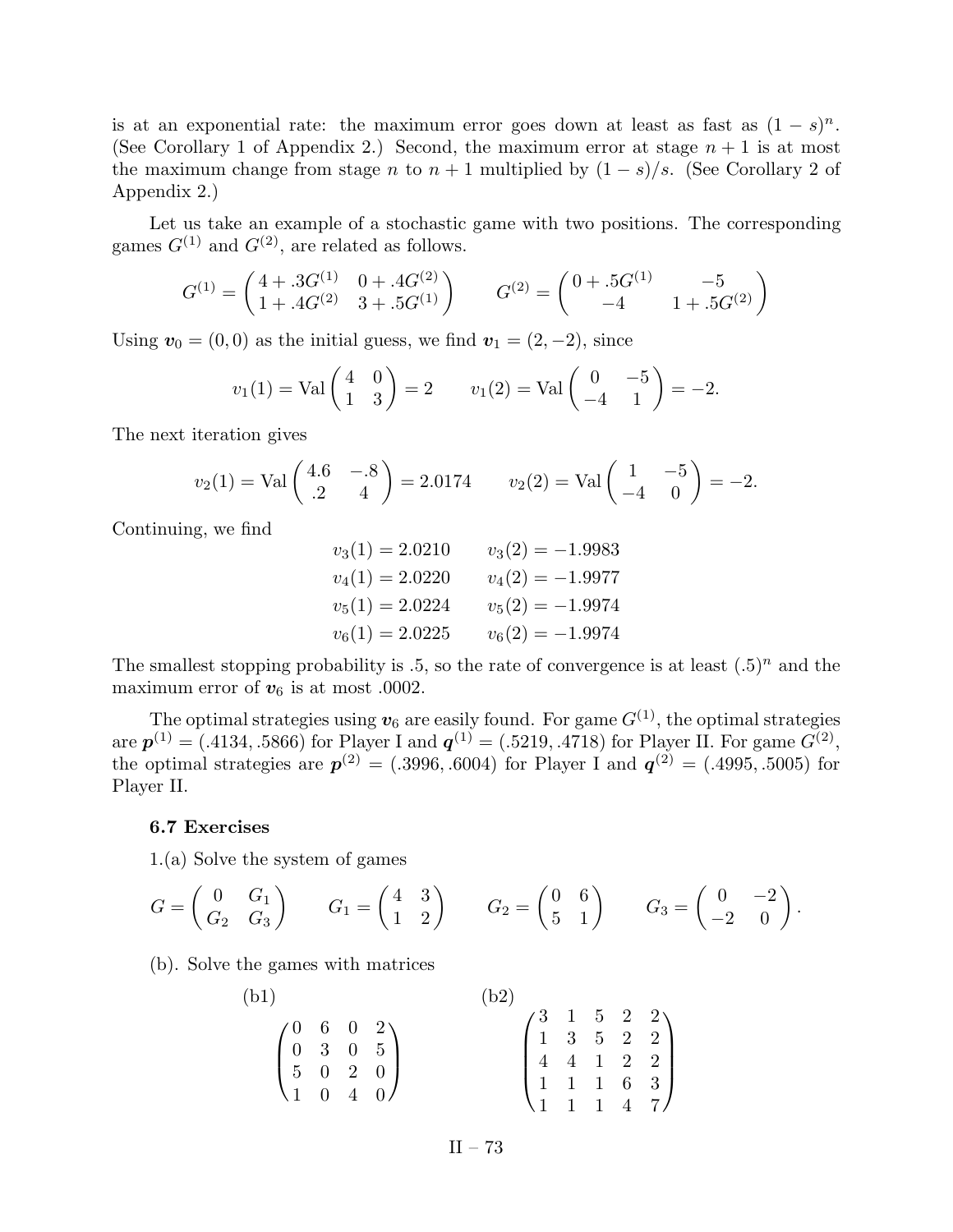2. **The Inspection Game.** Let  $G_{m,n}$  denote the inspection game in which I is allowed m inspections in the n time periods. (Thus, for  $1 \leq n \leq m$ , Val $(G_{m,n}) = 1$ , while for  $n \geq 1$ , Val $(G_{0,n}) = 0$ .) Find the iterative structure of the games and solve.

3. **A Game of Endurance.** II must count from n down to zero by subtracting either one or two at each stage. I must guess at each stage whether II is going to subtract one or two. If I ever guesses incorrectly at any stage, the game is over and there is no payoff. Otherwise, if I guesses correctly at each stage, he wins 1 from II. Let  $G_n$  denote this game, and use the initial conditions  $G_0 = (1)$  and  $G_1 = (1)$ . Find the recursive structure of the games and solve. (In the solution, you may use the notation  $F_n$  to denote the Fibonacci sequence, 1, 1, 2, 3, 5, 8, 13,..., with definition  $F_0 = 1$ ,  $F_1 = 1$ , and for  $n \geq 2$ ,  $F_n = F_{n-1} + F_{n-2}$ .

4. Solve the sequence of games,  $G_0, G_1, \ldots$ , where

$$
G_0 = \begin{pmatrix} 3 & 2 \\ 1 & G_1 \end{pmatrix}, \dots, G_n = \begin{pmatrix} n+3 & n+2 \\ n+1 & G_{n+1} \end{pmatrix}, \dots
$$

Assume that if play continues forever, the payoff is zero.

5. (a) In the game "Guess it!",  $G_{1,n}$ , with  $m = 1$  and arbitrary n, show that Player I's optimal strategy if to bluff with probability  $1/(n+2)$ .

(b) Show that Player II's optimal strategy in  $G_{1,n}$  is to call the asked card with probability  $V_{1,n}$ , the value of  $G_{1,n}$ .

6. **Recursive Games.** (a) Solve the game  $G = \begin{pmatrix} G & 2 \\ 0 & 1 \end{pmatrix}$ , Q.

(b) Solve the game 
$$
G = \begin{pmatrix} G & 1 & 1 \\ 1 & 0 & G \\ 1 & G & 0 \end{pmatrix}
$$
, Q.

7. Consider the following three related games.

$$
G_1 = \begin{pmatrix} G_2 & 1 \\ 1 & 0 \end{pmatrix} \qquad G_2 = \begin{pmatrix} G_3 & 0 \\ 0 & 2 \end{pmatrix} \qquad G_3 = \begin{pmatrix} G_1 & 1 \\ 1 & 0 \end{pmatrix}
$$

and suppose the payoff is Q if the games are played forever. Solve.

8. Consider the following three related games.

$$
G_1 = \begin{pmatrix} G_1 & G_2 & G_3 \\ G_2 & G_3 & G_1 \\ G_3 & G_1 & G_2 \end{pmatrix} \qquad G_2 = \begin{pmatrix} G_1 & 0 \\ 0 & 2 \end{pmatrix} \qquad G_3 = \begin{pmatrix} G_2 & 1 \\ 1 & 0 \end{pmatrix}
$$

and suppose the payoff is Q if the games are played forever. Solve.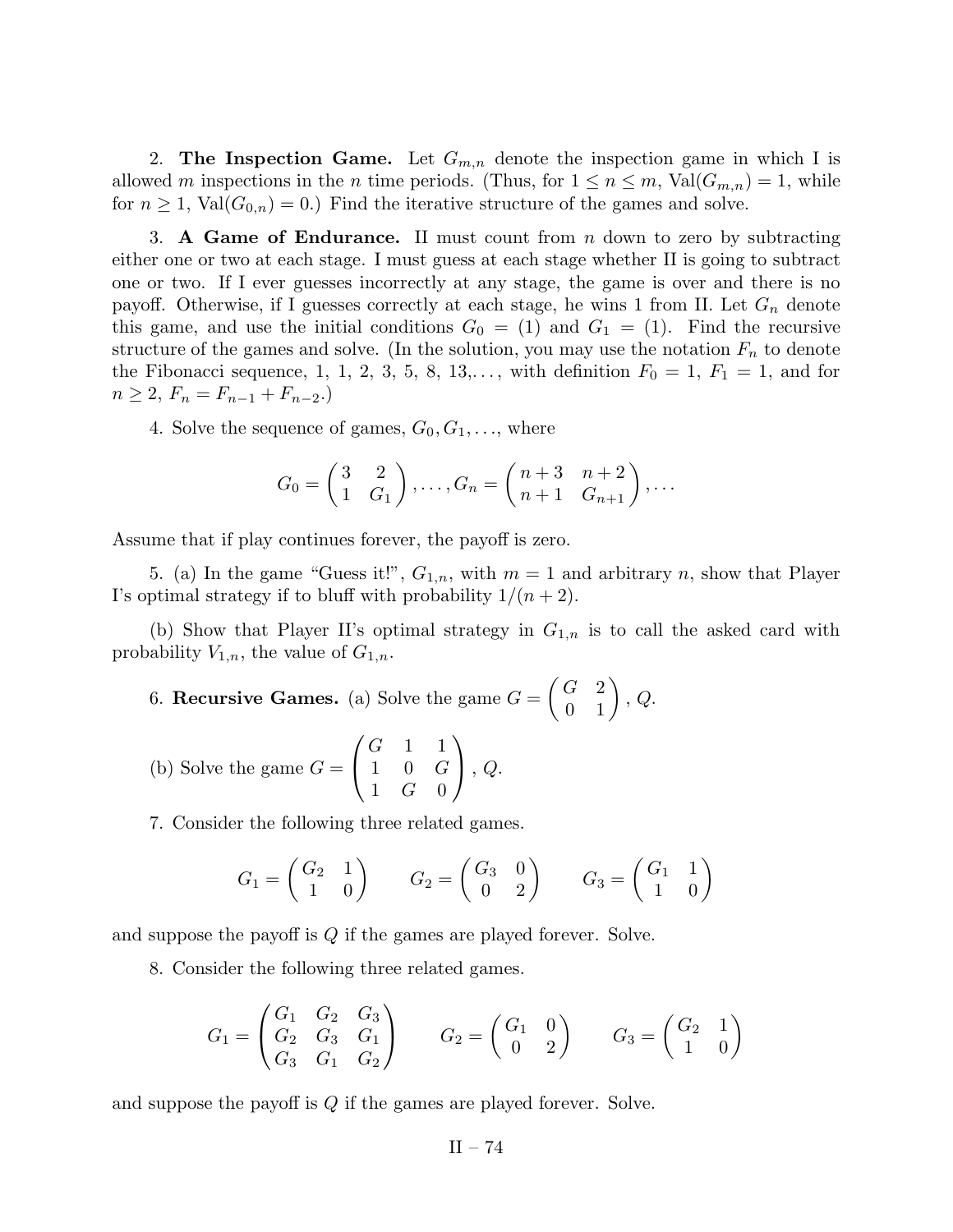9. There is one point to go in the match. The player that wins the last point while serving wins the match. The server has two strategies, high and low. The receiver has two strategies, near and far. The probability the server wins the point is given in the accompanying table.

|      | near | far |
|------|------|-----|
| high | .8   | .5  |
| low  | .6   | .7  |

If the server misses the point, the roles of the players are interchanged and the win probabilities for given pure strategies are the same for the new server. Find optimal strategies for server and receiver, and find the probability the server wins the match.

10. Player I tosses a coin with probability p of heads. For each  $k = 1, 2, \ldots$ , if I tosses k heads in a row he may stop and challenge II to toss the same number of heads; then II tosses the coin and wins if and only if he tosses k heads in a row. If I tosses tails before challenging II, then the game is repeated with the roles of the players reversed. If neither player ever challenges, the game is a draw.

(a) Solve when  $p = 1/2$ .

(b) For arbitrary p, what are the optimal strategies of the players? Find the limit as  $p \to 1$ of the probability that I wins.

11. Solve the following stochastic game.

$$
G = \begin{pmatrix} 4 & 1 + (1/3)G \\ 0 & 1 + (2/3)G \end{pmatrix}.
$$

12. Consider the following stochastic game with two positions.

$$
G^{(1)} = \begin{pmatrix} 2 & 2 + (1/2)G^{(2)} \\ 0 & 4 + (1/2)G^{(2)} \end{pmatrix} \qquad G^{(2)} = \begin{pmatrix} -4 & 0 \\ -2 + (1/2)G^{(1)} & -4 + (1/2)G^{(1)} \end{pmatrix}
$$

(a) Solve the equations (9) exactly for the values  $v(1)$  and  $v(2)$ .

(b) Carry out Shapley iteration to find  $v_2$  starting with the initial guess  $v_0 = (0,0)$ , and compare with the exact values found in (a).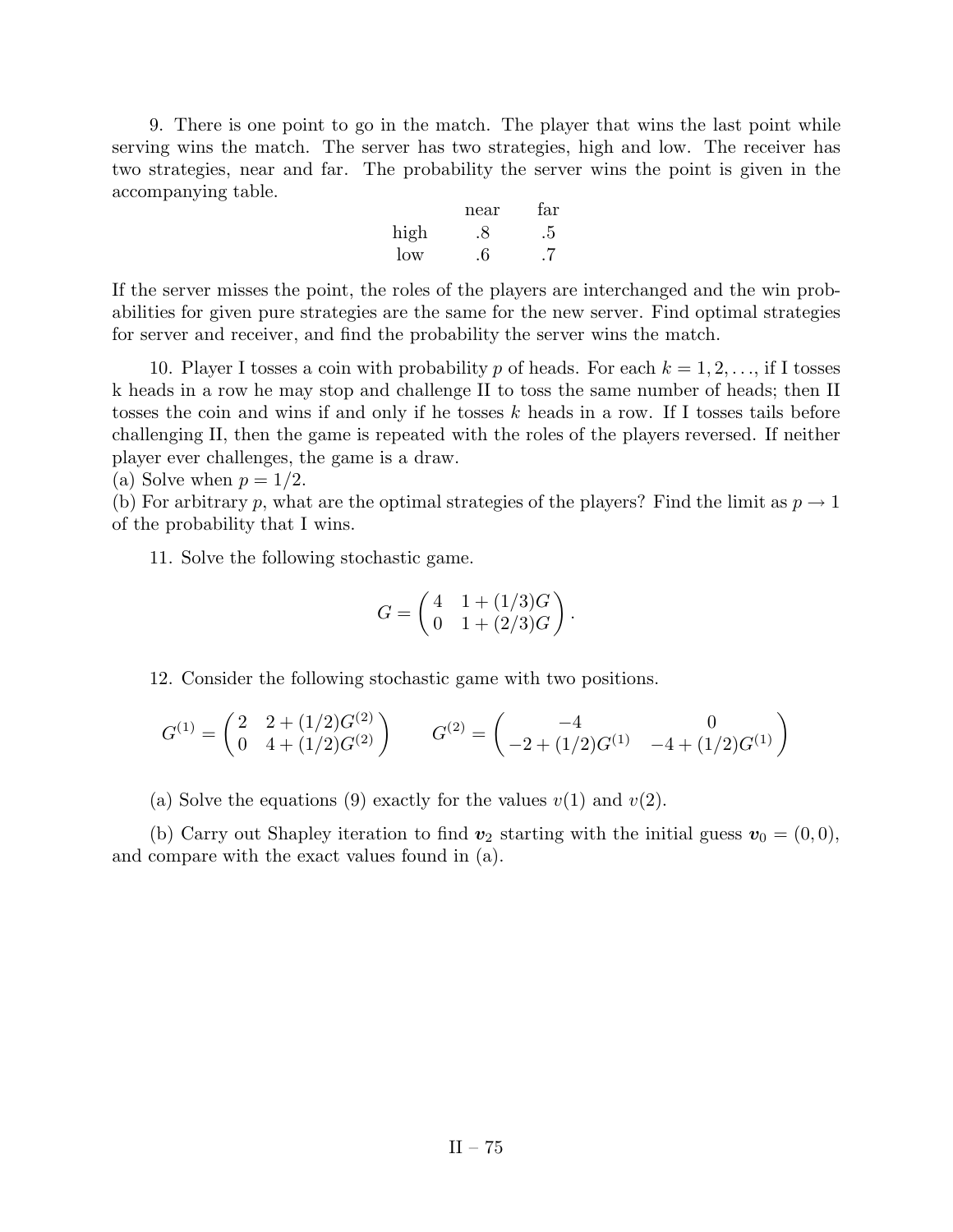## **7. Infinite Games.**

In this Chapter, we treat infinite two-person, zero-sum games. These are games  $(X, Y, A)$ , in which at least one of the strategy sets, X and Y, is an infinite set. The famous example of Exercise 4.7.3, he-who-chooses-the-larger-integer-wins, shows that an infinite game may not have a value. Even worse, the example of Exercise 4.7.5 shows that the notion of a value may not even make sense in infinite games without further restrictions. This latter problem will be avoided when we assume that the function  $A(x, y)$ is either bounded above or bounded below.

**7.1 The Minimax Theorem for Semi-Finite Games.** The minimax theorem for finite games states that every finite game has a value and both players have optimal mixed strategies. The first theorem below generalizes this result to the case where only one of the players has a finite number of pure strategies. The conclusion is that the value exists and the player with a finite number of pure strategies has an optimal mixed strategy. But first we must discuss mixed strategies and near optimal strategies for infinite games.

**Mixed Strategies for Infinite Games:** First note that for infinite games, the notion of a mixed strategy is somewhat open to choice. Suppose the strategy set, Y , of Player II is infinite. The simplest choice of a mixed strategy is a *finite distribution* over  $Y$ . This is a distribution that gives all its probability to a finite number of points. Such a distribution is described by a finite number of points of Y, say  $y_1, y_2, \ldots, y_n$ , and a set of probabilities,  $q_1, q_2, \ldots, q_n$  summing to one with the understanding that point  $y_j$  is chosen with probability  $q_j$ . We will denote the set of finite distributions on Y by  $Y_F^*$ .

When Y is an interval of the real line, we may allow as a mixed strategy any distribution over Y given by its distribution function,  $F(z)$ . Here,  $F(z)$  represents the probabiity that the randomly chosen pure strategy,  $y$ , is less than or equal to z. The advantage of enlarging the set of mixed strategies is that it then becomes more likely that an optimal mixed strategy will exist. The payoff for using such a strategy is denoted by  $A(x, F)$  for  $x \in X$ .

**Near Optimal Strategies for Infinite Games:** When a game has a finite value and an optimal strategy for a player does not exist, that player must be content to choosing a strategy that comes within  $\epsilon$  of achieving the value of the game for some small  $\epsilon > 0$ . Such a strategy is called an  $\epsilon$ -optimal strategy and was discussed in Chapter 6.

In infinite games, we allow the value to be  $+\infty$  or  $-\infty$ . For example, the value is  $+\infty$ if for every number B, however large, there exists a mixed strategy *p* for Player I such that  $A(\mathbf{p}, y) \geq B$  for all  $y \in Y$ . A simple example would be:  $X = [0, \infty)$ , Y arbitrary, and  $A(x, y) = x$  independent of y. The value is  $+\infty$ , since for any B, Player I can guarantee winning at least B by choosing any  $x \geq B$ . Such a strategy might be called B-optimal. We will refer to both  $\epsilon$ -optimal and B-optimal strategies as near optimal strategies.

**The Semi-Finite Minimax Theorem.** For finite  $X = \{x_1, \ldots, x_m\}$ , we denote the set of mixed strategies of Player I as usual by  $X^*$ . If Player I uses  $p \in X^*$  and Player II uses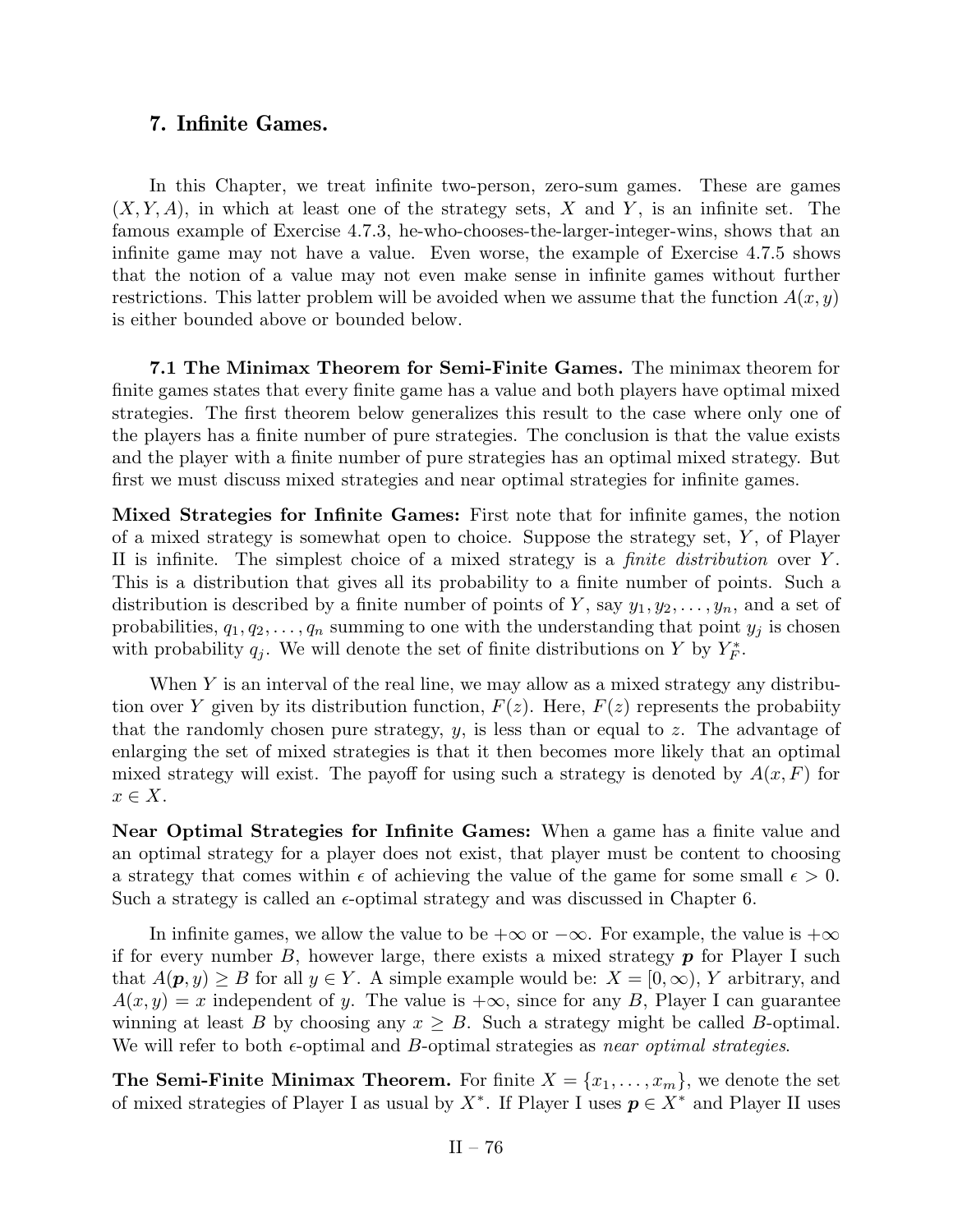$q \in Y_F^*$ , then the average payoff is denoted by

$$
A(\boldsymbol{p}, \boldsymbol{q}) = \sum_{i} \sum_{j} p_i A(x_i, y_j) q_j.
$$
 (1)

We denote the set of mixed strategies of Player II by  $Y^*$ , but we shall always assume that  $Y^*_{F} \subset Y^*$ .

Consider the semi-finite two-person zero-sum game,  $(X, Y, A)$ , in which X is a finite set, Y is an arbitrary set, and  $A(x, y)$  is the payoff function — the winnings of Player I if he chooses  $x \in X$  and Player II chooses  $y \in Y$ . To avoid the the possibility that the average payoff does not exist or that the value might be  $-\infty$ , we assume that the payoff function,  $A(x, y)$ , is bounded below. By bounded below, we mean that there is a number M such that  $A(x, y) > M$  for all  $x \in X$  and all  $y \in Y$ . This assumption is weak from the point of view of utility theory because, as mentioned in Appendix 1, it is customary to assume that utility is bounded.

It is remarkable that the minimax theorem still holds in this situation. Specifically the value exists and Player I has a minimax strategy. In addition, for every  $\epsilon > 0$ , Player II has an  $\epsilon$ -minimax strategy within  $Y_F^*$ .

**Theorem 7.1.** *If* X *is finite and* A *is bounded below, then the game* (X, Y, A) *has a finite value and Player I has an optimal mixed strategy. In addition, if* X *has* m *elements, then Player II has near optimal strategies that give weight to at most* m *points of* Y *.*

This theorem is valid without the asumption that A is bounded below provided Player II is restricted to finite strategies, i.e.  $Y^* = Y_F^*$ . See Exercise 1. However, the value may be  $-\infty$ , and the notion of near optimal strategies must be extended to this case.

By symmetry, if Y is finite and A is bounded above, then the game  $(X, Y, A)$  has a value and Player II has an optimal mixed strategy.

**Solving Semi-Finite Games.** Here are two methods that may be used to solve semifinite games. We take X to be the finite set,  $X = \{x_1, \ldots, x_m\}$ .

METHOD 1. The first method is similar to the method used to solve  $2 \times n$  games presented in Section 2.2. For each fixed  $y \in Y$ , the payoff,  $A(\mathbf{p}, y)$ , is a linear function of  $\mathbf{p}$ on the set  $X^* = \{p = (p_1, \ldots, p_m) : p_i \ge 0, \sum p_i = 1\}$ . The optimal strategy for Player I is that value of *p* that maximizes the *lower envelope*,  $f(\mathbf{p}) \equiv \inf_{y \in Y} A(\mathbf{p}, y)$ . Note that  $f(\mathbf{p})$ , being the infimum of a collection of concave continuous (here linear) functions, is concave and continuous on  $X^*$ . Since  $X^*$  is compact, there exists a **p** at which the maximum of  $f(\mathbf{p})$ is attained. General methods for solving concave maximization problems are available.

**Example 1.** Player I chooses  $x \in \{x_1, x_2\}$ , Player II chooses  $y \in [0, 1]$ , and the payoff is

$$
A(x,y) = \begin{cases} y & \text{if } x = x_1 \\ (1-y)^2 & \text{if } x = x_2 \end{cases}
$$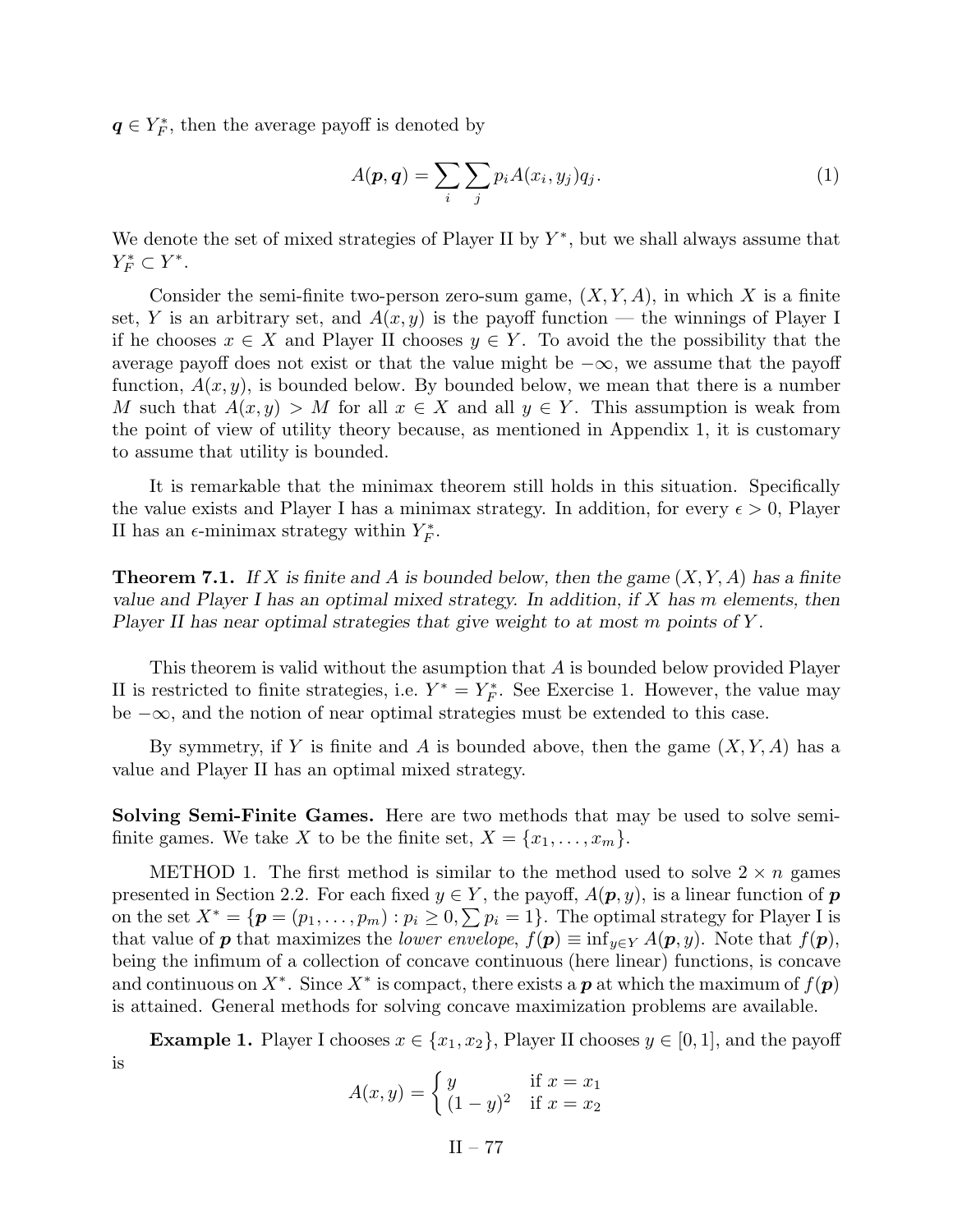

Let p denote the probability that Player I chooses  $x_1$  and let  $p = (p, 1-p)$ . For a given choice of y ∈ Y by Player II, the expected payoff to Player I is  $A(\mathbf{p}, y) = py + (1-p)(1-y)^2$ . The minimum of  $A(p, y)$  over y occurs at  $p - (1 - p)2(1 - y) = 0$ , or  $y = (2 - 3p)/(2 - 2p)$ ; except that for  $p > 2/3$ , the minimum occurs at  $y = 0$ . So, the lower envelope is

$$
f(\mathbf{p}) = \min_{y} A(\mathbf{p}, y) = \begin{cases} p \frac{4-5p}{4-4p} & \text{if } p \le 2/3 \\ 1-p & \text{if } p \ge 2/3 \end{cases}
$$

The maximum of this function occurs for  $p \leq 2/3$ , and is easily found to be  $p = 1 -$ The maximum of this function occurs for  $p \le 2/3$ , and is easily found to be  $p = 1 - (1/\sqrt{5}) = .553...$  The optimal strategy for Player II occurs at that value of y for which the slope of  $A(\mathbf{p}, y)$  (as a function of p) is zero. This occurs when  $y = (1 - y)^2$ . We find  $y = (3 - \sqrt{5})/2 = .382...$  is an optimal pure strategy for Player II. This is also the value of the game. See Figure 7.1, in which the lower envelope is shown as the thick line.

METHOD 2: S-GAMES. (Blackwell and Girshick (1954).) Let  $X = \{1, 2, \ldots, m\},\$ and let S be a non-empty convex subset of m-dimensional Euclidean space,  $\mathbb{R}^m$ , and assume that S is bounded below. Player II chooses a point  $\mathbf{s} = (s_1, \ldots, s_m)$  in S, and simultaneously Player I chooses a coordinate  $i \in X$ . Then Player II pays  $s_i$  to Player I. Such games are called S-games.

This game arises from the semi-finite game  $(X, Y, A)$  with  $X = \{1, 2, \ldots, m\}$  by letting  $S_0 = \{s \in (A(1,y), \ldots, A(m,y)) : y \in Y\}.$  Choosing  $y \in Y$  is equivalent to choosing  $s \in S_0$ . Although  $S_0$  is not necessarily convex, Player II can, by using a mixed strategy, choose a probability mixture of points in S0. This is equivalent to choosing a point *s* in S, where S is the convex hull of  $S_0$ .

To solve the game, let  $W_c$  denote the "wedge" at the point  $(c, \ldots, c)$  on the diagonal in  $\mathbb{R}^m$ ,

$$
W_c = \{ \mathbf{s} : s_i \leq c \quad \text{for all } i = 1, \dots, m \}.
$$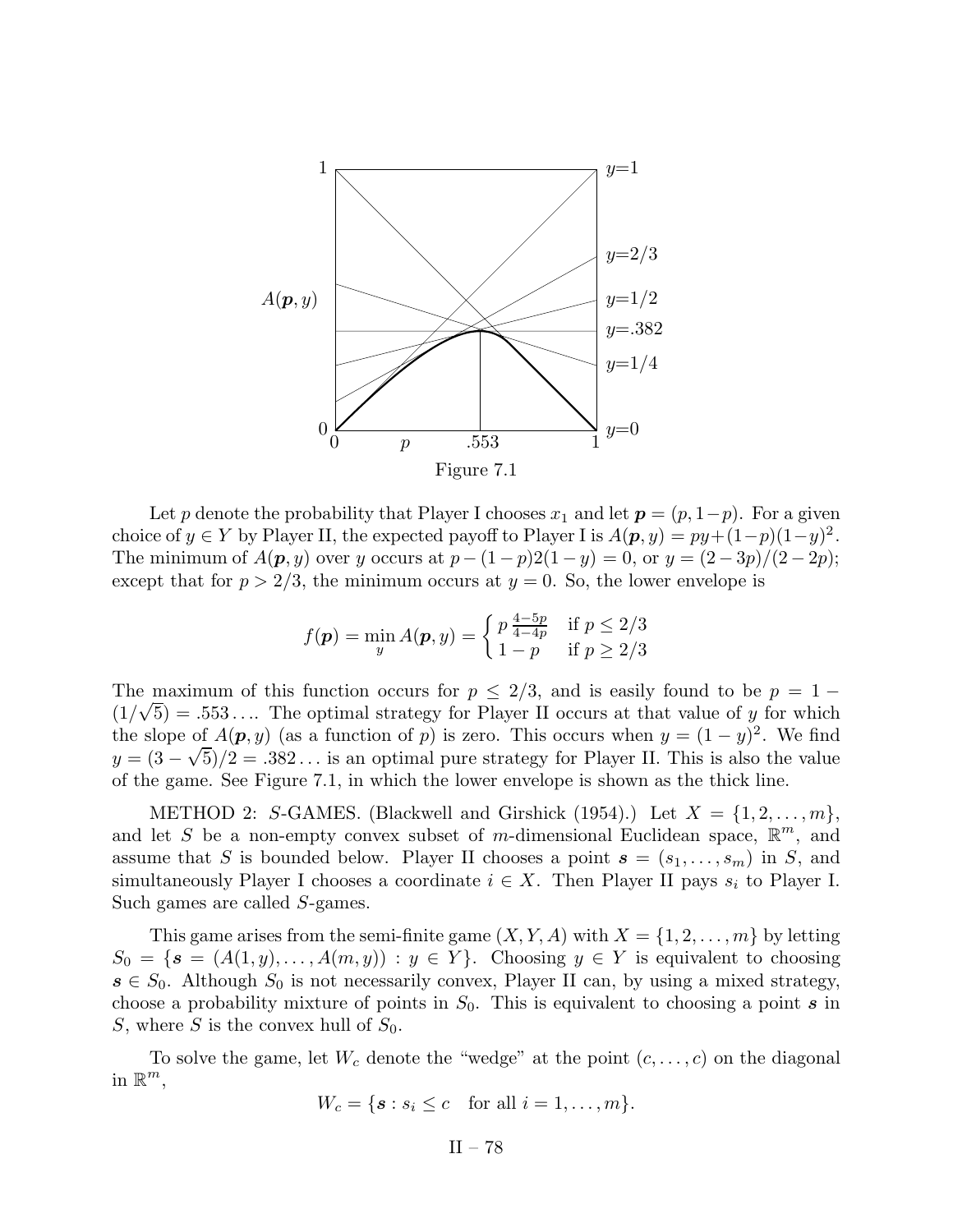Start with some c such that the wedge  $W_c$  contains no points of s, i.e.  $W_c \cap S = \emptyset$ . Such a value of c exists from the assumption that  $S$  is bounded below. Now increase c and so push the wedge up to the right until it just touches S. See Figure 7.2(a). This gives the value of the game:

$$
v = \sup\{c : W_c \cap S = \emptyset\}.
$$

Any point  $s \in W_v \cap S$  is an optimal pure strategy for Player II. It guarantees that II will lose no more than v. Such a strategy will exist if S is closed. If  $W_v \cap S$  is empty, then any point  $s \in W_{v+\epsilon} \cap S$  is an  $\epsilon$ -optimal strategy for Player II. The point  $(v,\ldots,v)$  is not necessarily an optimal strategy for Player II. The optimal strategy could be on the side of the wedge as in Figure 7.2(b).



To find an optimal strategy for Player I, first find a plane that separates  $W_v$  and S, i.e. that keeps  $W_v$  on one side and S on the other. Then find the vector perpendicular to this plane, i.e. the normal vector. The optimal strategy of Player I is the mixed strategy with components proportional to this normal vector.

**Example 2.** Let S be the set  $S = \{(y_1, y_2) : y_1 \geq 0, y_2 \geq (1-y_1)^2\}$ . This is essentially the same as Example 1. The wedge first hits S at the vertex  $(v, v)$  when  $v = (1-v)^2$ . The solution to this equation gives the value,  $v = (3 - \sqrt{5})/2$ . The point  $(v, v)$  is optimal for Player II. To find Player I's optimal strategy, we find the slope of the curve  $y_2 = (1-y_1)^2$  at the point  $(v, v)$ . The slope of the curve is  $-2(1-y_1)$ , which at  $y_1 = v$  is  $-2(1-v) = 1-\sqrt{5}$ . The slope of the normal is the negative of the reciprocal of this, namely  $1/(\sqrt{5}-1)$ . So<br>The slope of the normal is the negative of the reciprocal of this, namely  $1/(\sqrt{5}-1)$ . So The slope of the normal is the negative of the reciprocal of this, namely  $1/(\sqrt{5}-1)$ . So  $p_2/p_1 = 1/(\sqrt{5}-1)$ , and since  $p_1 + p_2 = 1$ , we find  $p_2(\sqrt{5}-1) = 1-p_2$ , or  $p_2 = 1/\sqrt{5}$  and  $p_1 = 1 - (1/\sqrt{5})$ . as found in Example 1.

**7.2 Continuous Games.** The simplest extension of the minimax theorem to a more general case is to assume that  $X$  and  $Y$  are compact subsets of Euclidean spaces, and that  $A(x, y)$  is a continuous function of x and y. To conclude that optimal strategies for the players exist, we must allow arbitrary distribution functions on  $X$  and  $Y$ . Thus if  $X$  is a compact subset of m-dimensional space  $\mathbb{R}^m$ ,  $X^*$  is taken to be the set of all distributions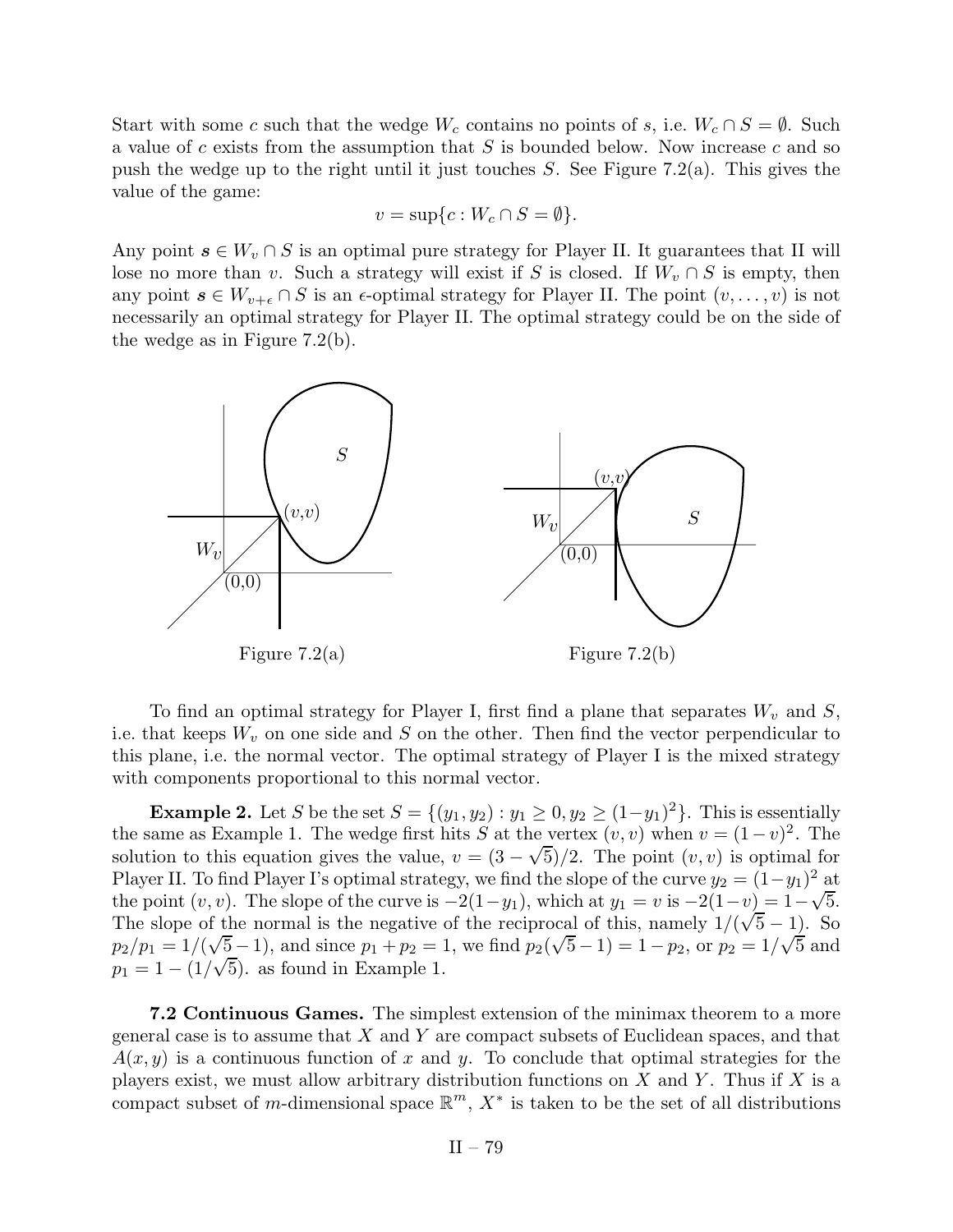on  $\mathbb{R}^m$  that give probability 0 to the complement of X. Similarly if Y is n-dimensional,  $Y^*$  is taken to be the set of all distributions on  $\mathbb{R}^n$  giving weight 0 to the complement of Y. Then A is extended to be defined on  $X^* \times Y^*$  by

$$
A(P,Q) = \int \int A(x,y) \, dP(x) \, dQ(y)
$$

**Theorem 7.2.** If X and Y are compact subsets of Euclidean space and if  $A(x, y)$  is a *continuous function of* x *and* y*, then the game has a value,* v*, and there exist optimal strategies for the players; that is, there is a*  $P_0 \in X^*$  *and a*  $Q_0 \in Y^*$  *such that* 

$$
A(P,Q_0) \le v \le A(P_0,Q) \qquad \text{for all } P \in X^* \text{ and } Q \in Y^*.
$$

**Example 1.** Consider the game  $(X, Y, A)$ , where  $X = Y = [0, 1]$ , the unit interval, and

$$
A(x,y) = \begin{cases} g(x-y) & \text{if } 0 \le y \le x \\ g(1+x-y) & \text{if } 0 \le x < y \le 1, \end{cases}
$$

where g is a continuous function defined on [0, 1], with  $g(0) = g(1)$ . Here, both  $X^*$  and  $Y^*$  are the set of probability distributions on the unit interval.

Since X and Y are compact and  $A(x, y)$  is continuous on [0, 1]<sup>2</sup>, we have by Theorem 7.2, that the game has a value and the players have optimal strategies. Let us check that the optimal strategies for both players is the uniform distribution on  $[0, 1]$ . If Player I uses a uniform on [0,1] to choose x and Player II uses the pure strategy  $y \in [0,1]$ , the expected payoff to Player I is

$$
\int_0^1 A(x, y) dx = \int_0^y g(1 + x - y) dx + \int_y^1 g(x - y) dx
$$
  
= 
$$
\int_{1-y}^1 g(u) du + \int_0^{1-y} g(u) du = \int_0^1 g(u) du
$$

Since this is independent of y, Player I's strategy is an equalizer strategy, guaranteeing him an average payoff of  $\int_0^1 g(u) du$ . Clearly, the same analysis gives Player II this same amount if he chooses y at random according to a uniform distribution on  $[0,1]$ . So these strategies are optimal and the value is  $v = \int_0^1 g(u) du$ . It may be noticed that this example is a continuous version of a Latin square game. In fact the same solution holds even if  $g$ in not continuous. One only needs q to be integrable on [0, 1].

**A One-Sided Minimax Theorem.** In the way that Theorem 7.1 generalized the finite minimax theorem by allowing  $Y$  to be an arbitrary set, Theorem 7.2 may be generalized to allow  $Y$  to be arbitrary, provided we keep the compactness condition on  $X$ . The continuity condition may be weakened to assuming only that  $A(x, y)$  is a continuous function of x for every  $y \in Y$ . And even this can be weakened to assuming that  $A(x, y)$  is only upper semi-continuous in x for every  $y \in Y$ .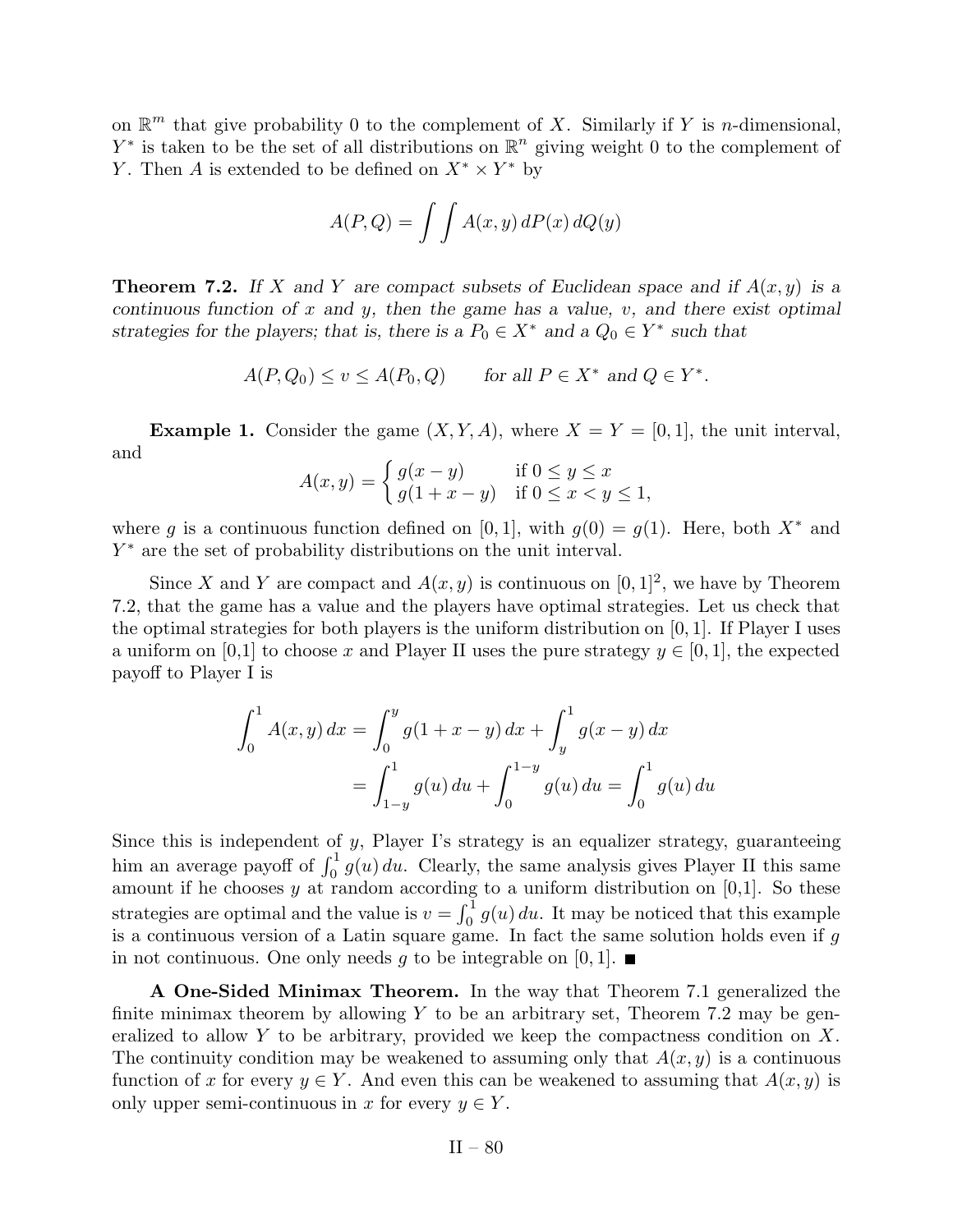A function  $f(x)$  defined on X is upper semi-continuous at a point  $x_0 \in X$ , if for any sequence  $x_1, x_2,...$  of points in X such that  $\lim_{n\to\infty} x_n = x_0$ , we have  $\lim_{n\to\infty} f(x_n) \le$  $f(x_0)$ . It is upper semi-continuous (usc) on X if it is upper semicontinuous at every point of X. A function  $f(x)$  is lower semi-continuous (lsc) if the above inequality is changed to  $\lim_{n\to\infty} f(x_n) \ge f(x_0)$ , or equivalently, if the function,  $-f(x)$ , is upper semi-continuous. As an example, the function

$$
f(x) = \begin{cases} 0 & \text{if } x < 0 \\ a & \text{if } x = 0 \\ 1 & \text{if } x > 0 \end{cases}
$$

is usc if  $a \ge 1$  and lsc if  $a \le 0$ . It is neither usc nor lsc if  $0 < a < 1$ .

**Theorem 7.3.** If X is a compact subset of Euclidean space, and if  $A(x, y)$  is an upper *semi-continuous function of*  $x \in X$  *for all*  $y \in Y$  *and if* A *is bounded below (or if*  $Y^*$  *is the* set of finite mixtures), then the game has a value, Player I has an optimal strategy in  $X^*$ , and for every  $\epsilon > 0$  Player II has an  $\epsilon$ -optimal strategy giving weight to a finite number of *points.*

Similarly from Player II's viewpoint, if Y is a compact subset of Euclidean space, and if  $A(x, y)$  is a lower semi-continuous function of  $y \in Y$  for all  $x \in X$  and if A is bounded above (or if  $X^*$  is the set of finite mixtures), then the game has a value and Player II has an optimal strategy in  $Y^*$ .

**Example 2.** Player I chooses a number in [0,1] and Player II tries to guess what it is. Player I wins 1 if Player II's guess is off by at least 1/3; otherwise, there is no payoff.

Thus,  $X = Y = [0, 1]$ , and  $A(x, y) = \begin{cases} 1 & \text{if } |x - y| \ge 1/3 \\ 0 & \text{if } |x - y| < 1/3 \end{cases}$ . Although the payoff function is not continuous, it is upper semi-continuous in x for every  $y \in Y$ . Thus the game has a value and Player I has an optimal mixed strategy.

If we change the payoff so that Player I wins 1 if Player II's guess is off by more than 1/3, then  $A(x,y) = \begin{cases} 1 & \text{if } |x-y| > 1/3 \\ 0 & \text{if } |x-y| \leq 1/3 \end{cases}$ . This is no longer upper semi-continuous in x for fixed y; instead it is lower semi-continuous in y for each  $x \in X$ . This time, the game has a value and Player II has an optimal mixed strategy.

**7.3 Concave Games and Convex Games.** If in Theorem 7.2, we add the assumption that the payoff function  $A(x, y)$  is concave in x for all y or convex in y for all x, then we can conclude that one of the players has an optimal pure strategy, which is usually easy to find. Here is a one-sided version that complements Theorem 7.3. A good reference for these ideas is the book of Karlin (1959), vol. 2.

**Theorem 7.4.** *Let* (X, Y, A) *be a game with* Y *arbitrary,* X *a compact, convex subset of*  $\mathbb{R}^m$ , and  $A(x, y)$  bounded below. If  $A(x, y)$  is a concave function of  $x \in X$  for all  $y \in Y$ , *then the game has a value and Player I has an optimal pure strategy. Moreover, Player II* has an  $\epsilon$ -optimal strategy that is a mixture of at most  $m + 1$  pure strategies.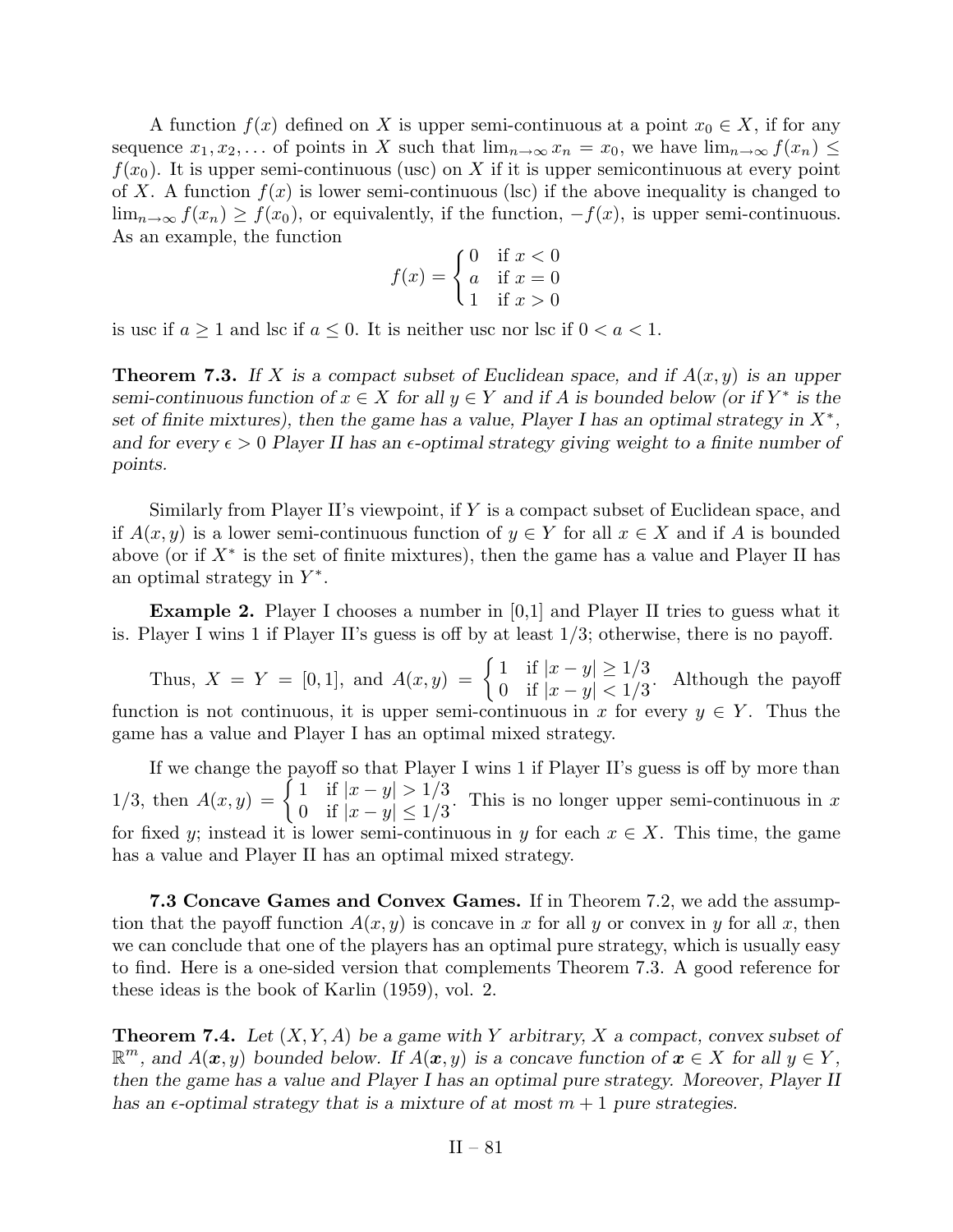The dual statement for convex functions is: If Y is compact and convex in  $\mathbb{R}^n$ , and if A is bounded above and is convex in  $y \in Y$  for all  $x \in X$ , then the game has a value, Player II has an optimal pure strategy and Player I has  $\epsilon$ -optimal strategies giving weight to at most  $n+1$  points..

These games may be solved by a method similar to Method 1 of Section 7.1. Let's see how to find the optimal strategy of Player II in the convex functio case. Let  $g(\mathbf{y}) =$  $\sup_x A(x, y)$  be the upper envelope. Then  $g(y)$  is finite since A is bounded above. It is also convex since the supremum of any set of convex functions is convex. Then since convex functions defined on a compact set attain their maximum, there exists a point *y*<sup>∗</sup> at which  $g(y)$  takes on its maximum value, so that

$$
A(x, y^*) \le \max_x A(x, y^*) = g(y^*) \quad \text{for all } x \in X.
$$

Any such point is an optimal pure strategy for Player II. By choosing  $y^*$ , Player II will lose no more than  $q(\mathbf{y}^*)$  no matter what Player I does. Player I's optimal strategy is more complex to describe in general; it gives weight only to points that play a role in the upper envelope at the point  $y^*$ . These are points x such that  $A(x, y)$  is tangent (or nearly tangent if only  $\epsilon$ -optimal strategies exist) to the surface  $g(y)$  at  $y^*$ . It is best to consider examples.

**Example 1. Estimation.** Player I chooses a point  $x \in X = [0, 1]$ , and Player II tries to choose a point  $y \in Y = [0, 1]$  close to x. Player II loses the square of the distance from x to y:  $A(x, y) = (x - y)^2$ . This is a convex function of  $y \in [0, 1]$  for all  $x \in X$ . For any x,  $A(x, y)$  is bounded above by either  $A(0, y)$  or  $A(1, y)$  so the upper envelope is  $g(y) = \max\{A(0, y), A(1, y)\} = \max\{y^2, (1 - y)^2\}$ . This is minimized at  $y^* = 1/2$ . If Player II uses  $y^*$ , she is guaranteed to lose no more than  $g(y^*)=1/4$ .

Since  $x = 0$  and  $x = 1$  are the only two pure strategies influencing the upper envelope, and since  $y^2$  and  $(1-y)^2$  have slopes at  $y^*$  that are equal in absolute value but opposite in sign, Player I should mix 0 and 1 with equal probability. This mixed strategy has convex payoff  $(1/2)(A(0, y) + A(1, y))$  with slope zero at y<sup>\*</sup>. Player I is guaranteed winning at least  $1/4$ , so  $v = 1/4$  is the value of the game. The pure strategy  $y^*$  is optimal for Player II and the mixed strategy, 0 with probability  $1/2$  and 1 with probability  $1/2$ , is optimal for Player I. In this example,  $n = 1$ , and Player I's optimal strategy mixes  $2 = n + 1$  points.

Theorem 7.4 may also be stated with the roles of the players reversed. If Y is arbitrary, and if X is a compact subset of  $\mathbb{R}^m$  and if  $A(x, y)$  is bounded below and concave in  $x \in X$ for all  $y \in Y$ , then Player I has an optimal pure strategy, and Player II has an  $\epsilon$ -optimal strategy mixing at most  $m+1$  pure strategies. It may also happen that  $A(x, y)$  is concave in x for all y, and convex in y for all x. In that case, both players have optimal pure strategies as in the following example.

**Example 2. A Convex-Concave Game.** Suppose  $X = Y = [0, 1]$ , and  $A(x, y) =$  $-2x^2+4xy+y^2-2x-3y+1$ . The payoff is convex in y for all x and concave in x for all y. Therefore, both players have pure optimal strategies, say  $x_0$  and  $y_0$ . If Player II uses  $y_0$ ,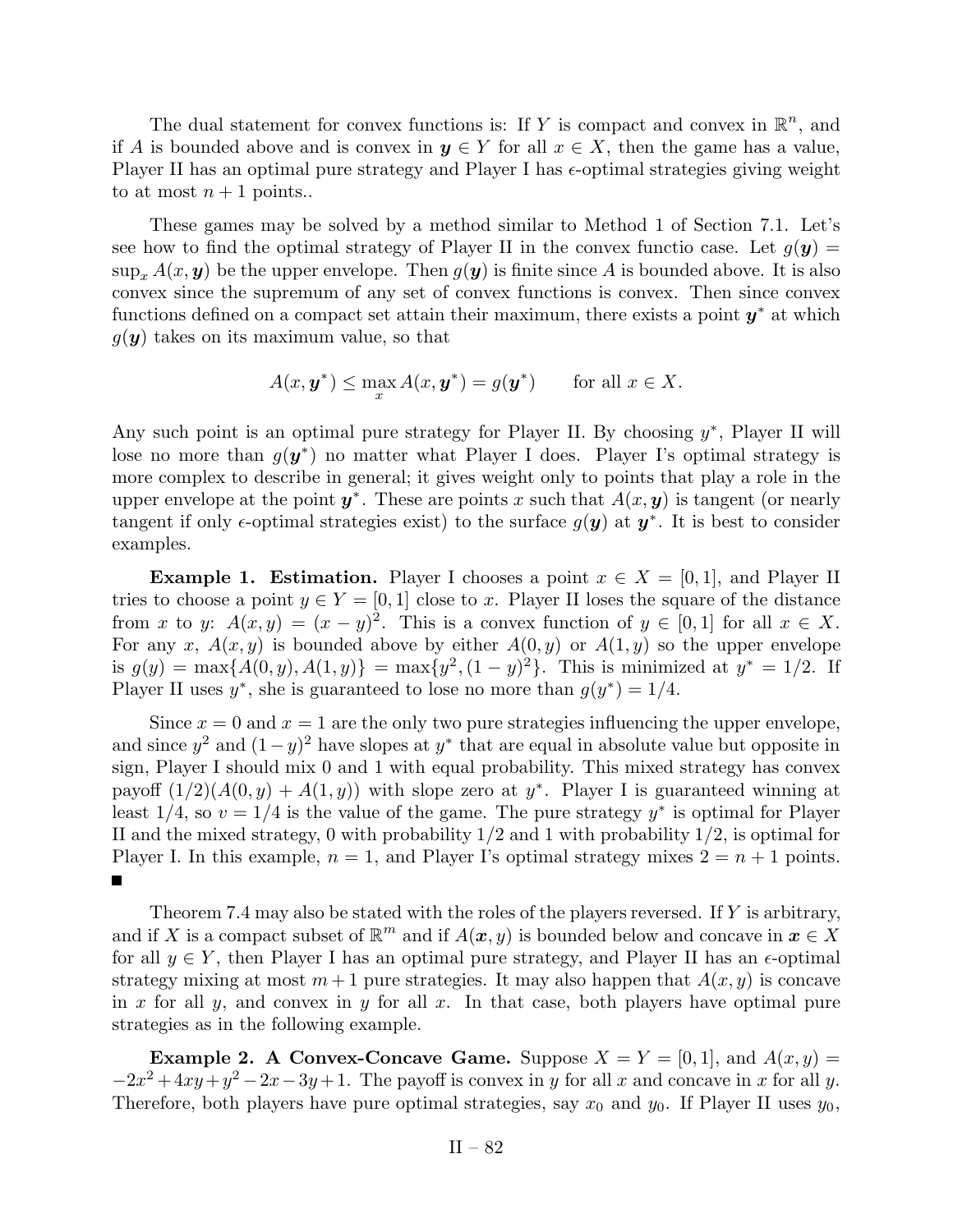then  $A(x, y_0)$  must be maximized by  $x_0$ . To find  $\max_{x \in [0,1]} A(x, y_0)$  we take a derivative with respect to x:  $\frac{\partial}{\partial x}A(x, y_0) = -4x + 4y_0 - 2$ . So

$$
x_0 = \begin{cases} y_0 - (1/2) & \text{if } y_0 > 1/2 \\ 0 & \text{if } y_0 \le 1/2 \end{cases}
$$

Similarly, if Player I uses  $x_0$ , then  $A(x_0, y)$  is minimized by  $y_0$ . Since  $\frac{\partial}{\partial y}A(x_0, y) = 4x_0 +$  $2y - 3$ , we have

$$
y_0 = \begin{cases} 1 & \text{if } x_0 \le 1/4 \\ (1/2)(3 - 4x_0) & \text{if } 1/4 \le x_0 \le 3/4 \\ 0 & \text{if } x_0 \ge 3/4. \end{cases}
$$

These two equations are satisfied only if  $x_0 = y_0 - (1/2)$  and  $y_0 = (1/2)(3 - 4x_0)$ . It is then easily found that  $x_0 = 1/3$  and  $y_0 = 5/6$ . The value is  $A(x_0, y_0) = -7/12$ .

It may be easier here to find the saddle-point of the surface,  $z = -2x^2 + 4xy + y^2 2x - 3y + 1$ , and if the saddle-point is in the unit square, then that is the solution. But the method used here shows what must be done in general.  $\blacksquare$ 

**7.4 Solving Games.** There are many interesting games that are more complex and that require a good deal of thought and ingenuity to find solutions. There is one tool for solving such games that is basic. This is the infinite game analog of the principle of indifference given in Chapter 3: Search for strategies that make the opponent indifferent among all his "good" pure strategies.

To be more specific, consider the game  $(X, Y, A)$  with  $X = Y = [0, 1]$  and  $A(x, y)$ continuous. Let  $v$  denote the value of the game and let  $P$  denote the distribution that represents the optimal strategy for Player I. Then,  $A(P, y)$  must be equal to v for all "good" y, which here means for all y in the support of  $Q$  for any  $Q$  that is optimal for Player II. (A point y is in the support of Q if the Q probability of the interval  $(y - \epsilon, y + \epsilon)$ is positive for all  $\epsilon > 0$ .) So to attempt to find the optimal P, we guess at the set, S, of "good" points y for Player II and search for a distribution P such that  $A(P, y)$  is constant on S. Such a strategy,  $P$ , is called an equalizer strategy on S. The first example shows what is involved in this.

**Example 1. Meeting Someone at the Train Station.** A young lady is due to arrive at a train station at some random time, T, distributed uniformly between noon and 1 PM. She is to wait there until one of her two suitors arrives to pick her up. Each suitor chooses a time in  $[0,1]$  to arrive. If he finds the young lady there, he departs immediately with her; otherwise, he leaves immediately, disappointed. If either suitor is successful in meeting the young lady, he receives 1 unit from the other. If they choose the same time to arrive, there is no payoff. Also, if they both arrive before the young lady arrives, the payoff is zero. (She takes a taxi at 1 PM.)

Solution: Denote the suitors by I and II, and their strategy spaces by  $X = [0, 1]$ and  $Y = [0, 1]$ . Let us find the function  $A(x, y)$  that represents I's expected winnings if I chooses  $x \in X$  and II chooses  $y \in Y$ . If  $x < y$ , I wins 1 if  $T < x$  and loses 1 if  $x < T < y$ .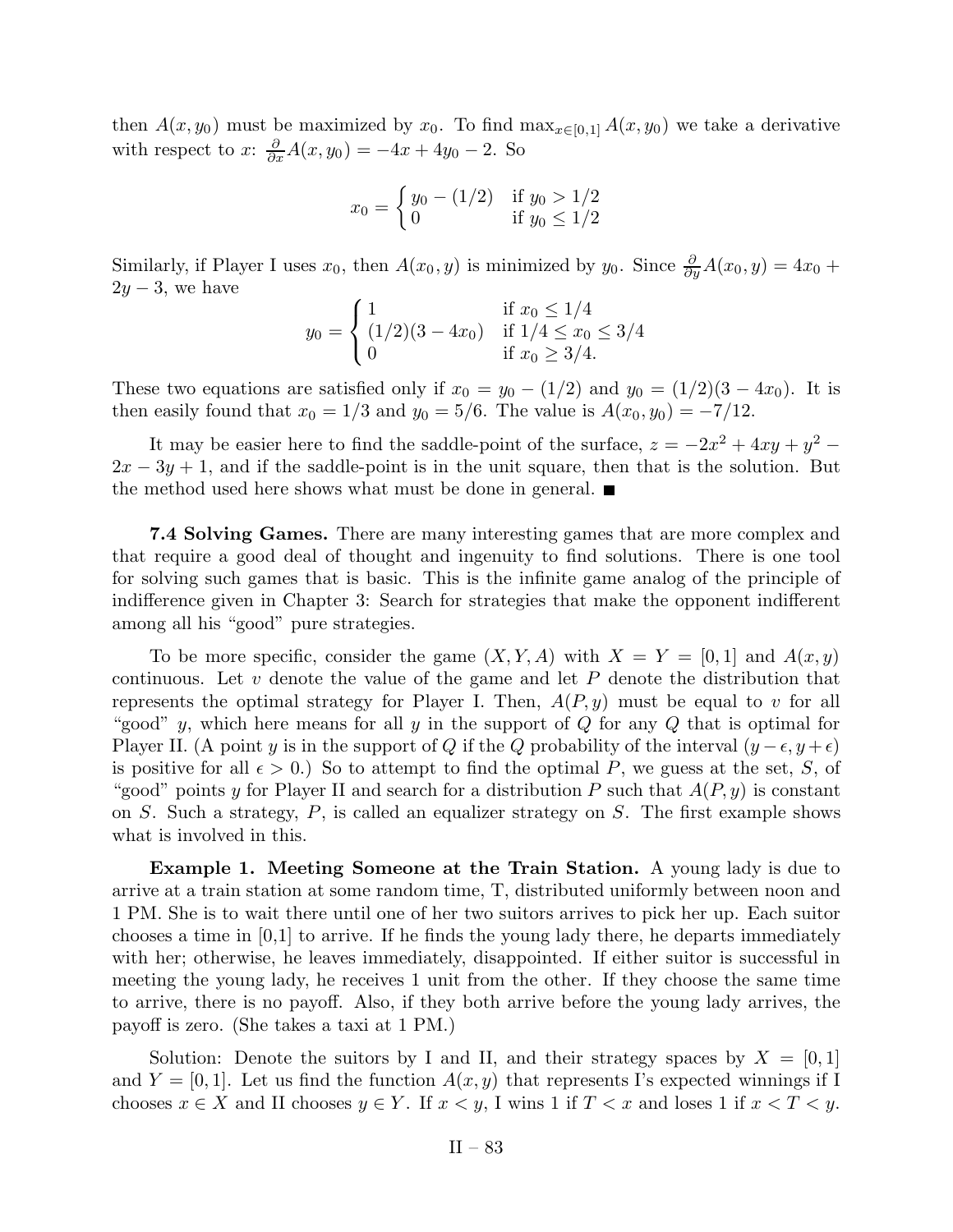The probability of the first is x and the probability of the second is  $y - x$ , so  $A(x, y)$  is  $x - (y - x) = 2x - y$  when  $x < y$ . When  $y < x$ , a similar analysis shows  $A(x, y) = x - 2y$ , Thus,

$$
A(x,y) = \begin{cases} 2x - y & \text{if } x < y \\ x - 2y & \text{if } x > y \\ 0 & \text{if } x = y. \end{cases}
$$
 (1)

This payoff function is not continuous, nor is it upper semicontinuous or lower semicontinuous. It is symmetric in the players so if it has a value, the value is zero and the players have the same optimal strategy.

Let us search for an equalizer strategy for Player I and assume it has a density  $f(x)$ on [0,1]. We would have

$$
A(f, y) = \int_0^y (2x - y)f(x) dx + \int_y^1 (x - 2y)f(x) dx
$$
  
= 
$$
\int_0^y (x + y)f(x) dx + \int_0^1 (x - 2y)f(x) dx = \text{constant}
$$
 (2)

Taking a derivative with respect to y yields the equation

$$
2y f(y) + \int_0^y f(x) dx - 2 \int_0^1 f(x) dx = 0
$$
 (3)

and taking a second derivative gives

$$
2f(y) + 2y f'(y) + f(y) = 0 \qquad \text{or} \qquad \frac{f'(y)}{f(y)} = -\frac{3}{2y}.\tag{4}
$$

This differential equation has the simple solution,

$$
\log f(y) = -\frac{3}{2}\log(y) + c \qquad \text{or} \qquad f(y) = ky^{-3/2} \tag{5}
$$

for some constants c and k. Unfortunately,  $\int_0^1 y^{-3/2} dy = \infty$ , so this cannot be used as a density on [0,1].

If we think more about the problem, we can see that it cannot be good to come in very early. There is too little chance that the young lady has arrived. So perhaps the "good" points are only those from some point  $a > 0$  on. That is, we should look for a density  $f(x)$  on [a, 1] that is an equalizer from a on. So in (2) we replace the integrals from 0 to integrals from a and assume  $y > a$ . The derivative with respect to y gives (3) with the integrals starting from  $\alpha$  rather than 0. And the second derivative is (4) exactly. We have the same solution (5) but for  $y>a$ . This time the resulting  $f(y)$  on [a, 1] is a density if

$$
k^{-1} = \int_{a}^{1} x^{-3/2} dx = -2 \int_{a}^{1} dx^{-1/2} = \frac{2(1 - \sqrt{a})}{\sqrt{a}} \tag{6}
$$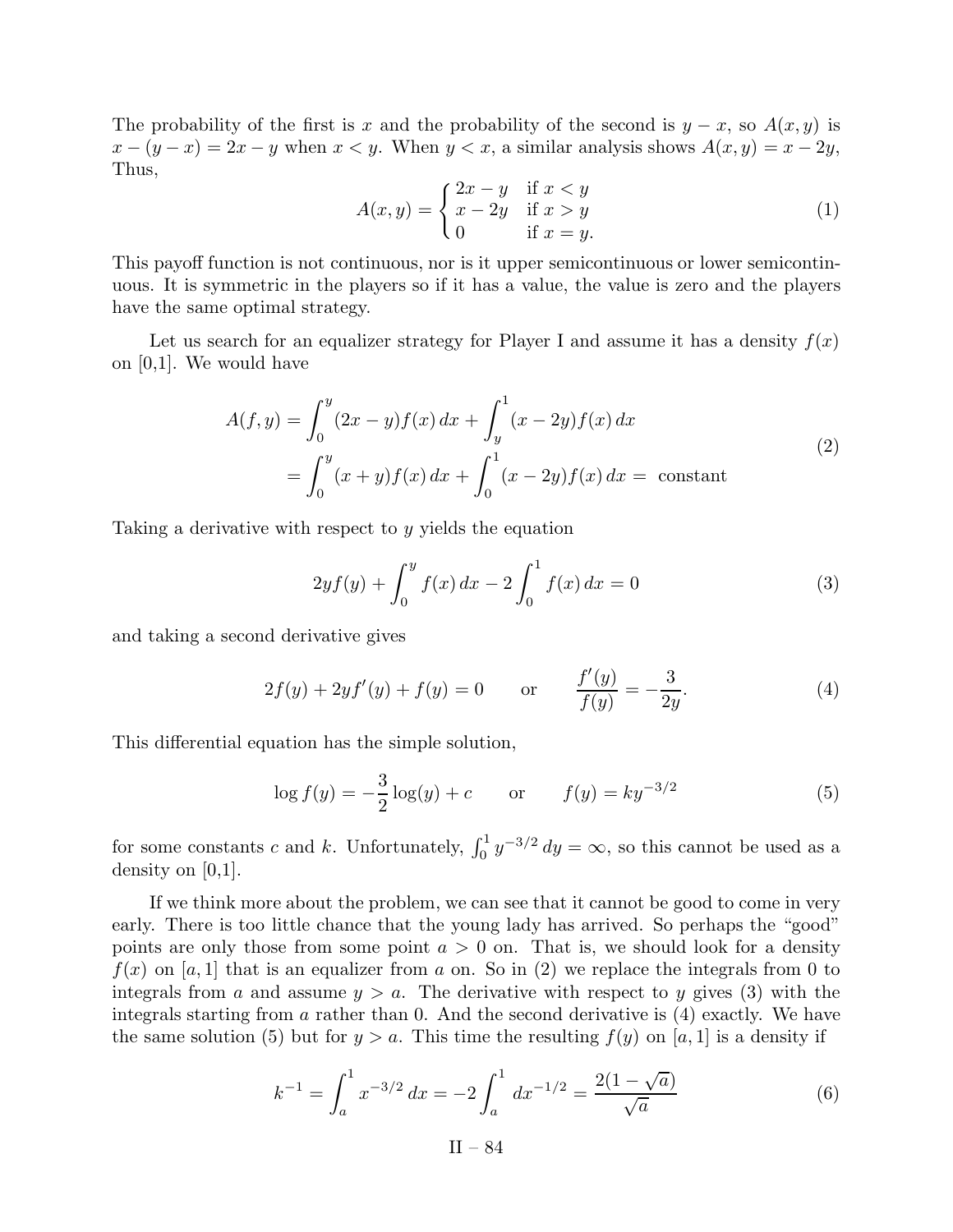We now need to find a. That may be done by solving equation  $(3)$  with the integrals starting at a.

$$
2yky^{-3/2} + \int_a^y kx^{-3/2} dx - 2 = 2ky^{-1/2} - 2k(y^{-1/2} - a^{-1/2}) - 2 = 2ka^{-1/2} - 2 = 0
$$

So  $ka^{-1/2} = 1$ , which implies  $1 = 2(1 - \sqrt{a})$  or  $a = 1/4$ , which in turn implies  $k = 1/2$ . The density

$$
f(x) = \begin{cases} 0 & \text{if } 0 < x < 1/4 \\ (1/2)x^{-3/2} & \text{if } 1/4 < x < 1 \end{cases}
$$
 (7)

is an equalizer for  $y > 1/4$  and is therefore a good candidate for the optimal strategy. We should still check at points y less than  $1/4$ . For  $y < 1/4$ , we have from (2) and (7)

$$
A(f, y) = \int_{1/4}^{1} (x - 2y)(1/2)x^{-3/2} dx = \int_{1/4}^{1} \frac{1}{2\sqrt{x}} dx - 2y = \frac{1}{2} - 2y.
$$

So

$$
A(f, y) = \begin{cases} (1 - 4y)/2 & \text{for } y < 1/4 \\ 0 & \text{for } y > 1/4 \end{cases}
$$
 (8)

This guarantees I at least 0 no matter what II does. Since II can use the same strategy, The value of the game is 0 and (7) is an optimal strategy for both players.

**Example 2. Competing Investors.** Two investors compete to see which of them, starting with the same initial fortune, can end up with the larger fortune. The rules of the competition require that they invest only in fair games. That is, they can only invest non-negative amounts in games whose expected return per unit invested is 1.

Suppose the investors start with 1 unit of fortune each (and we assume money is infinitely divisible). Thus no matter what they do, their expected fortune at the end is equal to their initial fortune, 1.

Thus the players have the same pure strategy sets. They both choose a distribution on  $[0, \infty)$  with mean 1, say Player I chooses F with mean 1, and Player II chooses G with mean 1. Then  $Z_1$  is chosen from F and  $Z_2$  is chosen from G independently, and I wins if  $Z_1 > Z_2$ , II wins if  $Z_2 > Z_1$  and it is a tie if  $Z_1 = Z_2$ . What distributions should the investors choose?

The game is symmetric in the players, so the value if it exists is zero, and both players have the same optimal strategy. Here the strategy spaces are very large, much larger than in the Euclidean case. But it turns out that the solution is easy to describe. The optimal strategy for both players is the uniform distribution on the interval (0,2):

$$
F(z) = \begin{cases} z/2 & \text{for } 0 \le z \le 2\\ 1 & \text{for } z > 2 \end{cases}
$$

This is a distribution on  $[0, \infty]$  with mean 1 and so it is an element of the strategy space of both players. Suppose Player I uses  $F$ . Then the probability that I loses is

$$
P(Z_1 < Z_2) = E[P(Z_1 < Z_2 | Z_2)] \le E[Z_2/2] = (1/2)E[Z_2] = 1/2.
$$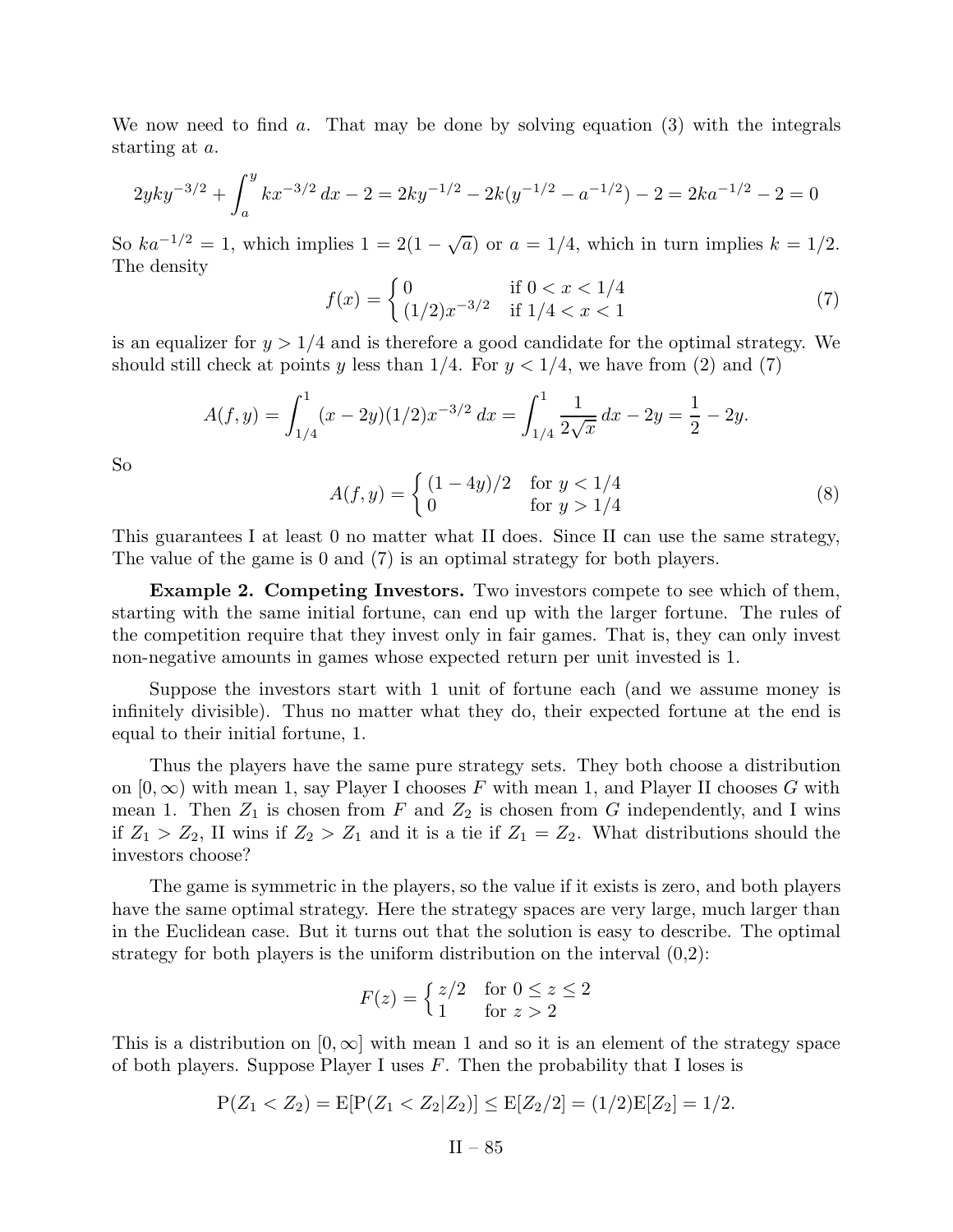So the probability I wins is at least  $1/2$ . Since the game is symmetric, Player II by using the same strategy can keep Player I's probability of winning to at most  $1/2$ .

**7.5 Uniform[0,1] Poker Models.** The study of two-person Uniform[0,1] poker models goes back to Borel (1938) and von Neumann (1944). We present these two models here. In these models, the set of possible "hands" of the players is the interval, [0,1]. Players I and II are dealt hands x and y respectively in  $[0, 1]$  according to a uniform distribution over the interval [0, 1]. Throughout the play, both players know the value of their own hand, but not that of the opponent. We assume that  $x$  and  $y$  are *independent* random variables; that is, learning the value of his own hand gives a player no information about the hand of his opponent.

There follows some rounds of betting in which the players take turns acting. After the dealing of the hands, all actions that the players take are announced. Except for the dealing of the hands at the start of the game, this would be a game of perfect information. Games of this sort, where, after an initial random move giving secret information to the players, the game is played with no further random moves of nature, are called games of almost perfect information (See Sorin and Ponssard (1980).

It is convenient to study the action part of games of almost complete information by what we call the *betting tree*. This is distinct from the Kuhn tree in that it neglects the information sets that may arise from the initial distribution of hands. The examples below illustrate this concept.

**The Borel Model: La Relance.** Both players contribute an ante of 1 unit into the pot and receive independent uniform hands on the interval [0, 1]. Player I acts first either by folding and thus conceding the pot to Player II, or by betting a prescribed amount  $\beta > 0$  which he adds to the pot. If Player I bets, then Player II acts either by folding and thus conceding the pot to Player I, or by calling and adding  $\beta$  to the pot. If Player II calls the bet of Player I, the hands are compared and the player with the higher hand wins the entire pot. That is, if  $x > y$  then Player I wins the pot; if  $x < y$  then Player II wins the pot. We do not have to consider the case  $x = y$  since this occurs with probability 0.

The betting tree is



In this diagram, the plus-or-minus sign indicates that the hands are compared, and the higher hand wins the amount  $\beta + 1$ .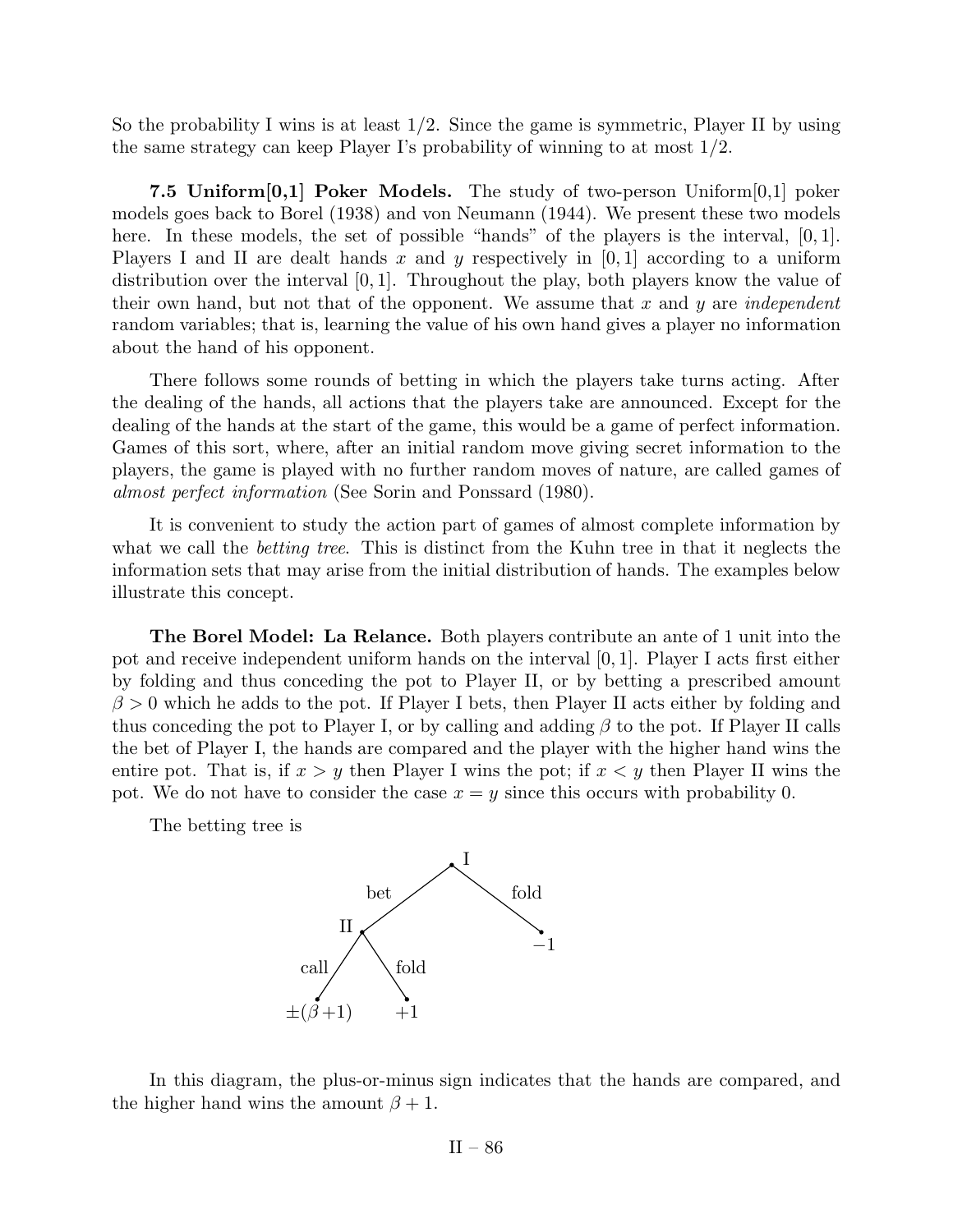It is easy to see that the optimal strategy for Player II must be of the form for some number b in the interval [0,1]: fold if  $y < b$  and call if  $y > b$ . The optimal value of b may be found using the principle of indifference. Player II chooses  $b$  to make I indifferent between betting and folding when I has some hand  $x < b$ . If I bets with such an x, he, wins 2 (the pot) if II has  $y < b$  and loses  $\beta$  if II has  $y > b$ . His expected winnings are in this case,  $2b - \beta(1 - b)$ . On the other hand, if I folds he wins nothing. (This views the game as a constant-sum game. It views the money already put into the pot as a sunk cost, and so the sum of the payoffs of the players is 2 whatever the outcome. This is a minor point but it is the way most poker players view the pot.) He will be indifferent between betting and folding if

$$
2b - \beta(1 - b) = 0
$$
  

$$
b = \beta/(2 + \beta).
$$
 (1)

from which we conclude

Player I's optimal strategy is not unique, but all of his optimal strategies are of the form: if  $x > b$ , bet; and if  $x < b$ , do anything provided the total probability that you fold is  $b^2$ . For example, I may fold with his worst hands, i.e. with  $x < b^2$ , or he may fold with the best of his hands less than b, i.e. with  $b - b^2 < x < b$ , or he may, for all  $0 < x < b$ , simply toss a coin with probability b of heads and fold if the coin comes up heads.

The value of the game may be computed as follows. Suppose Player I folds with any  $x < b<sup>2</sup>$  and bets otherwise and suppose Player II folds with  $y < b$ . Then the payoff in the unit square has the values given in the following diagram. The values in the upper right corner cancel and the rest is easy to evaluate. The value is  $v(\beta) = -(\beta + 1)(1 - b)(b - c)$  $b^2$  +  $(1-b^2)b - b^2$ , or, recalling  $b = \beta/(2+\beta)$ ,

$$
v(\beta) = -b^2 = -\frac{\beta^2}{(2+\beta)^2}.
$$
\n(2)

Thus, the game is in favor of Player II.

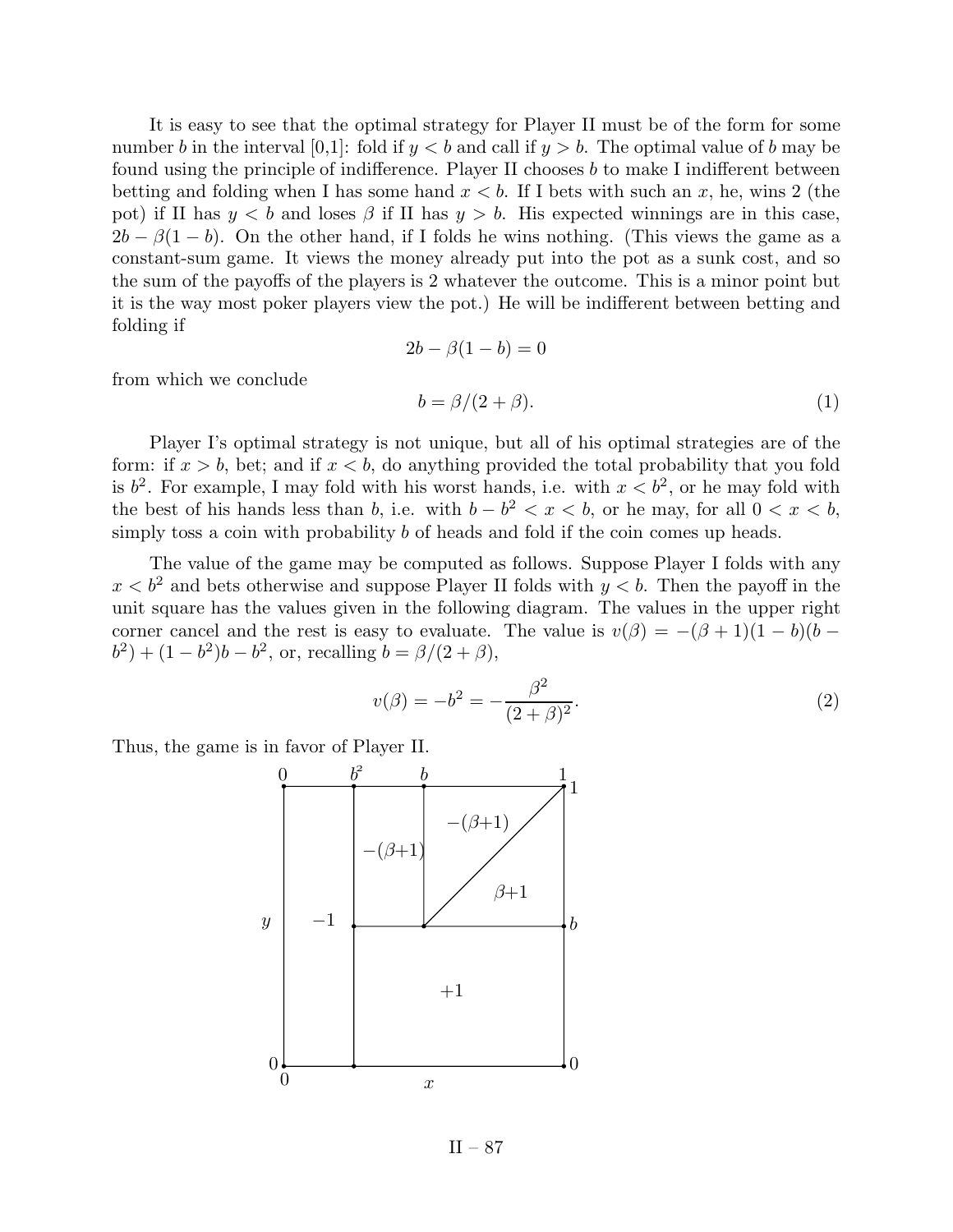We summarize in

**Theorem 7.5.** *The value of la relance is given by (2). An optimal strategy for Player I is to bet if*  $x > b - b^2$  *and to fold otherwise, where b is given in (1). An optimal strategy for Player II is to call if*  $y > b$  *and to fold otherwise.* 

As an example, suppose  $\beta = 2$ , where the size of the bet is the size of the pot. Then  $b = 1/2$ . An optimal strategy for Player I is to bet if  $x > 1/4$  and fold otherwise; the optimal strategy of Player II is to call if  $y > 1/2$ . The game favors Player II, whose expected return is 1/4 unit each time the game is played.

If I bets when  $x < b$ , he knows he will lose if called, assuming II is using an optimal strategy. Such a bet is called a bluff. In la relance, it is necessary for I to bluff with probability  $b^2$ . Which of the hands below b he chooses to bluff with is immaterial as far as the value of the game is concerned. However, there is a secondary advantage to bluffing (betting) with the hands just below b, that is, with the hands from  $b<sup>2</sup>$  to b. Such a strategy takes maximum advantage of a mistake the other player may make.

A given strategy  $\sigma$  for a player is called a *mistake* if there exists an optimal strategy for the opponent when used against  $\sigma$  gives the opponent an expected payoff better than the value of the game. In la relance, it is a mistake for Player II to call with some  $y < b$ or to fold with some  $y > b$ . If II calls with some  $y < b$ , then I can gain from the mistake most profitably if he bluffs only with his best hands below b.

A strategy is said to be admissible for a player if no other strategy for that player does better against one strategy of the opponent without doing worse against some other strategy of the opponent. The rule of betting if and only if  $x > b^2$  is the unique admissible optimal strategy for Player I.

**The von Neumann Model.** The model of von Neumann differs from the model of Borel in one small but significant respect. If Player I does not bet, he does not necessarily lose the pot. Instead the hands are immediately compared and the higher hand wins the pot. We say Player I checks rather than folds. This provides a better approximation to real poker and a clearer example of the concept of "bluffing" in poker. The betting tree of von Neumann's poker is the same as Borel's except that the −1 payoff on the right branch is changed to  $\pm 1$ .

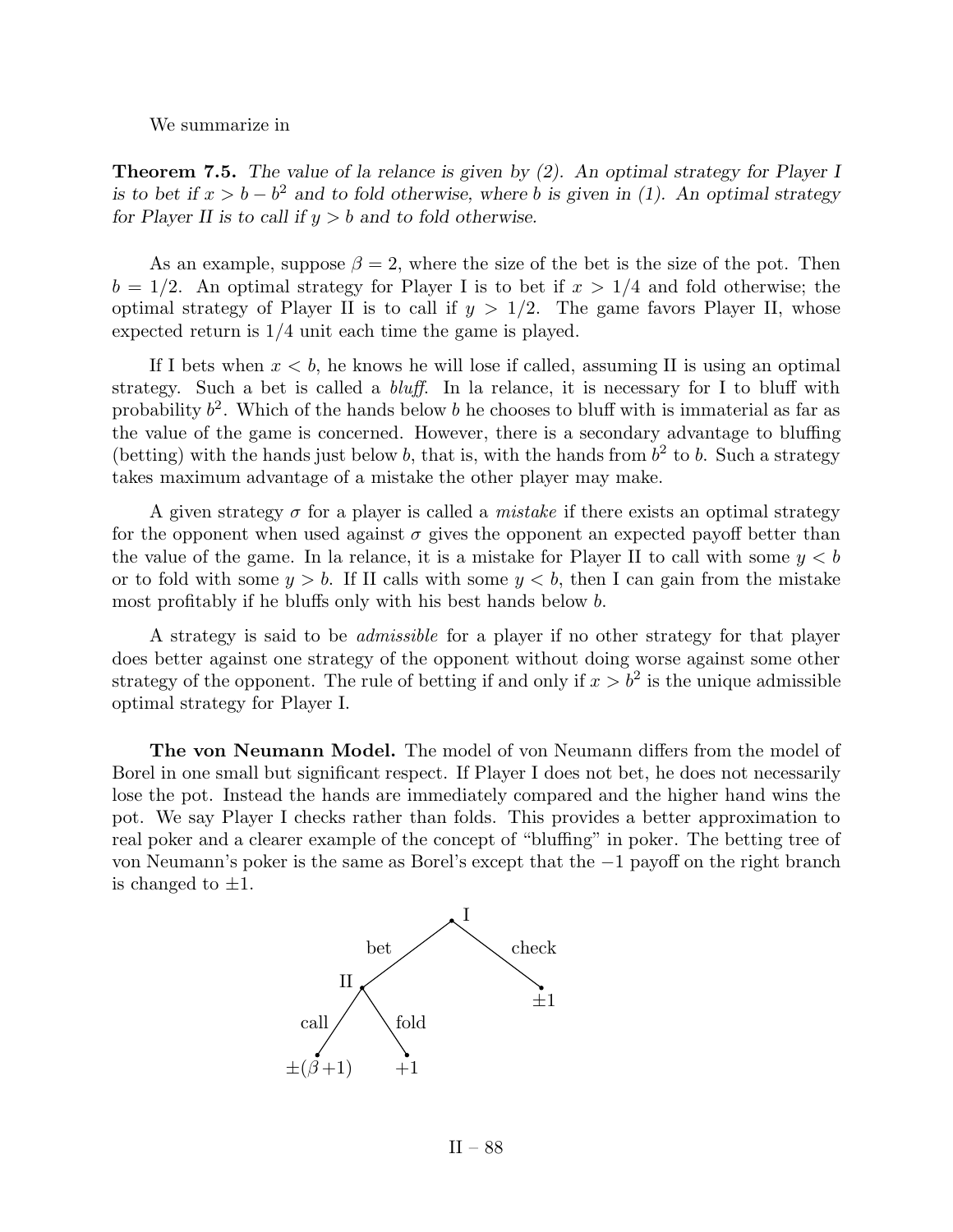This time it is Player I that has a unique optimal strategy. It is of the form for some numbers a and b with  $a < b$ : bet if  $x < a$  or if  $x > b$ , and check otherwise. Although there are many optimal strategies for Player II (and von Neumann finds all of them), one can show that there is a unique admissible one and it has the simple form: call if  $y>c$  for some number c. It turns out that  $0 < a < c < b < 1$ .



The region  $x < a$  is the region in which Player I bluffs. It is noteworthy that Player I must bluff with his worst hands, and not with his moderate hands. It is a mistake for Player I to do otherwise. Here is a rough explanation of this somewhat counterintuitive feature. Hands below c may be used for bluffing or checking. For bluffing it doesn't matter much which hands are used; one expects to lose them if called. For checking though it certainly matters; one is better off checking with the better hands.

Let us apply the principle of indifference to find the optimal values of  $a, b$  and  $c$ . This will lead to three equations in three unknowns, known as the *indifference equations* (not to be confused with difference equations). First, Player II should be indifferent between folding and calling with a hand  $y = c$ . Again we use the gambler's point of view of the game as a constant sum game, where winning what is already in the pot is considered as a bonus. If II folds, she wins zero. If she calls with  $y = c$ , she wins  $(\beta + 2)$  if  $x < a$  and loses  $\beta$  if  $x > b$ . Equating her expected winnings gives the first indifference equation,

$$
(\beta + 2)a - \beta(1 - b) = 0.
$$
 (3)

Second, Player I should be indifferent between checking and betting with  $x = a$ . If he checks with  $x = a$ , he wins 2 if  $y < a$ , and wins nothing otherwise, for an expected return of 2a. If he bets, he wins 2 if  $y < c$  and loses  $\beta$  if  $y > c$ , for an expected return of  $2c - \beta(1 - c)$ . Equating these gives the second indifference equation,

$$
2c - \beta(1 - c) = 2a.\tag{4}
$$

Third, Player I should be indifferent between checking and betting with  $x = b$ . If he checks, he wins 2 if  $y < b$ . If he bets, he wins 2 if  $y < c$  and wins  $\beta + 2$  if  $c < y < b$ , and loses  $\beta$  if  $y > b$ , for an expected return of  $2c + (\beta + 2)(b - c) - \beta(1 - b)$ . This gives the third indifference equation,

$$
2c + (\beta + 2)(b - c) - \beta(1 - b) = 2b,
$$

which reduces to

$$
2b - c = 1.\t\t(5)
$$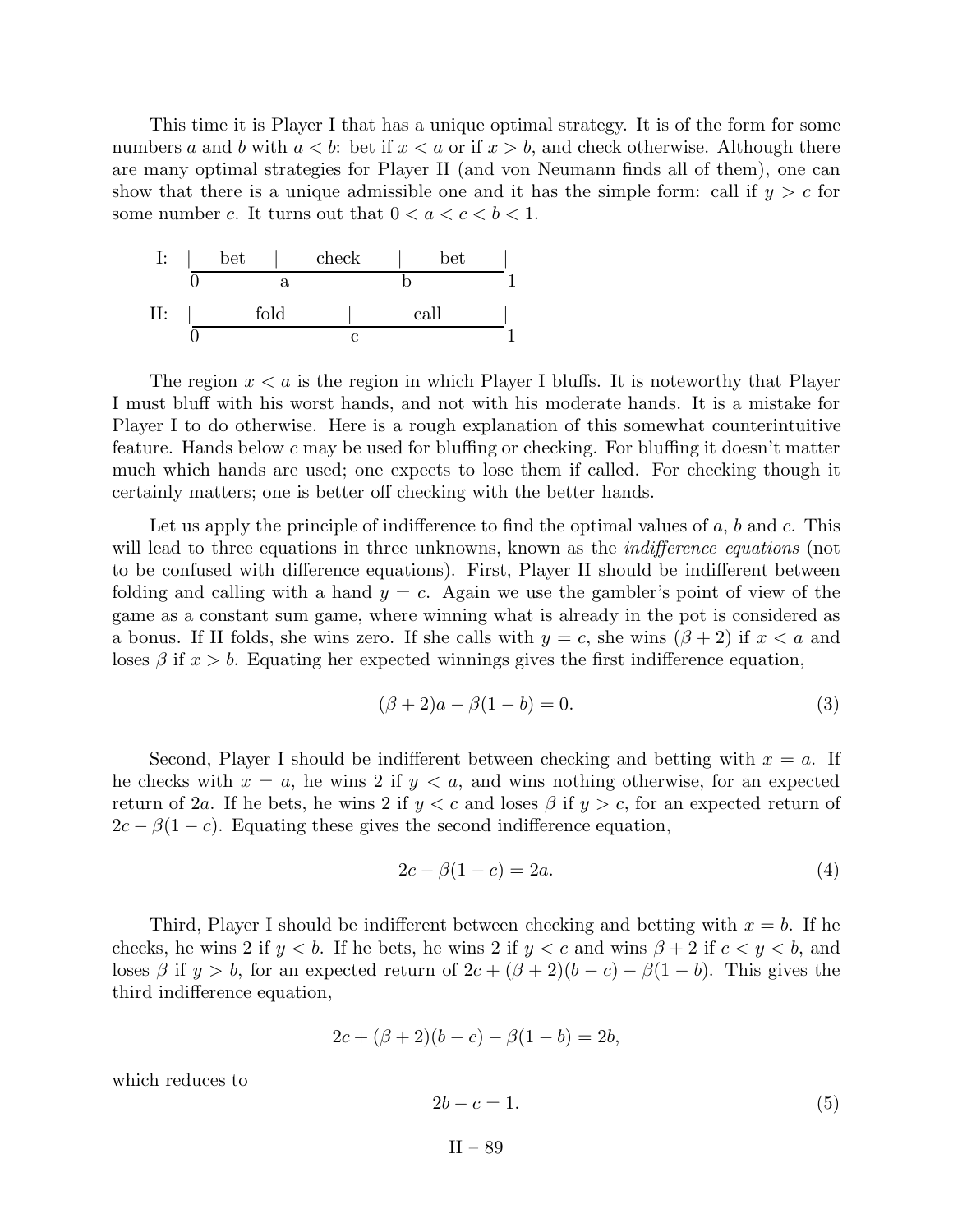The optimal values of a, b and c can be found by solving equations  $(4)$  (5) and  $(6)$  in terms of  $\beta$ . The solution is

$$
a = \frac{\beta}{(\beta + 1)(\beta + 4)} \qquad b = \frac{\beta^2 + 4\beta + 2}{(\beta + 1)(\beta + 4)} \qquad c = \frac{\beta(\beta + 3)}{(\beta + 1)(\beta + 4)}.
$$
 (6)

The value is

$$
v(\beta) = a = \beta/((\beta + 1)(\beta + 4)).
$$
\n<sup>(7)</sup>

This game favors Player I. We summarize this in

**Theorem 7.6.** *The value of von Neumann's poker is given by (7). An optimal strategy for Player I is to check if*  $a < x < b$  *and to bet otherwise, where* a *and* b are given in (6). *An optimal strategy for Player II is to call if* y>c *and to fold otherwise, where* c *is given in (6).*

For pot-limit poker where  $\beta = 2$ , we have  $a = 1/9$ ,  $b = 7/9$ , and  $c = 5/9$ , and the value is  $v(2) = 1/9$ .

It is interesting to note that there is an optimal bet size for Player I. It may be found by setting the derivative of  $v(\beta)$  to zero and solving the resulting equation for  $\beta$ . It is  $\beta = 2$ . In other words, the optimal bet size is the size of the pot, as in pot-limit poker!

## **7.6 Exercises.**

1. Let  $X = \{-1, 1\}$ , let  $Y = \{\ldots, -2, -1, 0, 1, 2, \ldots\}$  be the set of all integers, and let  $A(x, y) = xy.$ 

(a) Show that if we take  $Y^* = Y^*$ , the set of all finite distributions on Y, then the value exists, is equal to zero and both players have optimal strategies.

(b) Show that if  $Y^*$  is taken to be the set of all distributions on Y, then we can't speak of the value, because Player II has a strategy,  $q$ , for which the expected payoff,  $A(x,q)$ doesn't exist for any  $x \in X$ .

2. Simultaneously, Player I chooses  $x \in \{x_1, x_2\}$ , and Player II chooses  $y \in [0, 1]$ ; then I receives

$$
A(x,y) = \begin{cases} y & \text{if } x = x_1 \\ e^{-y} & \text{if } x = x_2 \end{cases}
$$

from II. Find the value and optimal strategies for the players.

3. Player II chooses a point  $(y_1, y_2)$  in the ellipse  $(y_1 - 3)^2 + 4(y_2 - 2)^2 \le 4$ . Simultaneously, Player I chooses a coordinate  $k \in \{1,2\}$  and receives  $y_k$  from Player II. Find the value and optimal strategies for the players.

4. Solve the two games of Example 2. Hint: Use domination to remove some pure strategies.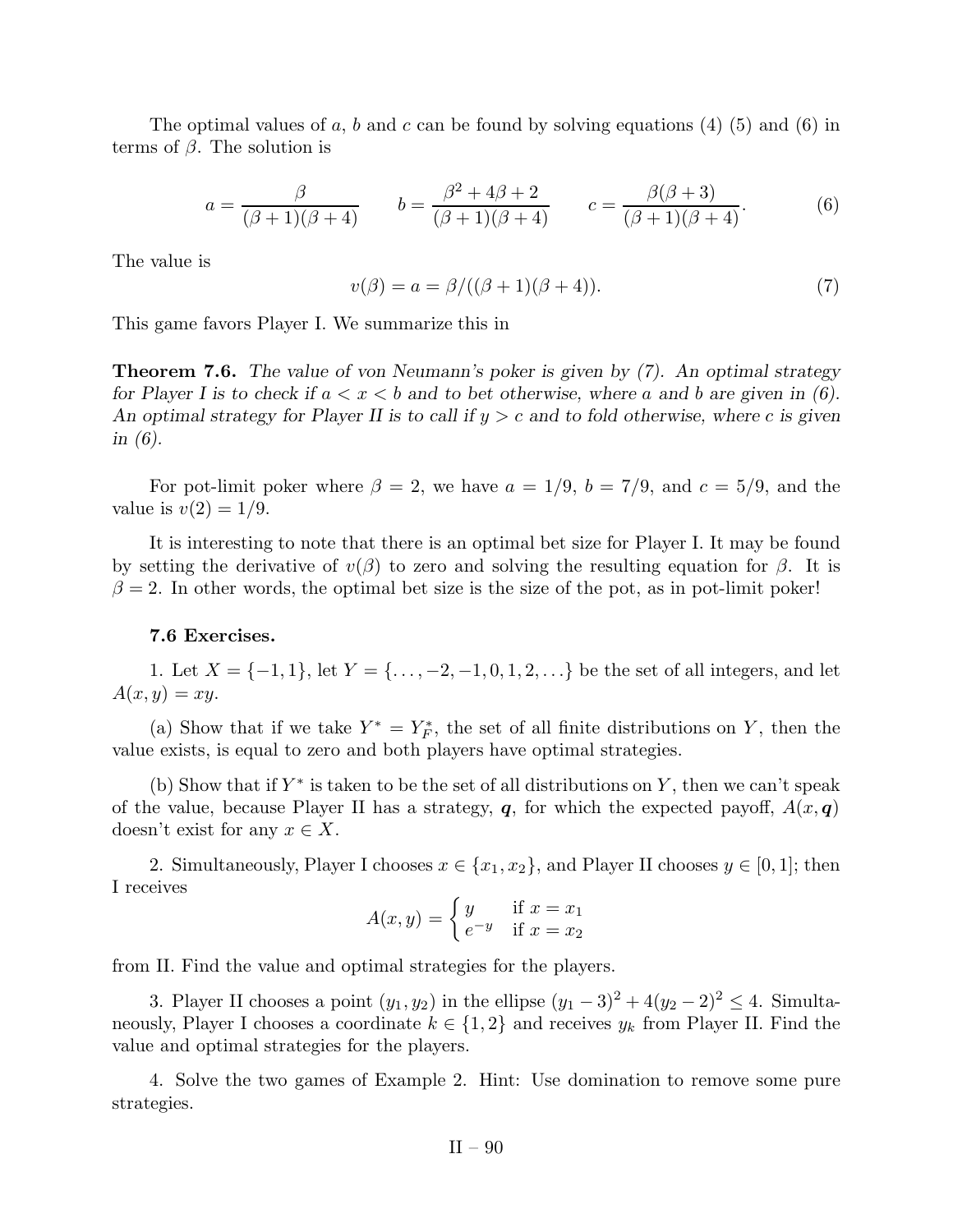5. Consider the game with  $X = [0, 1], Y = [0, 1],$  and

$$
A(x,y) = \begin{cases} 0 & \text{if } x = y \\ -1 & \text{if } x = 0 \text{ and } y > 0 \\ +1 & \text{if } y = 0 \text{ and } x > 0 \\ -1 & \text{if } 0 < y < x \\ +1 & \text{if } 0 < x < y \end{cases}
$$

Note that  $A(x, y)$  is not usc in x for all y nor lsc in y for all x. Show the game does not have a value.

6. **The Greedy Game.** Each player can demand from the other as much as desired between zero and one, but there is a penalty for being too greedy. The player who demands more than his opponent must pay a fine of  $b$  to the other, where  $b$  is a fixed number,  $0 \leq b \leq 1/2$ . Thus we have the game  $(X, Y, A)$  where  $X = Y = [0, 1]$ , and

$$
A(x,y) = x - y + \begin{cases} +b & \text{if } x < y \\ 0 & \text{if } x = y \\ -b & \text{if } x > y \end{cases}
$$

Solve.

7. Find optimal strategies and the value of the following games.

(a)  $X = Y = [0, 1]$  and  $A(x, y) = \begin{cases} (x - y)^2 & \text{if } x \leq y \\ 2(x - y)^2 & \text{if } x \geq y. \end{cases}$  (Underestimation is the more serious error of Player II.)

(b)  $X = Y = [0, 1]$  and  $A(x, y) = xe^{-y} + (1 - x)y$ .

8. **Hide and Seek in a Compact, Convex Set.** (a) Let S be the triangle in the plane with vertices  $(-1, 0)$ ,  $(1, 0)$ , and  $(0, 2)$ . Player I chooses a point x in S in which to hide, and Player II chooses a point **y** in S to seek. The payoff to Player I is the square of Euclidean distance between *x* and *y*. Thus,  $X = S$ ,  $Y = S$ , and  $A(x, y) = ||x - y||^2$ . Solve.

(b) See if you can formulate a procedure for solving the above game of Hide and Seek if S is an arbitrary compact, convex set in  $\mathbb{R}^n$ .

9. **The Wallet Game.** Two players each put a random amount with mean one into their wallets. The player whose wallet contains the smaller amount wins the larger amount from the opponent.

Carroll, Jones and Rykken (2001) show that this game does not have a value. But suppose we restrict the players to putting at most some amount  $b$  in their wallets. Here is the game:

Player I, resp. Player II, chooses a distribution F, resp. G, on the interval  $[0, b]$  with mean 1, where  $b > 1$ . Then independent random variables, X from F and Y from G, are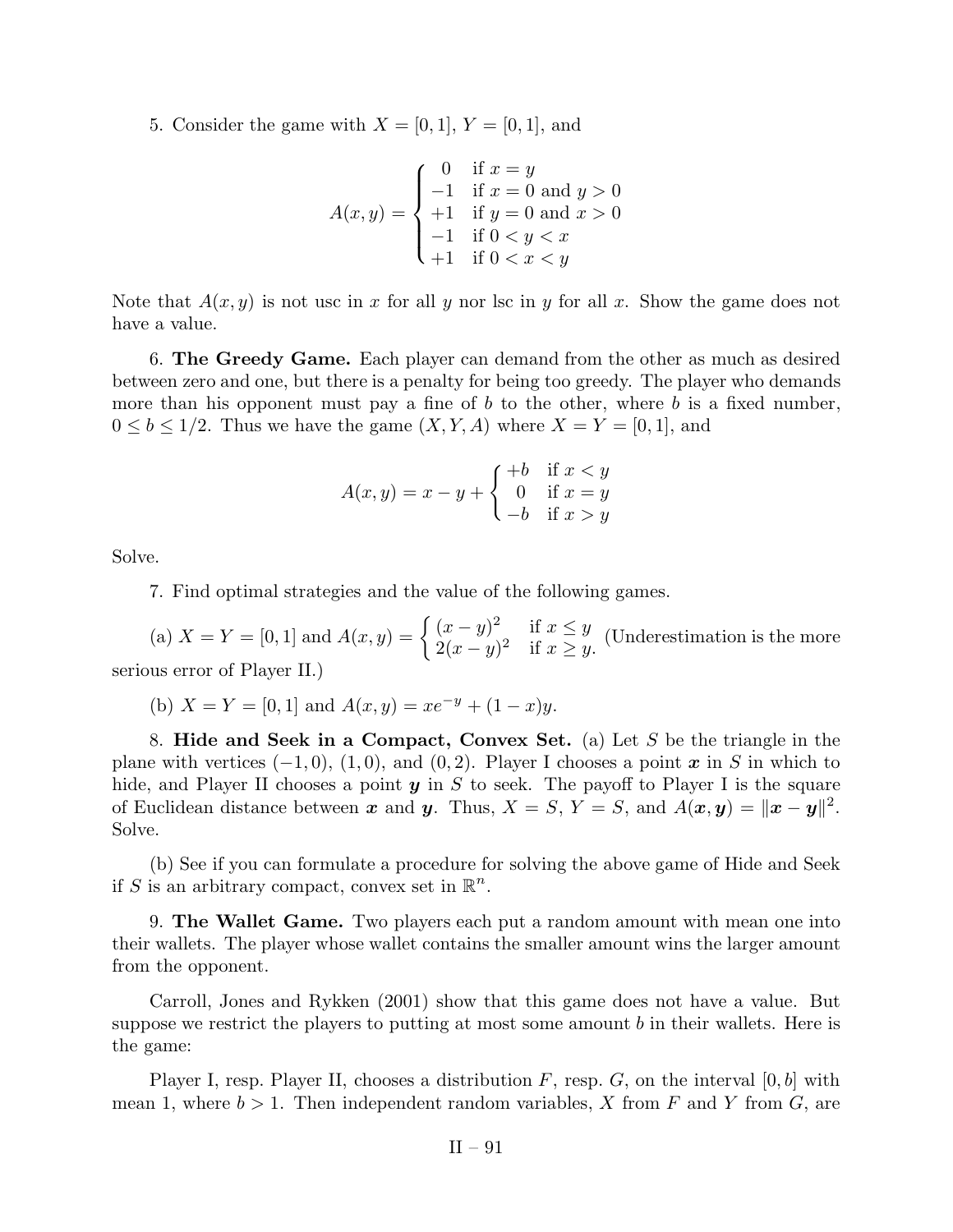chosen. If  $X < Y$ , Player I wins Y from Player II. If  $X > Y$ , Player II wins X from Player I, and if  $X = Y$ , there is no payoff. So the payoff function is

$$
A(F, G) = E(YI(X < Y) - XI(X > Y))
$$
  
= E((Y + X)I(X < Y)) - 1 + E(XI(X = Y)). (1)

The game is symmetric, so if the value exists, the value is zero, and the players have the same optimal strategies. Find an optimal strategy for the players. Hint: Search among distributions F having a density f on the interval  $(a, b)$  for some  $a < 1$ . Note that the last term on the right of Equation (1) disappears for such distributions.

10. **The Multiplication Game.** (See Kent Morrison (2010).) Players I and II simutaneously select positive numbers x and y. Player I wins  $+1$  if the product xy, written in decimal form has initial significant digit 1, 2 or 3. Thus, the pure strategy spaces are  $X = Y = (0, \infty)$  and the payoff function is

$$
A(x,y) = \begin{cases} +1 & \text{if the initial significant digit is 1, 2 or 3} \\ 0 & \text{otherwise.} \end{cases}
$$

Solve.

**Hint:**(1) First note that both players may restrict their pure strategy sets to  $X =$  $Y = [1, 10)$ . so that

$$
A(x, y) = I\{1 \le xy < 4 \text{ or } 10 \le xy < 40\}.
$$

(2) Take logs to the base 10. Let  $u = \log_{10}(x)$  and  $v = \log_{10}(y)$ . Now, players I and II choose u and v in  $(0,1)$  with payoff

$$
B(u, v) = I\{0 \le u + v < c \text{ or } 1 \le u + v < 1 + c\}
$$

where  $c = \log_{10}(4) = .60206...$  Solve the game in this form and translate back to the original game.

11. Suppose, in La Relance, that when Player I checks, Player II is given a choice between checking in which case there is no payoff, and calling in which case the hands are compared and the higher hand wins the antes.

(a) Draw the betting tree.

(b) Assume optimal strategies of the following form. I checks if and only if  $0 < a <$  $x < b < 1$  for some a and b. If I bets, then II calls iff  $y > c$ , and if Player I checks, Player II calls iff  $y > d$ , where  $a \leq c \leq b$  and  $a \leq d \leq b$ . Find the indifference equations.

(c) Solve the equations when  $\beta = 2$ , and find the value in this case. Which player has the advantage?

12. **Last Round Betting.** Here is a game that occurs in the last round of blackjack or baccarat tournaments, and also in the television game show, Final Jeopardy. For the general game, see Ferguson and Melolidakis (1997).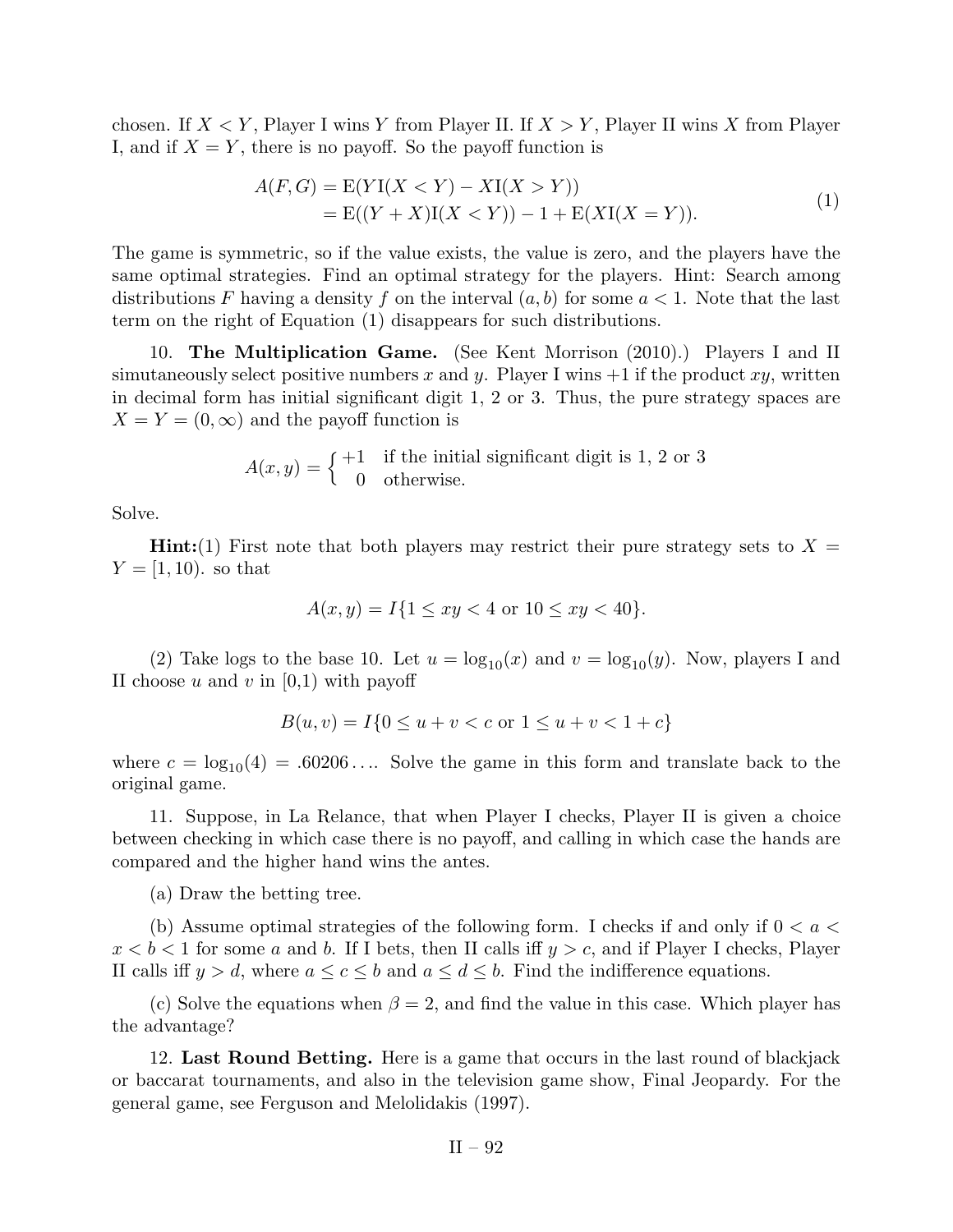In the last round of betting in a contest to see who can end up with the most money, Player I starts with \$70 and Player II starts with \$100. Simultaneously, Player I must choose an amount to bet between \$0 and \$70 and Player II must choose an amount between \$0 and \$100. Then the players independently play games with probability .6 of winning the bet and .4 of losing it. The player who has the most money at the end wins a big prize. If they end up with the same amount of money, they share the prize.

We may set this up as a game  $(X, Y, A)$ , with  $X = [0, 0.7], Y = [0, 1.0]$ , measured in units of \$100, and assuming money is infinitely divisible. We assume the payoff,  $A(x, y)$ , is the probability that Player I wins the game plus one-half the probabiity of a tie, when I bets x and II bets y. The probability that both players win their bets is  $.6 * .6 = .36$ , the probability that both players lose their bets is  $.4 * .4 = .16$ , and the probability that I wins his bet and II loses her bet is  $.6 * .4 = .24$ . Therefore,

$$
P(I wins) = .36 I(.7 + x > 1 + y) + .24 I(.7 + x > 1 - y) + .16 I(.7 - x > 1 - y)
$$
  
= .36 I(x - y > .3) + .24 I(x + y > .3) + .16 I(y - x > .3)  

$$
P(a\text{ tie}) = .36 I(.7 + x = 1 + y) + .24 I(.7 + x = 1 - y) + .16 I(.7 - x = 1 - y)
$$
  
= .36 I(x - y = .3) + .24 I(x + y = .3) + .16 I(y - x = .3)

where  $I(\cdot)$  represents the indicator function. This gives

$$
A(x,y) = P(I \text{ wins}) + \frac{1}{2}P(a \text{ tie}) = \begin{cases} .60 & \text{if } y < x - .3 \\ .40 & \text{if } y > x + .3 \\ .00 & \text{if } y + x < .3 \\ .24 & \text{if } y > x - .3, y < x + .3, y + x > .3 \\ .42 & \text{if } 0 < y = x - .3 \\ .32 & \text{if } 0 < x = y - .3 \\ .12 & \text{if } x + y = .3, x > 0, y > 0 \\ .30 & \text{if } x = .3, y = 0 \\ .20 & \text{if } x = 0, y = .3 \end{cases}
$$

Find the value of the game and optimal strategies for both players. (Hint: Both players have an optimal strategy that give probability to only two points.)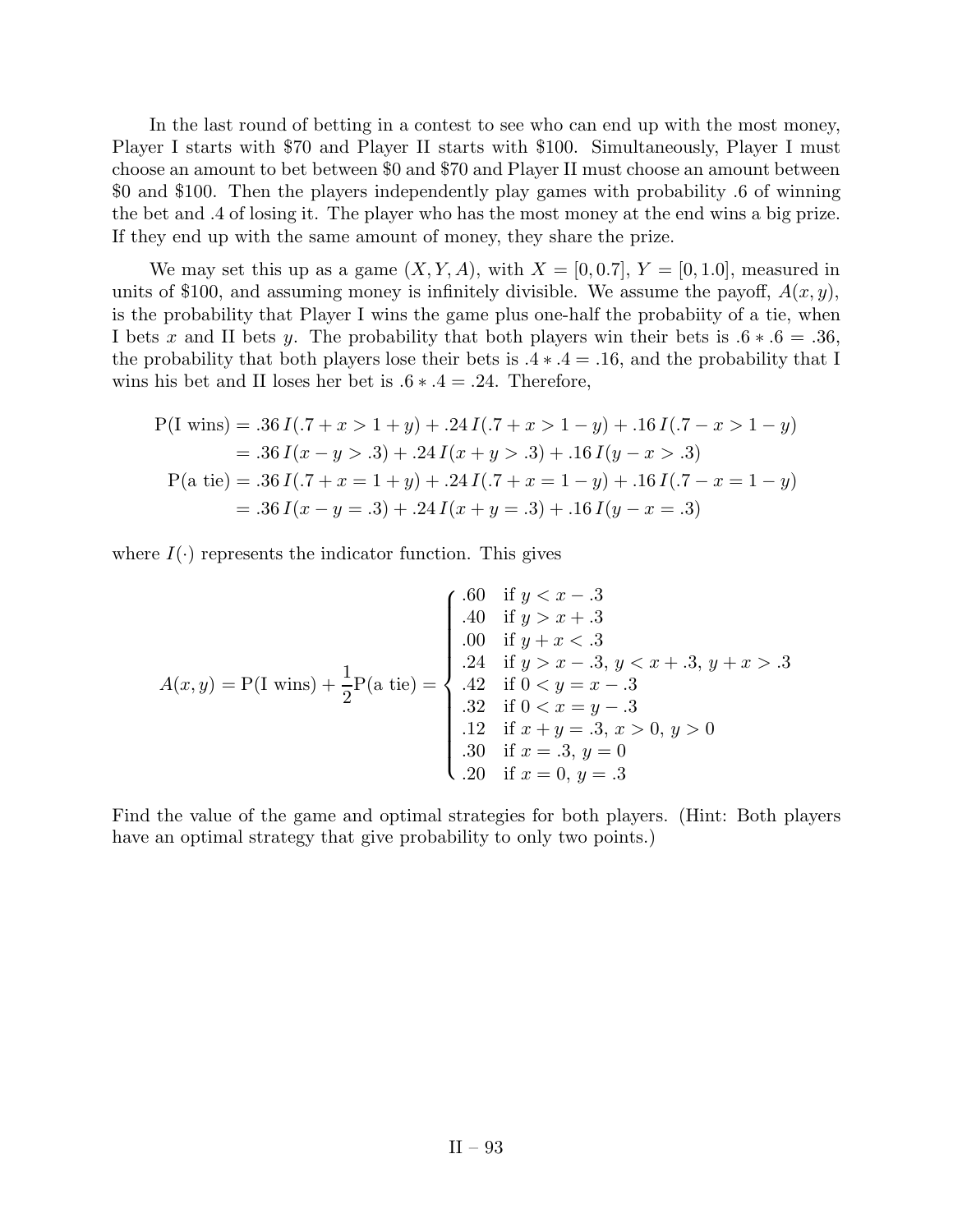## **References.**

- Robert J. Aumann and Michael B. Maschler (1995) *Repeated Games of Incomplete Information*, The MIT Press, Cambridge, Mass.
- A. Ba˜nos (1968) On pseudo-games. *Ann. Math. Statist.* **39**, 1932-1945.
- V. J. Baston, F. A. Bostock and T. S. Ferguson (1989) The number hides game, *Proc. Amer. Math. Soc.* **107**, 437-447.
- John D. Beasley (1990) *The Mathematics of Games*, Oxford University Press.
- Emile Borel (1938) Traité du Calcul des Probabilités et ses Applications Volume IV, Fascicule 2, Applications aux jeux des hazard, Gautier-Villars, Paris.
- G. W. Brown (1951) "Iterative Solutions of Games by Fictitious Play" in *Activity Analysis of Production and Allocation*, T.C. Koopmans (Ed.), New York: Wiley.
- G. S. Call and D. J. Velleman (1993) Pascal's matrices, *Amer. Math. Mo.* **100**, 372-376.
- M. T. Carroll, M. A. Jones, E. K.Rykken (2001) The Wallet Paradox Revisited, *Math. Mag.* **74**, 378-383.
- W. H. Cutler (1975) An optimal strategy for pot-limit poker, *Amer. Math. Monthly* **82**, 368-376.
- W. H. Cutler (1976) End-Game Poker, Preprint.
- Melvin Dresher (1961) *Games of Strategy: Theory and Applications*, Prentice Hall, Inc. N.J.
- Melvin Dresher (1962) A sampling inspection problem in arms control agreements: a gametheoretic analysis, *Memorandum RM-2972-ARPA*, The RAND Corporation, Santa Monica, California.
- R. J. Evans (1979) Silverman's game on intervals, *Amer. Math. Mo.* **86**, 277-281.
- H. Everett (1957) Recursive games, *Contrib. Theor. Games III*, Ann. Math. Studies **39**, Princeton Univ. Press, 47-78.
- C. Ferguson and T. Ferguson (2007) The Endgame in Poker, in *Optimal Play: Mathematical Studies of Games and Gambling*, Stuart Ethier and William Eadington, eds., Institute for the Study of Gambling and Commercial Gaming, 79-106.
- T. S. Ferguson (1967) *Mathematical Statistics A Decision-Theoretic Approach*, Academic Press, New York.
- T. S. Ferguson and C. Melolidakis (1997) Last Round Betting, *J. Applied Probability* **34** 974-987.
- J. Filar and K. Vrieze (1997) *Competitive Markov Decision Processes*, Springer-Verlag, New York.
- L. Friedman (1971) Optimal bluffing strategies in poker, *Man. Sci.* **17**, B764-B771.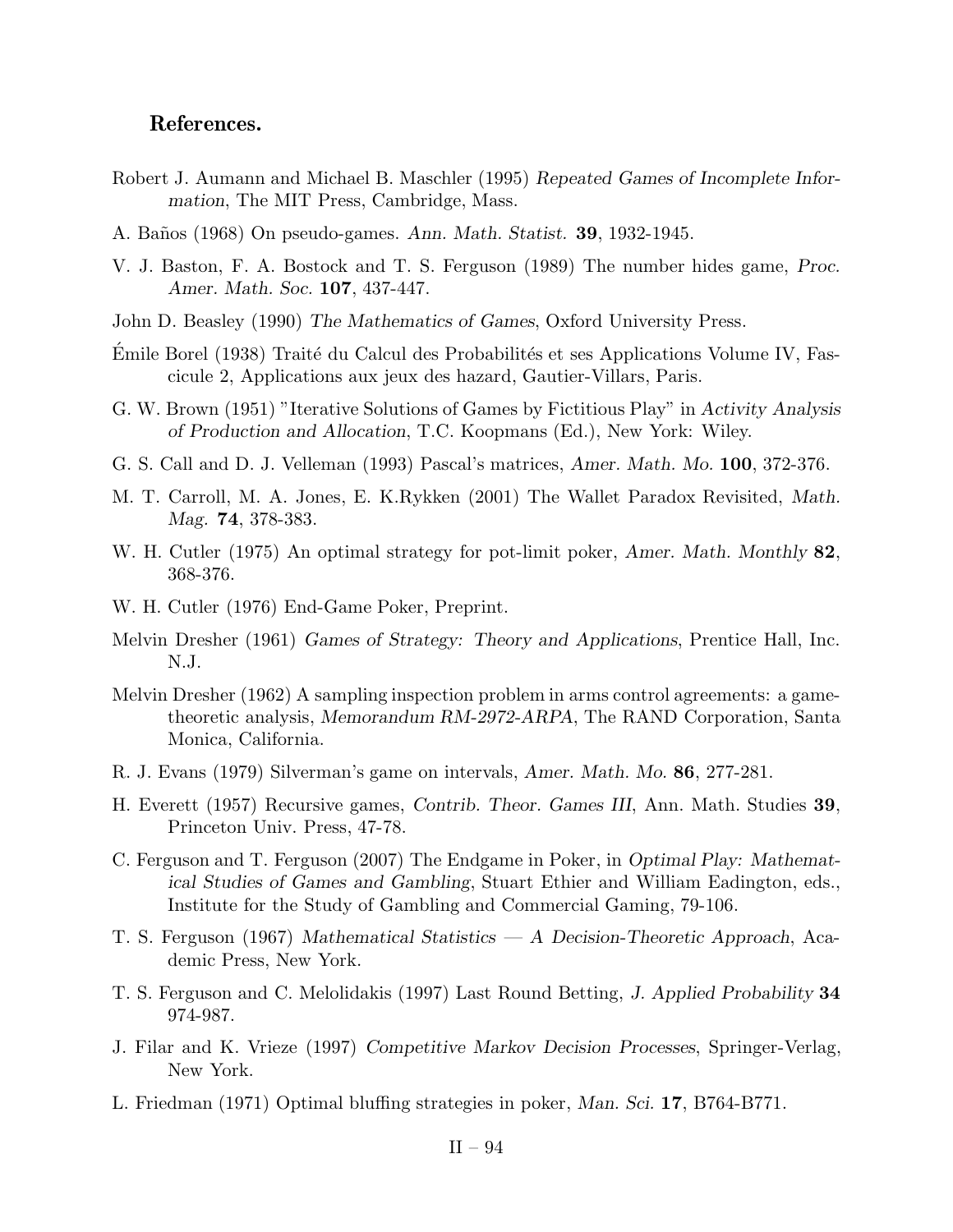- S. Gal (1974) A discrete search game, *SIAM J. Appl. Math.* **27**, 641-648.
- M. Gardner (1978) *Mathematical Magic Show*, Vintage Books, Random House, New York.
- Andrey Garnaev (2000) *Search Games and Other Applications of Game Theory*, Lecture Notes in Economics and Mathematical Systems **485**, Springer.
- G. A. Heuer and U. Leopold-Wildburger (1991) Balanced Silverman Games on General Discrete Sets, *Lecture Notes in Econ. & Math. Syst.*, No. 365, Springer-Verlag.
- R. Isaacs (1955) A card game with bluffing, *Amer. Math. Mo.* **62**, 99-108.
- S. M. Johnson (1964) A search game, *Advances in Game Theory*, Ann. Math. Studies **52**, Princeton Univ. Press, 39-48.
- Samuel Karlin (1959) *Mathematical Methods and Theory in Games, Programming and Economics*, in two vols., Reprinted 1992, Dover Publications Inc., New York.
- H. W. Kuhn, (1950) A simplified two-person poker, *Contrib. Theor. Games I*, Ann. Math. Studies **24**, Princeton Univ. Press, 97-103.
- H. W. Kuhn (1997) *Classics in Game Theory*, Princeton University Press.
- A. Maitra and W. Sudderth (1996) *Discrete Gambling and Stochastic Games*, in the Series Applications in Mathematics **32**, Springer.
- J. J. C. McKinsey (1952) *Introduction to the Theory of Games*, McGraw-Hill, New York.
- N. S. Mendelsohn (1946) A psychological game, *Amer. Math. Mo.* **53**, 86-88.
- J. Milnor and L. S. Shapley (1957) On games of survival, *Contrib. Theor. Games III*, Ann. Math. Studies **39**, Princeton Univ. Press, 15-45.
- Kent E. Morrison (2010) The Multiplication Game, *Math. Mag.* **83**, 100-110.
- J. F. Nash and L. S. Shapley (1950) A simple 3-person poker game, *Contrib. Theor. Games I*, Ann. Math. Studies **24**, Princeton Univ. Press, 105-116.
- D. J. Newman (1959) A model for "real" poker, *Oper. Res.* **7**, 557-560.
- Guillermo Owen (1982) *Game Theory*, 2nd Edition, Academic Press.
- T. E. S. Raghavan, T. S. Ferguson, T. Parthasarathy and O. J. Vrieze, eds. (1991) *Stochastic Games and Related Topics*, Kluwer Academic Publishers.
- J. Robinson (1951) An Iterative Method of Solving a Game, *Annals of Mathematics* **54**, 296-301.
- W. H. Ruckle (1983) *Geometric games and their applications*, Research Notes in Mathematics 82, Pitman Publishing Inc.
- L. S. Shapley (1953) Stochastic Games, *Proc. Nat. Acad. Sci.* **39**, 1095-1100.
- L. S. Shapley and R. N. Snow (1950) Basic solutions of discrete games, *Contrib. Theor. Games I*, Ann. Math. Studies **24**, Princeton Univ. Press, 27-35.